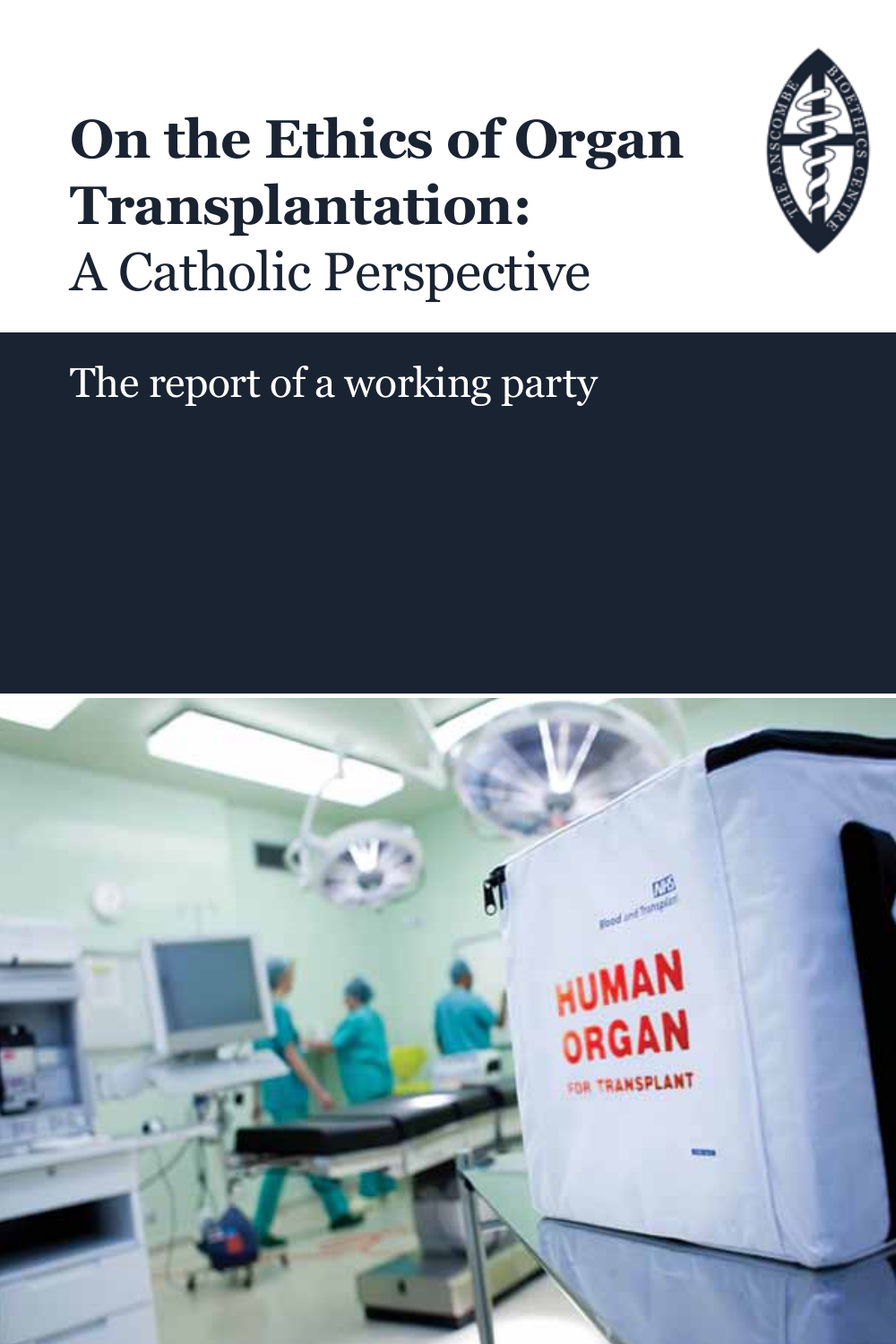© The Anscombe Bioethics Centre 2014 Design and Typesetting by Liaison Design. Nihil obstat: Rev David Goodill OP, STLic (Censor Deputatus) Imprimatur: + Bernard Longley, Archbishop of Birmingham 8 April 2014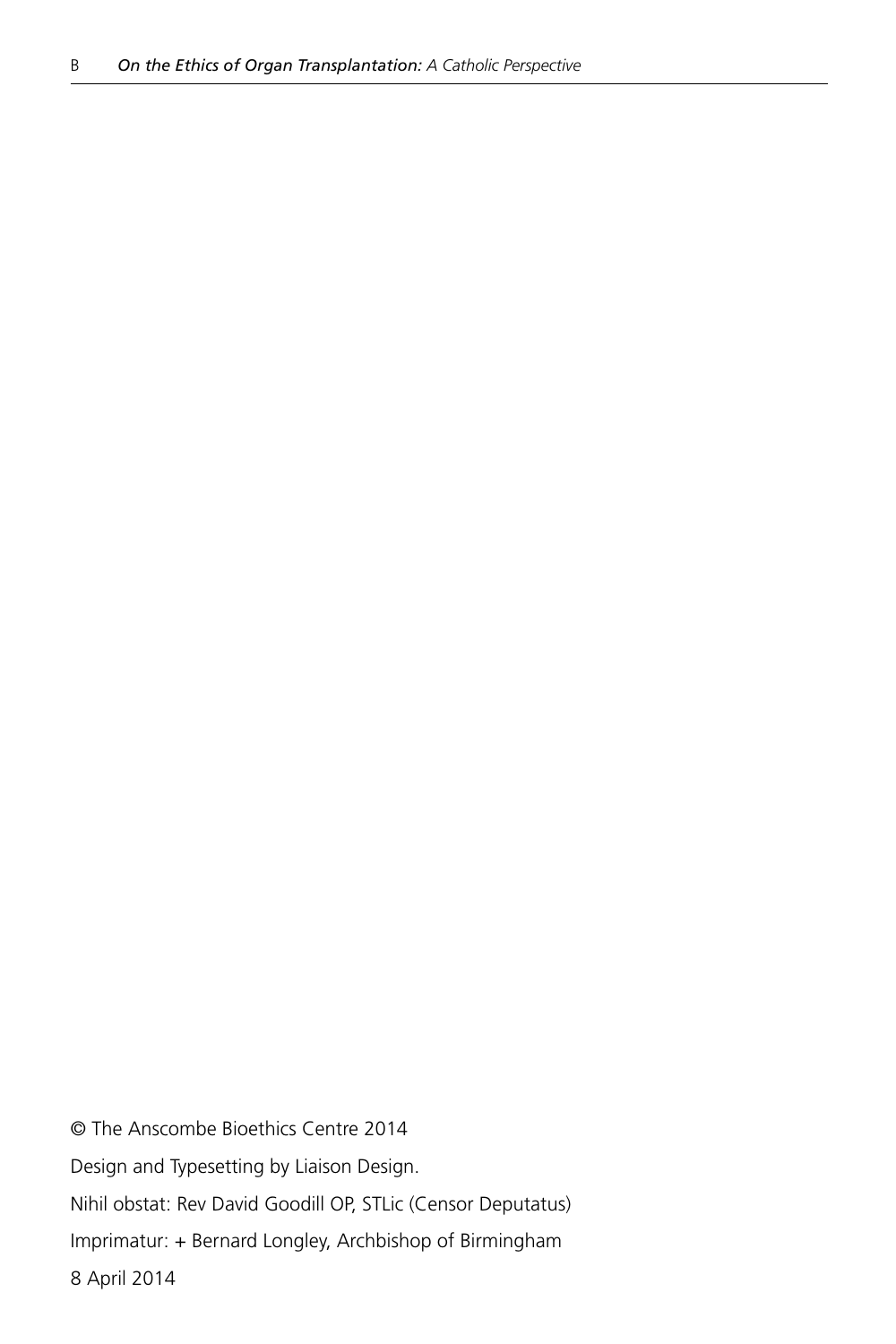# **Contents**

|   | $\mathbf{1}$ |       |                                                                       |                |  |  |
|---|--------------|-------|-----------------------------------------------------------------------|----------------|--|--|
|   |              |       |                                                                       | $\overline{2}$ |  |  |
|   | 3            |       |                                                                       |                |  |  |
| L |              |       |                                                                       | 4              |  |  |
|   |              |       | 1. Current practice, legal structure and professional guidance        | 4              |  |  |
|   |              |       |                                                                       | 5              |  |  |
|   |              | i.    |                                                                       | 5              |  |  |
|   |              | ii.   |                                                                       | 5              |  |  |
|   |              | iii.  |                                                                       | 6              |  |  |
|   |              | iv.   |                                                                       | 7              |  |  |
|   |              | V.    |                                                                       | 8              |  |  |
|   |              | vi.   | Taking organs and tissues from children                               | 9              |  |  |
|   |              | vii.  |                                                                       | 10             |  |  |
|   |              | viii. | Paired and pooled donation and donation with restricted use           | 10             |  |  |
|   |              | İX.   |                                                                       | 11             |  |  |
|   |              | Χ.    |                                                                       | 12             |  |  |
|   |              | xi.   | Consent for research on tissue in biobanks and possible               | 13             |  |  |
|   |              |       |                                                                       | 15             |  |  |
|   |              |       | 1. Current practice, legal structure and professional guidance in the |                |  |  |
|   |              |       |                                                                       | 15             |  |  |
|   |              |       |                                                                       |                |  |  |
|   |              | i.    |                                                                       | 16             |  |  |
|   |              | ii.   |                                                                       | 16             |  |  |
|   |              | iii.  |                                                                       | 17             |  |  |
|   |              | İV.   |                                                                       |                |  |  |
|   |              | V.    |                                                                       |                |  |  |
|   |              | vi.   | May hearts be transplanted after diagnosing death by                  | 24             |  |  |
|   |              | vii.  | Consent for ante mortem procedures                                    | 24             |  |  |
|   |              | viii. |                                                                       | 25             |  |  |
|   |              | ix.   |                                                                       | 25             |  |  |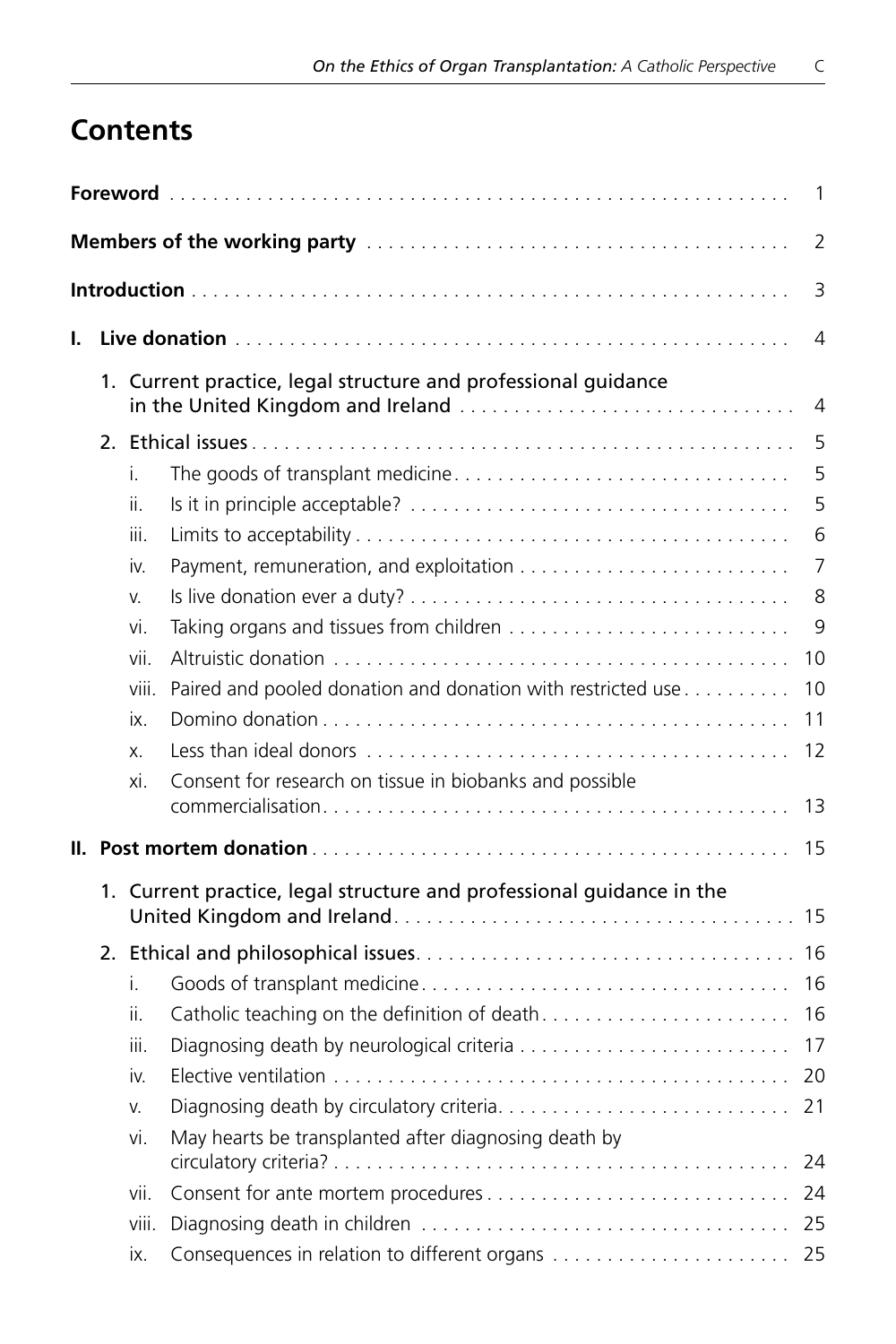| Χ.                   |       | Consequences for donors, recipients, and healthcare professionals 26                                                                                                                                                   |    |
|----------------------|-------|------------------------------------------------------------------------------------------------------------------------------------------------------------------------------------------------------------------------|----|
|                      | xi.   |                                                                                                                                                                                                                        | 28 |
|                      | xii.  |                                                                                                                                                                                                                        |    |
|                      | xiii. |                                                                                                                                                                                                                        | 31 |
|                      | xiv.  |                                                                                                                                                                                                                        | 31 |
|                      | XV.   |                                                                                                                                                                                                                        |    |
|                      |       |                                                                                                                                                                                                                        |    |
|                      |       | xvii. Consent, use of and payment for human tissue products                                                                                                                                                            | 34 |
|                      |       |                                                                                                                                                                                                                        |    |
|                      |       |                                                                                                                                                                                                                        |    |
|                      | XX.   |                                                                                                                                                                                                                        | 36 |
|                      |       |                                                                                                                                                                                                                        | 38 |
|                      |       |                                                                                                                                                                                                                        | 40 |
|                      |       |                                                                                                                                                                                                                        | 45 |
| <b>Appendix I:</b>   |       | On the Donation and Transplantation of Organs.                                                                                                                                                                         |    |
|                      |       | Pastoral Exhortation of the Spanish Bishops' Conference                                                                                                                                                                | 49 |
|                      |       |                                                                                                                                                                                                                        |    |
| <b>Appendix II:</b>  |       | Pope John Paul II Address to the 18th International Congress<br>of the Transplantation Society (29 August 2000)                                                                                                        | 53 |
| <b>Appendix III:</b> |       | Commission of the Bishops' Conferences of the European<br>Community (COMECE) Ethical Aspects of Organ Donation                                                                                                         | 57 |
| <b>Appendix IV:</b>  |       | Proposals for Legislation on Organ and Tissue Donation:<br>A Welsh Government White Paper: A joint response on<br>behalf of The Roman Catholic Church in Wales,<br>The Church in Wales, and the Wales Orthodox Mission | 63 |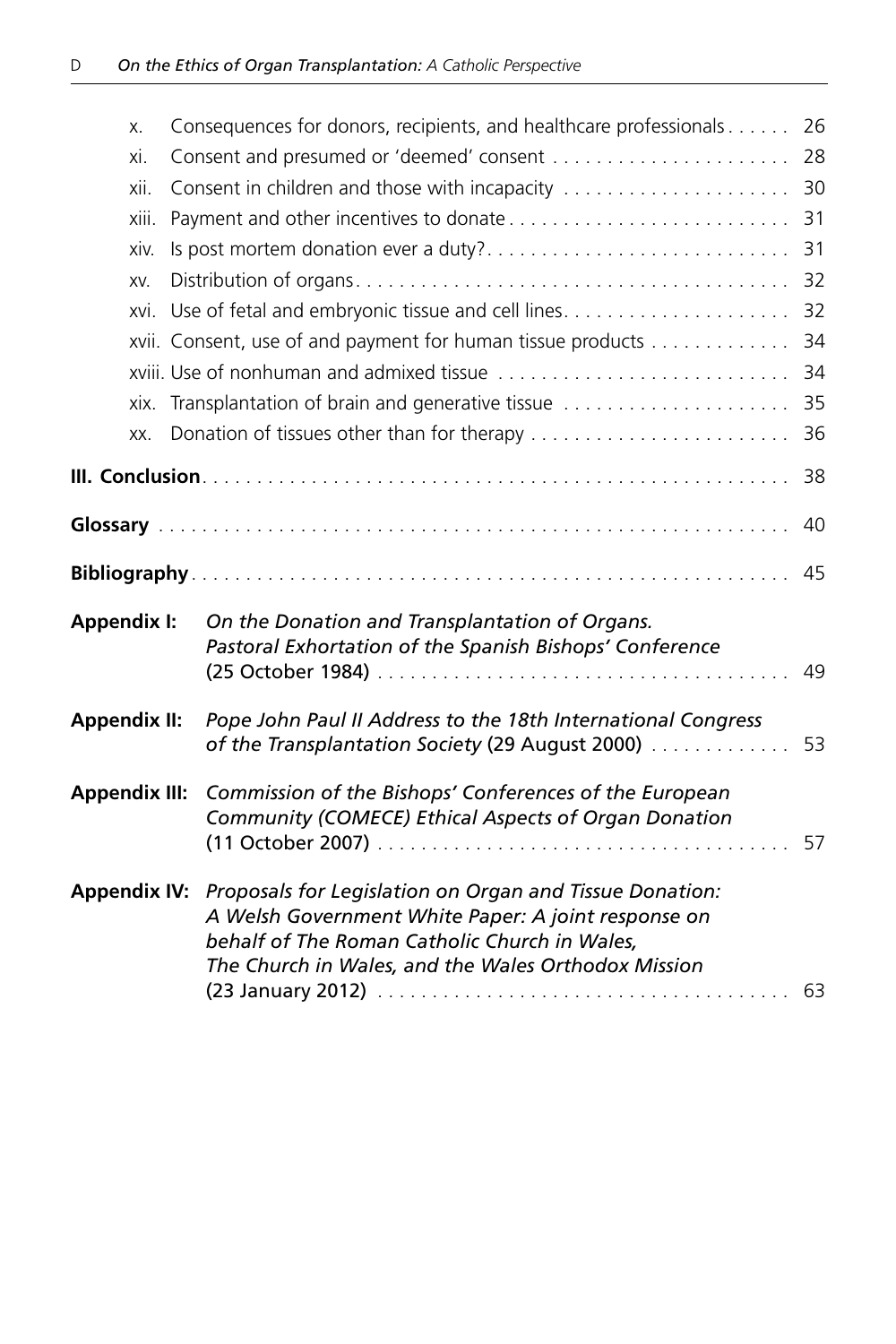# **Foreword**

In the words of Pope John Paul II, 'We should rejoice that medicine, in its service of life, has found in organ transplantation a new way of serving the human family.' The Catholic Church is clear that, in itself it is a good and meritorious thing to donate our organs after we are dead. Even while we are alive, actions such as giving blood can be a powerful expression of human solidarity and of Christian charity. Such actions can help build a culture of life, a culture in which life is cherished.

At the same time, organ transplantation involves a complex set of practices. These raise ethical questions that require both technical scientific knowledge and careful philosophical and theological analysis. One example, explored in this Report, is the question of how to diagnose death and, more deeply, what we mean by human death. When can we say with moral certainty that the soul has departed, that the person is no more, and what remains is no longer a living human body?

The Church is a sure guide on matters of faith and morals, but to apply this faith in practice we also need knowledge of the world. It is a challenge for each new generation to apply the unchanging truth of the Gospel to the changing world in which we live. This Report has been compiled by theologians, philosophers, and Catholic clinicians. It is a valuable contribution to contemporary Catholic reflection on the ethics of organ transplantation. The Report focuses particularly on the practice of organ donation as it occurs in Britain and Ireland, but many of the issues it raises seem to be of general application. It is a strength of the working group that it included members from the United States, Australia, and Spain as well as from the United Kingdom.

I welcome this report as a source of reflection to help Catholics, and men and women of good will, to examine the ethical issues that surround organ transplantation so they come to an informed choice. I hope it will also be of use to healthcare professionals in reflecting on their practice, to practice ethically in the service of the human family. The value of the Report is as much in the questions it asks as in the answers it gives, and I would encourage readers to consider these questions seriously and then to follow their own best judgements.

The donation of our organs is not something that can be presumed, for then it would no longer be donation, but something for each person to consider and to discuss with those close to them. It is part of the Catholic tradition to be mindful of death and to prepare for it. Part of this preparation is to think about what will happen afterwards and what effect our death may have on others (not leaving unresolved conflicts, making a will, the disposal of our remains). In a world where people avoid serious discussion of death part of the Church's contribution is to encourage and enable such discussions.

Archbishop Peter Smith *Chair, Department of Christian Responsibility and Citizenship, Catholic Bishops' Conference of England and Wales*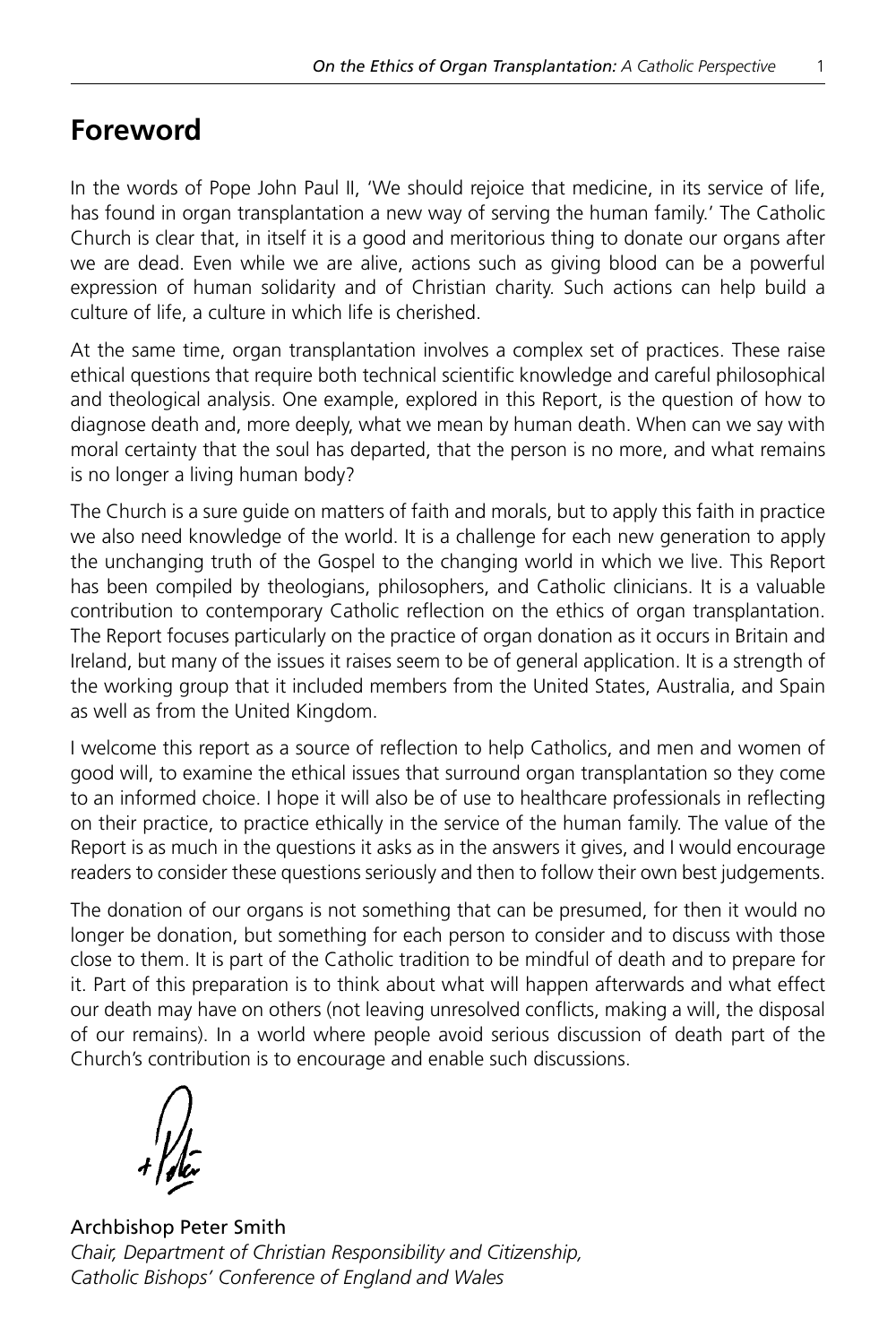# **Members of the working party**

Rev Dr Michael Jarmulowicz (chair), MB BS (London), BSc (London), FRCPath, KSG, Pathologist, London UK

Prof David Albert Jones (secretary), MA (Cantab), MA, MSt, DPhil (Oxon), Director, Anscombe Bioethics Centre, Oxford UK

Rev Dr Nicanor Austriaco, OP, BSE, STB, MDiv, STL, PhD, STD (cand), Molecular Biologist and Bioethicist, Providence USA

Dr Rupert Beale, MB BChir, PhD, MRCP, Clinical Lecturer in Nephrology, Cambridge UK

Dr John Curran, MB, PhD, FRCA, Anaesthetist, Nottingham UK

Prof Pedro Errasti MD, PhD, Professor of Nephrology and of Organ Transplantation, Navarre Spain

Mr Oswald N Fernando FRCS(Eng), FRCS(Edin), Emeritus Consultant Transplant Surgeon, London UK

Rev Nigel Griffin, BSc, DipTh, MA, Parish Priest and Former Hospital Chaplain, London UK

Dr Dermot Kearney, MB BCh, BAO (NUI), MD (NUI), MRCPI, Cardiologist, Gateshead UK

Prof Patrick Lee, BA, MA, PhD, John N and Jamie D McAleer Professor of Bioethics, Steubenville USA

Prof Neil Scolding, PhD, FRCP, Burden Professor of Clinical Neurosciences, Bristol UK

Prof Nicholas Tonti-Filippini, BA (Hons), MA (Monash), PhD (Melb), FHERDSA, KCSG, Bioethicist, Melbourne Australia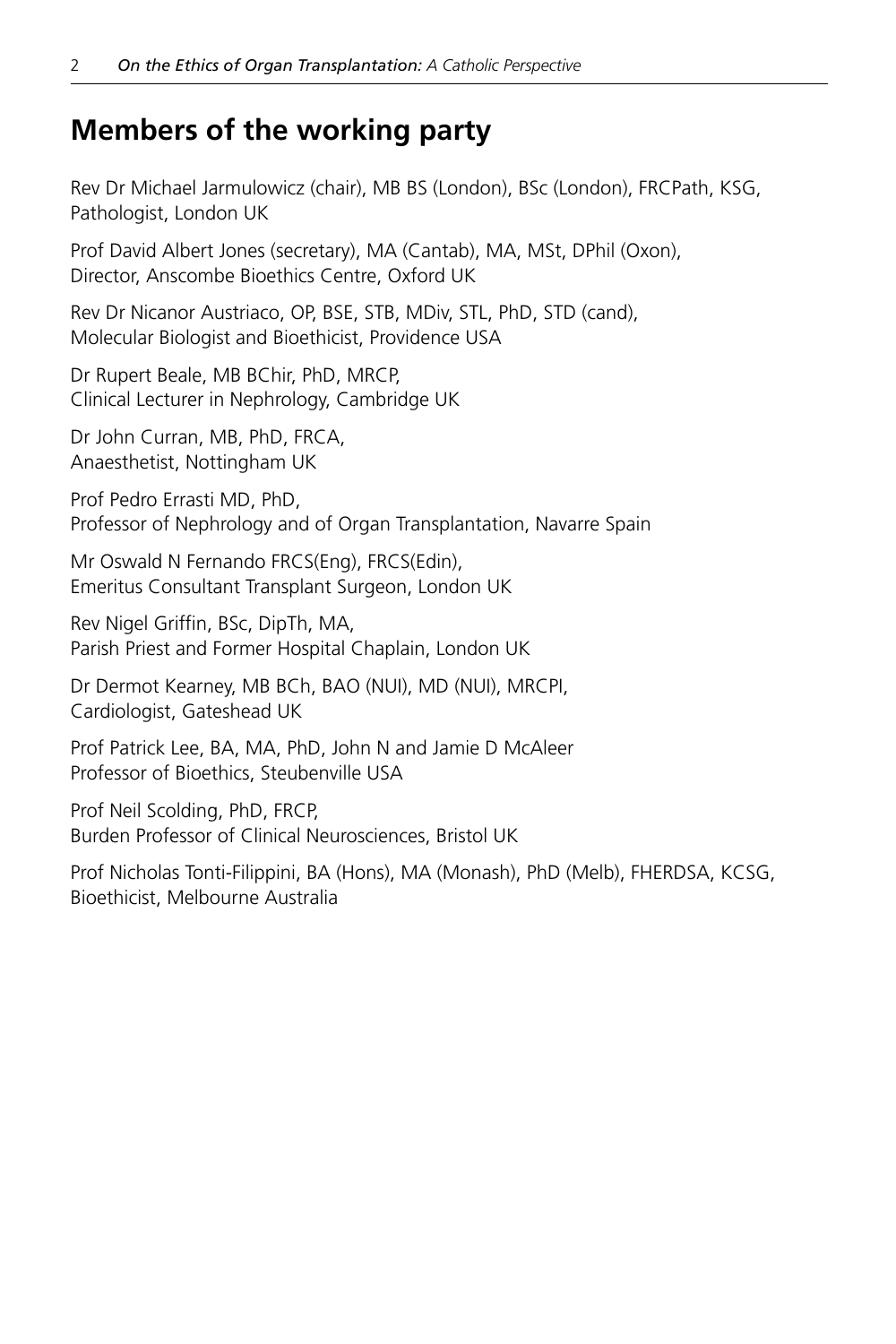# **Introduction**

The Catholic Church has played a significant role in the rise and maintenance of consensus on the ethical character of organ transplantation. The highest rates of organ donation in the world occur in European countries with a strong Catholic heritage<sup>1</sup> and Catholicism seems to be positively associated with rates of donation<sup>2</sup>, especially among those who are aware of the Church's teaching in this area<sup>3</sup>. Support and encouragement for the practice of organ donation has been expressed repeatedly by popes<sup>4</sup> and also by national hierarchies. This teaching is also expressed in the Catechism of the Catholic Church, especially the revised edition of 1997:

'Organ transplants are in conformity with the moral law if the physical and psychological dangers and risks to the donor are proportionate to the good that is sought for the recipient. Organ donation after death is a noble and meritorious act and is to be encouraged as an expression of generous solidarity'.<sup>5</sup>

At the same time the Church has been insistent that, as with other practices which are capable of being performed in a way that is ethical, respectful of human dignity and beneficial for the common good, care must be taken that organ transplantation is in fact performed ethically. Ethical and ecclesial support for practices and institutions is never a 'blank cheque' but is always conditional on the upholding of ethical standards.

This report is the work of an international group of clinicians, philosophers, and theologians, convened by the Anscombe Bioethics Centre, Oxford. Most of the drafting was done by Prof David Albert Jones and Prof Nicholas Tonti-Filippini with further comments, suggestions, and corrections from other working group members. The aim of the report is to set out the ethical requirements which must be met if transplant medicine is to achieve its true end, and merit the support of Catholics and, more generally, of men and women of good will. It also addresses some new concerns which have arisen, within the Church and within society, about the ethical practice of transplantation, and in particular the criteria for diagnosing death and the issue of presumed consent.

It is hoped that this report will be a contribution to reflection on the practice of organ transplantation, not only by the Catholic community in the United Kingdom and Ireland, but by men and women of good will throughout the world.

<sup>1</sup> Bosch X. 'Spain leads the world in organ donation and transplantation'. *JAMA* 282 (1999): 17-18; Gimbel RW, Strosberg MA, Lehrman SE, Gefenas E, Taft F. 'Presumed consent and other predictors of cadaveric organ donation in Europe.' *Progress in Transplantation* 13 (2003): 17–23; Abadie A, Gay S. 'The impact of presumed consent legislation on cadaveric organ donation: A cross-country study'. *Journal of Health Economics* 25.4 (2006): 599-620; Neto GB, Campelo KA, da Silva NE. 'The Impact of Presumed Consent Law on Organ Donation: An Empirical Analysis from Quantile Regression for Longitudinal Data'. *Latin American and Caribbean Law and Economics Association* (ALACDE) Annual Papers, 2007

<sup>2</sup> Ríos A, Martínez-Alarcón L, Sánchez J, Jarvis N, Guzmán D, Parrilla P, Ramírez, P. 'Factors that influence the attitude of East European residents in Spain towards living kidney donation'. *Transplant International* 22 (2009): 707–716; Lauri MA. 'Attitudes towards organ donation in Malta in the last decade'. *Malta Medical Journal* 18.4 (2006): 25-29.

<sup>3</sup> Conesa Bernal C, Ríos Zambudio A, Ramírez Romero P, Parrilla Paricio P. *'Los católicos ante la donación de órganos*'. *Medicina clínica* 123.10 (2004): 397-398.

<sup>4</sup> Schwarz ER, Rosanio S. 'Religion and the Catholic Church's View on (Heart) Transplantation: A Recent Statement of Pope Benedict XVI and its Practical Impact'. *Journal of Religion and Health* 50.3 (2011): 564-574.

<sup>5</sup> *Catechism of the Catholic Church* 2296.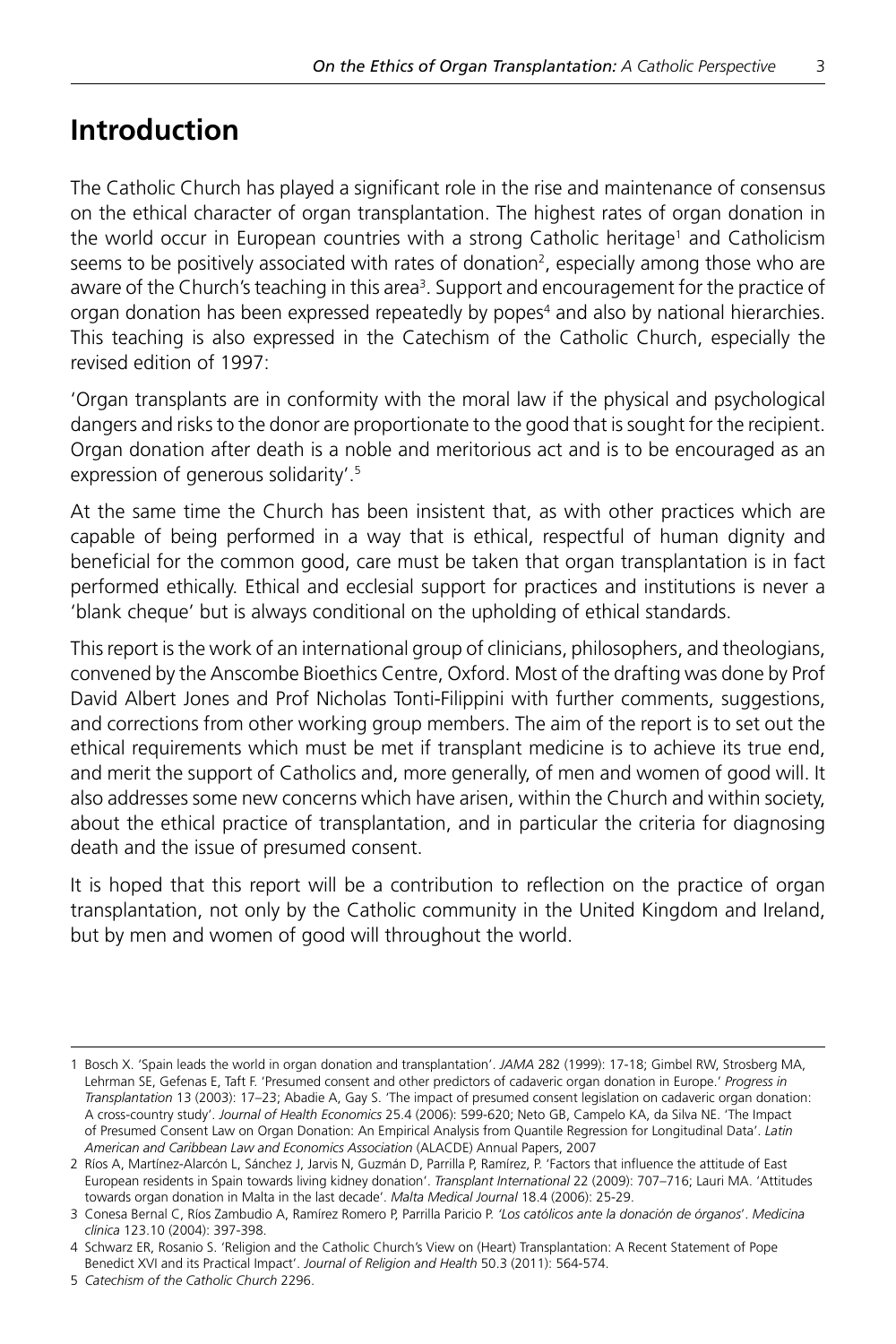# **I. Live donation**

## **1. Current practice, legal structure and professional guidance in the United Kingdom and Ireland**

By far the most common form of live solid-organ donation is kidney transplant. In the Republic of Ireland in 2012 there were 32 live kidney donations, which is seven per million population (pmp).<sup>6</sup> This compares with 1,009 live kidney donations in the United Kingdom (15.8 pmp) between 1 April 2011 and 31 March 20127 . In part the greater number in the UK (greater proportionate to the population, not only in absolute terms) is because of the pressure generated by the lower percentage of post mortem donation in the United Kingdom. Whereas in Ireland fewer than one in five kidney donations are from a live donor, in the United Kingdom this figure is greater than one in three.

The legal and regulatory structure is different in the United Kingdom and the Republic of Ireland. Nevertheless, there are similarities across these countries, not least in that both must now conform to European legislation, most specifically the EU Directive on Organ Donation and Transplantation 2010.<sup>8</sup> This directive aims to bring all EU countries up to the same quality and safety standards and also to help facilitate transfer of suitable organs across Europe. Legislation in the United Kingdom and Ireland must now be harmonised with this directive.

In terms of national legal frameworks, the key legislation in England, Wales and Northern Ireland is the Human Tissue Act, 2004. This established the Human Tissue Authority (which is technically an Executive Non-Departmental Public Body sponsored by the Department of Health) which regulates organ, bone marrow and body donations through Codes of Practice, policies and position statements, and a system of licensing and inspection. Of the nine Codes of Practice, the two key Codes for live organ donation are *Code of Practice 1: Consent and Code of Practice 2: Donation of solid organs for transplantation* (which covers both live and post mortem donation). *Code of Practice 2* was revised in March 2013 and these amendments will be considered for Parliamentary approval in 2014. The law in Scotland is covered by separate legislation, The Human Tissue (Scotland) Act 2006. Nevertheless, in order to maintain a United Kingdom-wide consistency on live-donation, this activity in Scotland is also regulated by the Human Tissue Authority.

In relation to the co-ordination and encouragement of organ donation (as opposed to its regulation), the key body in the United Kingdom is 'NHS Blood and Transplant'. This was founded in October 2005 through an amalgamation of UK Transplant, the National Blood Service and Bio Products Laboratory. NHS Blood and Transplant is an NHS Special Health Authority responsible for optimising the supply of blood and organs and the quality and efficiency of transplant services.

In the Republic of Ireland the legal structure is somewhat similar to that which existed in the United Kingdom prior to the passing of the Human Tissue Act. As of July 2013 the Blood & Organs Policy Unit within the Department of Health is working towards drafting a Human Tissue Bill. Formerly the National Organ Procurement Service for the Republic of Ireland, which has played an analogous role to that of NHS Blood and Transplant in the United Kingdom, had

<sup>6</sup> http://www.organdonation.ie/facts

<sup>7</sup> http://www.organdonation.nhs.uk/statistics/

<sup>8</sup> DIRECTIVE 2010/45/EU OF THE EUROPEAN PARLIAMENT AND OF THE COUNCIL of 7 July 2010 on standards of quality and safety of human organs intended for transplantation.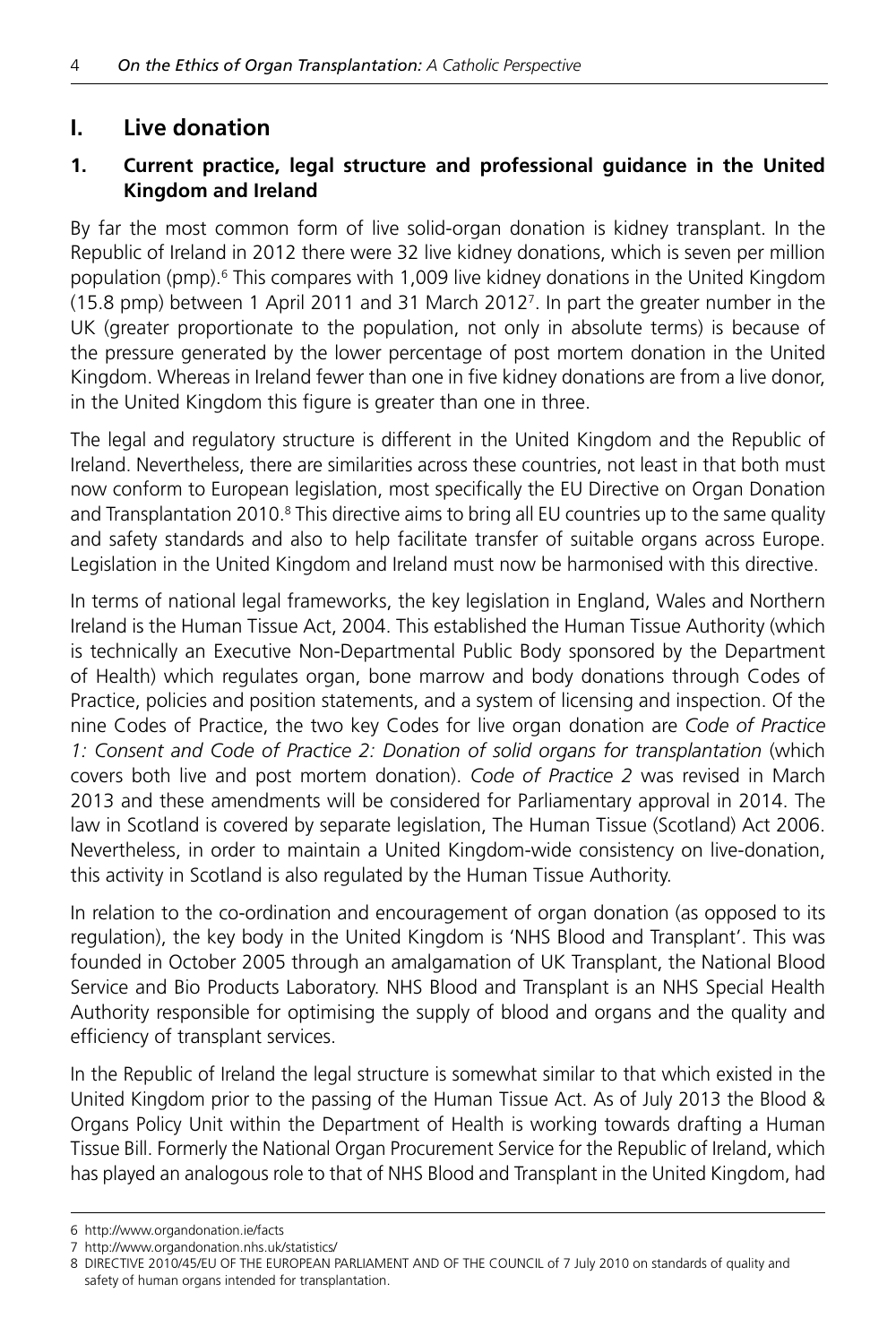been co-ordinated through the Organ Procurement Office at Beaumont Hospital. From 2011, the Health Service Executive (HSE) has established a National Office for Organ Donation and Transplantation charged with creating a formal National Procurement Organisation. There are, therefore, developing structures in the Republic of Ireland to support organ donation closely analogous to those in the United Kingdom, and under the influence of the 2010 EU Directive, it is likely that similarities in these analogous structures will further increase.

## **2. Ethical issues**

## i. The goods of transplant medicine

Transplant medicine aims to use knowledge and skill to save life, to restore health and to alleviate suffering. In its aim and rationale it therefore conforms to the fundamental aims of medicine as understood in the Hippocratic tradition of ethical medicine.<sup>9</sup>

Considered as medicine, established techniques such as kidney transplantation are very successful and no more risky than other forms of surgery. They have transformed the lives, or saved the lives, of many sick people.

In addition to the good aims and good consequences of transplant medicine for those who are sick, organ donation has a further benefit in that it is a visible expression of human solidarity. The free donation of organs expresses and helps support an ethos of giving, even of sacrifice, and has been characterised by Pope John Paul II as an expression of the culture of life. 'We should rejoice that medicine, in its service to life, has found in organ transplantation a new way of serving the human family, precisely by safeguarding that fundamental good of the person'.10

Though kidney transplantation is well established, there are other areas of live-donor transplantation that raise some difficult questions in relation to the level of risk for the donor. It is now possible to transplant a lobe of a liver or a lobe of lung. However, partial liver procurement has a significant mortality rate for the donor. The mortality rate for lung lobe procurement is not well established, but is also thought to be significant.

Other new issues include a trend toward accepting donors who have existing health complications. The latter has implications for both recipients and donors, and may alter the overall mortality and morbidity figures for living donation. The payment of donors has emerged as an issue, with pressure being applied to not only pay for expenses incurred, but also to pay recompense for the time involved, including time away from paid employment. This could blur the line between being a donor and being a vendor. Each of these issues is explored further below.

# ii. Is it in principle acceptable?

Yes, organ donation from a living person can be morally acceptable. It is acceptable precisely as a voluntary act of charity, provided that it does not involve a serious loss of function for the donor. Pope John Paul II praised blood and organ donors for such a 'noble

<sup>9</sup> Gormally L. 'Medicine as a profession and the meaning of health as its goal'. In Gormally L (ed.) *Issues for a Catholic Bioethic*  (London: Linacre Centre, 1999), 173-183; Jones DA. 'The Hippocratic Oath: Its content and the limits of its adaptation'. *Catholic Medical Quarterly* 54.3 (August 2003); Jones DA. 'The Hippocratic Oath II: The declaration of Geneva and other modern adaptations of the classical doctors' oath'. *Catholic Medical Quarterly* 56.1 (February 2006): 6-16; Jones DA. 'The Hippocratic Oath III: Hippocratic principles applied to the withdrawal of treatment and the Mental Capacity Act'. *Catholic Medical Quarterly* 57.2 (2007): 15-23.

<sup>10</sup> Address to Society for Organ Sharing 20 June 1991.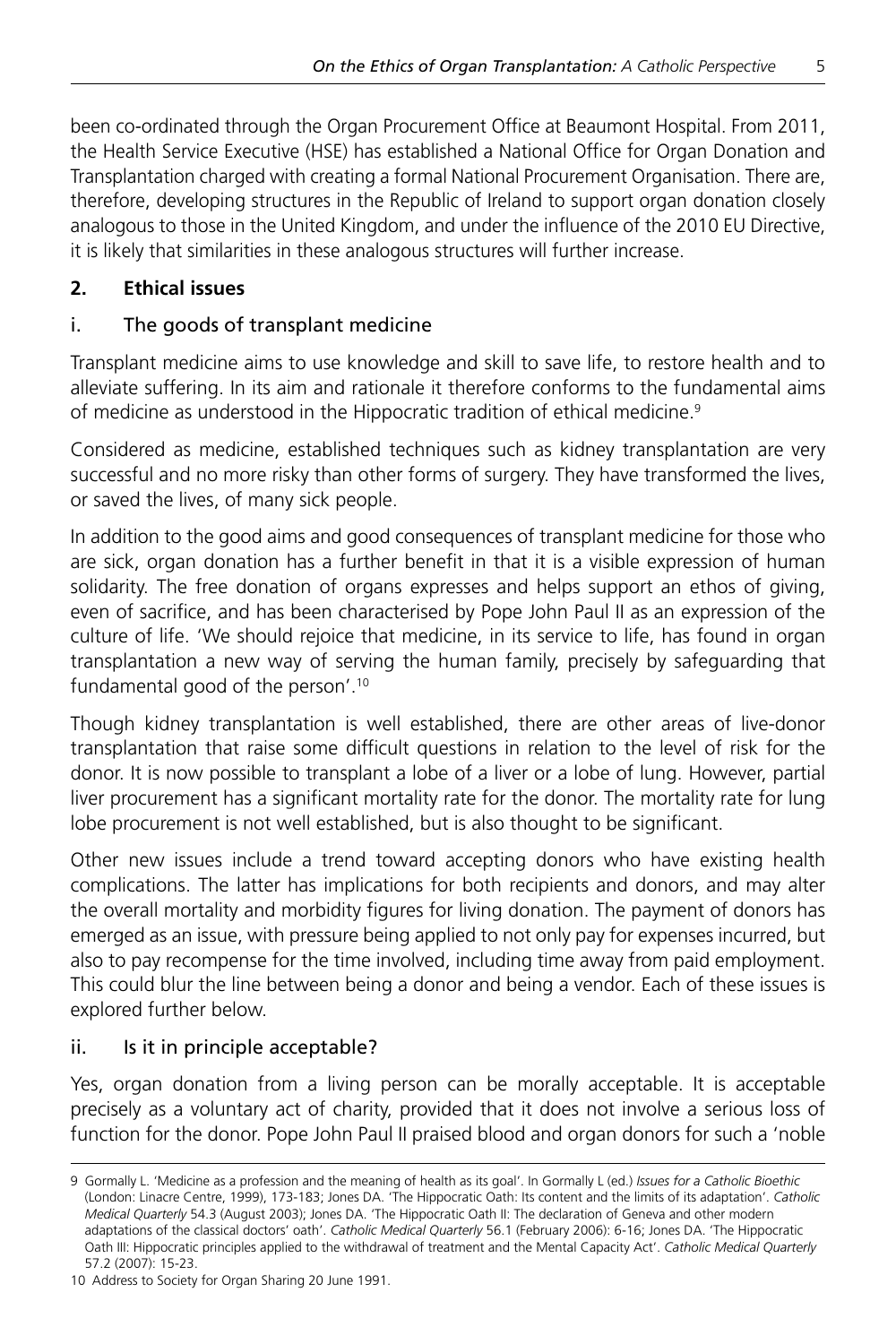and meritorious act as donating your own blood or an organ to those of your brothers and sisters who have need of it'.<sup>11</sup> Just as the Christian life involves a willingness to suffer for the sake of others, and to risk life and health in the service of others, so undergoing the risk of surgery for the sake of someone in need is a profoundly Christ-like act.

#### iii. Limits to acceptability

In the first place it is clear that organ donation is justified only as an act of charity and not through a subordination of the individual to the greater good of society. In 1956 Pius XII condemned the view that organs could be taken from one person for another for the reason that each person relates to 'humanity' as a part to a whole. Against such a utilitarian attitude, Pius XII insisted that doctors should seek to protect or restore the health and bodily integrity of each person, for 'in 'humanity' each individual is a value in himself, although related to others'.<sup>12</sup> Here he followed his predecessor Pius XI who had condemned eugenic sterilisation as an illegitimate attempt of the State to exercise power over the bodily integrity of its citizens.<sup>13</sup>

In the second place, while free donation of an organ can be ethical, there are limits to what a person can donate: 'a person can only donate that of which he can deprive himself without serious danger or harm to his own life or personal identity, and for a just and proportionate reason. It is obvious that vital organs can only be donated after death'.14

The traditional Catholic understanding is thus that it is acceptable to take reasonable risks with one's health, but not to ask a doctor seriously to harm the functional integrity of the body. This raises two questions: what constitutes reasonable risk? And what constitutes serious harm to functional integrity? For example, partial liver and lung lobe transplants both involve significant risk to the life of the donor. Lung lobe donation does involve some loss of function. Arguably, a small degree of diminishment of function is not equivalent to harm to functional integrity – but what degree *would* be equivalent? Even if someone wished to, it would be wrong to seek to donate a second kidney, or a functioning eye or hand even to restore function in another, and a still greater wrong for a doctor to subject a healthy patient to an operation which would be very likely to end in death or serious loss of function.

In cases of significant risk or predictable loss of function, informed consent is not enough. When two parents each donate a lung lobe to a child with cystic fibrosis, the procedure has a chance of being a triple mortality. One of the problems in this area is that there may be no limit to what parents may be prepared to do for the sake of their child and the medical team may be unwilling or unable to decide where the limit should be. There can be 'heroic virtue' in risking one's life for someone, but if there is no realistic prospect of benefit, risking life would be folly. It is like the scenario of a fireman stopping a parent from rushing into a collapsing burning building to rescue a child. It requires practical wisdom to know what is right in such situations, and in practical and political terms, an ethical outcome is helped by consulting widely in the construction of general guidelines and constituting a group of conscientious people as an ethics committee to advise on particular difficult cases.

13 *Casti Connubii* (1930), 22-23.

<sup>11</sup> Address to blood and organ donors 2 August 1984.

<sup>12</sup> Address to Eye Specialists 14 May 1956. See Kelly G. 'Pope Pius XII and the principle of Totality'.*Theological Studies* 16 (1955): 373-396; Kelly G. 'The Morality of Mutilation. Towards a Revision of the Treatise'. *Theological Studies* 17 (1956): 322-344.

<sup>14</sup> Address to Society for Organ Sharing 20 June 1991.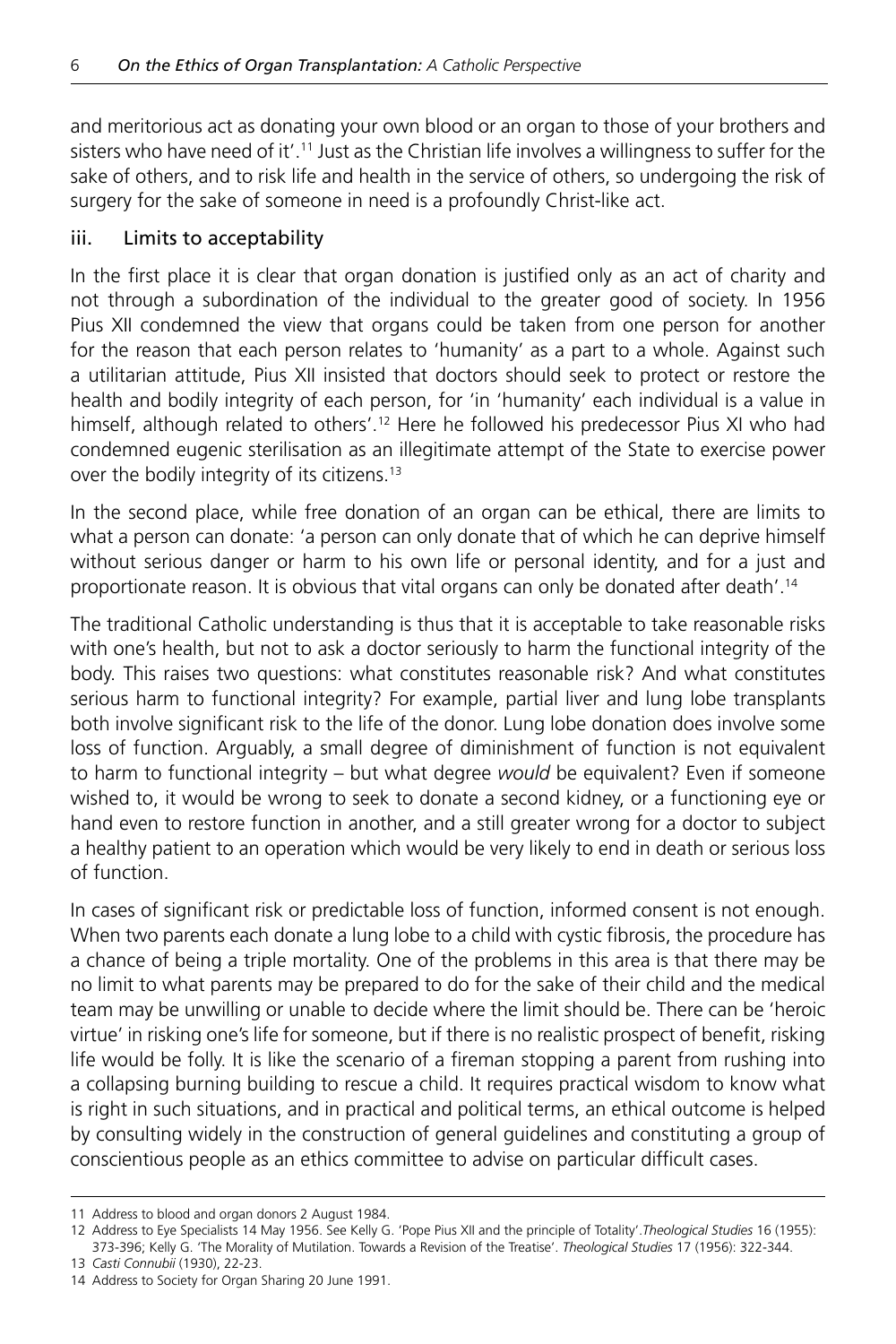#### iv. Payment, remuneration, and exploitation

In 1956, Pope Pus XII warned of the dangers of remuneration for organ donation: 'it cannot be doubted that grave abuses could occur if a payment is demanded'. Nevertheless, while he was concerned about the dangers of exploitation from a trade in organs, he did not think that all forms of remuneration were necessarily wrong in themselves: 'it would be going too far to declare immoral every acceptance or every demand of payment'.15

In contrast, Pope John Paul II in 1991 argued that it is only the act of free donation that justifies the taking of organs from the body and that any exchange of human organs for money would be a failure to respect the inherent dignity of the body: 'Nor can (the body's) organs and tissues ever be used as items for sale or exchange. Such a reductive materialist conception would lead to a merely instrumental use of the body, and therefore of the person. In such a perspective, organ transplantation and the grafting of tissue would no longer correspond to an act of donation but would amount to the dispossession or plundering of a body.'16

The teaching of Pope John Paul II coheres with what he says in other places on the significance of the body and self-giving in marriage, and also with his understanding of organ donation as Eucharistic – as a gift in and through the body. Payment for organs, for Pope John Paul II, thus becomes like simony. It is trafficking in sacred objects, seeking to buy or profit from something that should only be given freely. The theological account of donation propounded by Pope John Paul II is appealing, but it is not defined doctrine, and Catholics are still free to hold, with Pope Pius XII, that remuneration is not wrong in principle. Nevertheless, in practice both popes agree, as have many governments and international bodies who have repeatedly condemned and sought to prohibit the trade in human tissues and organs as dangerous and potentially exploitative.

A question does arise in relation to reimbursement of expenses and recompense for time, risk, or inconvenience, and from time away from paid employment. The reimbursement of expenses is not problematic provided that they are expenses that can be verified as having been necessary expenditure in relation to obtaining organs and tissue.

The recompense for time, including time away from paid employment, is problematic. First, there is the issue of the rate that should be paid. If that is based on what the person would have earned, then this might discourage health authorities from seeking donors among people who are of higher income, who would require more remuneration. If remuneration were set at some kind of flat rate, this could be a more significant inducement for someone who is on a low income. For such a person, recompense for their time may be indistinguishable from payment for the organs or tissues. If recompense is to be provided, it should not exceed lost income or at least not by such an amount as to constitute a significant inducement.

In addition to the issue of payment for donation, there are several further issues involved in permitting trade in human tissue after it has been separated from the body. First, there is the commodification of the human body in the sense in which that indicates a lack of respect for the person. Second, the establishment of blood banks, bone marrow banks, eye banks and solid organ transplantation on the basis of altruism indicates a significant level

15 Address to Eye Specialists 14 May 1956.

<sup>16</sup> Address to Society for Organ Sharing 20 June 1991.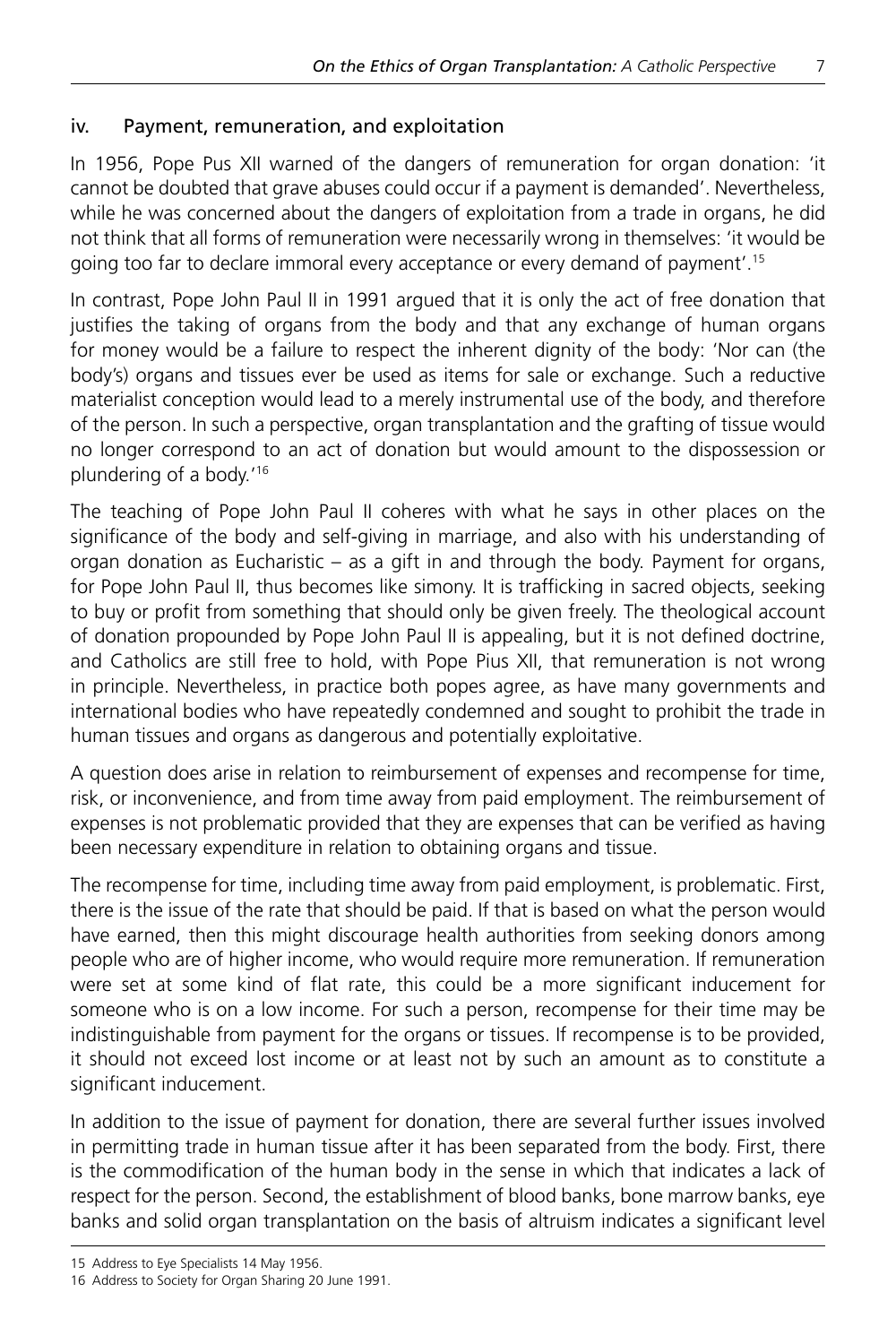of 'social capital'.17 If trade in tissue were permitted it would undermine that social capital and the substantial practices that depend upon it. Why would someone donate when they can sell? Third, trading human tissue would foster the development of perverse incentives, such that those in receipt of benefits would act in ways that they would not otherwise act. For instance, a donor who had an at-risk lifestyle, or who was already known to be infected, might decide to withhold information in order to be accepted as a tissue vendor. Fourth, the current altruistic practices permit organs and tissues to be made available on the basis of medical need, urgency and likely outcome. If trade is permitted then that equity of access could become subject to the ability of a potential recipient to pay. Trade may also increase the financial burden on the health care system, if the health care system is to meet the extra costs of paying tissue vendors. Either way there would be a loss of access and of equity of access. Fifth, where trade in tissue exists, the majority of vendors are financially and socially disadvantaged. That raises questions about the freedom of such a choice and the coercive nature of economic disadvantage. Finally, where there has been trade in tissue, the procurement teams have been less inclined to make provision for the ongoing monitoring and medical support of the vendors. It seems that the nature of the relationship between doctor and patient is reduced from a fiduciary to a contractual relationship and, implicitly, that vendors are expected to use the funds they received to take care of themselves. Vendors are therefore at much greater risk of harm, and less notice will be taken of that harm, than is the case for altruistic donors.<sup>18</sup>

More will be said below on the application of this idea to cell lines and biotech products derived from human tissue.

## v. Is live donation ever a duty?

It follows from the teaching of Pope John Paul II that organ donation, and especially live donation, cannot be a general or objective duty, in the sense of something that others have a right to demand. There is no-one who has more right to my kidney than I do. This needs to be emphasised because, as organ transplantation becomes more effective and more widespread, there is a danger that the act of generosity it presupposes could be taken for granted. A clear example of this is where a relative is pressurised into becoming a donor, especially where the patient needing the organ is a child. It is the responsibility of healthcare professionals to ensure that donation is free of such external pressure, and that the potential donor is given space to withdraw from a procedure to which he or she is not truly committed.

While there is no general duty to donate, such actions can be celebrated and encouraged precisely as acts of uncompelled generosity. Furthermore, as donation is archetypally an act of charity, so it is that the Holy Spirit may be calling a particular person to become a donor, and if the person recognises this, then it becomes a duty in charity for him or for her to consider doing so. In this sense donation may be a duty and unwillingness to donate may be a failure of duty. However, this is precisely in relation to the calling that each person has, and the degree to which we have each discerned it. It is not for others to decide, and still less to pressurise someone into an action which, by that coercion, fails to be an act of donation at all, and becomes a kind of familial conscription.

18 Tonti-Filippini N, Zeps N. 'Trade in Human Tissue Products'. *Medical Journal of Australia* 194.5 (March 2011): 263-265.

<sup>17</sup> Social capital is a term used to refer to the value of social networks, the collaboration they make possible, and the cooperative dispositions they engender.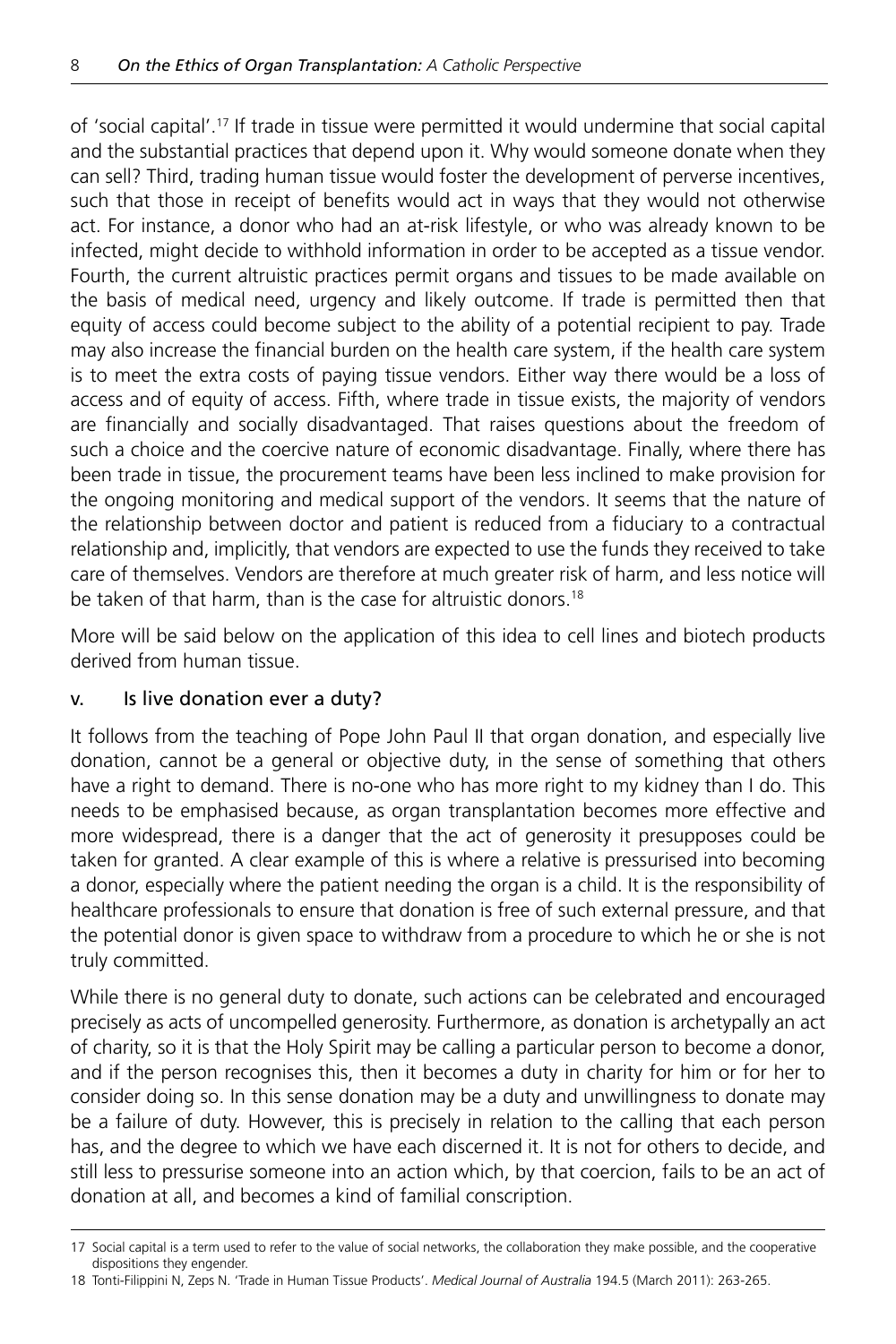## vi. Taking organs and tissues from children

The taking of organs from children and others who are not able to make a competent and independent decision is usually not appropriate as they cannot make an altruistic choice, and no-one can make an altruistic choice on another's behalf. Consent on behalf of another person must always be in their interests, and taking organs or tissue would violate their bodily integrity.

There can, however, be circumstances in which a child or other incompetent person may express a wish to donate and organ or tissue donation may be in his or her interests, such as when the potential donor is closely related to the recipient and dependent upon him or her for care, or emotionally or financially, so that the interests of donor and recipient are closely linked. In these circumstances the parents are so close to the situation that their judgement may be compromised and not necessarily reflect the interests of both people. However it has been argued that such a donation may be acceptable under strict conditions. For example, the Australian National Health and Medical Research Council held that it would be permissible in circumstances in which:

- $\bullet$  there is minimal risk to the child:
- $\bullet$  the recipient is an intimate relative;
- all other reasonably available options have been exhausted and the procedure is a last resort;
- the procedure is of proven efficacy;
- there is an independent decision that donation is in the child's best interests;
- the parents consent;
- the child is old enough to understand and does not protest the procedure; and
- the legal requirements are met (Court or tribunal authority approves).<sup>19</sup>

This is a complex issue and there are differences between jurisdictions in responding to proposals to take organs from a person who is incompetent and in a dependant relationship. On the one hand, there is the person's right to bodily integrity, and strong opinions are expressed that the human body should be regarded as sacrosanct and simply not available to be exploited in this way. On the other hand, there is the reality that the person may stand to gain significantly if the health of the relative is maintained. The latter raises some complex questions. If a person has been the recipient of a kidney from a developmentally disabled relative or a child on the grounds that it is in the interests of that person to donate the kidney because the donor is dependent on the care of the recipient, would there therefore be grounds to seek some kind of compensation if the recipient deserted the donor or otherwise failed to provide the expected support? The situation could of course be complicated by illness in the recipient. It might also be complicated if the recipient subsequently entered into a relationship and had children whose claim upon the recipient's time and resources precluded also caring for the donor.<sup>20</sup>

In England, Wales or Northern Ireland, any proposal to remove a solid organ from a child or from an adult who lacks capacity must be referred to the Human Tissue Authority, $21$  and

<sup>19</sup> Australian National Health and Medical Research Council *Organ and Tissue Donation by Living Donors: Guidelines for Ethical Practice for Health Professionals* (Australian Government, 2007), 27.

<sup>20</sup> Tonti-Filippini, Nicholas *About Bioethics volume III: Transplantation, Biobanks And The Human Body* (Connor Court: Ballan, 2013), 27-28.

<sup>21</sup> Human Tissue Authority Code of Practice 2: *Donation of solid organs for transplantation*, §47-48. http://www.hta.gov.uk /legislationpoliciesandcodesofpractice/codesofpractice/code2donationoforgans.cfm?FaArea1=customwidgets.content\_ view\_1&cit\_id=673&cit\_parent\_cit\_id=669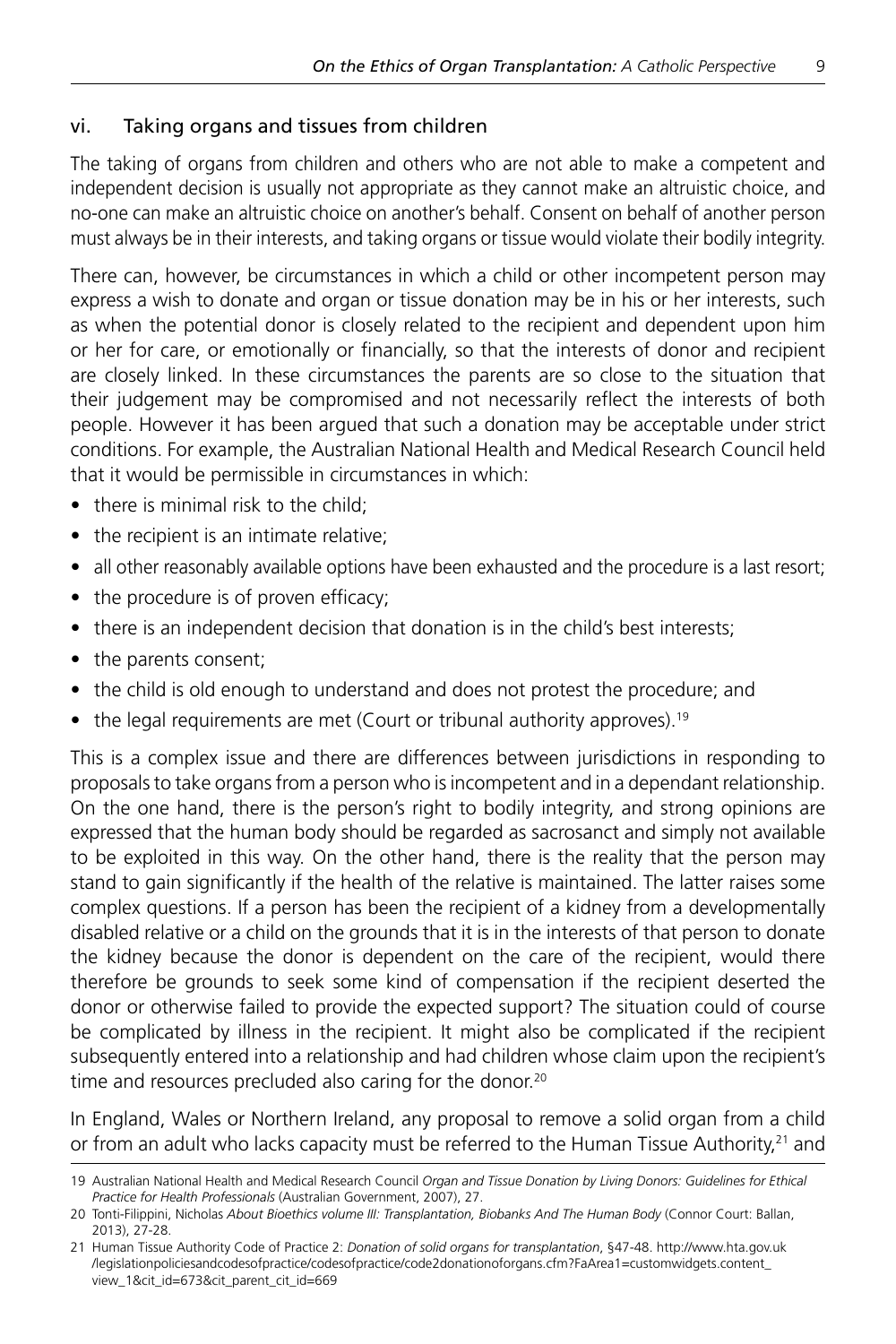in the case of a child a Court order must be obtained before such a referral. The Scottish legislation is slightly different,<sup>22</sup> for example the age of majority is 16 rather than 18 years, but it is still the case that decisions with respect to donation by a minor will be referred to the Human Tissue Authority.

Finally, when looked at from the perspective of there being recipient obligations as a result of the transaction, then the whole process looks much more like trade in human tissue rather than altruism and charity. The donor, or others acting for him or her, provides or 'sells' his or her kidney for the services to be provided for the donor by the recipient.

There is thus reason to feel uneasy about deciding to take an organ or tissue from someone who is unable to make that choice freely for themselves. However, it is not clear that the practice should be completely outlawed. What would seem to make a difference would be the nature of the relationship between donor and recipient and the strength of the familial connectedness. The option should only be a last resort. It should be noticed that if the child is too young to express any wish then he or she cannot be a 'donor' properly speaking, but only one from whom something is taken. The language of donation should be used honestly and is only applicable where there is a relationship of giving, not only of taking.<sup>23</sup>

Finally, the decision about organ donation being in the interests of the one from whom the organ is taken should be supported by an independent arbiter. The problem for a family is the potential for a conflict of interests between the needs of the one from whom the organ is taken and the needs of the recipient.

#### vii. Altruistic donation

In many countries, including the United Kingdom, live donation is ordinarily limited to those with a close relationship to the recipient, or else donor and recipient are paired with another donor and recipient in such a way that as they donate anonymously someone else donates to their close friend or relation. Special permission is needed for someone to give altruistically without any close relationship to the person. The practical reason for this is to counter the danger of payments, overt or hidden, to 'altruistic' donors. This danger is especially clear if the unrelated donor is from one country and the recipient from another.

Nevertheless, while for practical reasons healthcare professionals are right to be wary of live donation from an unrelated donor, this in fact represents the purist form of donation, understood as an act of generosity. Furthermore, as mentioned above, the existence of a close relationship provides no guarantee that payment and/or pressure have not occurred. It is right therefore that people who hear the call to do so are enabled to act as altruistic donors, at the same time as safeguards are maintained, such as psychiatric assessment by an independent doctor and anonymity of both parties.

## viii. Paired and pooled donation and donation with restricted use

The practice of paired donation is rare, but has been facilitated by legislative changes in some jurisdictions. Paired donation happens usually when a relative wishes to be a donor but is of a different blood type to the person who needs the organ, so that the organ would be rejected. In those circumstances another donor and recipient combination may be found to match the first pair, so that the donor in the first pair is matched to and gives a kidney to

23 Tonti-Filippini Nicholas, Ibid.

<sup>22</sup> Human Tissue Authority *Code of Practice 2: Donation of solid organs for transplantation*, §49, 54-57.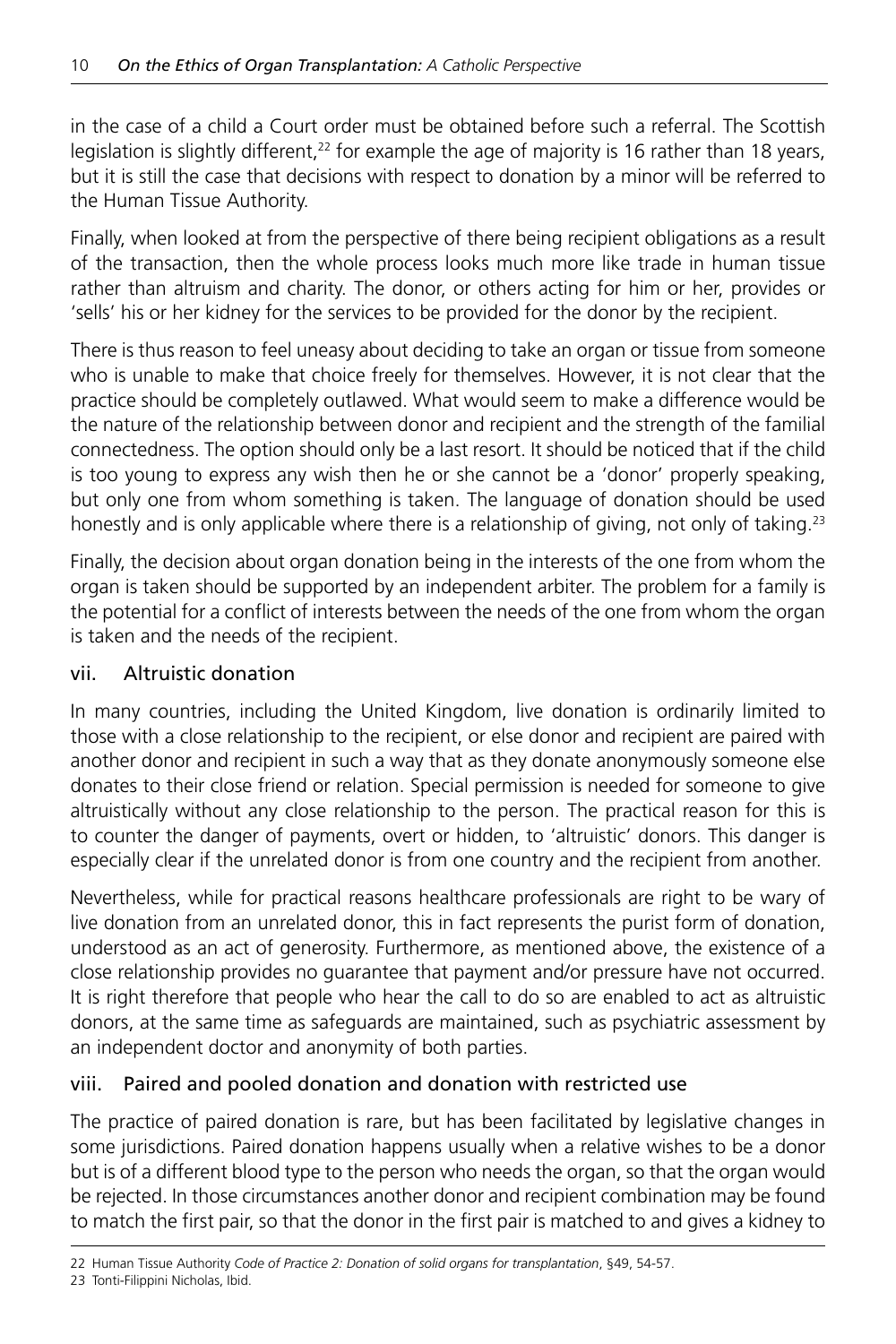the recipient in the second pair, and the donor in the second pair is matched to and gives a kidney to the recipient in the first pair.

The arrangements can be quite difficult and there may be a risk that one donation and transplant will go through but not the second. Some also see this as a kind of trade in human tissue.

There is also a relatively new practice of list exchange in which a person who is not wellmatched to their relative in renal failure donates to the national cadaveric system in exchange for receiving a well-matched organ for the relative from a cadaveric donor. In effect they enable the relative to queue jump by donating an organ where their own organ is not well-matched.

Some reject the practice for the unfairness of allowing someone to jump the queue ahead of someone else who may have been waiting longer, or who may be deserving of being given priority on other grounds. Some see this as a form of trade in human organs and to be rejected in principle. Others support the practice because it makes more organs available for transplant.

Restricted use (by stipulating the kind of recipient) may be motivated by concern for particular conditions with which someone is familiar, just as people donate financially to particular charities, and this need not imply discrimination. The particularity of generosity does not contradict justice. On the other hand, restricted use could express a discriminatory attitude against certain people and, in practice, would prevent healthcare services simply allocating on the basis of need. Hence, while paired and pooled donations are sometimes facilitated, no jurisdiction allows organ donors to restrict the kind of recipient by age, sex, race or disease. Such restrictions would carry too great a danger of expressing and reinforcing prejudice.

It should be noted that, in the typical case of live donation, the organ is 'directed' to a known individual, and is given for his or her benefit. Anonymous altruistic live donation is very much the exception. Hence the wish to donate is already in a sense conditional and disproportionally benefits those who have matched relatives willing to donate. Paired and pooled donation extends a practice that is *already* partial and interested rather than impartial and disinterested. The difference here seems a matter of distance and degree. A key question is whether the further extension of the practice of directed donation to paired and pooled donation undermines the ethos of donation. This must be decided by prudence which will look for defensible lines to protect the medical and social goods at stake.

#### ix. Domino donation

The term 'domino donation' refers to the donation of an organ which has been removed incidentally as part of a prior transplant procedure. There are two main examples.

First, for practical reasons it is more effective to transplant lungs and heart together than lungs alone. This means that a recipient of a lung transplant may be given a new heart even though their own heart was healthy. This healthy heart can then be given to a second recipient. Again, sometimes a transplant is done because of a progressive congenital condition but before the organ has failed. The organ which is removed, though imperfect, might offer some temporary benefit to a patient who is in danger of imminent organ failure. The 'domino' donation is anomalous in that it seems to contradict the usual rules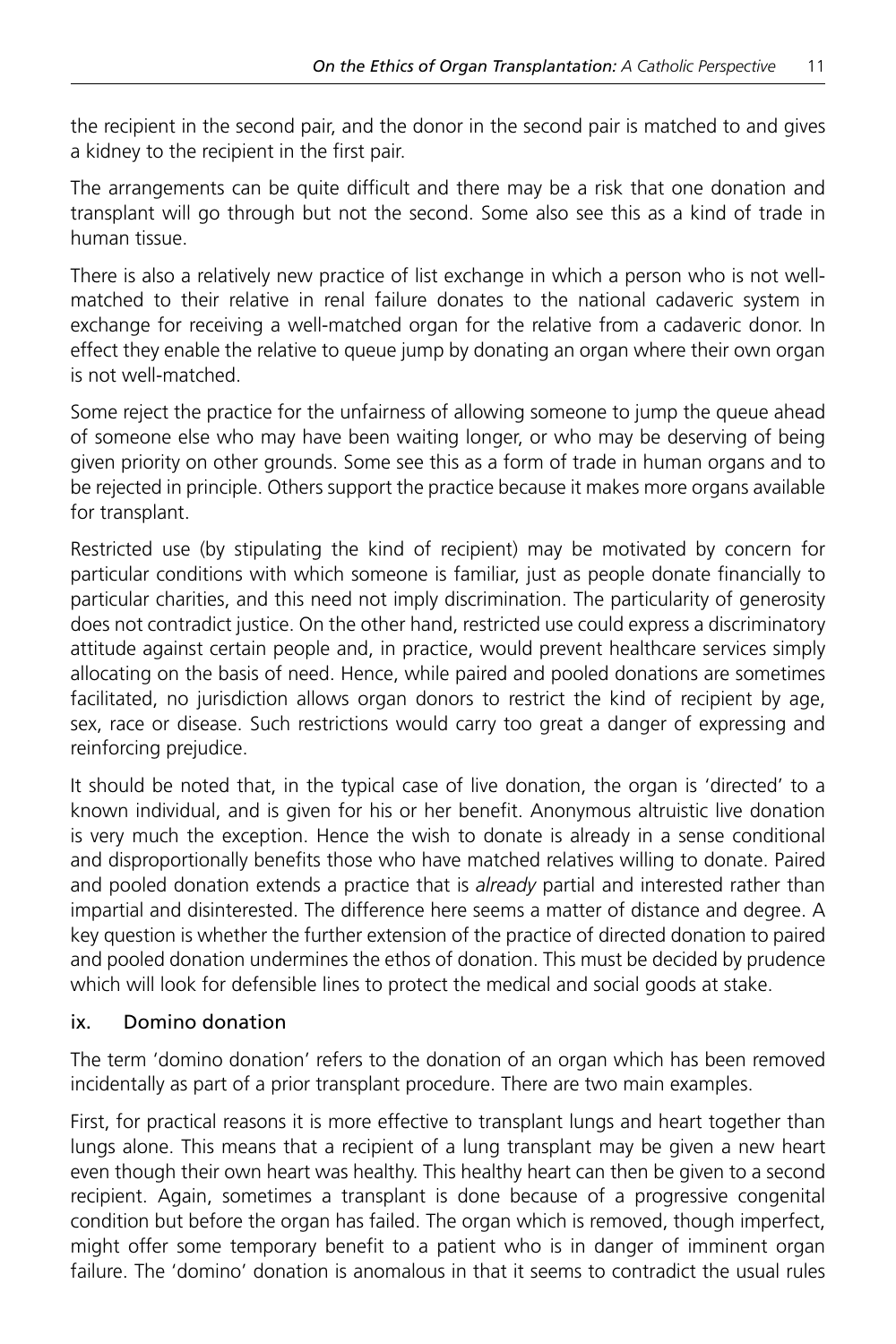for live donation – it is the donation of a vital organ (even the heart) from a live donor! It is also unusual in that the organ is removed as part of treatment and its subsequent use is unrelated to the reason for its removal. In this way it is different from both standard live donation and donation after death.

The domino donor is both a recipient and a donor. It would seem churlish of someone to receive an organ and refuse to allow the organ which has been taken out of them to be donated, but consent for this further use is still needed if it is to merit the name 'donation'. Nevertheless, because the organ is removed as part of treatment it does not need the safeguards which should generally accompany live donation. In England and Wales domino donation requires consent but is not subject to the same regulatory (Human Tissue Authority) requirements as other types of living donation.<sup>24</sup> The donor does not undertake any medical risk in donating and the reasons for needing consent are more closely analogous to the reasons for consent in donation after death (for example, the human significance of the body and the wider societal benefits of a system of donation).

Secondly, domino donation also refers to a series of living donor transplants that allows the procedures to take place in a way that circumvents technical difficulties of suitable matching. The initial donor donates to a recipient on the waiting list instead of to his or her intended recipient. This allows another donor to give his kidney to an unrelated recipient. More than two recipients can be accommodated, although in practice the donors' kidneys are not given to the related recipient. The altruistically donated organs are pooled amongst recipients with the added benefit of best possible matching – and moving others 'up the waiting list'.

#### x. Less than ideal donors

In recent times there has been a trend toward accepting organs from donors who may have health risks such as diabetes, obesity or transmissible infection, an issue that has its own obvious complications. Basically the solution involves matching recipients and donors.

It used to be the case that people with an infectious disease such as Hepatitis B or C or HIV, or who had a cancer considered to be possibly related to a virus, could not be donors. Now their organs may be used, provided that the recipient also has the same disease or infection status. Similarly, transplant surgeons used to be reluctant to take a heart from an elderly cadaver, but now they simply match with an elderly recipient.

That does raise the question of what to say to the recipients. There are different views on this. Some argue that the recipient needs to be told the health condition of the donor. Others argue that if they have matched the recipient and the donor, all the recipient needs to know is that the organ is a healthy organ *for them*.

Anonymity is an issue that has arisen in this context when the donation is from a stranger. Anonymity is thought to be important to protect both donors and recipients from undue interference or unwanted relationships. However the donor's identity risks being revealed in passing on information about the donor organ to the recipient in order to meet the need for information about the quality of the organ and likely outcome.

There are also concerns about taking organs from living donors who have a disease that would put them at increased risk, such as hypertension, obesity or diabetes. Taking a kidney

<sup>24</sup> Human Tissue Authority *Code of Practice 2: Donation of solid organs for transplantation*, § 28.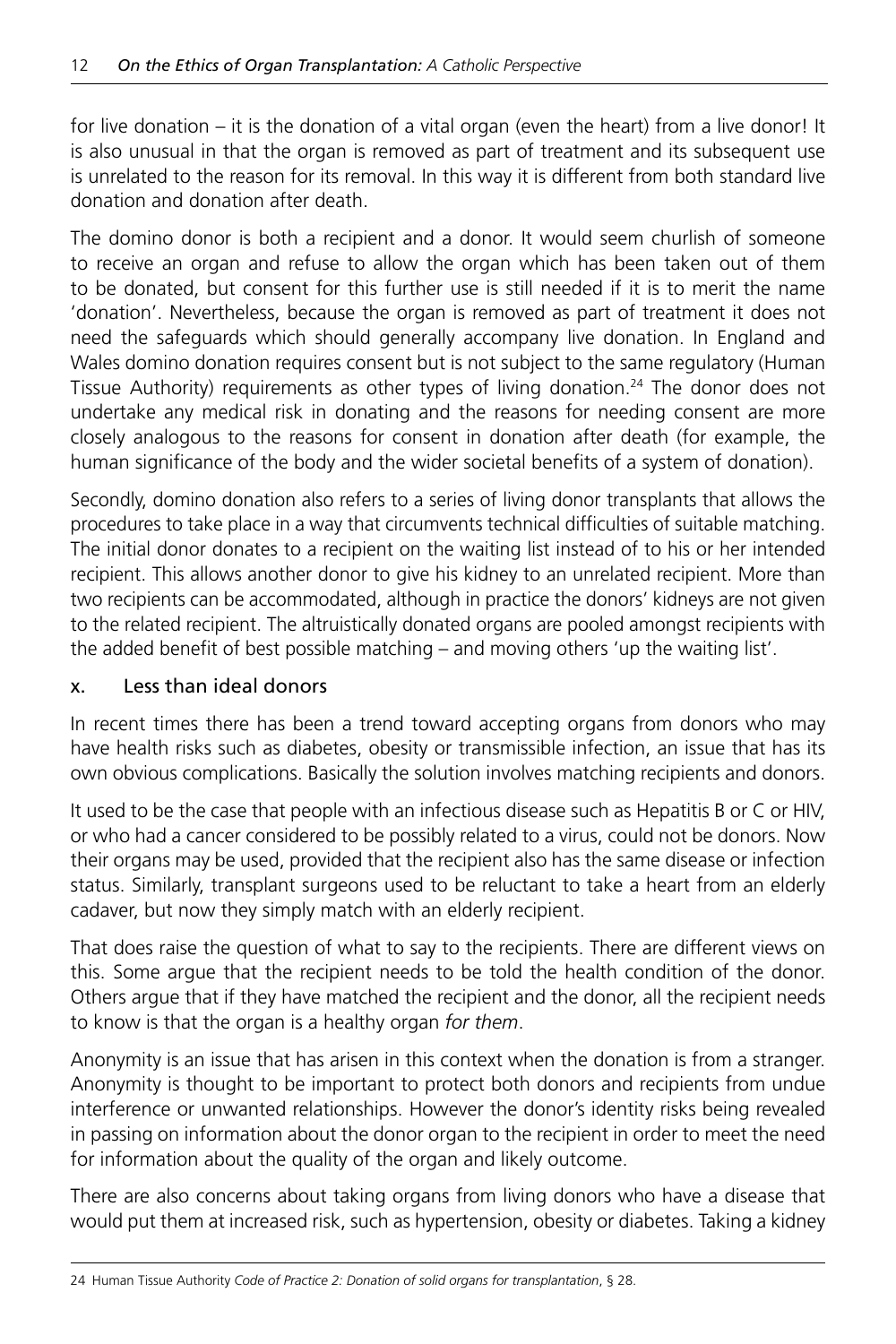from a person with diabetes, for example, involves increased risk to the donor because renal disease is often a result of diabetes and having only one kidney would put the person at much greater risk of renal failure. However, if someone is insistent that they want to take the risk to benefit a relative, then the transplant teams sometimes have been willing to accommodate them.<sup>25</sup> This could be understood as heroic virtue, which can be admired, but which is not to be expected or demanded.

## xi. Consent for research on tissue in biobanks and possible commercialisation

Biobanks are a recent phenomenon, but have become an important part of research into disease processes at the molecular level. They are often established by pathology services and the goal is to have a significantly large number of samples maintained in culture so as to provide a service to researchers. New drugs can be tried against a large range of tissue types and genotypes, and epidemiological research can search for genotypes thought to be associated with particular diseases. In England and Wales UK Biobank recruited 500,000 people between 2006 and 2010 to provide blood, urine and saliva samples for future analysis. These recruits also agreed to have their health followed.26 In Scotland, Generation Scotland<sup>27</sup> incorporates three research tissue banks which together have recruited over 30,000 people.

These tissue banks are designed to be available as a resource for a range of medical research. As the ethical issues of these projects are typically similar to one another, donors are asked for broad or general consent to the use of their tissues in medical research, and are told that they will not be re-contacted for specific consent for each project. For analogous reasons, UK Biobank obtained generic ethics committee approval to cover the majority of research using the resource. This approach would be acceptable for research that is not contentious or that does not have significant implications for the donor or research subject or for his or her family. In general, genetic research requires that it remain possible to contact the tissue donor or his or her family in relation to significant findings that may affect the family or the donor. The Australian *National Statement On Ethical Conduct Of Human Research*, for instance, requires consent to be obtained for all human genetic research and a 'defensible ethical plan' in relation to contacting the donor and family members.<sup>28</sup>

There are obvious questions about what can reasonably be covered by 'general consent' and what forms of research would require further specific consent. For example, in 2009 Generation Scotland and UK Biobank were asked directly whether they would allow the use of donated tissue to create human-non human admixed embryos without specific consent. Generation Scotland responded that it would not use the tissue for this purpose without specific consent, whereas UK Biobank was not willing to make any such undertaking.<sup>29</sup> The creation of admixed embryos is unethical for a range of reasons, as will be discussed below. It is made worse by the use of tissue for this purpose without specific consent.

Another area that donors may not have considered before giving tissue is the use of research to develop biotech products which may or may not carry the genetic identity of the donor. In general all materials that contain an individual's genetic code or a substantial part of it is

25 Ibid.

<sup>26</sup> http://www.ukbiobank.ac.uk/about-biobank-uk/

<sup>27</sup> http://www.generationscotland.org/index.php?option=com\_content&view=article&id=4&Itemid=8

<sup>28</sup> Accessed 19/8/2013 from http://www.nhmrc.gov.au/guidelines/publications/e72

<sup>29</sup> Jones DA, MacKellar, C. 'Consent for biobank tissue in somatic-cell nuclear transfer?' *Lancet* 374.9693 (12 September 2009): 861-863.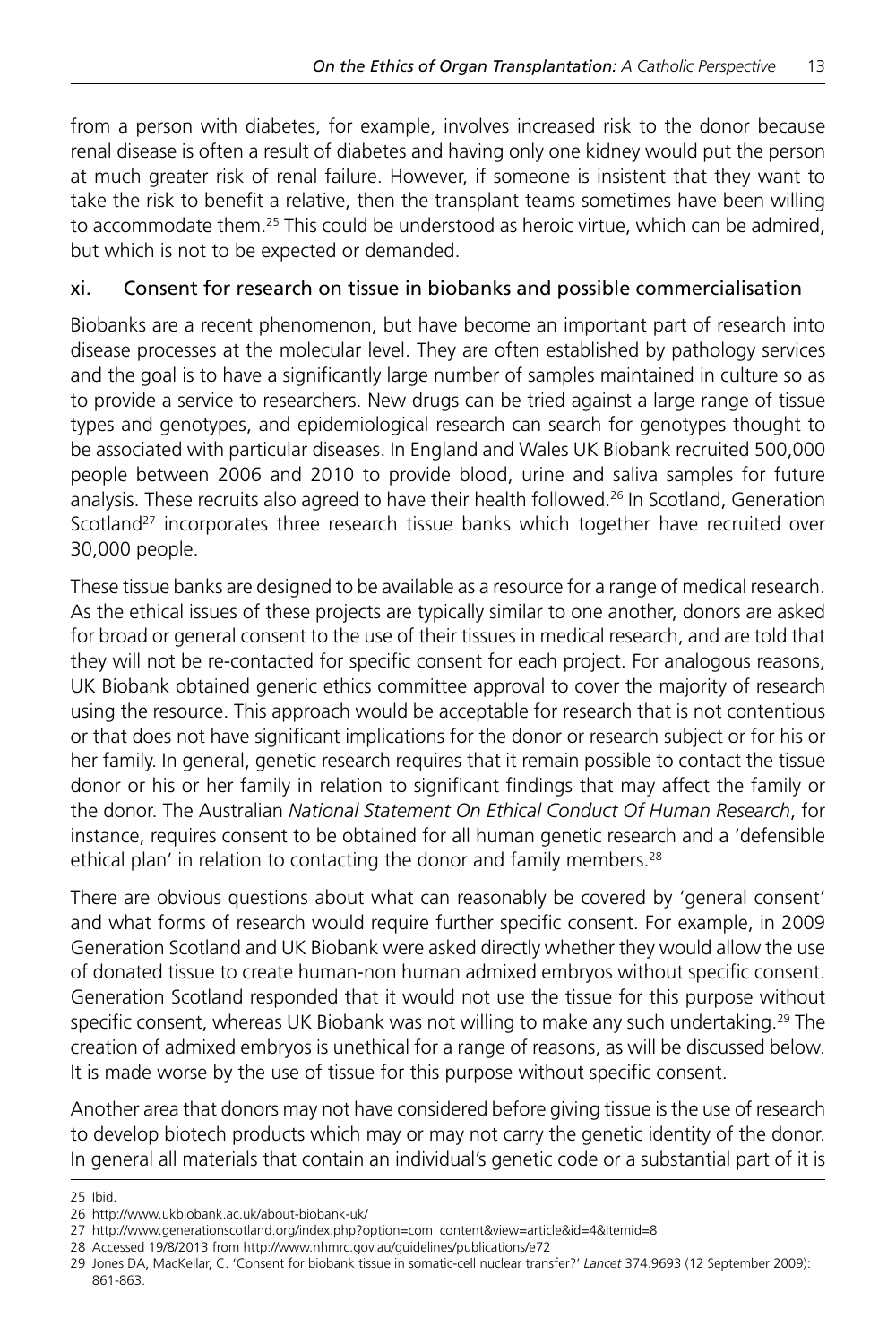potentially re-identifiable and cannot be treated as de-identified or anonymised, because tracing the individual directly or through a family member whose data is contained on a genetic data base, including one of the many proliferating private data and tissue banks, has become increasingly possible. It is no longer possible to consider an individual's genetic information as not potentially identifiable. There have been a number of cases of people conceived through anonymous artificial insemination being able to identify their genetic father through either the man himself or a relative being included in a genetic data base. Once a relative had been identified it proved relatively easy to establish which member of the family might have donated sperm, given the known timing and circumstances.

The ethical difficulties are further complicated if the products which the tissue is used to create (directly or indirectly) are made available only on a commercial basis. Tissue banks may remain in existence for a considerable time, and may be subject to commercial pressures, or may be amalgamated with other collections, or may wish to engage in relationships of exchange with tissue banks that have a commercial basis. In these ways commercial activity not envisaged at the time of donation may become a possibility later. If donation was made to a public resource then it is arguable that the intentions of the donor are not respected if the benefit is restricted by commercial interest or if there is a windfall profit to be made because the tissue contains a value that is unique or relatively unique to that individual, their family or other grouping. Such profits could undermine the willingness of people to donate tissue altruistically.

Providing relevant information and obtaining consent should be fundamental to the exchange of custody of tissues and any future commercial use. Information and consent processes should therefore aim to ensure that tissue donors are informed of downstream uses and commercialisation possibilities. The commercial use of human tissue *products* has been distinguished in practice from the commercial use of human tissue. However, it is a difficult distinction to make. What, for instance, is the difference between a cell removed from a person's body and cells that have been grown in culture from that cell, especially if the genomic information remains intact?<sup>30</sup> In these and similar scenarios, it would often be helpful for an agreement to be drawn up and signed when human tissue is exchanged – something akin to a Materials Transfer Agreement (MTA) that is routinely used in research when cells or genes or other important reagents are given to another laboratory. The MTA specifies what can and cannot be done with the biological material.

'Attenuation' offers a useful concept in making ethical decisions about commercial applications of tissue products.<sup>31</sup> A tissue product may be considered to be attenuated in a subjective sense when it has lost significance to the donor and donor family. Objectively a product may be considered to be attenuated when it has lost significant properties such as cellular or genomic properties or, more contentiously, where the reason for inclusion does not use these significant properties. However, even if one accepts that attenuation differentiates a human tissue product such that it may justifiably be made available for commercial purposes, this should only occur within ethical guidelines that protect the interests of donors and their families and the interests of the community.<sup>32</sup>

31 Ibid. 32 Ibid.

<sup>30</sup> Tonti-Filippini N, Zeps N. 'Trade in Human Tissue Products'. *Medical Journal of Australia* 194.5 (7 March 2011): 263-5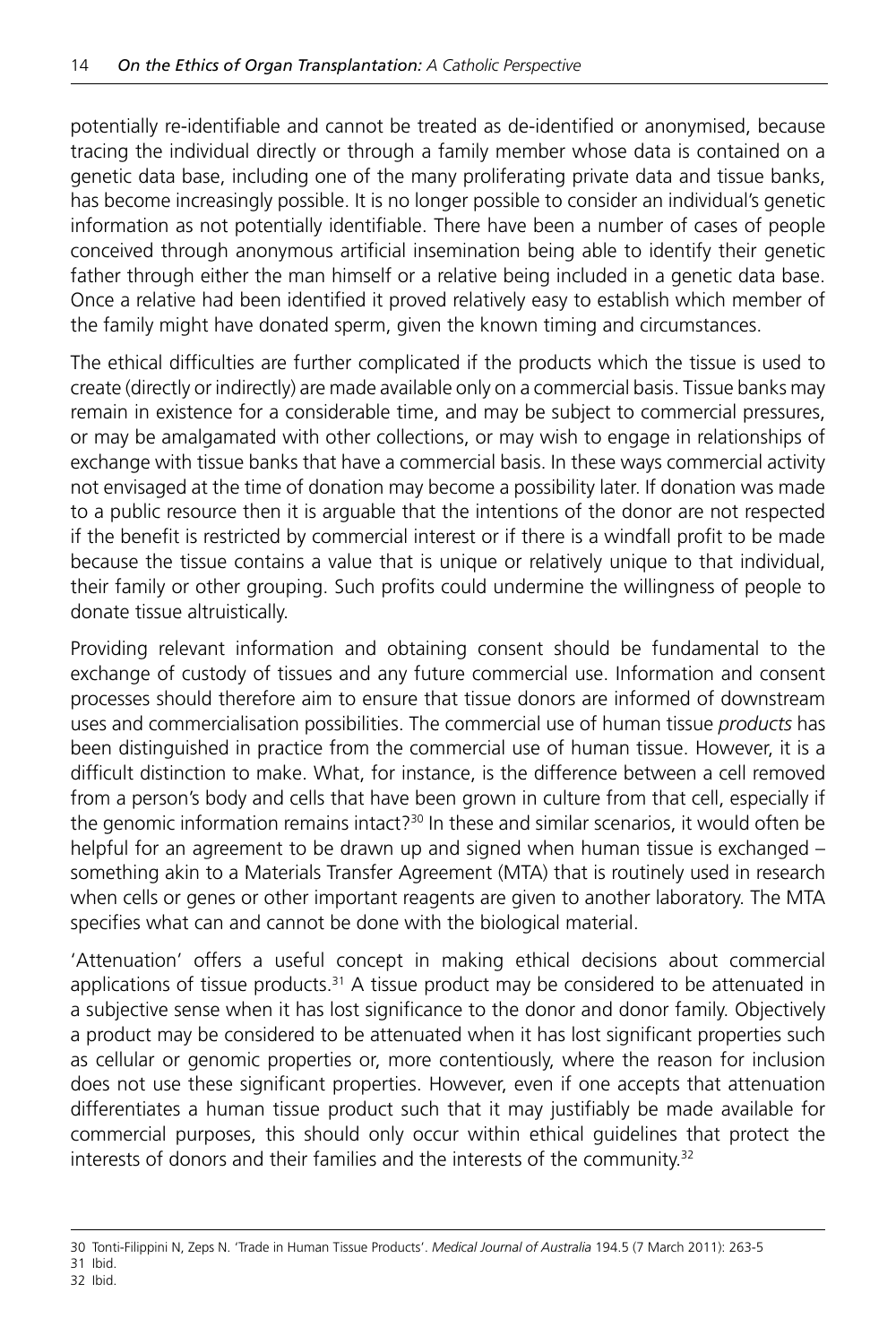# **II. Post mortem donation**

## **1. Current practice, legal structure and professional guidance in the United Kingdom and Ireland**

In the Republic of Ireland in 2012 there were 239 solid organ transplants of which 207 came from 78 deceased donors (population rates of 52 per million population, 45 pmp, and 20 pmp respectively).<sup>33</sup> This compares with 3,960 organ transplants in the United Kingdom between 1 April 2011 and 31 March 2012, of which 2,951 were from 1,154 deceased donors (62.1 pmp, 46.3 pmp and 18.1 pmp respectively).<sup>34</sup> Thus the United Kingdom had fewer deceased donors than the Republic of Ireland, relative to the size of its population, but conducted more transplant operations.

In the United Kingdom there is no statutory definition of death. In the Republic of Ireland the draft Human Tissue Bill (2009) proposes a definition of death in relation to neurological criteria as 'the irreversible cessation of all functions of the entire brain, including the brain stem', but this has not passed into law. Thus in both countries the diagnosis of death is a matter of established practice codified in professional guidelines. In the United Kingdom in 1995, after a review by a Working Group of the Royal College of Physicians of London, the Conference of Medical Royal Colleges<sup>35</sup> adopted a new definition of death. Death was defined as the 'irreversible loss of the capacity for consciousness, combined with irreversible loss of the capacity to breathe'. It was stated that the irreversible cessation of brain stem function will produce this state and that 'therefore brain stem death is equivalent to the death of the individual'.36 The 1995 definition of death was reiterated in the 2008 Academy of Medical Royal Colleges Code of Practice for diagnosing death, which sets out both neurological and circulatory criteria. In the Republic of Ireland neurological criteria for diagnosing death are set out in the 2010 guidelines of the Intensive Care Society of Ireland.

The legal and regulatory structure for post mortem organisation in the Republic of Ireland reflects what was said about live donation. However, in the United Kingdom, the legal and regulatory structures for post mortem donation are complicated by two factors. In the first place the Human Tissue (Scotland) Act 2006 diverges from the Human Tissue Act 2004 in how it conceptualises permission for use of body parts. It uses the concept of authorisation rather than consent. Furthermore, the remit of the Human Tissue Authority does not cover Scotland for the purposes of post mortem donation, as it does for live donation. In July 2013 the Welsh Assembly passed the Human Transplantation (Wales) Bill, which is due to come into effect in 2015. This introduces a system of presumed ('deemed') consent for taking organs post mortem. To complicate matters further, the Welsh legislation will have to be harmonised with the Human Tissue Authority Codes of Practice, and with the activities of NHS Blood and Transplant. It remains to be seen what difference the legislation will make to medical practice in Wales.

In 2013, both in the Republic of Ireland and in Northern Ireland there have been discussions about enacting presumed consent legislation for post mortem transplantation, but as yet no concrete legislative proposals have been tabled.

35 *Code of Practice for the Diagnosis and Confirmation of Death* (London: Academy of Medical Royal Colleges, 2008).

<sup>33</sup> http://www.organdonation.ie/facts

<sup>34</sup> http://www.organdonation.nhs.uk/statistics/

<sup>36 &#</sup>x27;Criteria for the diagnosis of brain stem death'. *J Roy Coll Physns* 29 (1995): 381-2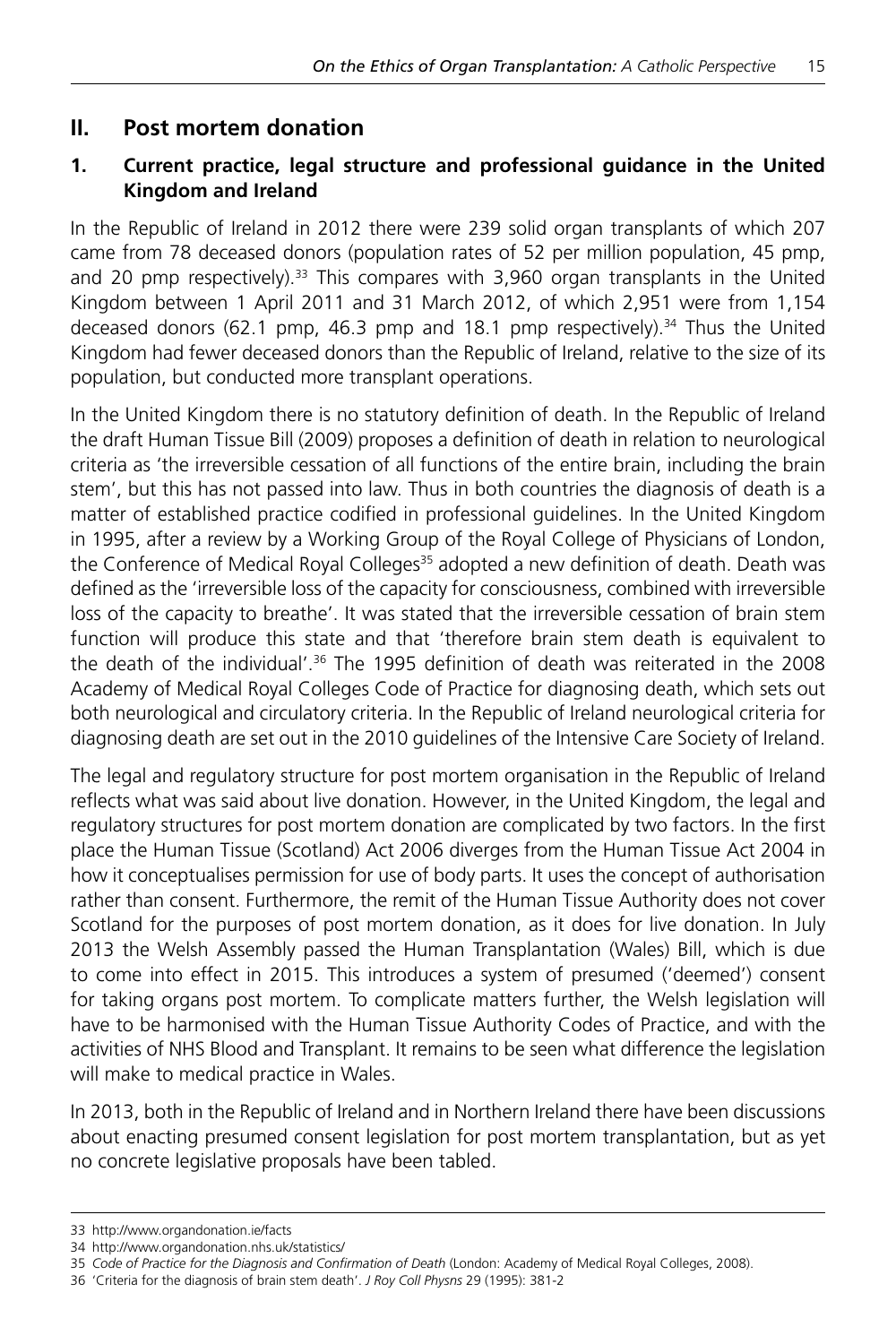The management of donors who donate after diagnosis of death by circulatory criteria requires some decisions to be made while the patient is still alive. In England and Wales these decisions are covered by the Mental Capacity Act 2005 and in Scotland by the Adults with Incapacity (Scotland) Act 2000. In Northern Ireland, the Department of Health, Social Services and Public Safety produced a document in March 2011 on Legal Issues Relevant to Donation after Circulatory Death (Non-Heart-Beating Organ Donation) in Northern Ireland. In the Republic of Ireland this area is not covered by statute law and it was only in 2011 that the Beaumont Hospital Clinical Ethics Forum proposed guidelines for 'Non Heart Beating Organ Donation'. These were endorsed by the Intensive Care Society of Ireland in 2012.

# **2. Ethical and philosophical issues**

## i. Goods of transplant medicine

The benefits of post mortem organ donation are similar to those of live donation. This is a form of medicine that saves and transforms lives. Furthermore, there are some kinds of benefit that are only possible with post mortem donation, for example heart transplant (even though a heart may come from a live donor as part of domino donation, this will always presuppose a previous post mortem donation).

As with donation from the living, donation after a person's death is an expression of generosity on the part of the donor and also on the part of those who are bereaved. The sacrifice on the part of those who are grieving, and thus the generosity when they allow the transplant to go ahead, should not be overlooked. Indeed, if it is done well, post mortem donation can also be a consolation for people in grief, in that the person can continue to help others even after he or she has died. The gift extends beyond death. However, the language of gift needs to be used cautiously because it can be received as coercive by families if their refusal to allow donation is seen as somehow ungenerous, or the latter is implied.

## ii. Catholic teaching on the definition of death

According to Catholic teaching, the soul is the principle of life, and death is therefore understood as the separation of body and soul. It is defined doctrine that human beings, body and soul, are good by nature and are created by God, and furthermore that the soul does not pre-exist the body but is created instantly when the body comes to be, forming a unity with the body. More specifically, the Councils of Vienne and Lateran V condemn those who deny that 'the rational or intellective soul truly and in itself is the form of the human body *(forma corporis humani)*'.37

The doctrine that the human soul is the form of the living human body implies that each human being has one soul. The same soul is the source or principle of mental life and the source or principle of bodily life. This excludes the idea that the soul is something extra or alien added to a living body, or is imprisoned within a body (as Plato thought). The human being has different powers – mental, emotional, physical – but all these are powers of a single being who has life in virtue of his or her soul.

From this understanding it follows that, while definitions of death might refer to the loss of mental capacity and/or to the loss of integrated functioning of the body, these two

<sup>37</sup> See for example Tonti-Filippini N. 'Religious and secular death: a parting of the ways'. *Bioethics* 26 (24 Mar 2011): 410-421 (doi: 10.1111/j.1467-8519.2011.01882.x).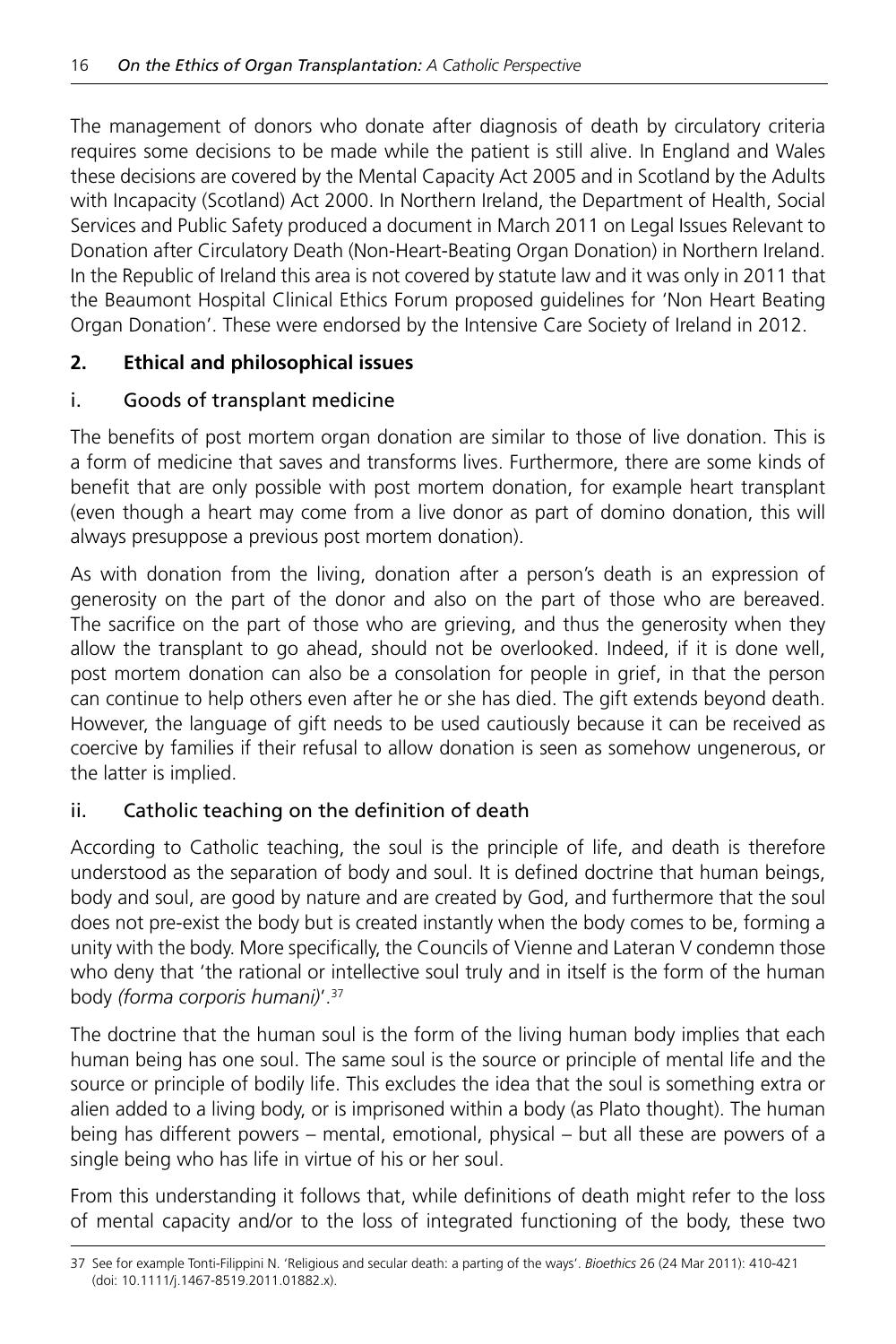elements must be understood as aspects of a single event. This is exactly how John Paul II defines death:

'*The death of the person* is a single event, consisting in the total disintegration of that unitary and integrated whole that is the personal self. It results from the separation of the life-principle (or soul) from the corporal reality of the person'.<sup>38</sup>

The practical problem is how to relate the notion that death is the separation of the soul from the body to the empirical observations that indicate that death has taken place. The notion that is contained within the doctrine proclaimed at Vienne, and reaffirmed many times since, is that the soul forms and informs the matter to be the unity that is the human body. This unity, brought about by the soul, is demonstrated empirically by the integration of the living body as a functioning whole of the human kind. As a consequence of this doctrine, the empirical determination of death occurs when it can be understood that the unity of the body, in the dynamic sense of the parts of the body continuing to be maintained as a unified human organism, has disintegrated.

Historically, prior to the advent of artificial ventilation, loss of all brain function resulted in loss of spontaneous breathing and the latter led rapidly to cardiac arrest and loss of circulation, and similarly loss of circulation resulted in both the death of the nervous system and also loss of the endocrine system, so there was no temporal distinction between the outcome of circulatory and neurological criteria for death. With the advent of ventilation and the use of drugs such as inotropes to assist heart function and vasopressors which act on the blood vessels, the circulation of blood could be maintained for a short time after loss of all brain function. This led to questions about diagnosing death while breathing and circulation were maintained artificially. Was such a diagnosis possible? The question to be asked is whether, for a body in this condition, there is empirical evidence of the unity of the body continuing in the sense of the parts of the body being in communication with one another to constitute an integrated human organism.

In recent times some have contested the diagnosis of death on neurological grounds because some organs and tissue remain in communication with one another in patients who satisfy the neurological criteria for death. However, others have countered that this observation does not necessarily imply integration in the required sense, which is the dynamic unity of the whole organism and not just between some parts and some other parts.

# iii. Diagnosing death by neurological criteria

Pope John Paul II provided an authoritative Catholic understanding of neurological criteria for death in his address to the Transplantation Society in 2000:

'Here it can be said that the criterion adopted in more recent times for ascertaining the fact of death, namely the *complete* and *irreversible* cessation of all brain activity, if rigorously applied, does not seem to conflict with the essential elements of a sound anthropology'.<sup>39</sup>

According to Pope John Paul II, there does not seem to be conflict with Catholic anthropology because the loss of capacity for brain activity 'is considered the sign that the individual organism has lost its integrative capacity'.<sup>40</sup>

40 Ibid.

<sup>38</sup> Address to18th International Congress of the Transplantation Society 29 August 2000, §4.

<sup>39</sup> Address to18th International Congress of the Transplantation Society 29 August 2000, §5.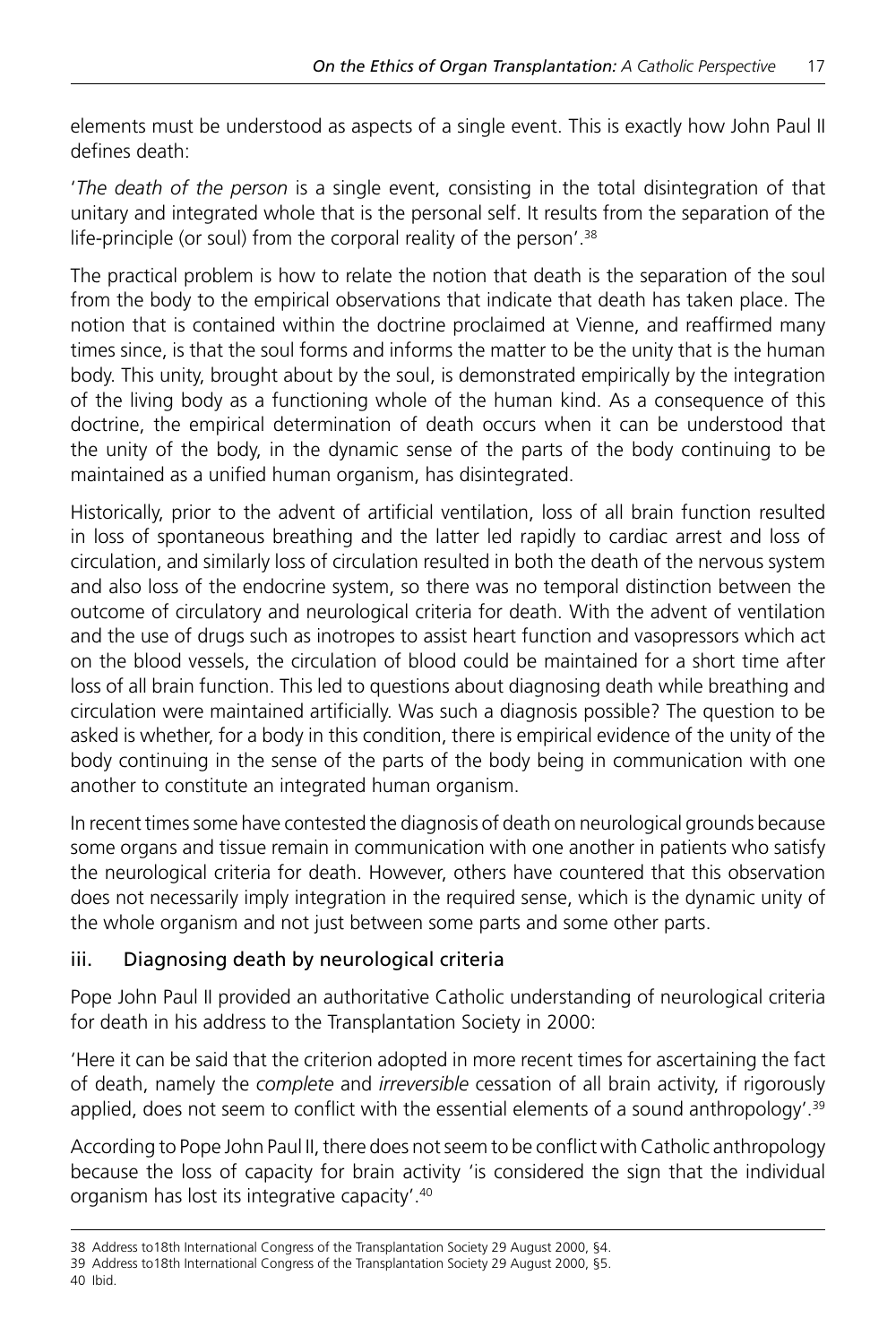In contrast, the definition of death put forward in the United Kingdom by the Academy of Medical Royal Colleges is flawed. It defines death as 'the irreversible loss of the capacity for consciousness, combined with irreversible loss of the capacity to breathe'.41 By the capacity to breathe is meant the ability to breathe spontaneously. The problem is not only that this definition does not explicitly specify that brain damage must underlie both these irreversible losses, but also that it appears to combine just one specific and particular element of brain function, and one specific and particular element of brain-mediated bodily function. The selected elements are certainly important, and individuals meeting these criteria may well meet sounder and more comprehensive definitions of death; but the arguably arbitrary selection of two individual elements of function leaves this definition – in many ways, one of the most important definitions there can be in clinical medicine – open to challenge. For example, other functions of the brain that cause integration of the body as a dynamic whole may persist, even though the person can no longer breathe spontaneously or be conscious. Of significance are the endocrine and neurological systems that depend on some functions of the brain if they are to keep all parts of the body in dynamic relationship to each other.

This is not to imply that the human person can be identified with the brain, but rather that the brain has a role on which the systems of the body depend. In diagnosing death by circulatory criteria there is a similar dependency on heart function. The heart is not the person, but is usually needed for the circulation to be maintained and when the heart irreversibly stops it is usually assumed that death has occurred. Neither the heart nor the brain is a 'super organ' but their function is usually needed for the dynamic unity of the parts of the body to be maintained. Thus death can be diagnosed when either the loss of all brain function or the loss of circulation is irreversible.

In relation to the understanding of death set out by Pope John Paul II, the description of 'complete and irreversible cessation of all brain activity' should be understood as applying to all activity that is related to the integrated functioning of the organism. The undirected firing of neurones is not 'activity' in this sense. Similarly 'integrative capacity' should be understood as the integration of an organism as a substantial living whole of the human kind, and not merely as the relating of one part to another. Some capacity for reflex reactions may remain in a body after death.

The acceptance *in principle* of neurological criteria for death had also been affirmed by the German bishops in 1990,<sup>42</sup> and was reiterated by the bishops of England and Wales in 2005<sup>43</sup> and by the Commission of the Bishops' Conferences of the European Community in 2007.44 Nevertheless, Pope John Paul II was clear that 'with regard to the parameters used today for ascertaining death – whether the 'encephalic' signs or the more traditional cardio-respiratory signs – the Church does not make technical decisions', $45$  and in practice, the safe use of neurological criteria depends crucially on these technical decisions.

<sup>41</sup> Academy of Medical Royal Colleges *Code of Practice for the Diagnosis and Confirmation of Death* (London: Academy of Medical Royal Colleges, 2008), 11.

<sup>42</sup> *Organ transplantations*: Joint Declaration by the German Bishops' Conference and the Council of the German Protestant Church (31 August 1990).

<sup>43</sup> Catholic Bishops' Conference of England and Wales *Cherishing Life* (London: CTS, 2004) §63.

<sup>44</sup> Commission of the Bishops' Conferences of the European Community (COMECE) 'Ethical Aspects of Organ Donation' (11 October 2007).

<sup>45</sup> Address to18th International Congress of the Transplantation Society 29 August 2000, §5; see similar remarks by Pius XII (Address to an International Congress of Anesthesiologists (24 November 1957), in AAS, 49 (1957)).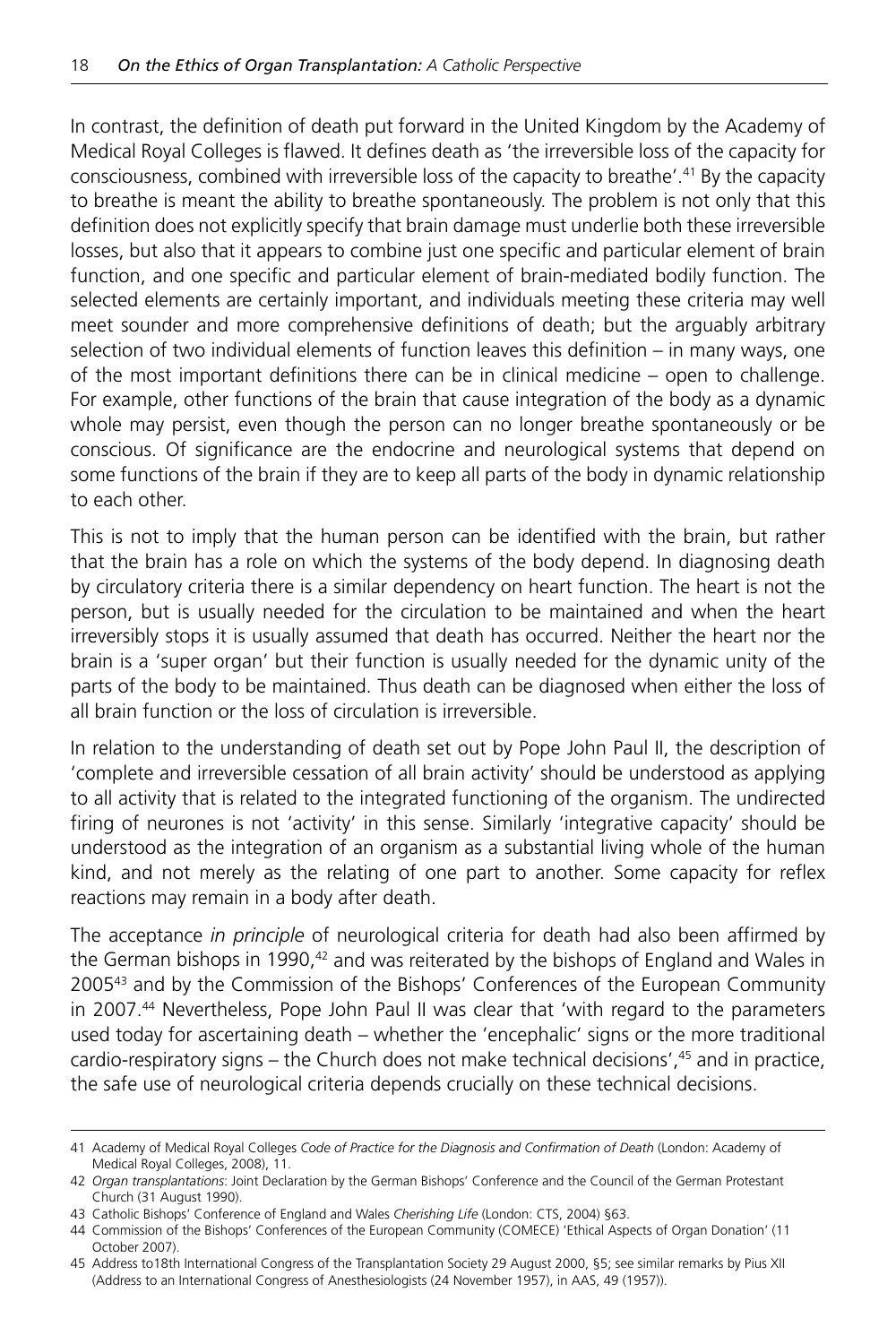It is important to note that the concept of integration that the Pope applied is based on the doctrine proclaimed at the Council of Vienne. That concept incorporates the notion that the soul forms and informs the matter that constitutes the unity that is the human body. Disintegration implies loss of communication between the parts of the body such that they no longer constitute the dynamic unity of a living organism which, by virtue of the kind of thing it is, possesses a rational nature. The judgement of Pope John Paul II also depended explicitly on the empirical judgement that the loss of all brain function means that necessarily the individual organism has lost its integrative capacity.

This empirical judgement remains a matter of dispute among Catholic clinicians and theologians in good faith.46 Nevertheless, at least some of these differences seem to depend on two factors: first, some have not applied the doctrine of Vienne to mean that the soul forms and informs the matter to be a dynamic unity between all the parts. For some, any communication between parts is 'integration'. Second, in most English speaking countries, including the US and the UK, there has developed a trend, over the past thirty years, by which death by the neurological criteria may be diagnosed by clinical tests showing loss of brain stem reflexes and loss of spontaneous breathing, even though some brain functions, such as the functions of the midbrain, may continue.

Apparent evidence of continuing integrative functions such as maintaining homeostasis in 'brain dead' patients may simply reflect a less rigorous standard for diagnosing death. This appears to be part of the reason why a panel formed by the Pontifical Academy of Sciences rejected empirical claims by a prominent US clinician that integrative functions continue in some patients whose death has been diagnosed by neurological criteria.<sup>47</sup> The European members of that committee would have been more familiar with diagnosis which included measurement of blood flow to the brain rather than with the US and UK standard of clinical tests for brain stem function alone.

Criteria for diagnosing death vary between countries. The criteria used in the UK and in the Republic of Ireland are less rigorous than in other jurisdictions and this is a cause of concern for those donating, accepting organs, or working in transplant medicine. Because the UK and Irish criteria are based upon loss of brain *stem* function only, which results in irreversible loss of consciousness and irreversible loss of spontaneous breathing, some clinicians argue that other brain functions may continue. As discussed above, the standard that John Paul II described is more rigorous, in that it requires loss of *all* brain function. In the Republic of Ireland, while the proposed Human Tissue Bill defines death as 'the irreversible cessation

<sup>46</sup> See, for example: Austriaco NPG. 'In Defense of the Loss of Bodily Integrity as a Criterion for Death: A Response to the Radical Capacity Argument.'*Thomist* 73 (2009): 647-59; Battro A et al., 'Why the Concept of Brain Death Is Valid as a Definition of Death: Statement by Neurologists and Others,' excerpt from *Signs of Death: Proceedings of the Working Group of 11*–*12 September 2006*, Scripta Varia 110 (Vatican City: PAS, 2007); Haas JM. 'Catholic Teaching regarding the Legitimacy of Neurological Criteria for the Determination of Death'. *National Catholic Bioethics Quarterly* 11.2 (2011): 279-299; Jones DA. 'Loss of faith in brain death: Catholic controversy over the determination of death by neurological criteria'. *Clinical Ethics* 7 (2012): 133–141; Lee P, Grisez G. 'Total Brain Death: A Reply To Alan Shewmon'. *Bioethics* 26.5 (2012): 275-284 (doi: 10.1111/j.1467-8519.2010.01846.x.); de Mattei R, ed. *Finis vitae. Is Brain Death Still Life?* (Rome: Consiglio Nazionale delle Ricerche: Rubbettino Editore, 2006); Spaemann R. 'Is brain death the death of a human person?' *Communio* 38 (2011):339; Tonti-Filippini N. 'Religious and secular death: a parting of the ways'. *Bioethics* 26 (24 Mar 2011): 410-421 (doi: 10.1111/j.1467-8519.2011.01882.x).

<sup>47</sup> Battro A et al., 'Why the Concept of Brain Death Is Valid as a Definition of Death: Statement by Neurologists and Others,' excerpt from *Signs of Death: Proceedings of the Working Group of 11–12 September 2006, Scripta Varia* 110 (Vatican City: PAS, 2007) www.vatican.va/roman\_curia/pontifical\_academies/acdscien/index\_it.htm). For previous reports of the Pontifical Academy of Sciences on this topic see Chagas C. (ed.) *Working Group on the Artificial Prolongation of Life and the Determination of the Exact Moment of Death* (Vatican City: Pontifical Academy of Sciences, 1986) and White RJ, Angstwurm H, Carrasco de Paula I. *Working Group of the Pontifical Academy of Sciences*, *The Determination of Brain Death and Its Relationship to Human Death (10–14 Dec.1989)* (Vatican City: Pontifical Academy of Sciences, 1992).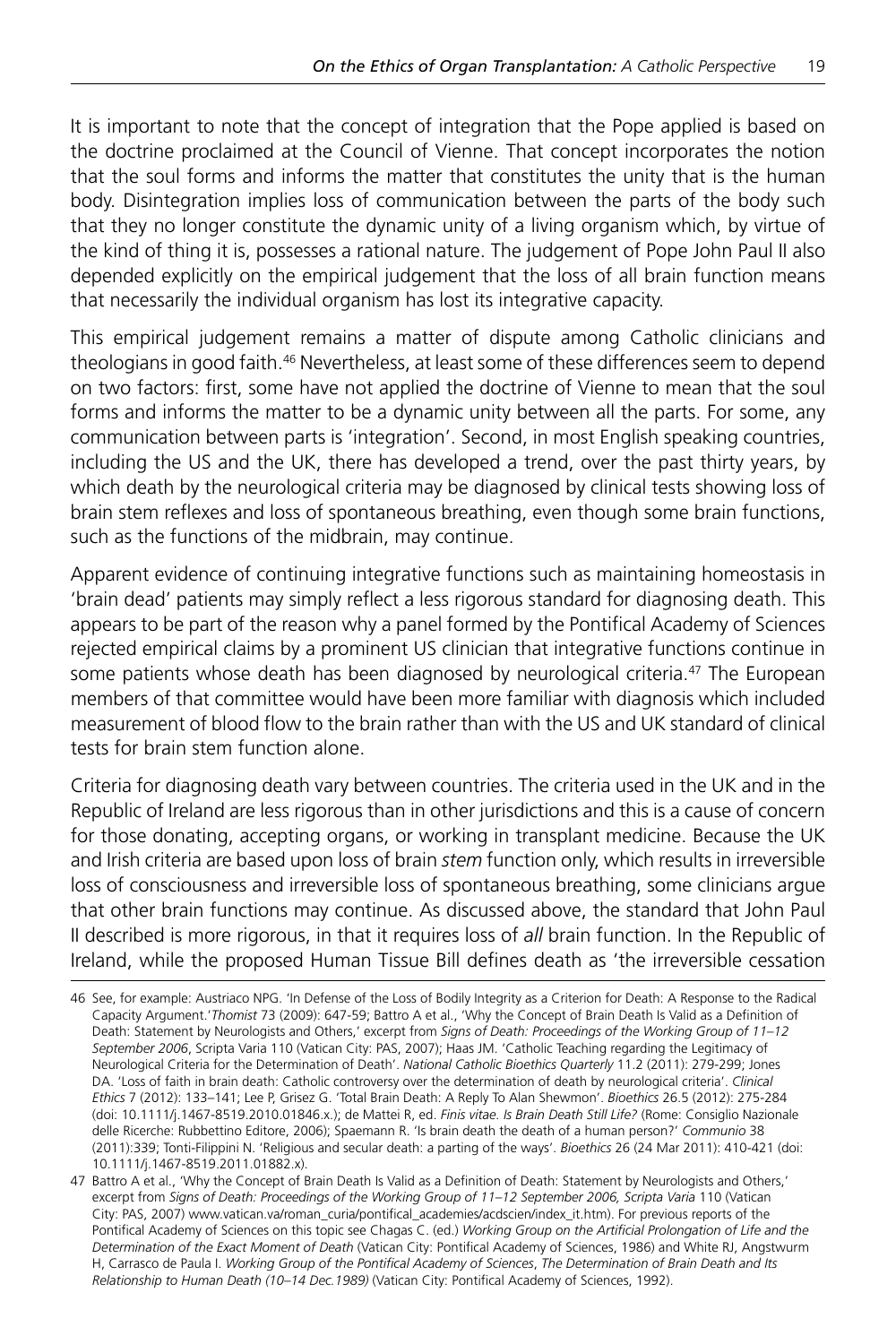of all functions of the entire brain, including the brain stem', it is not clear that this will affect the way death is diagnosed in practice, for the draft legislation also states that 'determination of death must be made in accordance with accepted medical standards'. In the Republic of Ireland, as in the United Kingdom, 'accepted medical standards' only require clinical testing of brain stem function.<sup>48</sup> The implications of this for potential donors and recipients and for healthcare professionals are explored below.

As with all diagnostic interventions, it is important that in testing for loss of brain function, the patient is not subjected to unnecessary or undue risk. In particular, it has been suggested that the apnoea test (for ability to breathe spontaneously) has itself the potential to cause brain damage in patients who, if not dead, are in a very vulnerable state.<sup>49</sup> Inasmuch as this is so, this test should be confirmatory following the results of other less invasive tests. The ethical injunction not to cause harm has greater force where the test is not directly for the benefit of the patient but for the benefit of others (either in relation to organ donation or in relation to the limited availability of intensive care facilities).

In many European countries, the diagnosis of death by neurological criteria includes as standard a test to show loss of blood supply to the brain. Loss of blood supply can be demonstrated by an angiogram (by contrast injection or more reasonably CT angiography) or by Doppler ultrasound. An additional advantage of doing this kind of ancillary testing is that the family can see an image that shows loss of blood supply to the brain. That can be more compelling and more significant for their ongoing grief processes than the simple verbal assurance that clinical tests indicate loss of brain stem function. There is nothing observable for the family in relation to the latter. They are asked simply to accept the medical diagnosis. In the current circumstances of medical criteria based not on loss of all brain function, as the moral situation requires, but on loss of brain stem function, it has become problematic for donors, their families and recipients to rely on the medical claim without evidence.

#### iv. Elective ventilation

Elective ventilation is the term given to artificial ventilation of the lungs in a variety of situations and in the context of organ donation is sometimes used to mean initiating or continuing ventilation in a dying patient so that, if death were subsequently to occur, this would then happen in a context where it could be confirmed clinically by neurological criteria and organs could be harvested. The ethical issue with elective ventilation is that it seems to represent the provision of treatment that is not for the benefit of the patient being ventilated but for the benefit of the future recipients of the patient's organs. Elective ventilation in these circumstances is not of therapeutic benefit and should be evaluated in a similar way to live donation. If there is express consent and the ventilation does no significant harm, then it may be ethically justified. However, if there has been no specific consent then ventilation should only be initiated or maintained if it is in the patient's overall best interests.

<sup>48</sup> Note that in Australia, the law in most State jurisdictions defines death by the neurological criteria as irreversible loss of all brain function, but the Australia and New Zealand Intensive Care Society adopts medical criteria that allow death to be diagnosed by the clinical tests for brain stem function alone (Australia and New Zealand Intensive Care Society (ANZICS) *Statement on Death and Organ Donation* 2008 p.11).

<sup>49</sup> See, for instance, Saposnik G, Rizzo G, Vega A, Sabbatiello R and Deluca JL. 'Problems Associated with the Apnea Test in the Diagnosis of Brain Death'. *Neurology India* 52 (2004): 342; Raper RF and Fisher MM. 'Brain Death and Organ Donation – A Point of View'. *Anaesthesia and Intensive Care* 23 (1995): 16; Tibbals J. 'Non-Compliance of clinical guidelines for organ donation with Australian statute law'. *Journal of Law and Medicine* 16 (2008): 335-355; Coimbra CG. 'The Apnea Test – a Bedside Lethal "Disaster" to Avoid a Legal "Disaster" in the Operating Room', in de Mattei R (ed.) *Finis vitae. Is Brain Death Still Life?* (Rome: Consiglio Nazionale delle Ricerche, Rubbettino Editore, 2006).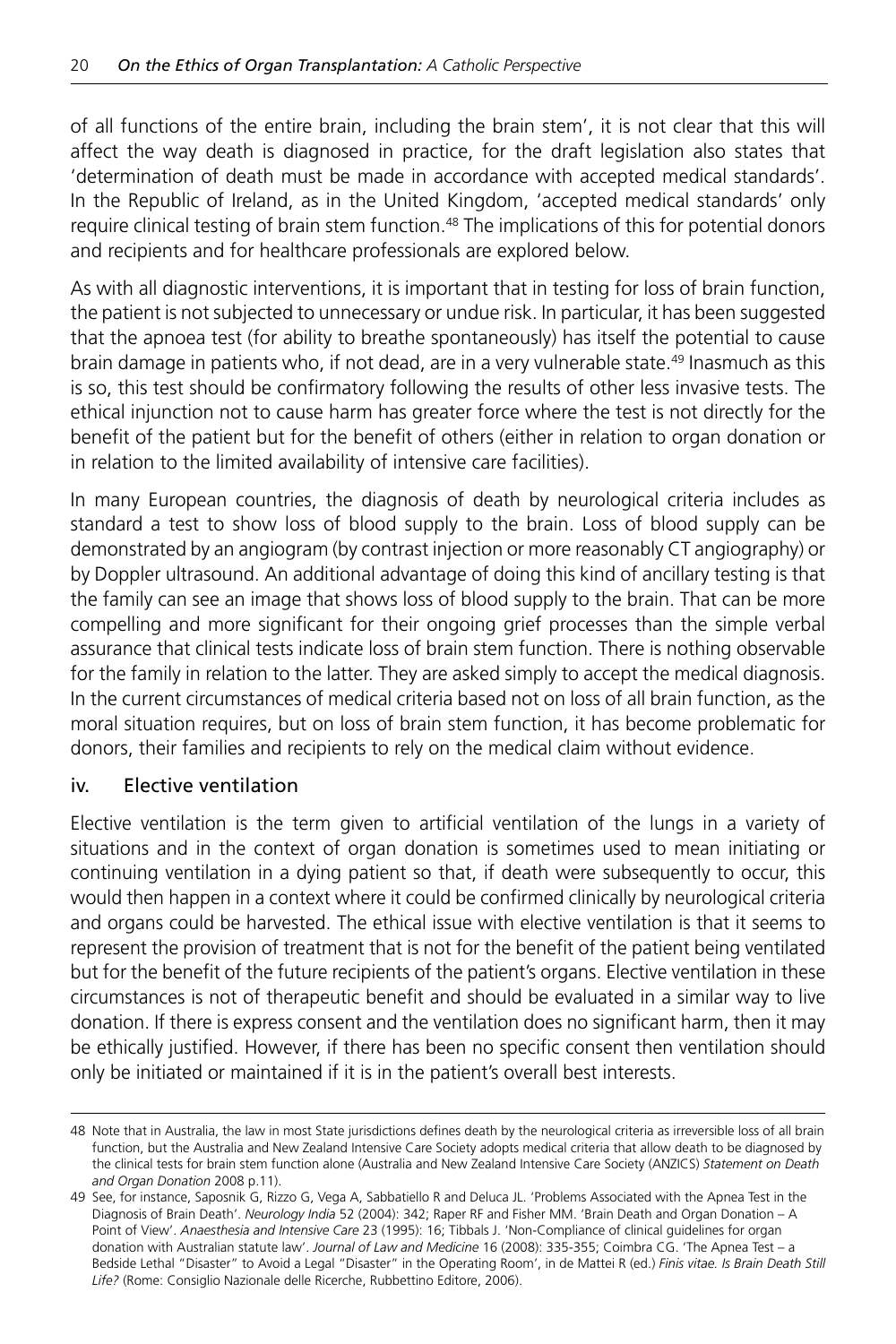Some clinicians have voiced concern that ventilation may precipitate a state of persistent unconsciousness. From a Catholic perspective it is important to emphasise that this would not be a state worse than death. Nevertheless, the possibility of this outcome is one of which patients should be aware and this is a further reason why, as a general rule, non-therapeutic elective ventilation should not be initiated without express consent. In contrast it can be reasonable to allow a degree of flexibility in the timing of withdrawal of ventilation once it has been decided that ventilation is futile; for example, to allow conversation with relatives or to facilitate donation where this is what the patient would have wanted. Such flexibility may be essential if donation is to occur after diagnosis of death by circulatory criteria.

Consent to organ donation post mortem is not itself consent to elective ventilation or other methods of organ support unless the person was *aware of this as a possibility*, or at least was aware of the possibility of ante mortem procedures in general, and consented in the full knowledge of this.

However, it may be the case that a relative knew the views of the patient well enough that he or she could make a reasonable judgement that the patient would have wanted the non-therapeutic procedure of ventilation for the purpose of preserving organs for transplantation.

Consider the circumstance in which a patient had agreed to living kidney donation to his niece, but having done all the preliminaries, he had then become too sick with heart disease to be considered a living donor. His illness then progressed until he was no longer able to make decisions. A decision was made to withdraw ventilation when the question of the original decision for living donation was raised. In such a case it would be reasonable to assume that continuing ventilation to preserve his kidney would be consistent with his original desire for much more intrusive surgery to take one of his kidneys while alive.

# v. Diagnosing death by circulatory criteria

In recent times, there has been a renewed interest in obtaining organs for transplantation after death as diagnosed by circulatory (cardiac) criteria. In the United Kingdom this has risen from 8% of post mortem donation in 2002-03 to over 40% in 2011-12.50

The reality, in relation to death by neurological criteria, is that only 2% of deaths occur in monitored environments and following loss of all brain function. Much more commonly, death occurs after loss of cardiac function. That may happen in monitored circumstances, and may happen as a result of withdrawing life support. Where it is thus predictable, arrangements may be made beforehand to have the surgical teams available to procure organs soon after cardiac function ceases. This would allow for the procurement of solid organs such as hearts, lungs, livers and kidneys, which would otherwise have deteriorated such as to be unusable, because of the time-gap between loss of cardiac function and the availability of the surgical team.

The decision to cease life support should of course be made by physicians not linked to the organ transplant team, and should be made independently and on ethically acceptable grounds such as that the patient considered the treatment to be overly burdensome. It would only be after the decision had been made that the issue of obtaining organs for transplantation could be

50 http://www.organdonation.nhs.uk/statistics/transplant\_activity\_report/current\_activity\_reports/ukt/overview\_of\_organ\_ donation\_and\_transplanation.pdf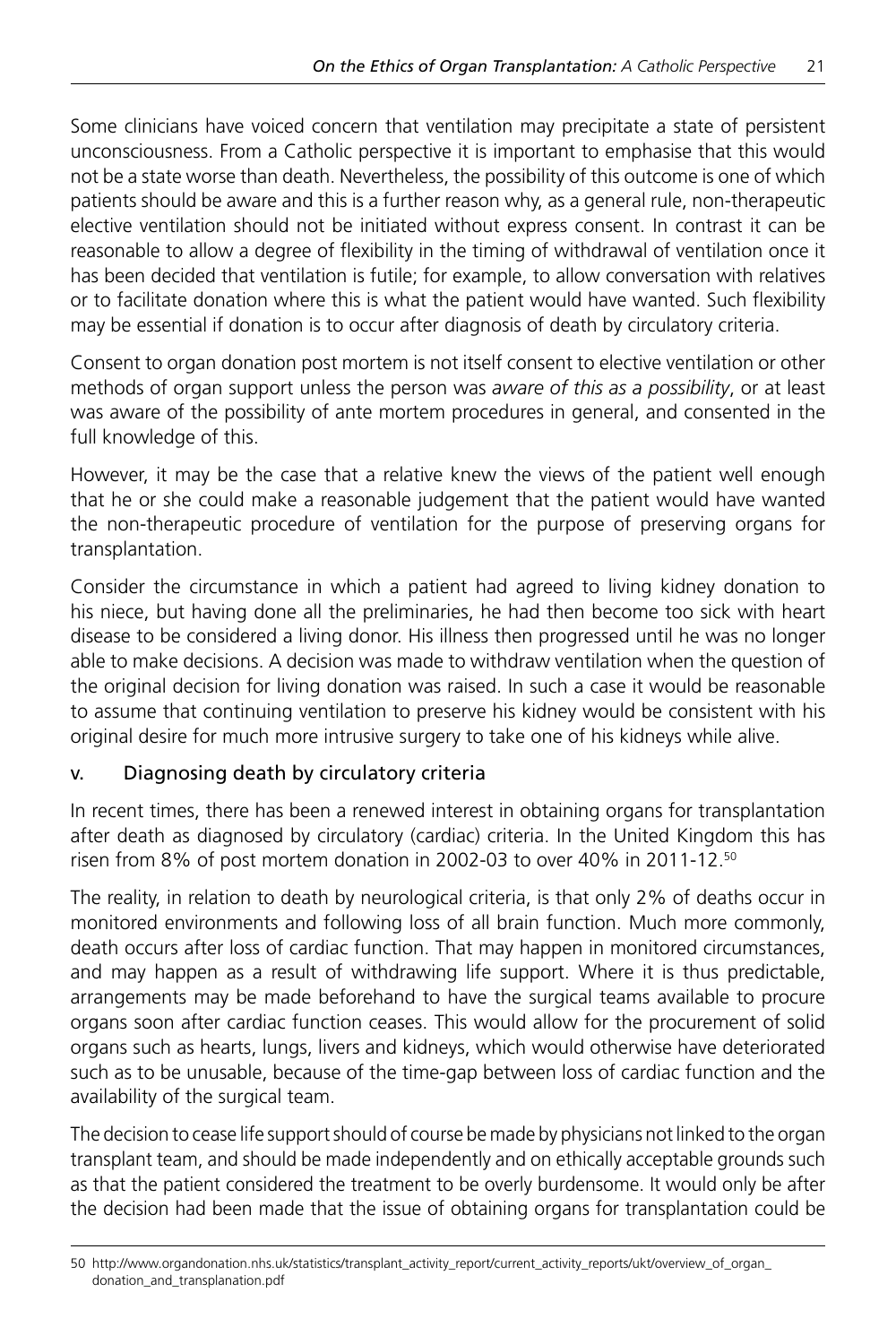addressed. Similarly it is important that decisions about how to withdraw treatment are not unduly influenced by considerations of organ donation. For example, in a particular case, optimum comfort of the patient might indicate that it was best to maintain ventilation of a patient and maintain adequate sedation while withdrawing inotropes and/or vasopressors. This would avoid the possibility of trauma or distress which might be caused by abrupt asphyxia brought on by pulling out the endotracheal tube. However, such a manner of death might extend the warm ischaemic time and adversely affect the usefulness of the organs for donation. From an ethical perspective, the manner of withdrawing treatment must never directly intend to accelerate the dying process and must give first consideration to the care of the dying patient rather than the use of the organs after death. It also needs to be the case that the decision to withdraw is legitimately based on the treatment being overly burdensome or futile, in the sense that it is ineffective, rather than being a decision to end life.

A second issue concerns how soon after cessation of cardiac function it may be permissible to declare death and remove the organs. There is some variability depending on circumstances as to when it can be declared that the loss of cardiac function is irreversible. For instance, neonates can survive a significant period without cardiac function, whereas for adults the period may be much shorter. There has been some attempt to specify a number of minutes, but that does not reflect the variability. It might be possible to declare loss of cardiac function to be irreversible within ten minutes (let us say) in an adult, given the particular circumstances, but a longer period may be required for a neonate. The cause of the loss of cardiac function is also relevant. An advancing disease process such as ischaemic heart disease or metastasized cancer resulting in loss of cardiac function is unlikely to be recoverable.

A study of out-of-hospital cardiac arrest in 1993 showed that the probability of successful resuscitation declined from 67% immediately after the arrest, to zero at around 12 minutes.51 Data from such studies is not necessarily applicable to guidance on the diagnosis of death by cardiac criteria, given that the disease process that leads to death has a bearing upon the irreversible nature of cessation of cardiac function. Nevertheless, if a patient could potentially be resuscitated successfully after ten minutes then clearly he or she should not be declared dead before that point. It is noteworthy that guidance on 'stand-off time' between cessation of cardiac activity and declaration of death (and subsequent organ retrieval) varies considerably. In Italy in 2010 the National Bioethics Committee advised against reducing the statutory requirement of 20 minutes without heartbeat for the determination of death, though they were of the opinion that a 'ten minute period of absolute lack of cardiac activity – ascertained with certainty – is to be considered an element of high likelihood of the death of the human being'.<sup>52</sup> The same report found that in Switzerland and Holland a ten minute stand-off time was observed whereas in Spain, France and the United Kingdom the time was five minutes and in some hospitals in the United States, only two minutes. In Australia, *The National Protocol for Donation after Cardiac Death* states, 'Death should be determined on the basis of immobility, apnoea, absent skin perfusion and the absence of circulation for a period of not less than two minutes and not more than five minutes. The absence of circulation is ideally determined by clinical means supplemented with intra-

<sup>51</sup> Larsen MP, Eisenberg MS, Cummins RO, Hallstrom AP. 'Predicting survival from out-of-hospital cardiac arrest: a graphic model'. *Ann Emerg Med*. 22 (1993): 1652-1658.

<sup>52</sup> National Bioethics Committee of Italy (20 July 2010): *The criteria for ascertaining death*, section 4.2.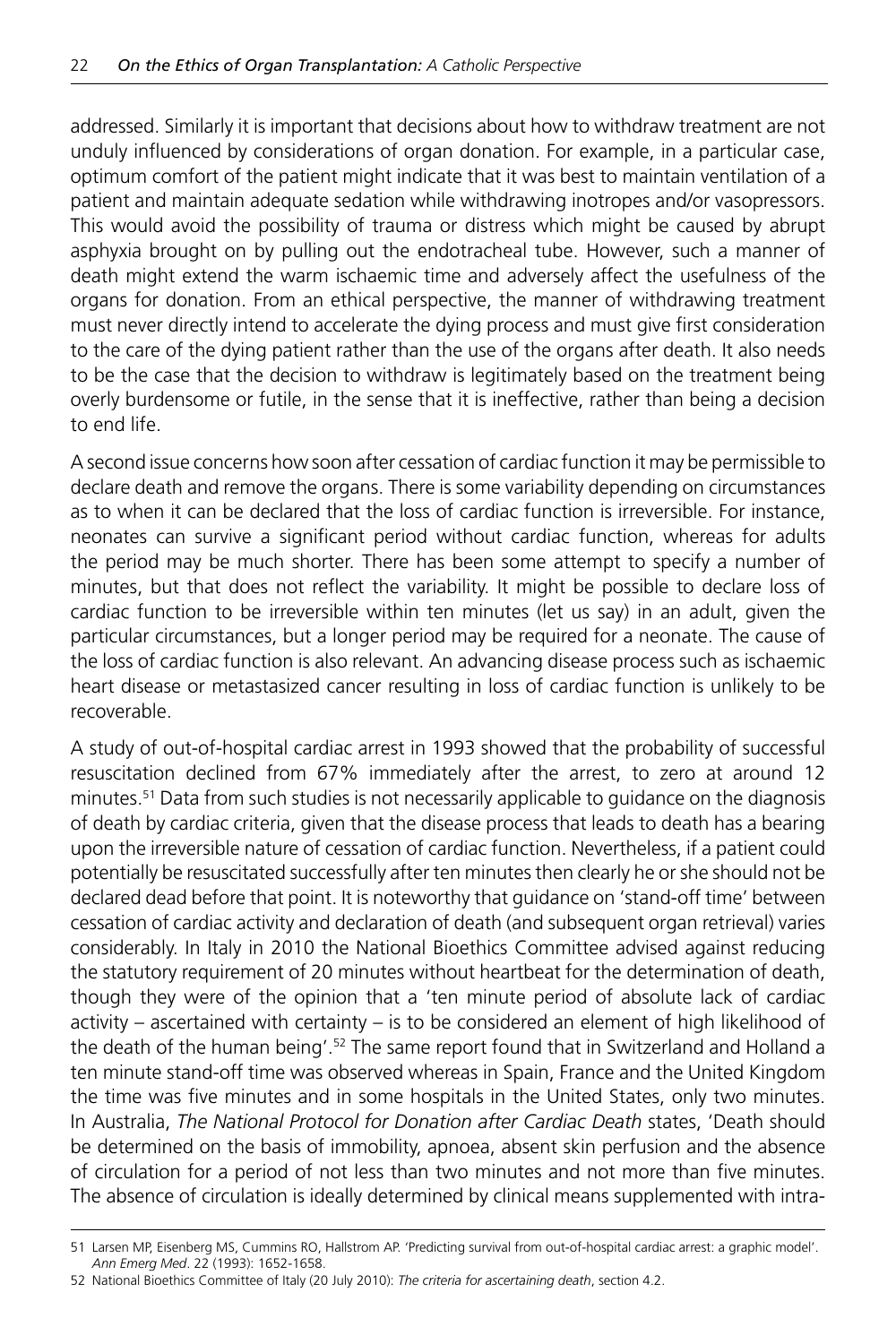arterial pressure monitoring if available.<sup>'53</sup> It should be noted that the adoption of the Australian standard was on the basis of excluding the possibility of spontaneous recovery and did not include the possibility of successful resuscitation after that time. There is a difference between saying that loss of cardiac function is *irreversible*, even if resuscitation were attempted, and saying that loss of cardiac function is *permanent* because a decision has been made that resuscitation will not be attempted. One cannot rightly claim that death has occurred if cardiac function could be restored, even if a decision has been made not to do so. Otherwise such a decision might be reversed after death had been diagnosed.

The current definition of death that applies to this context in the United Kingdom and other jurisdictions is *irreversible* loss of circulation.<sup>54</sup> A question arises when the loss of circulation follows withdrawal of life-support but it remains possible that resuscitation and restoration of life-support could restore circulation. The suggestion has been made that the law should be changed to accommodate those circumstances with the word 'permanent' replacing the word 'irreversible'. Loss of circulation could be said to be permanent if there had been a decision not to resuscitate and not to restore life-support. In those circumstances loss of circulation would not be necessarily irreversible but it might be permanent in those terms. What 'permanent' would mean, in that case, is that cardiac function would not be restored spontaneously and not that it was irrecoverable.

It is premature to declare that death has occurred while it remains possible that heartbeat and circulation *could be restored* by resuscitation. One could imagine a set of circumstances in which the decision to withdraw life support was challenged by a relative, with the result that life support was re-introduced after death had been declared. If intervention succeeded in restoring circulation (and the patient retained some brain function) then clearly he or she would not have been dead. Diagnosis of death should correspond to an irreversible physiological state, not to a reversible decision by others that it would be convenient to treat someone *as though they were dead*. The suggestion that we refer to permanent loss of circulation rather than irreversible loss of circulation would not seem to be ethically acceptable. In determining moral certainty of irreversibility, the test should not be when *spontaneous* resuscitation is no longer a realistic possibility, but when a judgement was made with moral certainty that attempts at resuscitation would not succeed.

There is a problem with legally or ethically specifying a minimum timeframe because the circumstances can vary so much. If a patient suffers an arrest from the progress of a known and predictable illness, such as stroke, ischaemic heart disease or cancer of the lung or airway, it can be the case that the treating team can be reasonably certain that there would neither be spontaneous recovery nor would attempts to resuscitate succeed. In those circumstances a much shorter time would be permissible than in those circumstances in which the cause of the arrest may not be so certain. Then there are the circumstances of children, especially neonates, who have been known to survive significant periods without circulation. Notoriously, hypothermia can also significantly extend the time beyond which successful resuscitation can still occur. It would seem more appropriate that the judgement as to whether resuscitation is achievable be a clinical decision at the time, perhaps with the requirement that it be a decision arrived at independently by two experienced practitioners.

<sup>53</sup> http://www.donatelife.gov.au/Media/docs/DCD%20protocol%20020311-0e4e2c3d-2ef5-4dff-b7ef-af63d0bf6a8a-1.PDF

<sup>54</sup> Academy of Medical Royal Colleges *Code of Practice for the Diagnosis and Confirmation of Death* (London: Academy of Medical Royal Colleges, 2008),12.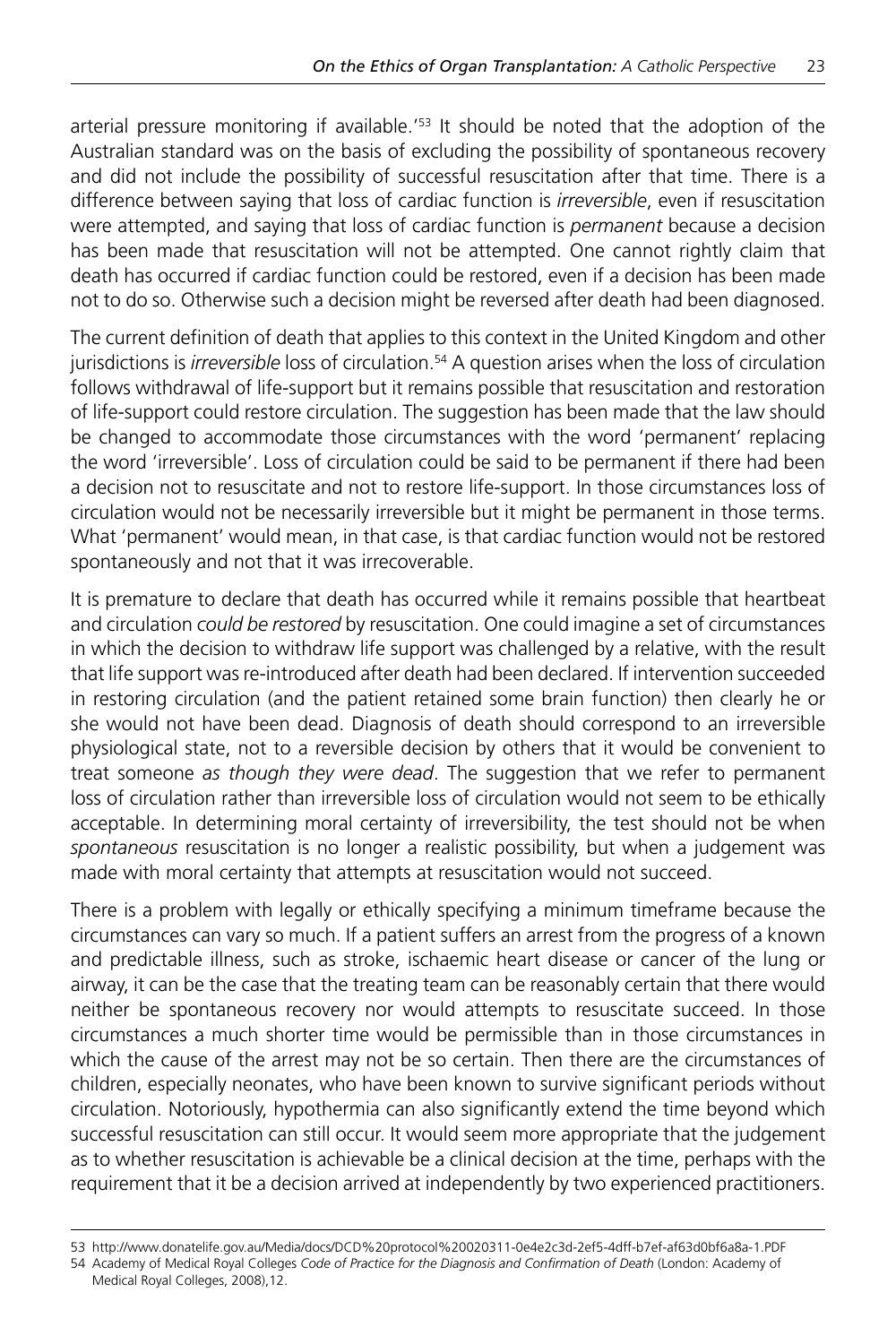# vi. May hearts be transplanted after diagnosing death by circulatory criteria?

There is an obvious problem, at least conceptually, in donating a heart after diagnosing death on the basis of irreversible loss of circulation. Clearly if the heart could be transferred to someone else then it was still capable of functioning and this raises questions about the irreversible nature of the loss of circulation. If the heart can be restarted in another body, why not in its own body?

Of course, the loss of circulation might have been brought about by factors extrinsic to the heart itself and thus a heart which failed in one body may function properly in a different body. For the heart to function there does need to be stimulation of the heart muscle to continue beating. Thus for instance a person may be dependent upon chemical stimulus from inotropic drugs or even a pacemaker. The withdrawal of either of those could result in loss of cardiac function. There would be a question over whether that loss of cardiac function in this body was irreversible, however. There would also be a question about whether withdrawal of those forms of life-support would be justifiable. In Catholic teaching, treatment may be withdrawn if it is overly burdensome, or if it is futile, i.e. ineffective. Obviously if a treatment is capable of maintaining cardiac function, it is not futile, although it may be overly burdensome.

#### vii. Consent for ante mortem procedures

The management of donation after diagnosing death by circulatory criteria (conventionally referred to as 'donation after cardiac death', DCD) requires that preparation occur before the person is dead. Thus conversation and permission for donation must occur, either with the patient or with the family or another representative, while the person is still alive. Similarly, while the organs are only taken after death, the patient must be prepared for surgery and taken to theatre while still alive. Doctors may also wish to provide procedures to the patient not for the sake of the patient but to preserve the organs so they are more suitable for transplantation. Often it is proposed that large cannulae be inserted into the femoral arteries, and the patient may be given anticoagulants. But those treatments are non-therapeutic and that means that doctors may not act without the consent of the patient, unless the family or others can provide information to show that had the patient been adequately informed about what would be involved the patient would have wished it. Non-therapeutic treatment of someone who cannot currently consent can only be given with prior consent or when it is in the patient's best interests.

These ante mortem procedures should be treated in the same way as we treat live donation and elective ventilation. They are non-therapeutic procedures and should only be performed if the person volunteers and if the procedures do not subject them to undue risk. One cannot make an altruistic choice on behalf of someone else. Consent to these procedures thus cannot be given on behalf of another and consent to post mortem donation is not consent to these procedures *unless the person was previously adequately informed*. Thus it may be the case that a patient has indicated a desire to be an organ donor and understood that that would involve ante mortem procedures. In those circumstances the family or the representative might have grounds for saying that the ante mortem procedures were in the patient's best interests because the patient wanted to be an organ donor, understood what was involved, and was prepared to accept procedures that were not instituted for his or her sake but for the sake of the potential recipient.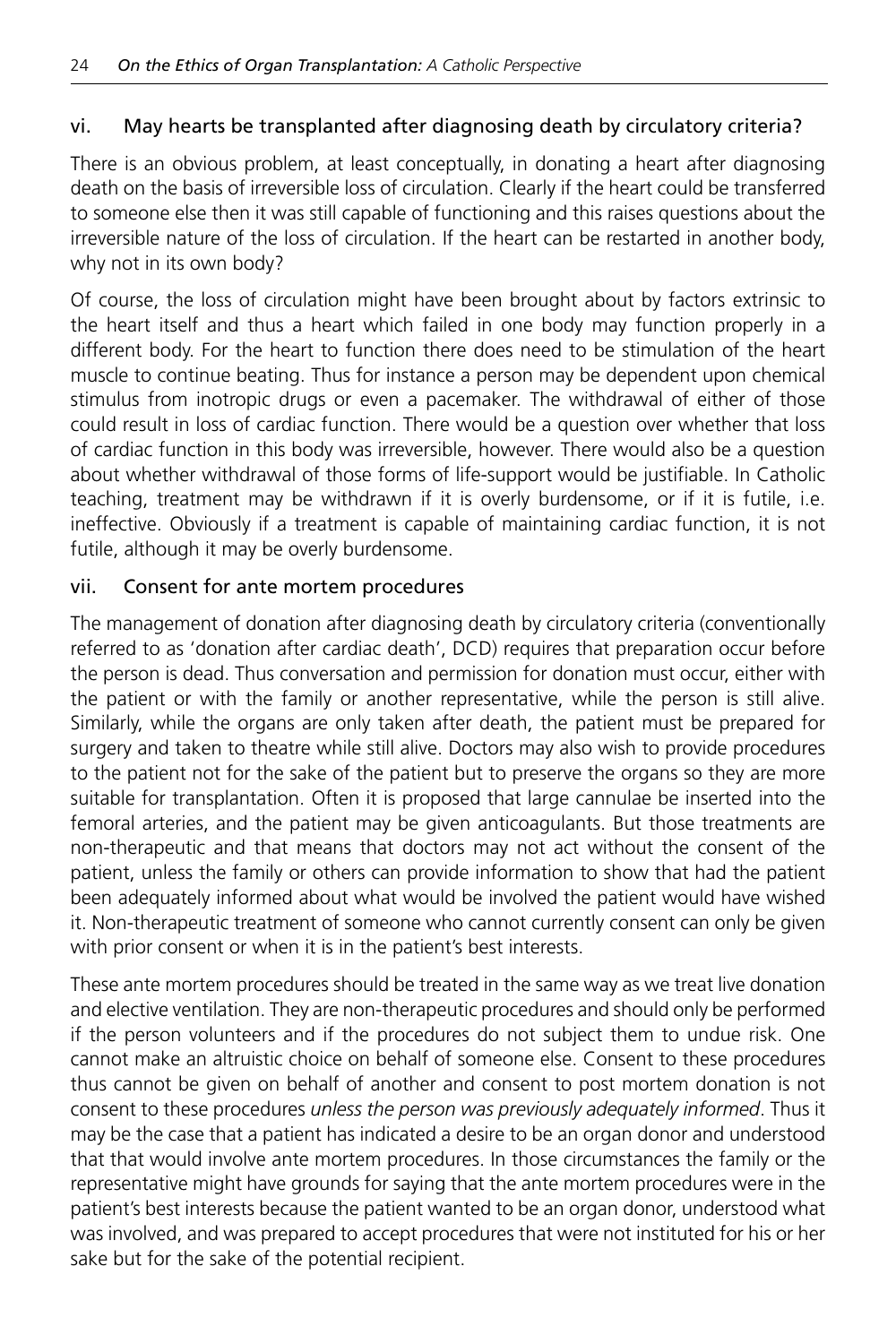## viii. Diagnosing death in children

The diagnosis of irreversible loss of circulation in an infant is problematic because of the longer possible survival time following loss of circulation. The clinician diagnosing death needs to be confident that circulation could not be restored. Diagnosis of death in children by neurological criteria also poses a challenge because of the greater plasticity and developmental potential of the child's brain. It is noteworthy that many of the exceptional cases collected by the neurologist Alan Shewmon, on the basis of which he has cast doubt on the reliability of neurological criteria for death, involved diagnosis of death in children.<sup>55</sup> That children may recover after longer periods of loss of circulation than adults, and that the disease process leading to loss of circulation may result in different periods of possible recovery, indicates that it is unwise to specify a fixed time period. It would be better to stipulate that two independent experienced physicians make a clinical decision that in the circumstances it is morally certain that the loss of circulation is irreversible.

## ix. Consequences in relation to different organs

This report has highlighted challenges in the determination of death prior to the removal of organs. These challenges are different for neurological criteria and circulatory criteria, different according to the regulatory regime of different countries and different according to whether the potential donor is an adult or a child. They also have different consequences in relation to donation of different organs.

Donation of corneas can occur some time after death at a time when concerns raised above in relation to the diagnosis of death are no longer relevant. On the other hand, heart transplants are completely reliant on the availability of criteria for death which can be applied with certainty either while the heart is still beating or within a few minutes of its cessation.

Kidneys both deteriorate less rapidly post mortem (than the heart) and also may be obtained ethically from the living, and hence a *posteriori* from one who seems to be dead but may in fact be living. On the other hand, the effectiveness of kidney donation is dependent on the length of time without oxygenated blood, and methods to preserve the condition of the kidney while in situ (for example, by cold perfusion) would require consent, if performed ante mortem. Hence, in relation to the actual conduct of the donation, clarity about determination of death is essential.

Lungs and the liver fall somewhere between kidneys and the heart. There are procedures by which a lobe of the lung or a lobe of the liver could be taken from a live donor. However, these are considerably more hazardous for the donor than harvesting a kidney and are hazardous also for the recipient. These procedures are also markedly different from whole lung or liver retrieval from dead donors. The rate of deterioration post mortem is also greater in the liver or lung than in the kidney. Of course, a whole lung or liver can only be taken from a donor who is certainly dead (except as an incidental element of domino donation).

<sup>55</sup> See for example Shewmon DA. 'Recovery from "brain death": a neurologist's apologia'. *Linacre* Q 64 (1997):30–96; Shewmon DA. 'Brainstem death, brain death and death: a critical re-evaluation of the purported evidence'. *Issues in Law and Medicine* 14 (1998):125–45; Shewmon DA. 'Chronic brain death: meta-analysis and conceptual consequences'. *Neurology* 51 (1998):1538–45.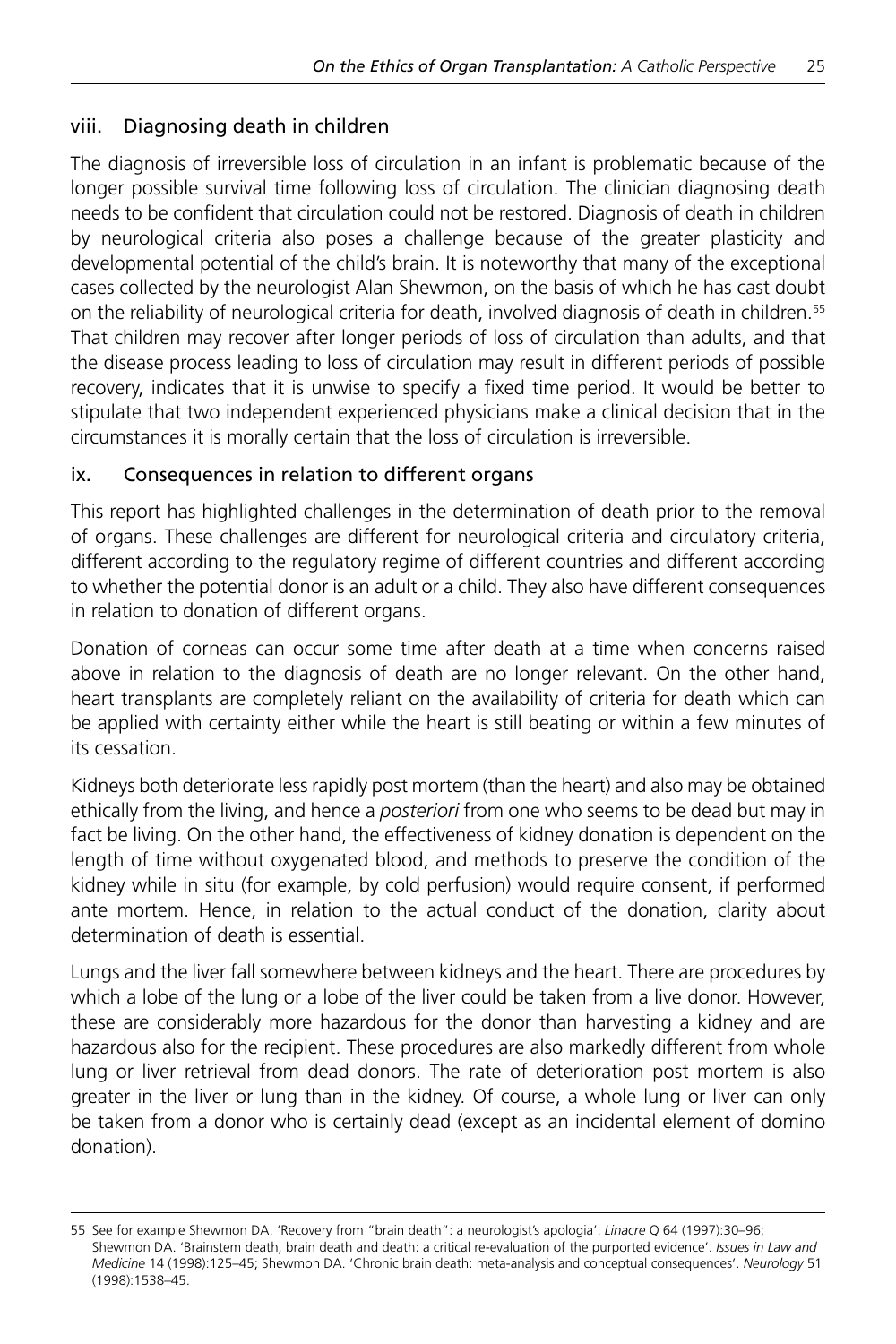#### x. Consequences for donors, recipients, and healthcare professionals

From the discussion so far, it is evident both that confidence in criteria for determination of death is essential to support for post mortem organ donation, and that serious concerns have been raised about these criteria. Concerns of slightly different kinds have been raised in relation to neurological criteria and in relation to circulatory criteria. Pope John Paul II provided clear teaching that endorses a theoretical basis for whole-brain related neurological criteria. However, this teaching does not show that the practice of diagnosing death by neurological criteria in the UK or in Ireland is in fact adequate, given that the established medical practice is based not on loss of all function of the brain, but on loss of brain stem function, while in practice the latter may be diagnosed on the basis of clinical tests alone. Furthermore, there are striking differences in practice internationally in relation to both neurological and circulatory criteria, both concerning what tests are required and what measure, magnitude and duration is deemed necessary. An obvious example is the duration of the stand-off time for determining death by circulatory criteria: is two minutes deemed adequate (as in the United States) or is ten minutes deemed inadequate (as in Italy), or should it be the case that this be left to a clinical judgement depending on the circumstances rather than stipulating a minimum legal or ethical timeframe?

Notwithstanding the common practice of organ transplantation among the medical profession internationally, its approval by legislation and regulatory bodies, and the support and encouragement that various popes have given to the practice, these reasonable concerns place on people *a duty to inform themselves* before making decisions to donate, or to accept, or to transplant organs.

In relation to donation after death, people should consider how death is determined and what the practice of organ retrieval involves (before and after death), before consenting to donate. They should also share their views with those close to them, for in practice organ retrieval is unlikely to go ahead without the support (or at least, lack of opposition) of the family.

In those jurisdictions, such as the UK and the Republic of Ireland, which use a less stringent standard for the diagnosis of death by neurological criteria than loss of all brain function, it has been suggested that the standard specified by Pope John Paul II is not necessarily met. The UK and Irish criteria derive from the proposition that loss of brain stem function is sufficient, in itself, to imply the loss of all brain function, and thus to fulfil the 'whole brain' standard. This may commonly be so; for example, if the circumstances are such that tests for brain stem function are a final step in assessing the extent of brain injury involving other parts of the brain, and confirms that the damage to the rest of the brain is such that it extends to include the brain stem. Such a determination depends on the location and nature of the injury. However, 'commonly' is not 'necessarily': it is possible that the brain stem may have been destroyed, but that other parts of the brain are still functionally intact, and in those circumstances the criterion that there be 'loss of all function of the brain' has not been fulfilled. It should be acknowledged that many jurisdictions internationally have rejected definitions of death based only on the brain stem, or criteria based only on such definitions.

If someone is in doubt whether the criteria used in his or her country provides moral certainty that death has occurred then that person should not place his or her name on the Organ Donor Register. However, even in these circumstances a potential donor might specify that organs and tissue may be taken if the family members are satisfied that there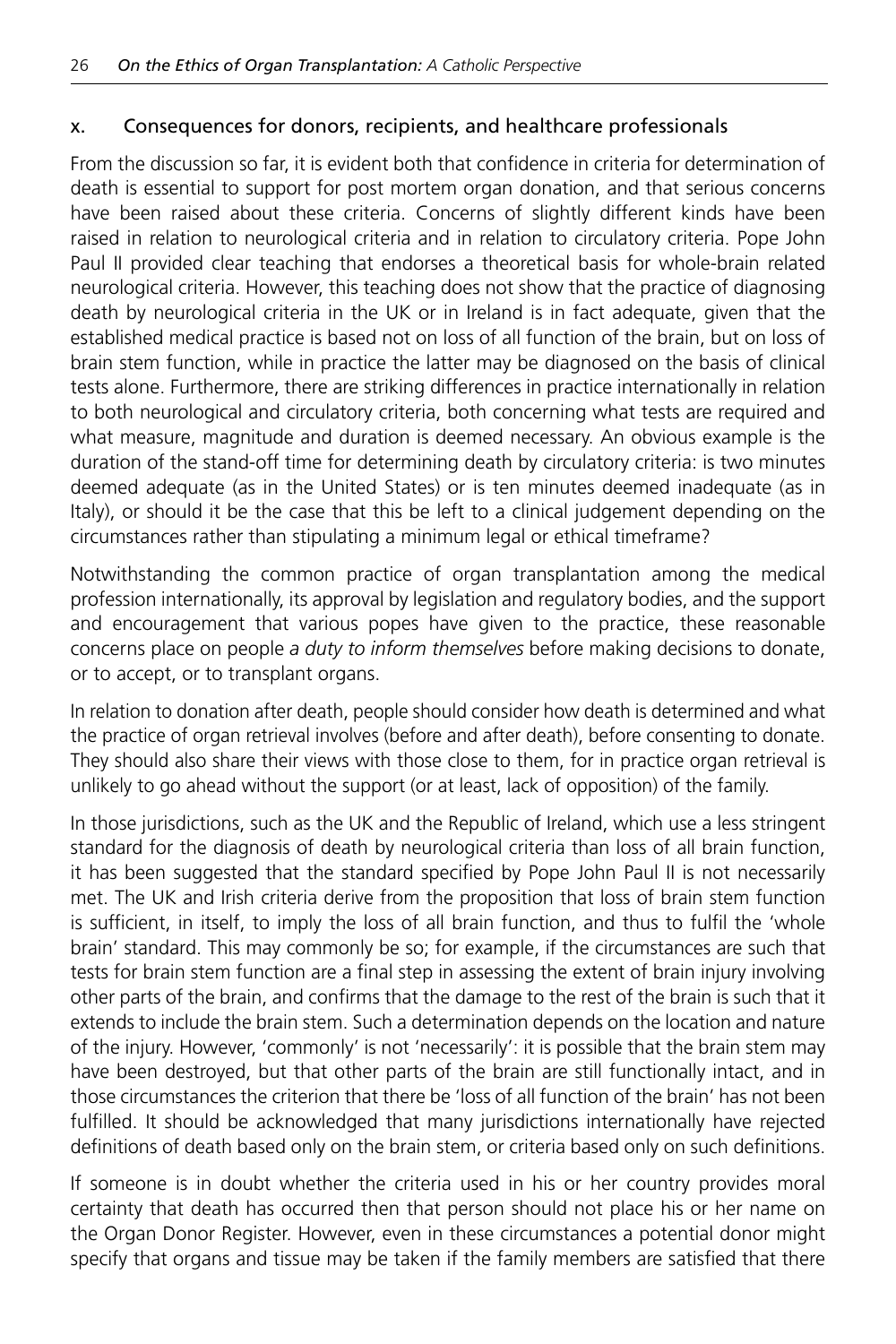is a loss of all brain function. This could happen if, for example, ancillary tests were done and the family were supplied with images that showed loss of blood supply to the brain,<sup>56</sup> or alternatively, if the circulatory criteria for death were applied in a way that convinced the family that loss of circulation was indeed irreversible. Furthermore, even if the family were not confident of the diagnosis of death, this would not rule out all donation. Depending on the processes adopted, because tissues such as skin, blood, bone and corneas remain viable for a longer period without circulation, it may be possible for a family who did not feel able to consent to solid organ transplant to consent to those other tissues being taken a reasonable time after death has been diagnosed.

In relation to accepting an organ, a person should not accept an organ if he or she is in doubt as to whether the donor was or would be dead at the time. There is a difference between choosing to be a donor and choosing to accept an organ. Whereas someone may have knowledge about the circumstances in which they would be willing to donate, they may have no knowledge of how an organ was obtained. In general, the degree of moral certainty needed to accept an organ should be greater than that required to donate, because it would not be right to profit from harm or the risk of harm to another. Clearly to make these decisions well takes courage and honesty as well as prudence, for someone's conclusion may be that it would not be right for them to accept an organ. This decision is more difficult still if the person has dependents, and the benefits or risks to others should also be considered before making a decision. However, no-one should accept an organ if they know it is likely to have been obtained in procedures that were commenced before there was moral certainty that the donor was in fact dead. Nonetheless, patients receiving an organ are unlikely to know the actual circumstances or the tests used to diagnose death and might simply make known their view that they would not want to receive an organ if there was any doubt about whether the patient had satisfied adequate criteria to establish irreversible loss of circulation or irreversible loss of all brain function.

There have been suggestions that a person should not be permitted to be a recipient of organ transplantation unless they or their relatives have previously consented to being donors themselves. With respect to requiring the family members to be registered donors, this is obviously unfair. A person cannot be held to be responsible for the decisions of their family members, nor should they be penalised for not having family members who could have consented to be donors. In relation to the consent to being a registered donor on the part of the potential recipient of organ transplantation, the matter may be made complex by the reasons for not registering, such as being concerned that close relatives may not understand what is involved or that the relatives have objections not shared by the potential recipient. Finally, the premise of such a requirement is based on the idea of trading registration of family members or of the individual for access to transplanted organs. All the concerns raised above about trade in human organs and tissue would apply even though what is involved here is not a matter of monetary exchange: it is still trade, with all the complications and the moral significance of trading in human organs as something that lacks respect for the person who has died and for their body.

<sup>56</sup> It is not the intention of this report to set out particular criteria for diagnosis of death or to argue that particular ancillary tests, as are used in other jurisdictions, are necessarily required for moral certainty of death in every case in the UK or Ireland. The point here is only that, from an ethical perspective, the donor and/or the donor's relatives should only consent to donate unpaired vital organs where they have moral certainty of death. The example of further ancillary tests in this paragraph is given, not to lay down general requirements, but as an instance of evidence some people may need in order to be certain in the particular circumstances.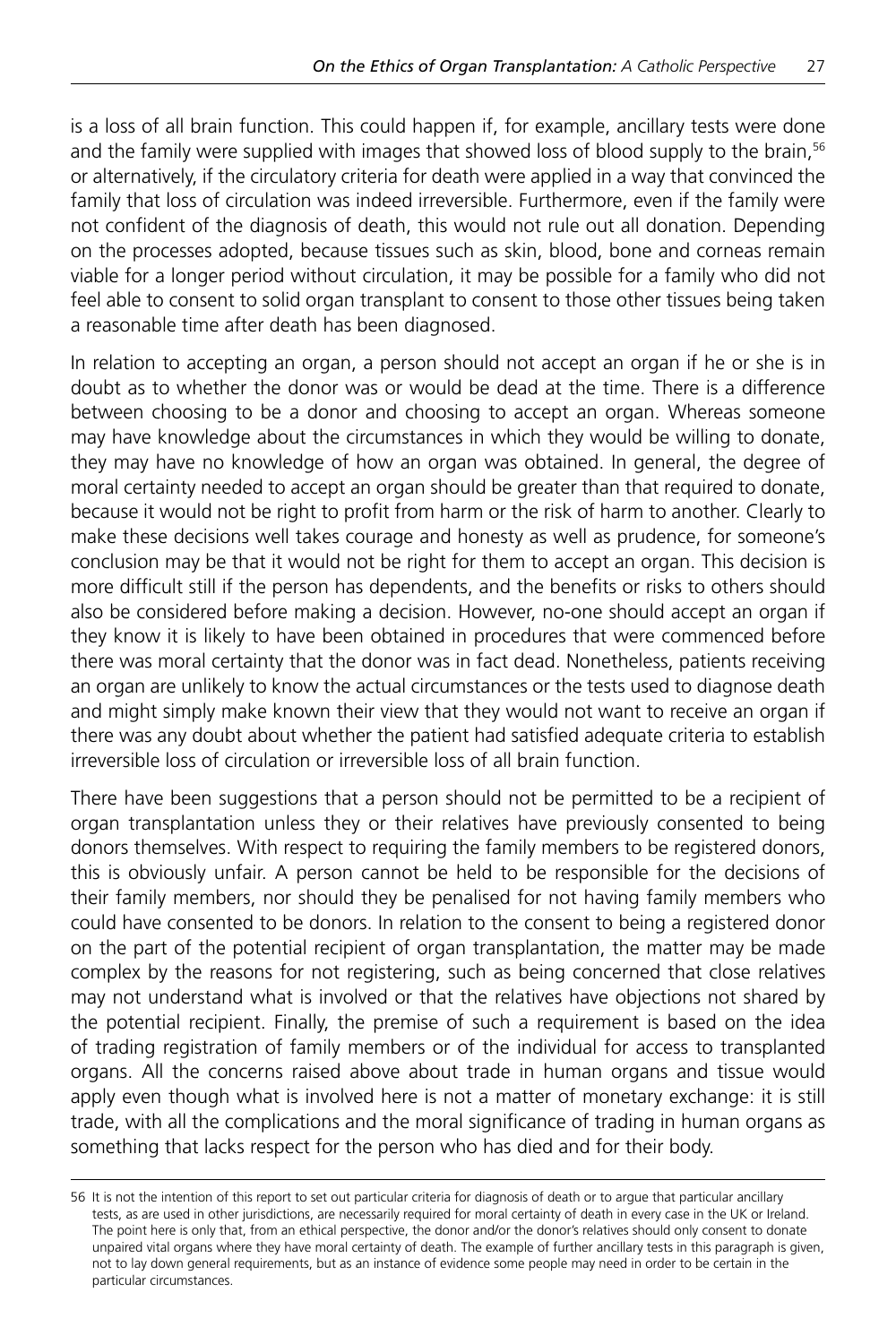Healthcare professionals should make the life and health of their patient their first concern. Hence doctors and nurses should be involved with organ transplantation if and only if they are satisfied that this is ethical both at those stages of the process with which they are directly involved, and at those stages which are the prerequisites of the process as a whole. Individual clinicians must not remove vital organs unless they have moral certainty that the person is dead, or unless the removal of organs would be acceptable in the case of a living patient (for example the taking of one kidney, with informed consent).

One of the difficulties that a conscientious health professional may face is being expected to cooperate with organ harvesting procedures and transplantation in circumstances in which he or she is not certain that reliable criteria have applied in the diagnosis of death by colleagues. There may be a need to indicate conscientious objection and to do so in a timely manner so that those organising staffing schedules are able to make appropriate arrangements so that the health professional is not put in a position of being asked to cooperate in procedures about which he or she has moral concerns. Within a workplace, a person exercising a right to conscientious objection also needs to respect the consciences of others. Thus for instance it would be problematic for a health professional to go to the relatives of someone in whom death had been diagnosed by dubious but nonetheless accepted criteria, and to express doubts about that decision by colleagues. His or her own witness, in terms of recording a conscientious objection in relation to his or her own conduct in not wishing to cooperate, would seem to be all that is required. Of course, the health professional might choose to be involved in advocacy outside the institution to seek to change the current practices.

In general, all people of good will have a duty to inform themselves of the ongoing debate surrounding the diagnosis of death and organ transplantation. People must make a judgement in conscience about what they should do given their understanding of the current evidence. We need to bear in mind that the Church is by no means opposed to cadaveric organ transplantation in principle, nor to diagnosing death by 'whole brain' criteria. At the same time, we each need to recognise that our sincere judgements made in good faith at the present time may need to be re-appraised in the future in the face of any evolving evidence.

## xi. Consent and presumed or 'deemed' consent

As a matter of history, in times of plague, many European countries made bodies of the dead the property of the state to ensure that relatives could not stand in the way of disposal of the bodies for infection control reasons. Those laws are part of the background behind differences in relation to obtaining organs after death for transplantation. In modern times, if the body belongs to the State, then it is up to the State to authorise the removal of organs and tissues for transplant or other purposes. In those countries that had legislated in that way, consent to organ donation may be presumed. It is then up to the family to launch an objection to prevent organ procurement going ahead automatically (this is sometimes called an 'opt-out' system). In some countries the family is not even allowed an objection, and a valid objection can only come in advance from the deceased (this is called a 'hard opt-out' system, as opposed to a 'soft opt-out' where the family is able to object).

In English speaking jurisdictions, the law typically continues to recognise the need to obtain consent for procuring organs and tissues. Thus we have some jurisdictions, such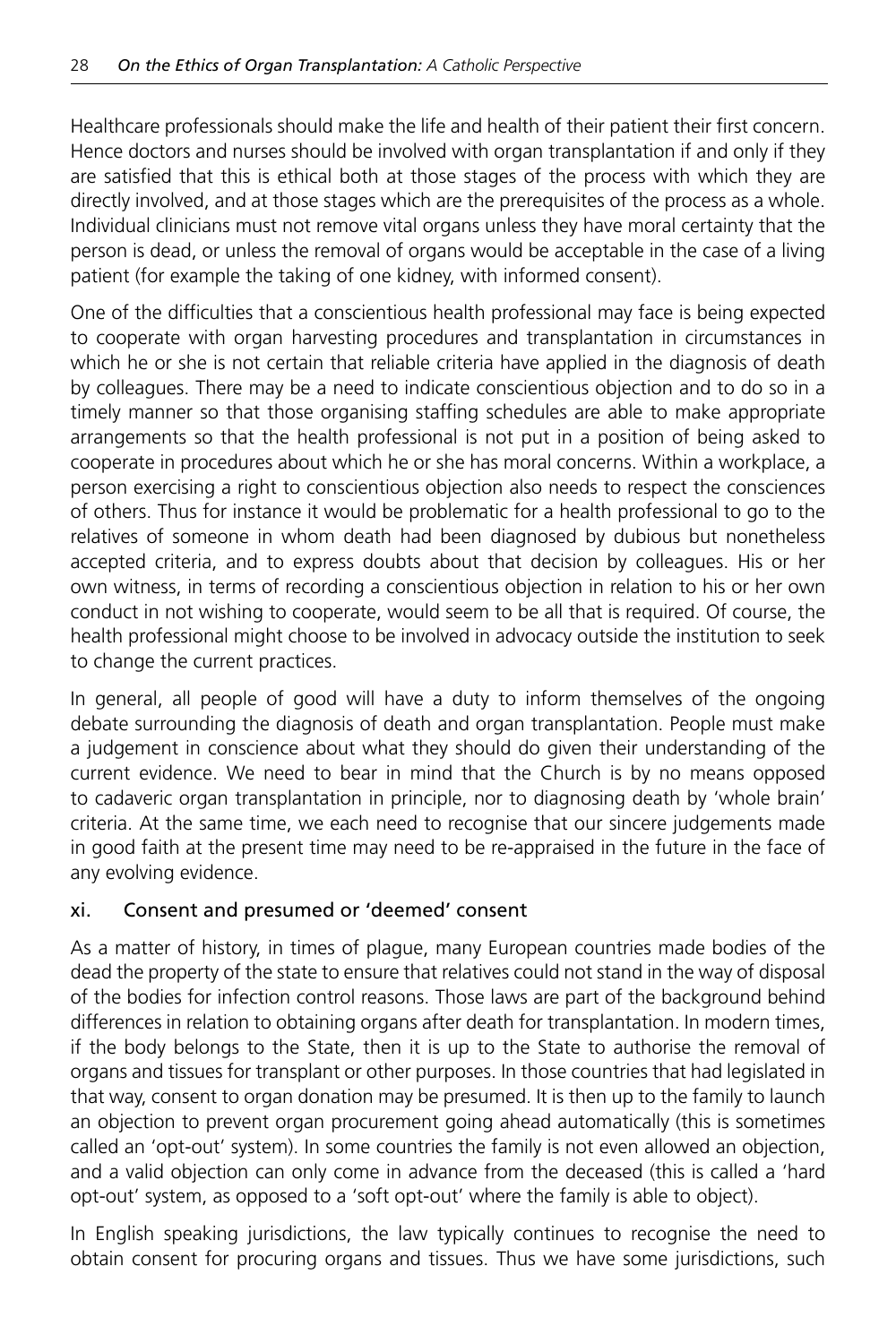as France, Austria, Spain and Sweden, practising opt-out and some, such as the English speaking jurisdictions, where the law requires explicit consent i.e. opting-in. This difference is often alleged to be a reason for some countries having higher organ donation rates. However, the differences in donation rates do not uniformly reflect differences in relation to presumed consent. For instance, Sweden has a relatively low donation rate even though it has adopted presumed consent.

There would seem to be other factors that are important. For instance, in Spain, there has been a concerted effort to make approaches to people who have potentially terminal illnesses and to discuss the possibility of organ donation in the event of death; there have also been concerted public education campaigns on the issue. It is also the case that several of the countries, including Spain, that have comparatively higher donation rates also have stricter practices in relation to diagnosing death by the neurological criterion. Most countries with higher donation rates also require ancillary testing showing absence of blood flow to the brain, and do not rely on the clinical criteria for brain stem function alone. It may well be that there is greater public confidence in the diagnosis of death by health professionals in those countries, and that this has led to greater acceptance of organ donation.

Despite the differences that occur in the legal and regulatory structures in relation to consent, the differences in actual practice tend not to be so great. Where the law presumes consent to donation unless the 'donor' has opted out, it is often the case that specialist nurses, ICU doctors or transplant coordinators still seek to inform the relatives in much the same way and tend not to take organs if there is a negative reaction from relatives of the dead. The common medical approach thus seems to have regard to the needs of the relatives once the patient has died. There is a reluctance to confront family members at the time of death of a relative when there may be a difference of opinion amongst them over procuring organs or over the diagnosis of death. Even where the patient had given consent, the teams would be reluctant to override the wishes of relatives who expressed great difficulty accepting the decision. To some extent this is simply a matter of taking good care of the relatives pastorally and emotionally at a time of great grief. It may also be a practical matter in that acting without the patient's prior consent may cause negative publicity and public hostility to organ donation when the practice so much depends on good will.

The practice of respecting the wishes of relatives does, however, raise ethical concerns about the wishes of the person who wants to donate being overridden. Should their wishes, in life, about their own body not override the wishes of a relative? On the other hand, after death, the donor is no longer in a position to adjust his or her view to accommodate the needs of the relative. It may also be the case that the relative may have concerns about the practice of which the donor was unaware at the time of donation, such as doubts about the diagnosis of death. It may be that the decision to donate was not in fact a fully informed choice, especially in relation to the diagnosis of death. The evidence suggests that many people are unaware that organs may be taken from what is, in reality, a beating heart donor, and many people who consented to donation of the organs of a relative after death, in responding to surveys, have indicated that they did not think that death had really occurred until the heart actually stopped beating in the operating theatre during the harvesting process. Many are unaware, at the time of consenting to their organs being taken, that this will mean that their relatives will be expected to make their farewells in the intensive care unit while the heart is still beating and their family member looks alive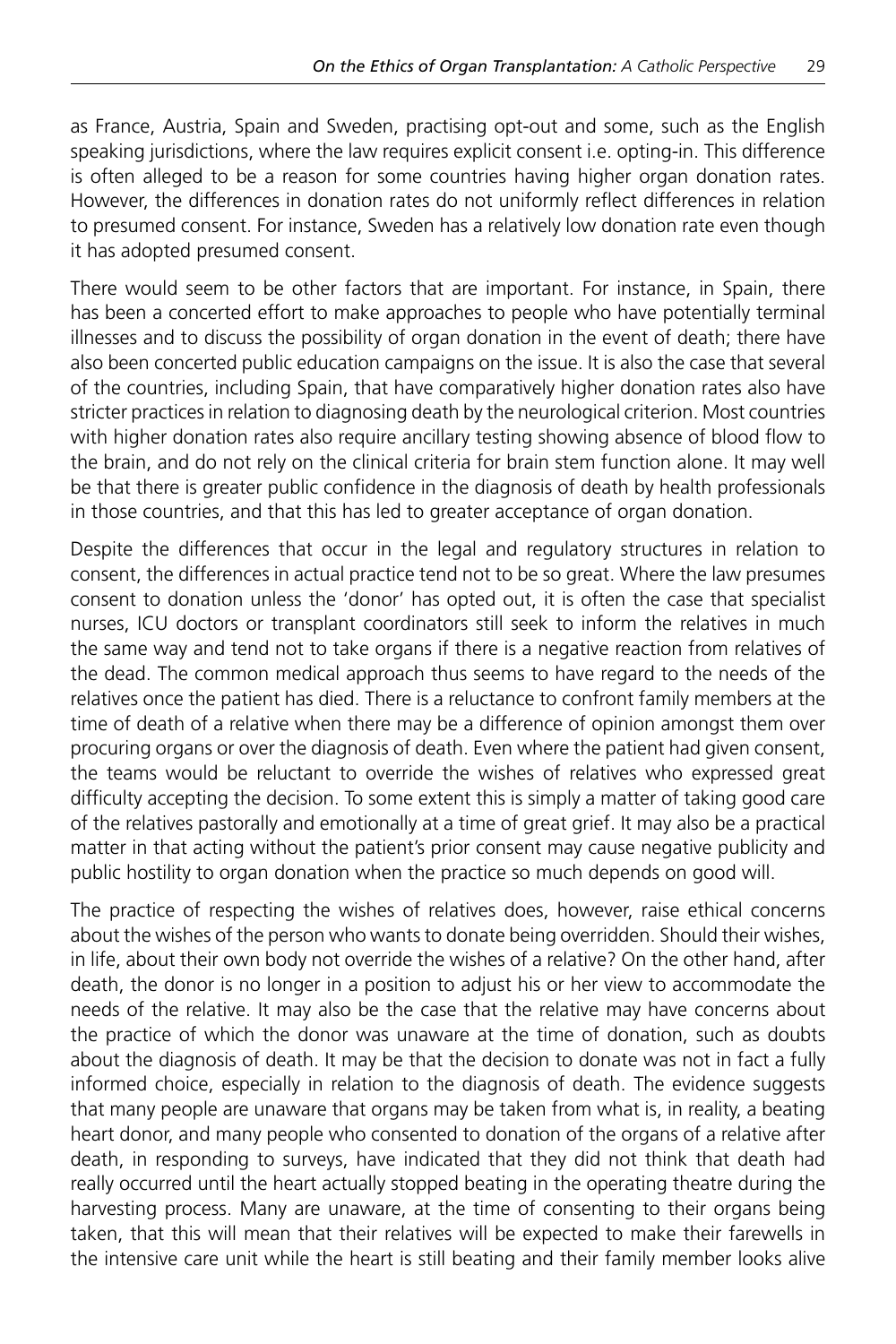and merely asleep, albeit maintained on a ventilator. The information campaigns about becoming an organ donor by signing the organ donor registry or completing a donor form seldom explain the loss that is involved in not being with someone in that quietness that occurs after death by loss of circulation, nor do they usually explain that death according to the brain criterion results in beating heart donation. What then happens in the intensive care unit can be quite a shock.

The latter scenario is quite likely, given how little information is available to potential donors at the time that they complete the kind of donor form that is available online or from the government. In particular, many people at that time have given little thought to what donation means and that the organs may be taken in circumstances in which the relatives may not be completely sure that they are dead. Little has been done to explain to people what is actually involved in diagnosing death by the different criteria or the differences of opinion that exist about such diagnosis. Few realise that organ donation may mean saying farewell while the heart still beats, and artificial ventilation continues. Few seem to expect donation after death to involve the concept of a 'beating-heart cadaver'.

From an ethical perspective, the Catholic Church has insisted that explicit consent from the donor or the family of the donor is essential as a matter of respect for the person who has died.57 Without that consent, the practice becomes *taking and getting* rather than *giving and receiving* organs, and it involves a lack of respect for the person who has died for their body to be treated as a commodity in that way. The notion of altruism and of giving organs and tissues is important to preserving human dignity. Pope John Paul II wrote that allowing the body to be used as an 'object' is to violate the dignity of the human person. He went on to say:

This first point has an immediate consequence of great ethical import: *the need for informed consent*. The human 'authenticity' of such a decisive gesture requires that individuals be properly informed about the processes involved, in order to be in a position to consent or decline in a free and conscientious manner. The consent of relatives has its own ethical validity in the absence of a decision on the part of the donor. Naturally, an analogous consent should be given by the recipients of donated organs.<sup>58</sup>

It is highly regrettable that in 2013 the Welsh Assembly took the decision to enact legislation to introduce a hard opt-out system in Wales. It is the ethical duty of healthcare professionals in Wales to be sensitive to the needs of relatives to whom they also owe a duty of care, notwithstanding this inhumane legislation.

## xii. Consent in children and those with incapacity

A person who is a child and too immature to consent or an adult who is incapacitated such that he or she is unable to consent may still be able to provide an organ after death where someone in a requisite relationship to the person consents to the procurement of the tissue. This stretches the idea of 'donation', but where a child cannot consent it is the proper role of a parent to take decisions on their behalf, and the relationship of a carer to an incapacitated adult is somewhat analogous (though not in all respects). The consent of a parent or guardian, because of their interest in the represented person and their presumed

<sup>57</sup> Austriaco, NPG. 'Presumed Consent for Organ Procurement: A Violation of the Rule of Informed Consent?' *National Catholic Bioethics Quarterly* 9 (2009): 245-252.

<sup>58</sup> Address to 18th International Congress of the Transplantation Society 29 August 2000, §3.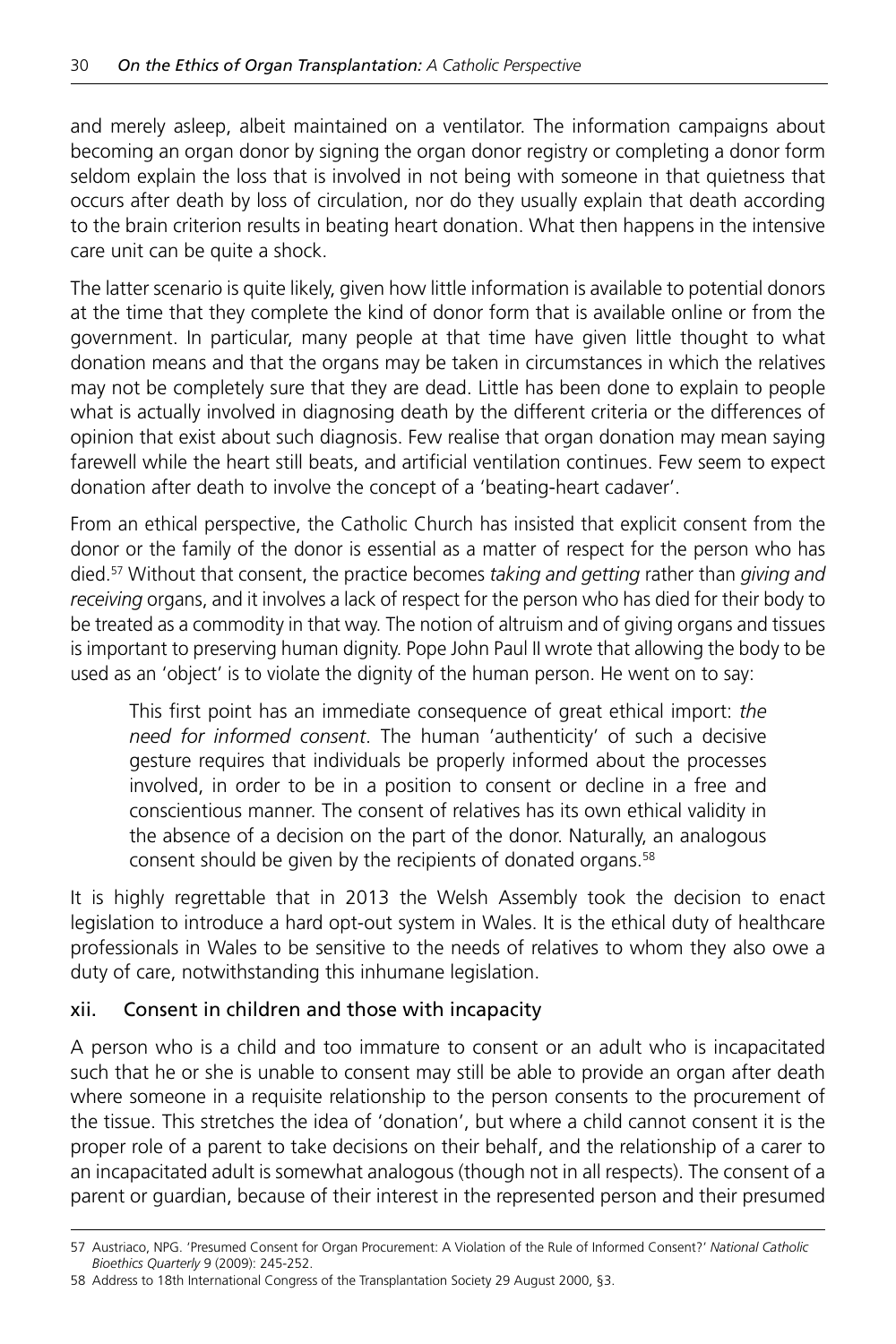love for them, preserves the notion of respect for the person who has died. Consent from a parent or carer is quite different from sequestration of bodies by the State without express consent of the deceased or of those who knew them best, in such a way that the bodies are seen as just a resource to be exploited by the State.

#### xiii. Payment and other incentives to donate

As discussed earlier in regard to live donation, trade in human tissue is not ethically permissible. If donation caused additional expenses, it would be reasonable to cover such costs. However, seeking to encourage donation after death with financial incentives, for example by paying for funeral expenses, raises the issue of treating the human body after death as a commodity and thus failing to respect the person who has died. Also it would disproportionately affect poorer people and could endanger the positive ethos of donation. Before including the social capital in existing systems based on altruistic donation, accessibility to transplant organs on an equitable basis, and avoiding perverse incentives, in the nineteenth century, bodies for medical training were often obtained from the destitute who could not afford funeral expenses. This association contributed to a strong cultural resistance to allowing bodies to be used in this way, which in turn fostered serious abuses including grave robbery and, occasionally, murder. There are clear social dangers with linking 'donation' to the inability to afford a decent funeral.

#### xiv. Is post mortem donation ever a duty?

In our current circumstances, in which some people have reasonable concerns regarding the diagnosis of death, either by neurological criteria or by circulatory criteria, one can hardly argue that organ donation could be a duty. There may also be legitimate concerns about the effect of 'beating heart donation' on family members and close friends. They lose the opportunity for attending their relative at the time when circulation stops and there is a peacefulness of the body after death. Organ procurement can be significantly disturbing.

Abstracting from concerns about diagnosis of death, while the donation of organs and tissues after death (properly diagnosed) does no harm to the dead (a point made long ago by St Augustine<sup>59</sup>), it may have a significant impact on family and friends.

As discussed, in the circumstances of death being diagnosed by the neurological criteria, the family say their goodbyes in the intensive care unit which, they might suppose, is keeping the patient alive: the heart still beats and breathing is maintained on a machine. In the case of circulatory criteria, death typically will occur in an operating theatre following withdrawal of life support measures, and again the family will be excluded. This is a significant sacrifice for them and should not be regarded as a duty. There are also often other cultural and religious factors that may affect the way in which the donor or the family regards organ donation. Some cultures do not find organ donation at all acceptable, especially if it interferes with the rituals that are designed to show respect for the dead and that are an important aspect of grieving. Some people will not accept death diagnosed by neurological criteria at all, no matter how it is diagnosed.

As with live donation, while there is no universal or objective duty to donate after death, there may be a duty in charity that may be recognised by the person and by their family.

<sup>59</sup> Augustine 'On the Care of the Dead *(De cura pro mortuis gerenda)*' in P. Schaff (ed.) *Nicene and Post-Nicene Fathers* Series 1, volume 3 (Grand Rapids, Michigan: Eerdmans, 1887), 539-551.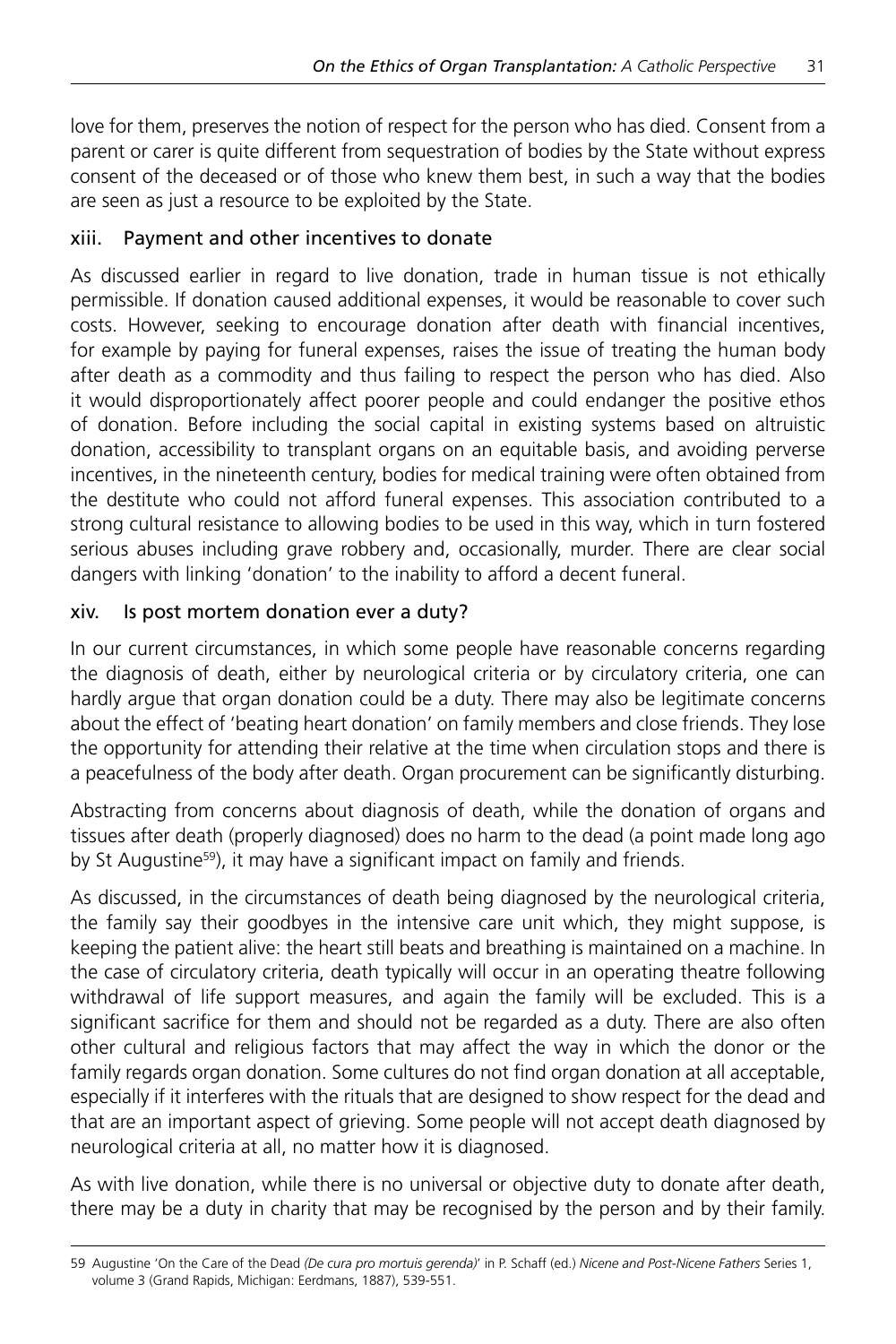As such duties cannot be presumed or generalised, it is important that people discuss donation while they are alive. If the family know that the deceased wished to donate, and that this wish was informed and had been discussed with relatives, then they have a *prima facie* duty to permit this to happen, provided that the relatives are satisfied that death has indeed occurred and the practice is morally acceptable.

#### xv. Distribution of organs

The distribution of organs should be based on the medical assessment of relative need, urgency and outcome, and how long a person has been on the waiting list. It is important to identify factors that should not be taken into account, such as:

- a. race, nationality, religious belief, gender, marital status, sexual orientation, social status, disability or age (except where conditions associated with the patient's age or gender directly determine the likelihood of a poorer outcome);
- b. willingness of family members to be donors (after death);
- c. need for a transplant arising from the patient's past behaviour;
- d. capacity to pay; or
- e. willingness to participate in experimentation, except where it is a trial for a novel transplant procedure that requires follow-up and audit.<sup>60</sup>

There are differences of opinion about whether consideration should be given to a person who has dependants, such as a mother of young children. Saving her life or restoring her health so obviously has such a significant effect on the lives and health of those children: there is no substitute for a natural mother in the life of a child. However, there is no consensus on such matters.<sup>61</sup>

#### xvi. Use of fetal and embryonic tissue and cell lines

A major difficulty with the use of fetal tissue is complicity with the practice of abortion. In order for the tissue to be usable, arrangements need to be made beforehand to perform the abortion in such a way, and procure and process the tissue in such a way, as to identify and obtain the specific tissue required, and to prevent its deterioration if left in a warm ischaemic state. That requires a connection between those performing abortions and those wanting to obtain the tissue for research or other medical or transplant purposes. The arrangements may mean using an abortion procedure that delivers the fetus intact to facilitate procuring particular organs or tissues, rather than by more usual methods that dismember the body, such as suction or other instrumental curettage.

The mother's consent is required and that means informing her about the uses and obtaining her consent at a time when she could still change her mind about destroying her unborn child. The fact of informing her and obtaining consent to a useful outcome to assist others may have a significant effect on whether she continues her pregnancy. The fact that from a situation of moral and emotional difficulty a benefit to others may result could be very influential in motivating her to have that abortion.

The complicity of those obtaining the tissue with the abortionists and the women would render the usual circumstances of obtaining fetal tissue unacceptable. It does not appear

60 Tonti-Filippini *About Bioethics, volume III Transplantation, Biobanks and the Human Body,* Connor Court: Ballan 2012, 44-50. 61 Ibid.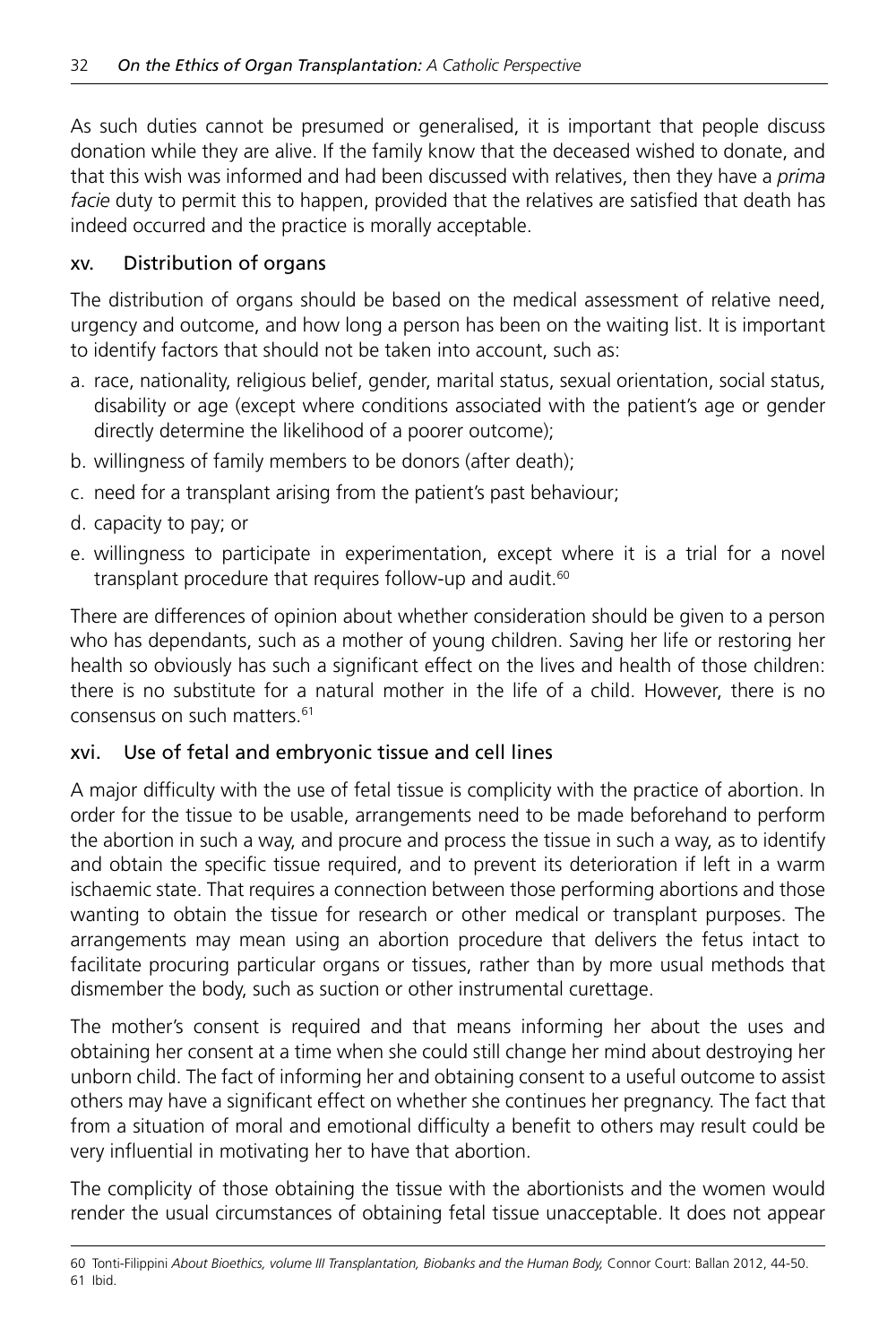possible that the tissue could be obtained after the abortion without that complicity. For one thing, the woman's consent would need to be obtained prior to abortion in order to make the procurement arrangements possible.

Even greater complicity in moral evil is involved in deliberately forming human embryos for the purpose of harvesting embryonic stem cell lines and thus destroying the embryos in the process. There are also issues involved in the potential exploitation of women to obtain their eggs to create embryos. This way of deriving stem cells contrasts with adult stem-cell technologies and with 'induced pluripotent stem cell' technologies, neither of which have the same inherent ethical problems, and both of which hold great scientific and therapeutic promise.

Suggestions have been made about obtaining embryonic stem cell lines from embryos left over as 'surplus to requirements' on in vitro fertilisation programmes. Worldwide there are literally hundreds of thousands of embryos that are in that predicament after their parents have achieved the family they want, or because the parents have left the programme such as for health reasons, financial reasons or because they have separated and both no longer consent to seeking to achieve a pregnancy using the embryos formed from the gametes of each.

Using embryos that are likely to be doomed to being withdrawn from storage and destroyed has been supported by some researchers as a practical solution and supported by some politicians. After all, the embryos will die in any case. The ethical parallel is with people who may be dying in an intensive care unit. The fact that someone is dying does not justify using them for non-therapeutic or destructive research. Until they die they are owed the same respect for their life and dignity. Similarly, dying embryos ought not to be treated as mere objects to be treated in a utilitarian way simply because they will or may soon die.

The Congregation for the Doctrine of the Faith (CDF) has clarified that the 'criterion of independence' is not sufficient to ensure that the person may use 'biological material' which others have obtained by means of that injustice. This is particularly the case when the system that gave rise to the injustice is ongoing. Hence 'there is a duty to refuse to use such 'biological material' even when there is no close connection between the researcher and the actions of those who performed the artificial fertilization or the abortion'. Nevertheless, there can be exceptions to this: 'Grave reasons may be morally proportionate to justify the use of such 'biological material'. Thus, for example, danger to the health of children could permit parents to use a vaccine which was developed using cell lines of illicit origin, while keeping in mind that everyone has the duty to make known their disagreement and to ask that their healthcare system make other types of vaccines available.'<sup>62</sup> If treatments are developed using methods that involve the exploitation of human embryos, then this would pose significant difficulties, particularly for the parents of children. Distance in time from the original exploitative use, as is the case with some contemporary vaccines developed from aborted fetuses, reduces the element of cooperation with the original immoral practice, but still leaves some obligation to take into account the possibility of scandal in an implied acceptance of the practice. The recipients would need to give clear witness to their beliefs about the immorality of exploiting human embryos.

<sup>62</sup> Congregation for the Doctrine of the Faith *Instruction Dignitas Personae On Certain Bioethical Questions* (8 September 2008), §35.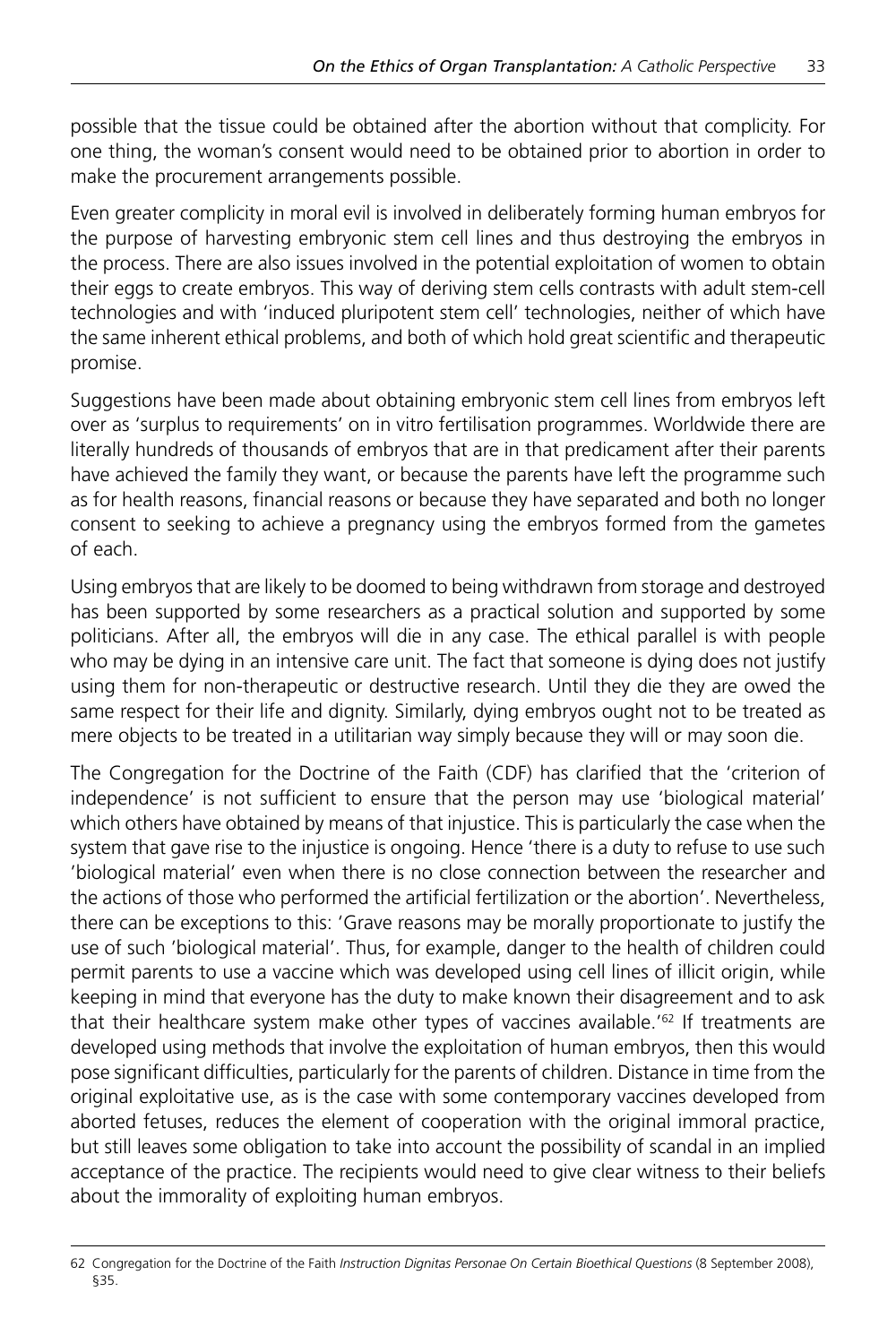#### xvii. Consent, use of and payment for human tissue products

The issue of payment for use of products derived from cadaveric tissue is similar to the issues explained above in relation to biobanks.

#### xviii. Use of nonhuman and admixed tissue

The possibility of xenotransplantation (transplanting tissue from nonhuman animals) was already considered by Pope Pius XII in 1956. The Pope's comment is worth quoting in full:

'One cannot say that every kind of transplantation of tissue that is biologically possible between individuals of different species is to be morally condemned; but it is still less true to say that no kind of heterogeneous transplant biologically possible could be prohibited or could give rise to any objections. One must distinguish according to the case and see which tissue or which organ it is a question of transplanting. The transplantation of the sexual glands of animals into human beings is to be rejected as immoral; but, on the other hand, the transplantation of the cornea of a nonhuman organism into a human organism does not pose any moral difficulties, if it is biologically possible and medically indicated<sup>'63</sup>

It is striking that the pope did not regard such transplantation as absolutely excluded, but unfortunately he provided no principles to distinguish cases which are acceptable and those that are ethically problematic. The example he gave of reproductive tissue can be explained by reference to the dignity of human procreation. The procreation of new human life is not merely a biological activity but one with a human and indeed a sacred meaning. This has been expounded in many documents concerning assisted reproductive technologies. It would be a clear offence against the dignity of procreation for a human being to beget a nonhuman animal or a being about whom there was ambiguity as to its human identity.

An example of such an offence was the proposal in the United Kingdom in 2007 to create embryos by a form of cloning using the nucleus of a human cell and the ovum of a cow, pig or rabbit. The embryo so created is called a 'cybrid' or 'hybrid clone'. The CDF commented on this proposal in 2008:

From the ethical standpoint, such procedures represent an offence against the dignity of human beings on account of the admixture of human and animal genetic elements capable of disrupting the specific identity of man. The possible use of the stem cells, taken from these embryos, may also involve additional health risks, as yet unknown, due to the presence of animal genetic material in their cytoplasm. To consciously expose a human being to such risks is morally and ethically unacceptable.<sup>64</sup>

The reference to health risks is a major concern in relation to xenotransplantation. Governments have been very hesitant to permit the transplantation of pig hearts into human patients, in part because of a fear that viruses from the animal may infect the patient and result in novel disease to which human beings currently have no immunity. The possibility of rejection also seems much greater between species and, thus far, the few cases of large-organ transplantation have resulted in rapid rejection and the death

<sup>63</sup> Address to Eye Specialists, 14 May 1956.

<sup>64</sup> *Dignitas Personae*, §33.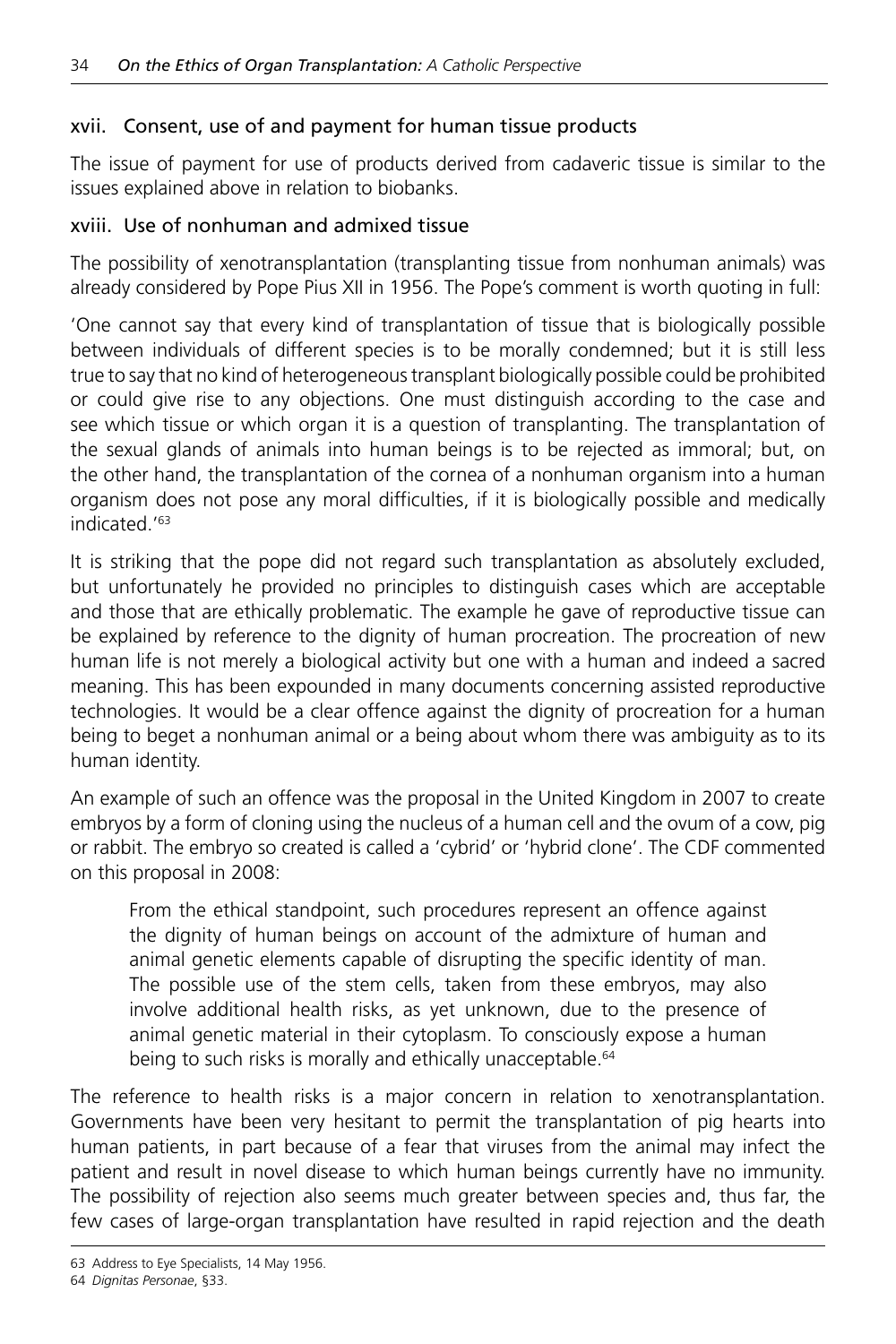of the recipient. On the other hand, the transplantation of small quantities of nonhuman biological material, such as heart valves, seems well tolerated, and does not seem contrary to respect for human dignity or other ethical principles.

Related to the issue of xenotransplantation is the technique known as 'human animal transgenesis' in which human genes are added to an animal embryo so that the adult animal-human hybrid may have organs that can be transplanted into a human being without rejection. As with hybrid cloning, or the formation of cybrids, there would be an admixture of human and animal genes. There would seem to be two issues involved. One is the question of the identity of the being formed with both an animal and a human genetic inheritance. At what stage would the being no longer be considered merely an animal, and is that a question of the proportion of human genetic inheritance? A second issue concerns whether the human genome should be regarded as sacred because it is an essential part of the generative capacity of a human being. Is it inappropriate, because a failure to respect the dignity of a human being, for a scientist to use the human genome and thus, the generative capacity, to form a human animal hybrid? Is this crossing over of human and animal genomes in the formation of a hybrid being a failure to respect the sacredness of the generative capacity?<sup>65</sup>

### xix. Transplantation of brain and generative tissue

In relation to xenotransplantation, Pope Pius XII referred to the problem of transplanting reproductive tissue, and the CDF referred to the ethical significance of 'the specific identity of man'. As issues of procreation and identity are relevant in relation to the specific identity, so they are relevant in relation to individual identity. Transplantation is ethically problematic where it would confuse individual identity either in relation to parenthood and procreation, or in relation to personal (psychological) identity. For this reason transplantation may be ethically problematic where it involves reproductive tissue or neurological tissue, or where, as in the case of human-animal transgenesis, it involves the use of the generative capacity of the human genome or parts of it in the formation of an embryo.

The distinction between ordinary tissue and generative tissue such as testes, ovaries or gametes is well established. In most jurisdictions, generative tissue has been excluded from transplant practice on the grounds that it might be used reproductively. However, there have been some recent developments that have led some to question this distinction. First it has become possible to induce pluripotency in somatic cells and by that process to generate ova and sperm. It has been argued that forming a gamete from an ordinary cell blurs the distinction somewhat between somatic tissue and generative tissue. The difference between an ordinary cell and a gamete formed from it remains clear. It requires a distinct and complicated process to generate from an ordinary cell a gamete (which has half the genetic complement and significant epigenetic changes to activate the genes within it). No-one is in any danger of confusing the gamete thus formed with an ordinary cell. What would make a gamete formed in that way significant is the capacity that it would have gained for fertilization and thus reproduction.

<sup>65</sup> Tonti-Filippini, N. et al. 'Ethics and Human-animal Transgenesis'. *National Catholic Bioethics Quarterly* 6.4 (Winter 2006): 689-704. For a general discussion of a wide range of human-nonhuman animal combinations see Jones DA, MacKellar C (eds.) *Chimera's Children: Ethical, Philosophical and Religious Perspectives on Human-Nonhuman Experimentation* (London: Continuum, 2012).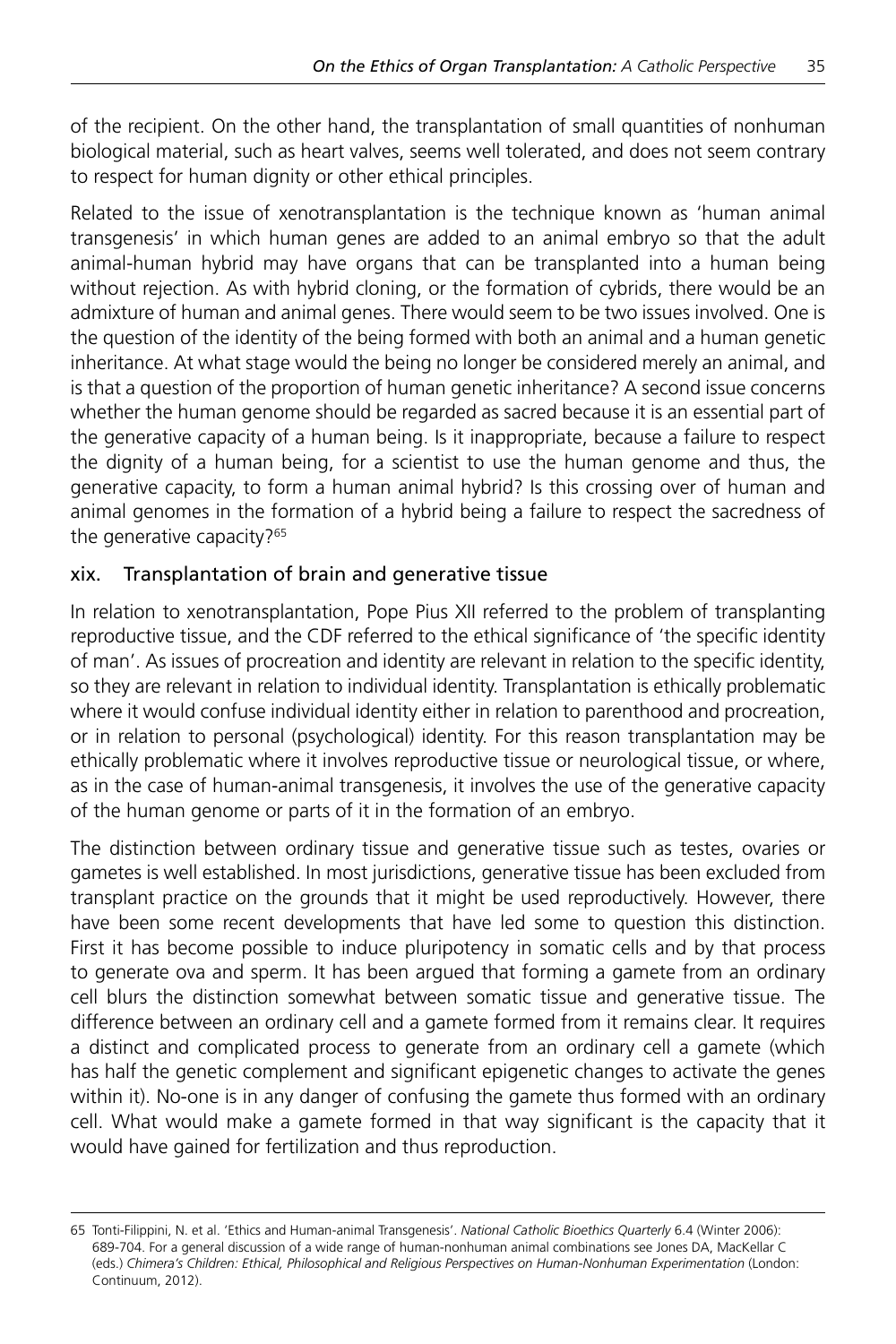Second, it has become a practice to freeze ovarian tissue for women undergoing cancer treatment, and then thaw the tissue and transplant it back to the patient. The practice raises the possibility, at least, of an 'allograft' of ovarian tissue; that is, a transplant from someone else. In principle at least, the same might be achieved by transplanting male testes to another man. The issues that would arise in those circumstances would be similar to the issues involved in heterologous in vitro fertilisation or artificial insemination by donor because, presumably, the ovarian tissue or the testes would generate gametes with the genetic inheritance of the donor. The donor would be the genetic parents of any children conceived by the recipient.

The reproductive organs and generative tissue generally are associated with reproductive identity. For those reasons it is impermissible to procure generative tissue for transplant to another person.

Similarly the brain is significantly determinative of personal identity and it has been considered impermissible to procure human brain tissue for transplant. This does not necessarily exclude all transplant of neurological tissue where there seems little or no likelihood of psychological characteristics being passed on (as there would not be in transplantation of peripheral nerves or of neural stem cells into the brain).

For similar reasons, the use of a person's genome or part of it is significant because it contains the genetic or biological identity of the person and this is the means by which they may become a parent. Biological parenting is a process in which a child gains a genetic inheritance from each parent, and thus gains a human identity as a member of the human family with equal and inalienable rights.

#### xx. Donation of tissues other than for therapy

The cosmetic surgery industry is a significant consumer of human tissue, particularly products such as collagen, but also of bone and muscle. In recent times, those playing sport at elite levels have become consumers of cadaveric human tissue. For instance, it has become a practice to transplant intact tendons, rather than undertake repair of the person's own tendon, because the recovery is likely to be much faster.

There has also developed a practice of using human tissue products in cosmetic consumables, such as face creams. There is a market for fetal tissue in that respect and the possibility of a market in embryonic stem cells. Biological products have also been used in the food industry, for example in the analysis and development of flavourings.

The use of human donated tissue for transplantation saves lives and restores health. An argument can be made for using donated human tissue for repair of people who have been damaged by accident, disease or medical or surgical treatment for disease. Other cosmetic uses, however, would stretch the understanding of those who donate tissue and may raise questions about respect for those who have died.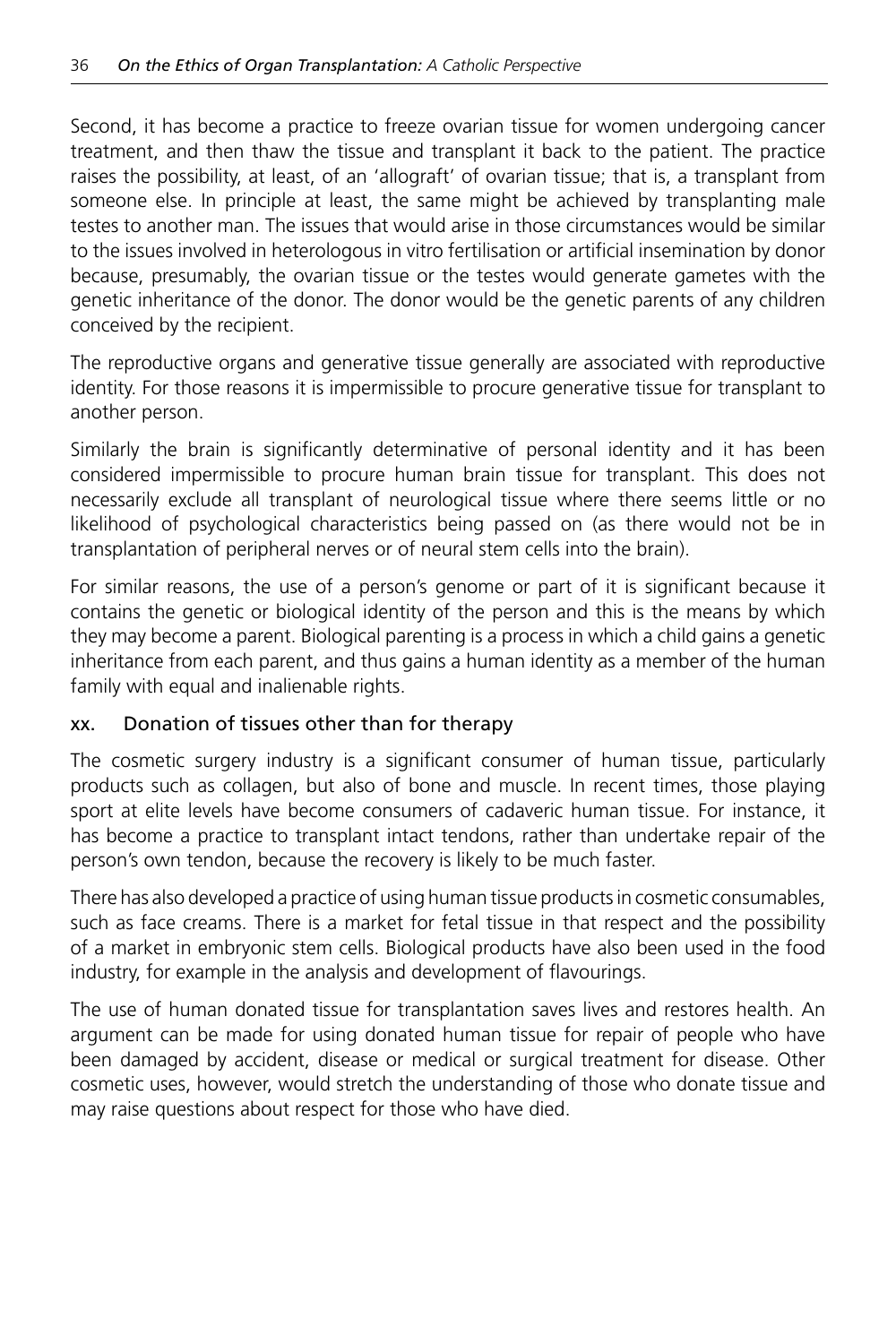Other uses of the body post mortem include education and entertainment, for example the plastinated bodies in the *Body Worlds* exhibition or the shrunken heads (*tsantsas*) in the Pitt Rivers Museum in Oxford. Taking this further, body parts have sometimes been used for art or decoration (for example, the use of bones in ossuaries, of which the most famous is probably the Bone Church in Kutná Hora in the Czech Republic; or more recently the Australian artist who created a third 'ear' made from human cartilage which he had implanted into his forearm). In the past the display of body parts has also been an element of punishment (especially the display of bodies of the executed). Body parts have been employed for utilitarian purposes (especially the skin); they have also been used (and in some places still are) for purposes of ritual or magic. In this context one might also mention the practice of cannibalism in which parts of the human body are consumed. Human tissue may also be used for military purposes, for the development or testing of weapons, conventional or biological.

Some of these uses will be excluded because the activity itself is unethical or contrary to the faith (as is all use of body parts for magic or superstition). In other cases, such as the use of tissues in military contexts, care will be needed to ascertain whether or not the activity is acceptable (for example, is it an aspect of the development of weapons of mass destruction or is it an attempt to protect soldiers or citizens from potential future threats). There is also the question whether people have given consent for this use of their tissue: it cannot be presumed that people who have donated their bodies for medical training or their tissues for medical research have thereby consented to their use in a military context (even if that use is protective).

The question of the use of body parts in education is the most difficult. The use of the body for medical training is ethical (where the body has been donated with informed consent) and is one of the longest established uses of the body post mortem. In contrast, museums have often taken and displayed bodies without due concern for how the body was obtained. This is especially problematic where the relatives objected or would have objected to the use of the body, and where the body was obtained in circumstances of inequality, injustice or colonial exploitation. The lines between education, art, and entertainment are also difficult to draw clearly. In relation to artistic use it is more difficult to ensure respect for the dignity of the body, but such uses should not be ruled out absolutely. There is a significant cultural aspect to what constitutes the way in which respect may be paid to the body, and if this aspect is respected, then the use of the body even in art or entertainment could be ethical. Regardless of context, the display of body parts should always be done in a manner that respects the dignity of the human body.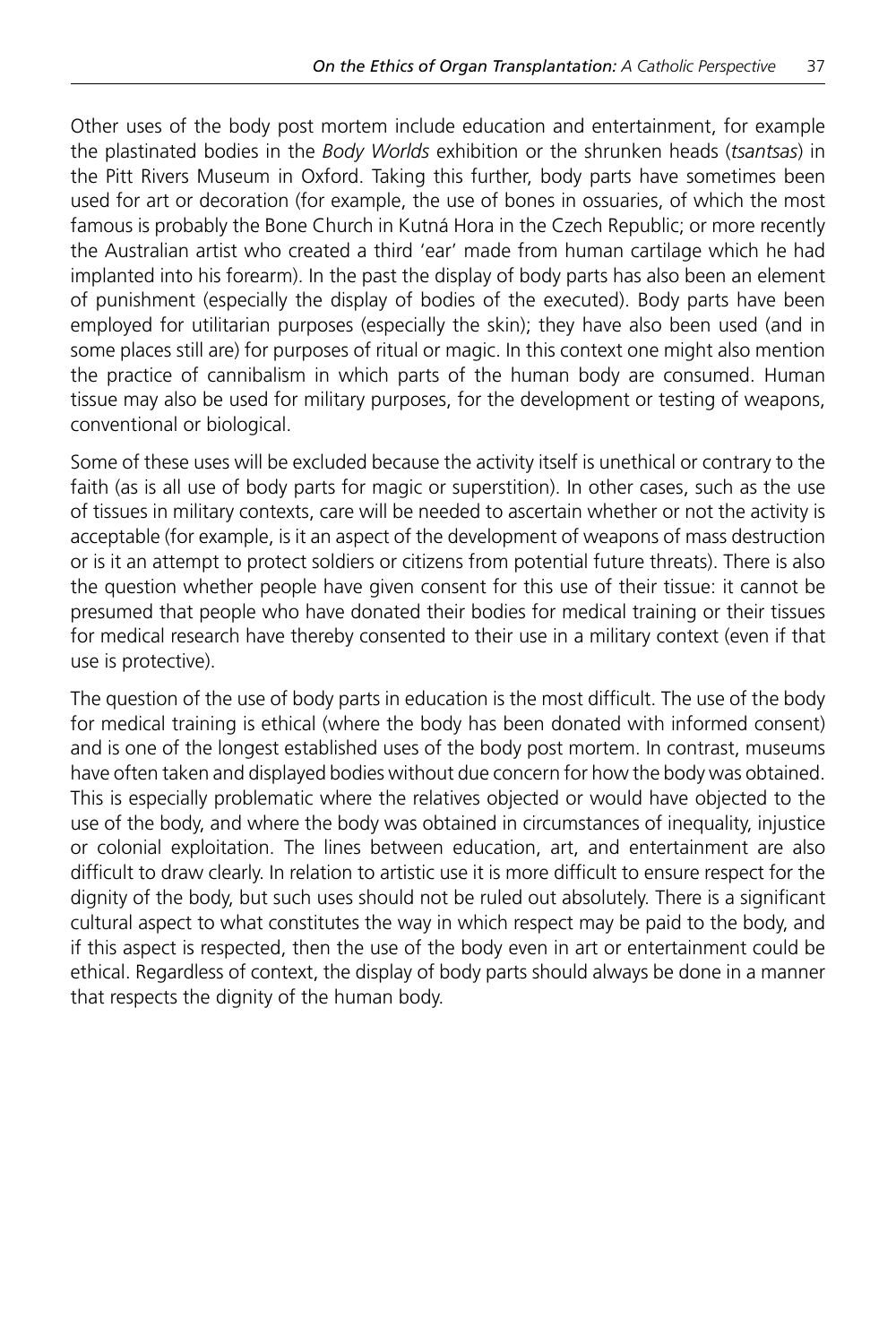## **III. Conclusion**

This Report has demonstrated that organ donation, both from live donors, and post mortem, can be an ethical practice that is beneficial to the common good and fully in conformity with a Catholic understanding of anthropology and moral theology.

The Report has also identified a number of challenges that must be addressed if this practice is to be consistently, reliably and uniformly ethical in reality. First among these is the challenge of ensuring adequate diagnosis of death. It is certainly *not* the case that the Church in her authoritative teaching has rejected the current tests for death used in the UK or the Republic of Ireland. On the other hand, to make informed choices, Catholics, and men and women of good will, should be made aware (if they are not already) that diagnosis of death is a question that is disputed among scholars and, in relation to the technical details, one on which the Church does not have an authoritative view.

Church teaching in this area is concerned primarily with the theological and philosophical understanding of death. According to Pope John Paul II, 'the death of the person is a single event, consisting in the total disintegration of that unitary and integrated whole that is the personal self. It results from the separation of the life-principle (or soul) from the corporal reality of the person'.

While the separation of the soul is not an empirically observable event, we can look for evidence that it has occurred such that 'the individual organism has lost its integrative capacity'. The technical detail as to what constitutes that evidence for loss of 'integrative capacity' is not a matter about which the Church is expert and there is not a scientific consensus on the matter. Nor is there a theological or philosophical consensus as to the meaning of the 'integrative capacity' in relation to the 'integrated whole that is the personal self'.

In promoting organ donation, therefore, people should be encouraged to examine the ethical issues for themselves, discuss donation with those close to them, and make an informed choice. Questions which people should consider include:<sup>66</sup>

- What sorts of live-donation procedures are compatible with respect for your body, for your life, and for your health?
- Is there anyone else who can legitimately give permission for organs to be taken except the person from whom they will be taken?
- What sorts of procedures are compatible with respecting the dead?
- What sorts of procedures are compatible with respecting the dying?
- What is the proper Catholic understanding of death?
- Can death be diagnosed reliably by neurological criteria?
- Can death be diagnosed reliably by circulatory criteria?
- How is death diagnosed in the country where you are living?
- Given the current practice in the country where you are living, are there procedures you should not consent to or otherwise be involved in?
- Given the current practice in the country where you are living, should you carry a donor card or be on the organ donation register?

<sup>66</sup> This list is adapted from Jones DA *Organ Transplants and the Definition of Death* (London: CTS, 2001), p. 67.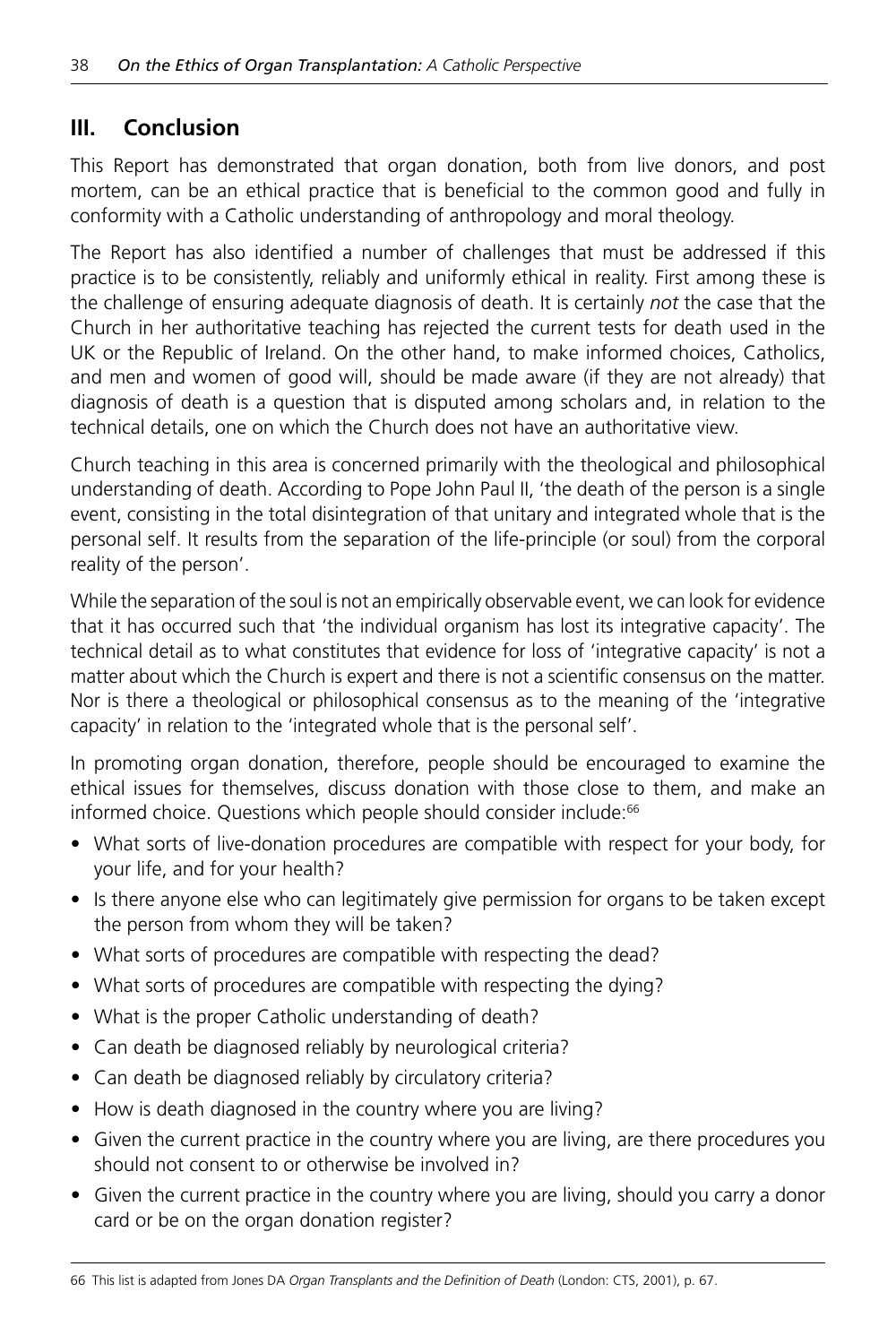- If you have decided to carry a donor card or to be listed on the organ donor register, have you discussed the implications of this with your family and those close to you, and do they understand the implications and what it may mean for them at the time of your dying, including the means by which death may be diagnosed and the reality of 'beating-heart' donation?
- How can organ donation be encouraged consistently with the duty to be honest about what it involves and the issues it raises?
- Can the positive elements of transplant medicine form the basis of a culture of life?
- Does the current transplant ethos need to be changed to bring this about?

An important strand through this Report is that the practice of organ donation and transplantation is not only an effective medical technique (or set of techniques); it is also an expression of human solidarity and a way in which we, as a society, express our understanding of the dignity of the human body. This is clear from the profound teaching of Pope John Paul II on the relationship between organ donation and the theology of the body. If transplant medicine ceases to express this human meaning, it becomes not simply morally indifferent but morally dangerous, not only to the well-being of patients and relatives, but to the integrity of society as a whole. For this reason, organ transplantation is a societal issue that demands the positive engagement of Catholics both as individuals (as citizens, patients, or professionals) and as an ecclesial community.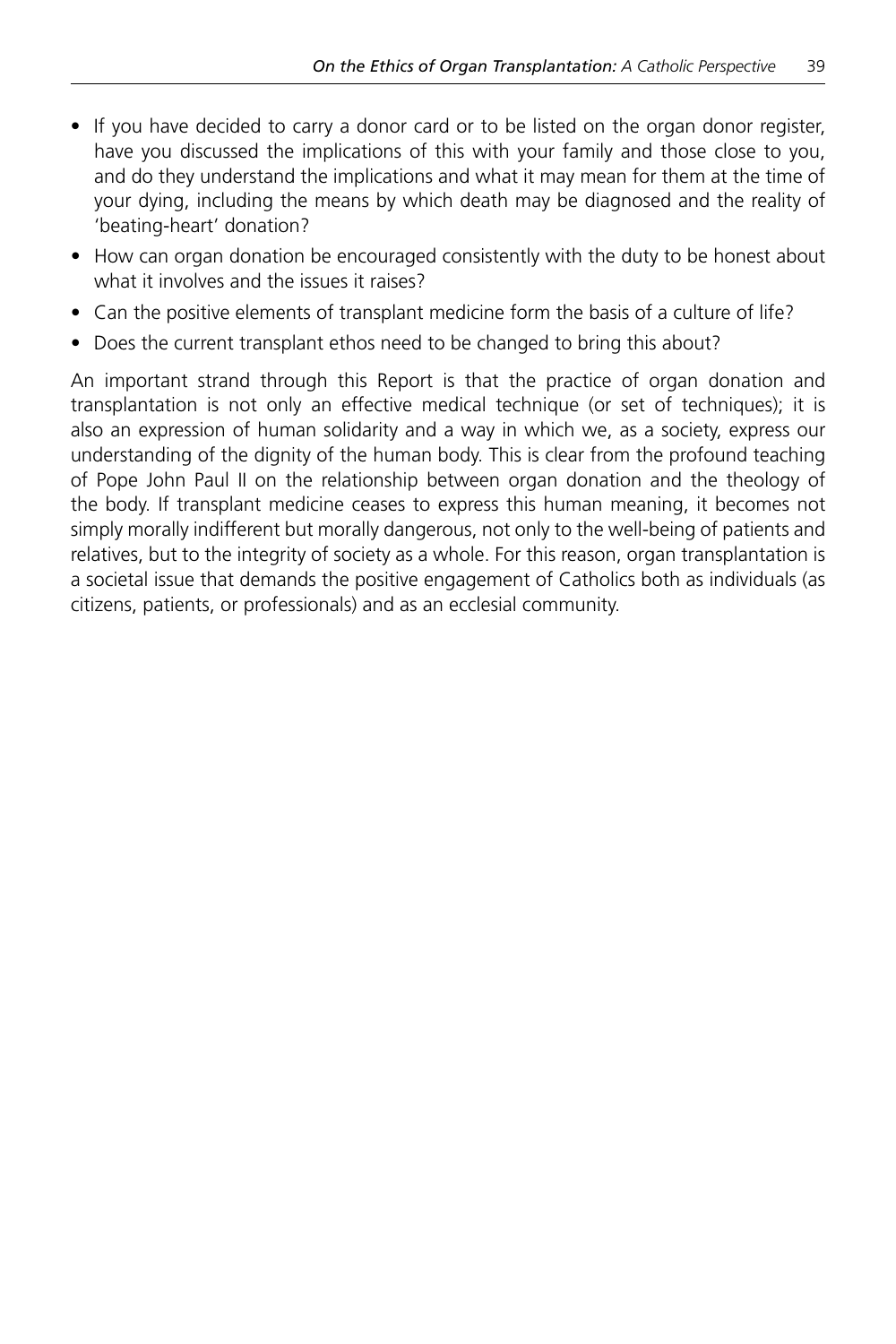# **Glossary**

Admixture: a combination of different sorts of thing, often used to refer to organisms which combine material from different species, for example human and animal genetic elements.

Adult stem-cell technologies: using versatile cells from an adult body ('stem cells') to make more specific cells (such as blood cells or nerve cells).

Allocution: a short talk or an address.

Allograft: transplant of living tissue from one place to another within the same person.

Altruistic donation: organ donation out of pure generosity without any close relationship with or knowledge of the recipient.

Angiogram: a picture of the inside of the blood vessels created by a medical imaging technique. It can be used to show the presence or absence of blood supply to the brain.

Ante mortem procedures: things done before death; in the context of organ donation, actions such as inserting a cannula so that, once death occurs, the organs can be flushed with a cool preserving fluid and kept in a good condition.

Attenuation: the loss of human significance when a tissue product is processed; for example, if its genetic properties are changed.

Body Worlds: an exhibition of preserved human bodies using a technique called plastination developed by the creator of the exhibition, Gunther von Hagens.

Biobank: a collection of tissue and/or blood samples donated by patients for use in medical research, diagnostically, or therapeutically.

Brain death: the state in which all brain functions are said to have ceased irreversibly, a term sometimes used to signify death as determined by neurological criteria. This document uses the phrase 'death determined by neurological criteria' because there is only one kind of death, but different ways of recognising it.

Brainstem: the lower part of the brain that regulates many systems of the body.

Brainstem death: the state in which all the brainstem functions are said to have ceased irreversibly. The term is sometimes used to signify death as determined by neurological criteria that are related only to brainstem function.

Beating-heart cadaver: someone who is determined to be dead by neurological criteria but whose heart is still beating.

Cadaver: a dead body.

Cadaveric donor: someone who donates parts of their body after their death.

Cannula: a tube inserted into the body, often into a blood vessel, for the delivery or removal of fluid.

Cardiac arrest: the cessation of normal circulation of the blood due to heart failure. It may be reversible and hence is distinct from 'cardiac death'.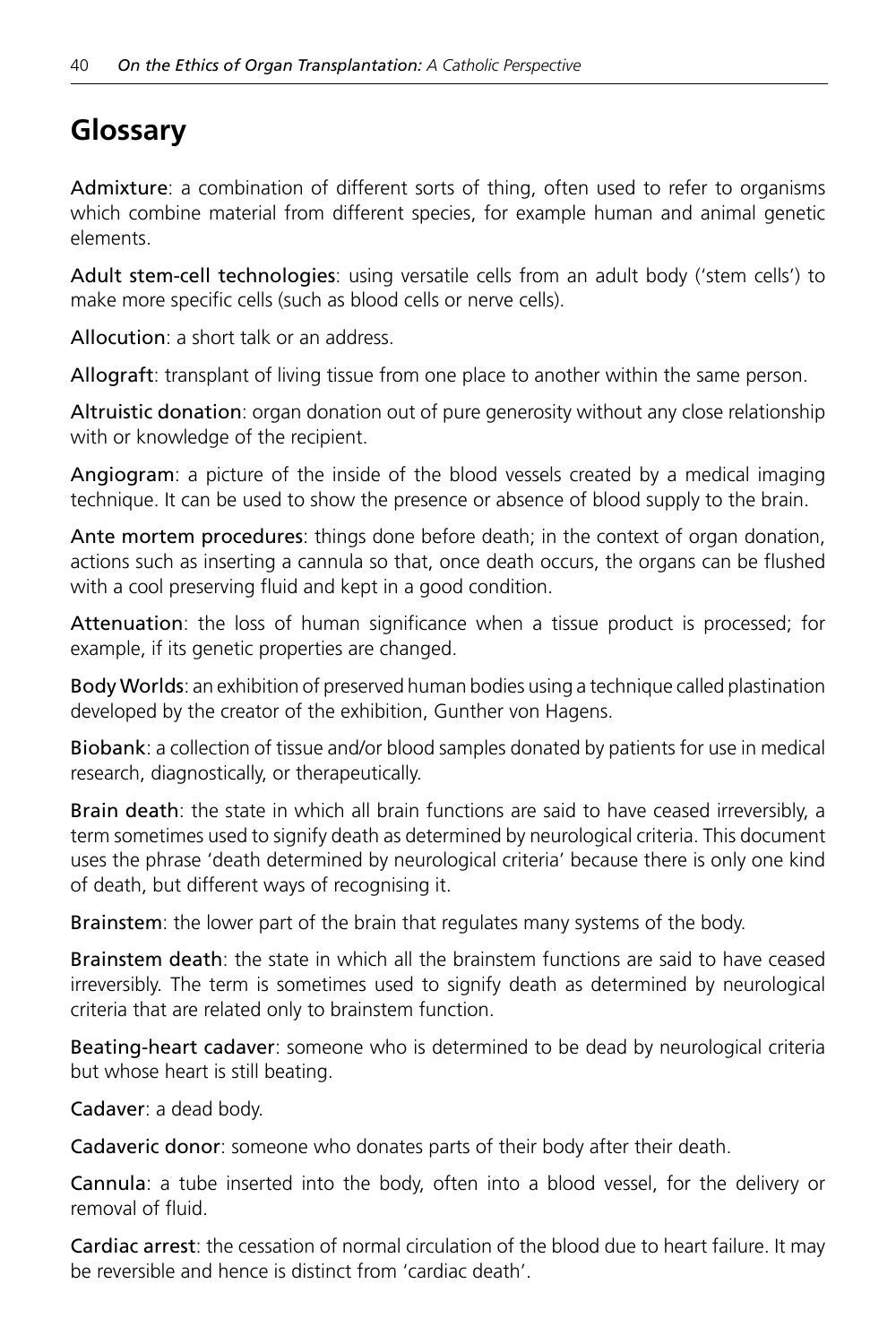Cardiac death: a term sometimes used to signify death as determined by circulatory criteria.

Cardio-respiratory: concerning both the heart and breathing ('respiration').

Casti Connubii: an encyclical of Pope Pius XI on Christian marriage.

Catechism of the Catholic Church: the Catechism authorised by Pope John Paul II as the authentic and authoritative teaching of the Catholic Church in the light of the Second Vatican Council.

CDF (Congregation for the Doctrine of the Faith): a department of the Vatican responsible for upholding Catholic doctrine.

Cell lines: cells derived from a single original cell, and which have been cultured in the laboratory after being separated from their source.

Circulatory: related to the circulation of blood around the body.

Cloning: a process in which an embryo is produced that is genetically identical (or nearly identical) to another individual. This can be achieved by fusing an enucleated egg with an ordinary cell – the process that was famously used for the first time in the formation of Dolly the Sheep.

Commodification: turning something of inherent value into a commodity, an object to be bought, sold and traded.

Cornea: the strong, thin, transparent, topmost layer of the eyeball.

Council of Vienne: an Ecumenical Council of the Church held in Vienne in 1311.

Criterion of independence: the requirement that there be no close connection between researchers and any unethical actions by those who produced the material used for the research; for example those who develop cell lines by destroying human embryos.

Cystic fibrosis: an inherited disorder that affects the lungs in particular, and is sometimes treated by heart-lung transplantation.

DCD: donation after cardiac death: the donation of organs for transplantation after death has been determined by circulatory criteria.

Deemed consent: the term used for presumed consent in legislation passed by the Welsh Assembly in 2013.

Dilation and curettage: sometimes employed as a method of abortion by which the opening of the womb is widened and the lining of the womb, together with the unborn child, is scraped away.

Domino donation: the donation of an organ which has been removed incidentally as part of a previous transplant operation.

Donor: in the context of organ transplantation, a donor is someone who voluntarily gives an organ or tissue, whether during life or after death.

Doppler ultrasound: a technique that uses reflected sound waves to assess blood flow.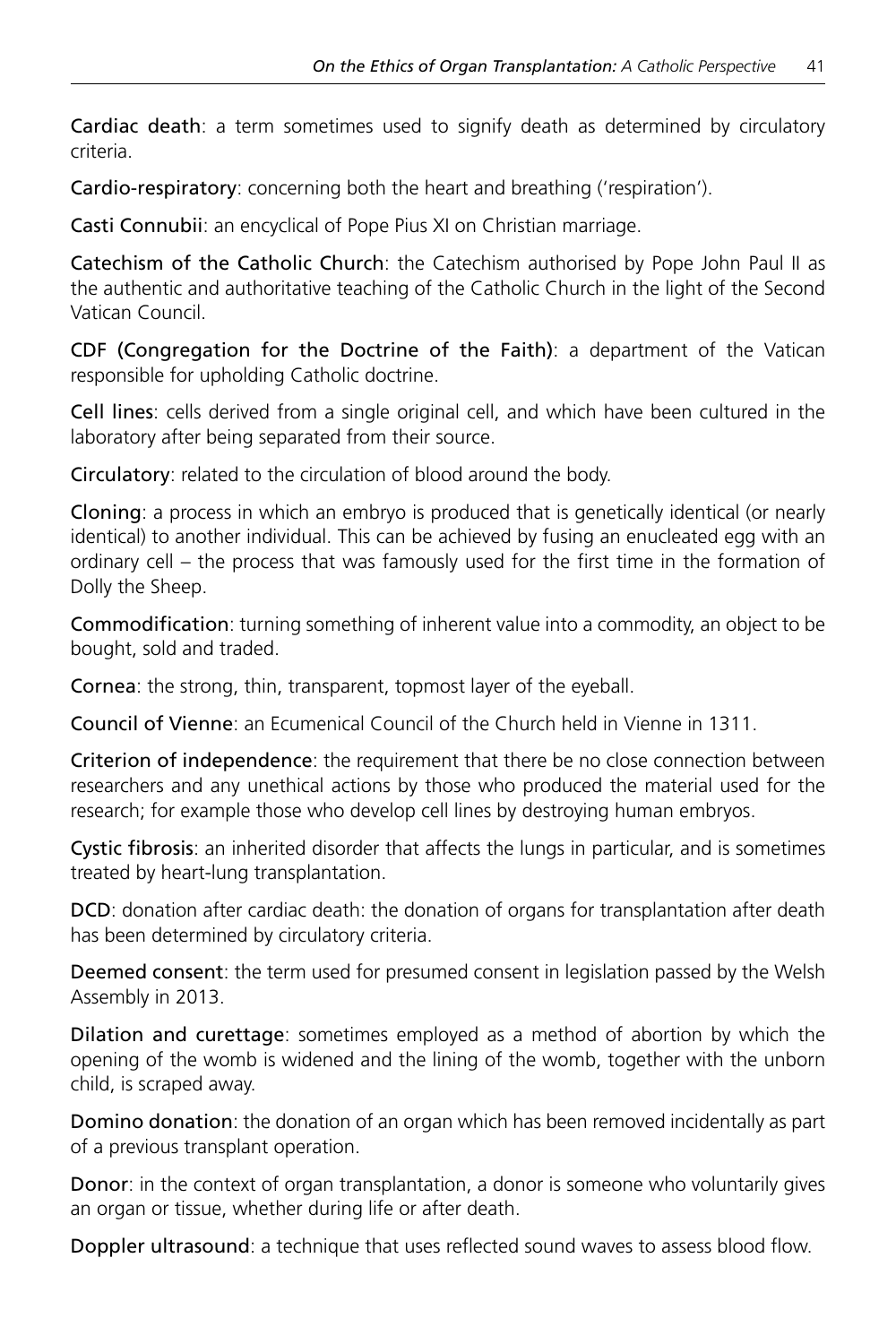Ecumenical council: a solemn meeting of bishops and theologians convened to discuss matters of Church doctrine and practice and recognised by the Pope as having authority to the settle questions of doctrine. Roman Catholic Church recognises twenty-one councils as ecumenical, the most recent being the Second Vatican Council (1962–1965).

Ecclesial: related to the Church.

Elective ventilation: artificial ventilation of the lungs; in the context of organ donation, initiating or continuing ventilation in a dying patient so that, if brain death were subsequently to occur, this would then happen in a context where it could be confirmed clinically and organs could be harvested.

Embryo: the first stage in the life of a developing organism; in human beings, from fertilization when the sperm and egg fuse to form a new single cell until the eighth week when the internal organs are fully formed. An embryo may also be formed by cloning.

Embryonic tissue: tissue in or from an embryo.

Embryonic stem cell: a pluripotent cell removed from a human embryo at or before the blastocyst stage of development.

Encephalic: concerning the brain (literally what is 'inside the head').

Encyclical: a letter written by a pope to the whole Church.

Eucharistic: related to the Eucharist, also called the Mass or Holy Communion, the Christian ritual in which the gift of Jesus's body and blood is represented and made present.

Evangelium Vitae: an encyclical of Pope John Paul II on issues of life and death.

Fetal tissue: tissue in or from a fetus.

Fetus: a developing organism after the embryonic stage and before birth (in animals that give birth).

Gametes: the male and female reproductive cells (in humans, the sperm and egg) that combine to give rise to a new organism.

Generative tissue: the tissue that generates new life; that is, the gametes and those tissues that produces gametes (the ovaries and testes).

Generative faculty: the reproductive organs but also the capacity of the human genome to pass on human identity in the formation of an embryo.

Genome: the set of genes or chromosomes that are the genetic inheritance that determines the identity of a living being.

Genotype: the genetic makeup of an individual inherited from his or her parents.

**Graft:** living tissue that is transplanted.

ICU (intensive care unit): a specialist department of a hospital that provides intensive treatment for patients who are critically ill.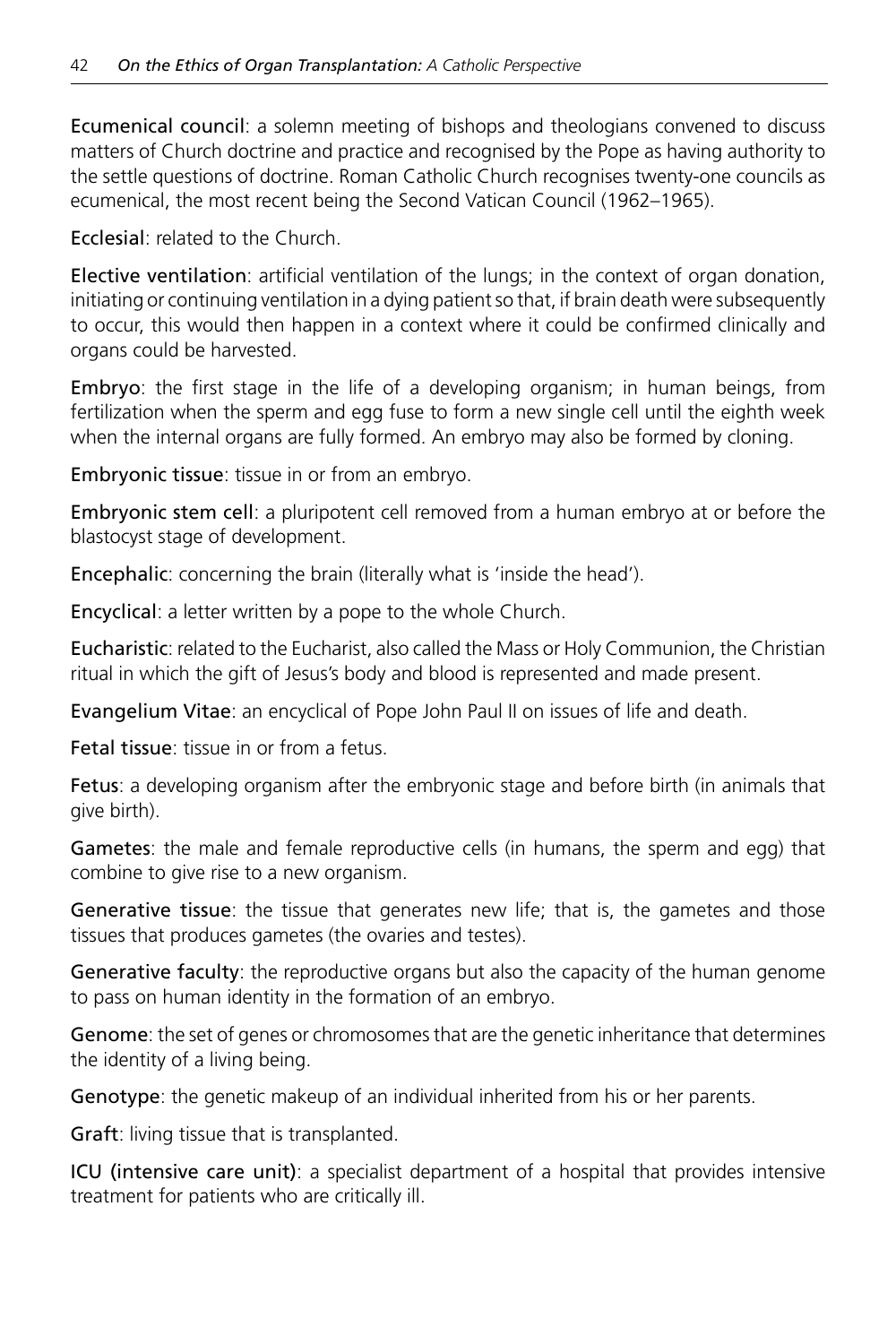Induced pluripotent stem cell (iPSC) technologies: techniques to change ordinary cells of the body, such as skin cells, into 'stem cells' which have the potential to generate every other kind of cell.

Inotropes: drugs that change the strength of heartbeats and are used to manage various heart conditions

IVF (in vitro fertilization): bringing the (male) sperm and the (female) egg together in a glass dish (in vitro means 'in glass') to conceive a new embryo. An IVF child is popularly known as a 'test-tube' baby.

Lateran V: The Fifth Council of the Lateran was an Ecumenical Council of the church held at the Lateran in Rome between 1512 and 1517.

Lobe: a distinct, usually rounded, part or extension of an organ (such as the lung, liver or kidney).

Neurological: concerning the nerves in general or the brain in particular.

Oxygenated blood: blood that is carrying oxygen – which all the cells need to live – around the body.

Organ: a part of the body which performs a specific function.

Organism: an individual living thing: a plant or an animal.

Ossuary: a container for bones – a box or a building made to serve as the final resting place of human skeletal remains.

Paired organ: an organ the removal of which allows the donor to continue normal function.

Paired donation: a mechanism whereby a prospective live-donor and known recipient are paired with another live-donor and known recipient so that the first donor donates to the second recipient and vice versa.

Pituitary gland: the chief gland of the hormonal system, just below the brain.

Pontifical Academy or Council: an administrative or teaching body set up by the Vatican, but not, as such, an organ of the official teaching of the Church.

Pooled donation: a mechanism whereby a live-donor donates an organ to an anonymous pool in exchange for knowing that a particular patient will receiving a well-matched organ.

Post Mortem: 'after death'.

Presumed consent: the taking of organs from the dead without express consent on the basis that the deceased previously had the opportunity to object to this happening and did not do so.

Recipient: in the context of organ transplantation, a recipient is someone who receives an organ.

Rejection: a negative reaction to foreign matter in the body.

Resuscitate: to revive someone who is unconscious or whose heart has stopped, especially with the help of complex medical equipment.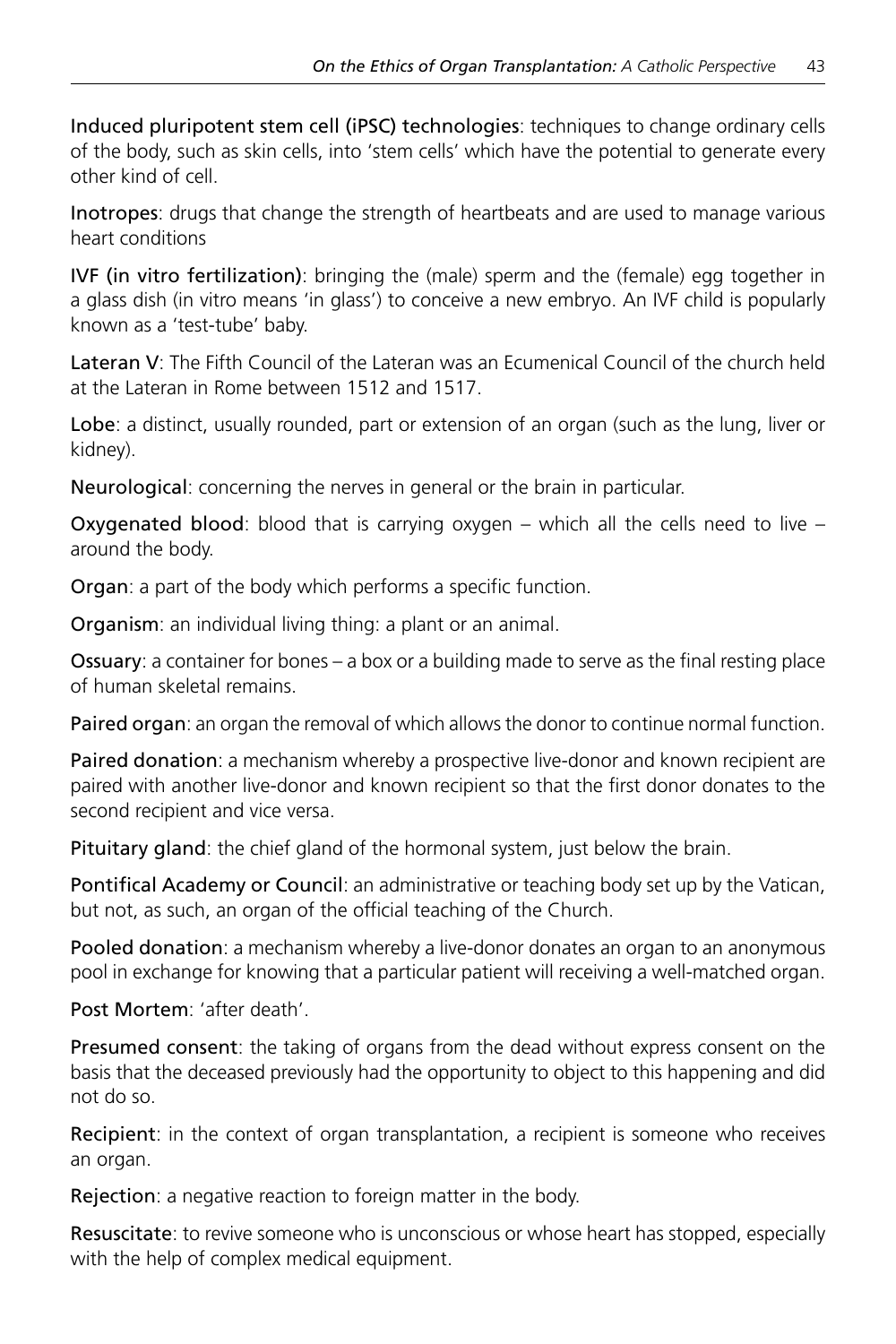Simony: the attempt to buy or make a profit from sacred things, named after the story of Simon Magus who wished to buy the power to do miracles (Acts 8:18-24).

Social capital: the value of institutions, relationships, or social networks in relation to the quality and quantity of a society's social interactions.

Solidarity: seeing others not in terms of their usefulness to us, but as neighbours and co-workers – sharers in a common life. The concept of solidarity is important in the social teaching of Pope John Paul II.

Soul: the principle of life of a living being; in human beings, the principle of their bodily and mental life.

Therapeutic purposes: the aims of curing disease, healing injury and easing discomfort.

Tissue type: characteristics that determine compatibility of organs with recipients.

Transgenesis: the process of adding or replacing a gene from one species into the embryo of another species.

Transplant: a living piece of tissue taken and transplanted somewhere else.

Tsantsas: a 'shrunken' human head used for trophy or for ritual purposes by certain tribes of the Amazon rain forest.

Vasopressor: a drug that supports the circulation by acting on the blood vessels.

Vendor: one who sells something, in contrast to a donor who gives something freely.

Ventilation: supplying someone with fresh air to enable him or her to breathe (see also elective ventilation).

Vital organ: an organ which is essential to the continuing life of the organism.

Xenotransplantation: transplanting tissue between animals of different species.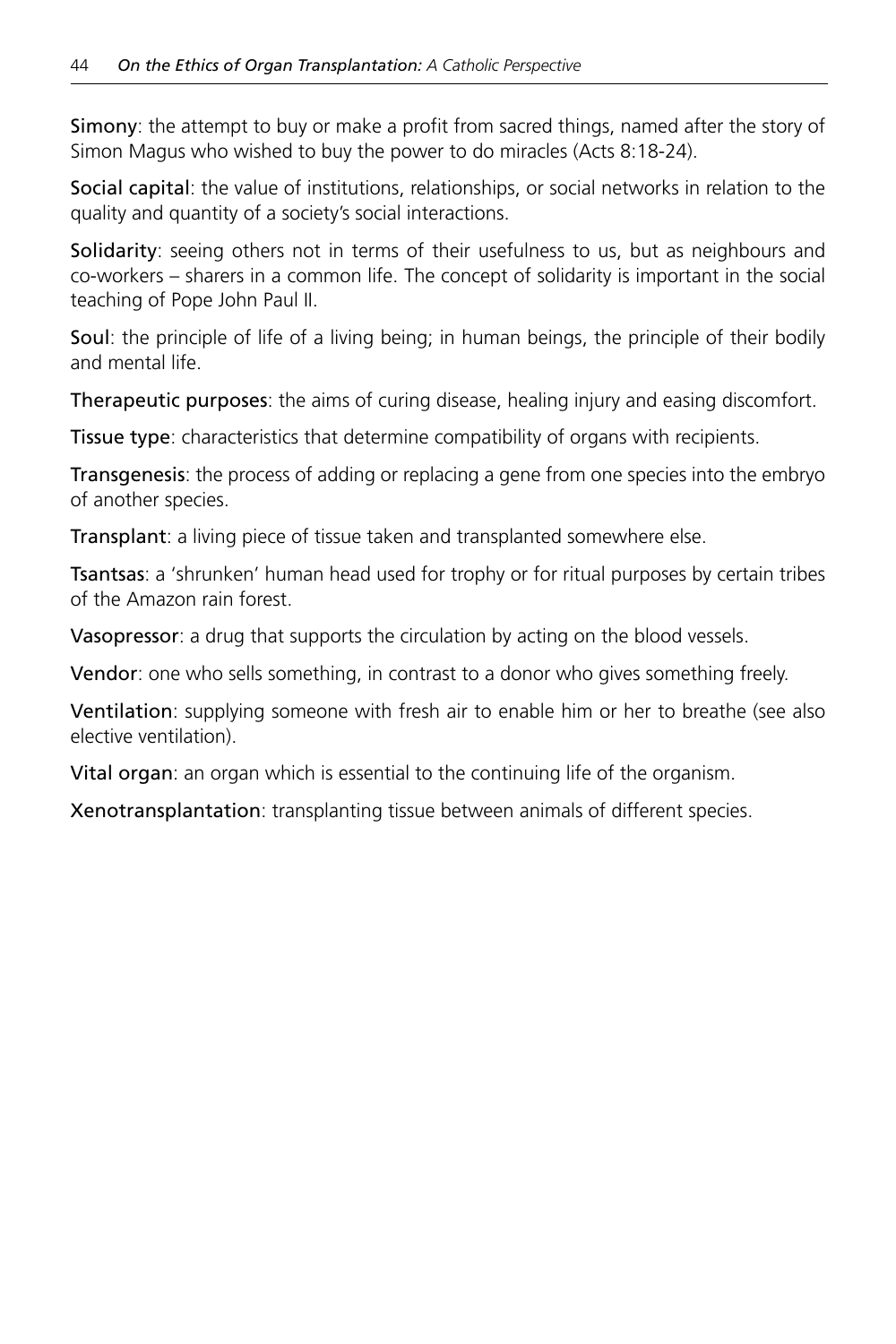# **Bibliography**

Abadie A, Gay S. 'The impact of presumed consent legislation on cadaveric organ donation: A cross-country study'. *Journal of Health Economics* 25.4 (2006): 599-620.

Academy of Medical Royal Colleges. *Code of Practice for the Diagnosis and Confirmation of Death* (London: Academy of Medical Royal Colleges, 2008).

Augustine 'On the Care of the Dead *(De cura pro mortuis gerenda)*' in P. Schaff (ed.) *Nicene and Post-Nicene Fathers* Series 1, volume 3 (Grand Rapids, Michigan: Eerdmans, 1887), 539-551.

Australian National Health and Medical Research Council. *Organ and Tissue Donation by Living Donors: Guidelines for Ethical Practice for Health Professionals* (Australian Government, 2007).

Australia and New Zealand Intensive Care Society (ANZICS) *Statement on Death and Organ Donation* 2008.

Austriaco NPG. 'In Defense of the Loss of Bodily Integrity as a Criterion for Death: A Response to the Radical Capacity Argument'. *Thomist* 73 (2009): 647-59.

Austriaco, NPG. 'Presumed Consent for Organ Procurement: A Violation of the Rule of Informed Consent?' *National Catholic Bioethics Quarterly* 9 (2009): 245-252.

Battro A et al. 'Why the Concept of Brain Death Is Valid as a Definition of Death: Statement by Neurologists and Others' in *Signs of Death: Proceedings of the Working Group of 11–12 September 2006, Scripta Varia 110* (Vatican City: Pontifical Academy of Science, 2007).

Bosch X. 'Spain leads the world in organ donation and transplantation'. *JAMA* 282 (1999): 17-18.

Boyarsky BJ et al. 'Potential Limitations of Presumed Consent Legislation'. *Transplantation* 93.2 (2012): 136–140 (doi: 10.1097/TP.0b013e31823173e0).

*Catechism of the Catholic Church*

Catholic Bishops' Conference of England and Wales. *Cherishing Life* (London: CTS, 2004).

Chagas C (ed.) *Working Group on the Artificial Prolongation of Life and the Determination of the Exact Moment of Death* (Vatican City: Pontifical Academy of Sciences, 1986).

Church of England Mission and Public Affairs Division. 'Response to the House of Lords EU Social Policy and Consumer Affairs sub-committee call for evidence' (Inquiry into the EU Commission's Communication on organ donation and transplantation: policy actions at EU level), October 2007.

Coimbra CG. 'The Apnea Test – a Bedside Lethal 'Disaster' to Avoid a Legal 'Disaster' in the Operating Room' in de Mattei R (ed.) *Finis vitae. Is Brain Death Still Life?* (Rome: Consiglio Nazionale delle Ricerche, Rubbettino Editore, 2006).

Commission of the Bishops' Conferences of the European Community (COMECE). 'Ethical Aspects of Organ Donation' (11 October 2007).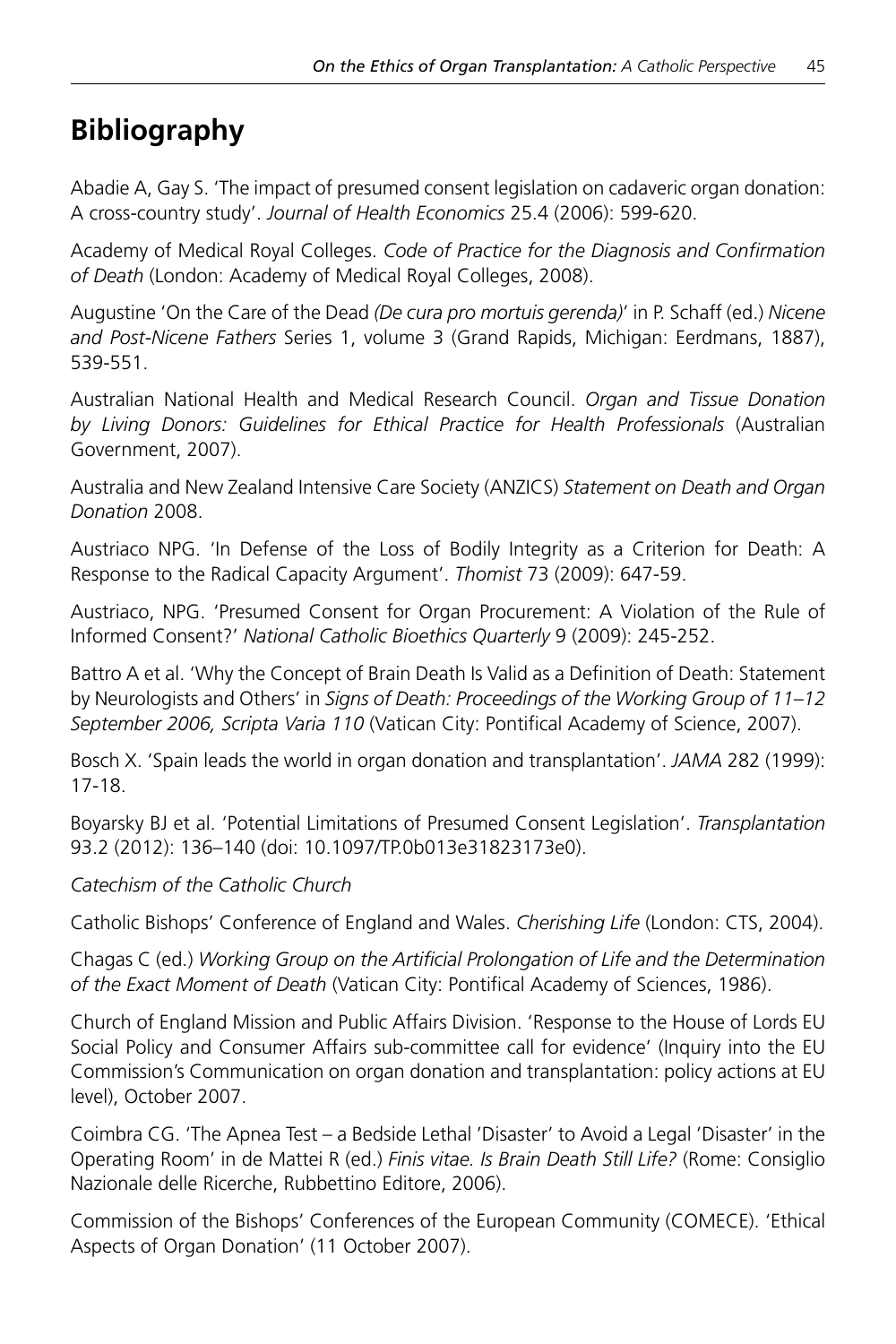Communication from the European Commission to the European Parliament and the Council 'Organ donation and transplantation: Policy actions at European Union level' 30 May 2007, COM (2007) 275.

Conesa Bernal C et al. 'Los católicos ante la donación de órganos'. *Medicina clínica* 123.10 (2004): 397-398.

Congregation for the Doctrine of the Faith. *Donum Vitae* (1987)

Congregation for the Doctrine of the Faith. *Dignitas Personae* (2008)

'Criteria for the diagnosis of brain stem death'. *J Roy Coll Physns* 29 (1995): 381-2

DIRECTIVE 2010/45/EU OF THE EUROPEAN PARLIAMENT AND OF THE COUNCIL of 7 July 2010 on standards of quality and safety of human organs intended for transplantation.

Edwards, S. *Discussion document: Introduction of an opt-out (presumed consent) system in the context of Organ Transplantation* (Welsh Assembly Government, 2008).

*Europeans and Organ Donation*. Report commissioned by the European Commission, Special Eurobarometer 272, May 2007.

German Bishops' Conference and Council of the German Protestant Church *Joint Declaration: Organ transplantations*, 31 August 1990.

Gimbel RW et al. 'Presumed consent and other predictors of cadaveric organ donation in Europe'. *Progress in Transplantation* 13 (2003):17–23.

Gormally L. 'Medicine as a profession and the meaning of health as its goal' in Gormally L (ed.) *Issues for a Catholic Bioethic* (London: Linacre Centre, 1999), 173-183.

Haas JM. 'Catholic Teaching regarding the Legitimacy of Neurological Criteria for the Determination of Death'. *National Catholic Bioethics Quarterly* 11.2 (2011): 279-299.

Human Tissue Authority. *Code of Practice 2: Donation of solid organs for transplantation*.

John Paul II. 'Address to blood and organ donors', 2 August 1984.

John Paul II. 'Address to a working group of the Pontifical Academy of Sciences', 14 December 1989.

John Paul II. 'Address to Society for Organ Sharing', 20 June 1991.

John Paul II. 'Address to the 18th International Congress of the Transplantation Society', 29 August 2000.

Jones DA. *Organ Transplants and the Definition of Death* (London: CTS, 2001).

Jones DA. 'The Hippocratic Oath: Its content and the limits of its adaptation'. *Catholic Medical Quarterly* 54.3 (August 2003).

Jones DA. 'The Hippocratic Oath II: The declaration of Geneva and other modern adaptations of the classical doctors' oath'. *Catholic Medical Quarterly* 56.1 (February 2006): 6-16.

Jones DA. 'The Hippocratic Oath III: Hippocratic principles applied to the withdrawal of treatment and the Mental Capacity Act'. *Catholic Medical Quarterly* 57.2 (2007): 15-23.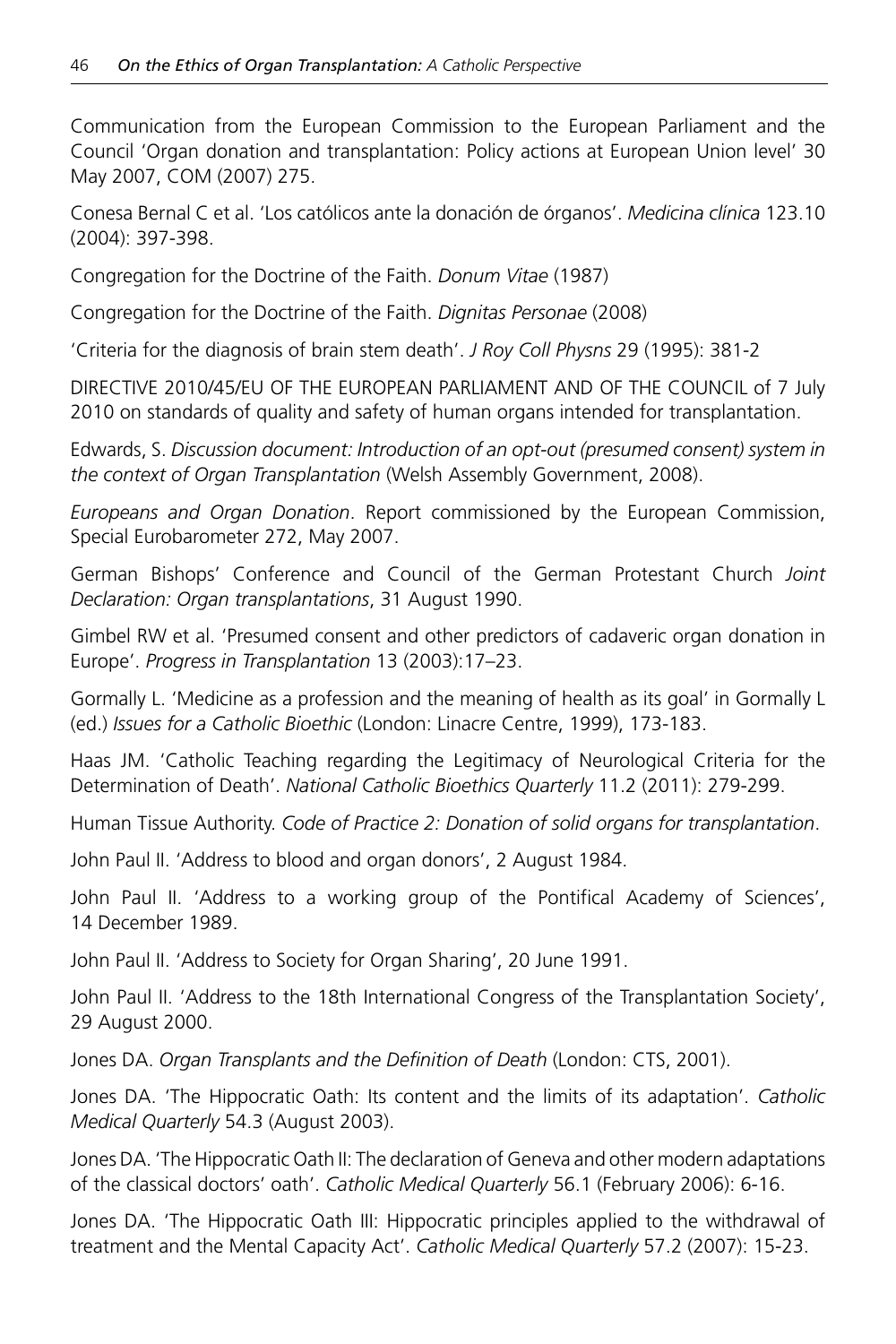Jones DA. 'Loss of faith in brain death: Catholic controversy over the determination of death by neurological criteria'. *Clinical Ethics* 7(2012): 133–141.

Jones DA, MacKellar C. 'Consent for biobank tissue in somatic-cell nuclear transfer?' *Lancet* 374.9693 (12 September 2009): 861-863.

Jones DA, MacKellar C (eds.) *Chimera's Children: Ethical, Philosophical and Religious Perspectives on Human-Nonhuman Experimentation* (London: Continuum, 2012).

Kelly G. 'Pope Pius XII and the principle of Totality'. *Theological Studies* 16 (1955): 373-396.

Kelly G. 'The Morality of Mutilation. Towards a Revision of the Treatise'. *Theological Studies* 17 (1956): 322-344.

Larsen MP et al. 'Predicting survival from out-of-hospital cardiac arrest: a graphic model'. *Ann Emerg Med*. 22(1993): 1652-1658.

Lauri MA. 'Attitudes towards organ donation in Malta in the last decade'. *Malta Medical Journal* 18.4 (2006): 25-29.

Lee P, Grisez G. 'Total Brain Death: a Reply to Alan Shewmon'. *Bioethics* 26.5 (2012): 275- 284 (doi: 10.1111/j.1467-8519.2010.01846.x).

de Mattei R (ed.) *Finis vitae. Is Brain Death Still Life?* (Rome: Consiglio Nazionale delle Ricerche, Rubbettino Editore, 2006).

McGlade D et al. 'Regional and temporal variations in organ donation across the UK (secondary analyses of databases)'. *BMJ Open* (2011) (doi:10.1136/bmjopen-2011-000055).

National Assembly for Wales, Health, Well-being and Local Government Committee*. Committee Inquiry into Presumed Consent for Organ Donation* (July 2008).

National Assembly for Wales Research Service. *Organ and Tissue Donation* (Paper number: 11/068).

National Bioethics Committee of Italy. *The criteria for ascertaining death* (20 July 2010).

Neto GB, Campelo KA, da Silva NE. 'The Impact of Presumed Consent Law on Organ Donation: An Empirical Analysis from Quantile Regression for Longitudinal Data'. *Latin American and Caribbean Law and Economics Association* (ALACDE) Annual Papers, 2007.

Organ Donation Taskforce. *The potential impact of an opt-out system for organ donation in the UK: A report from the Organ Donation Taskforce* (London: Department of Health, 2008).

Parliamentary Office of Science and Technology 'Organ Transplants' *Postnote* October 2004 Number 231.

Permanent Council of the French Bishops' Conference 'Solidarité et Respect des Personnes dans les Greffes de Tissus et d'Organes' 12 October 1993, *Documents-Episcopat*, no. 15.

Pius XI. *Casti Connubii*, 1930

Pius XII. 'Allocution to Eye Specialists', 14 May 1956.

Pius XII. 'Address to an International Congress of Anesthesiologists', 24 November 1957.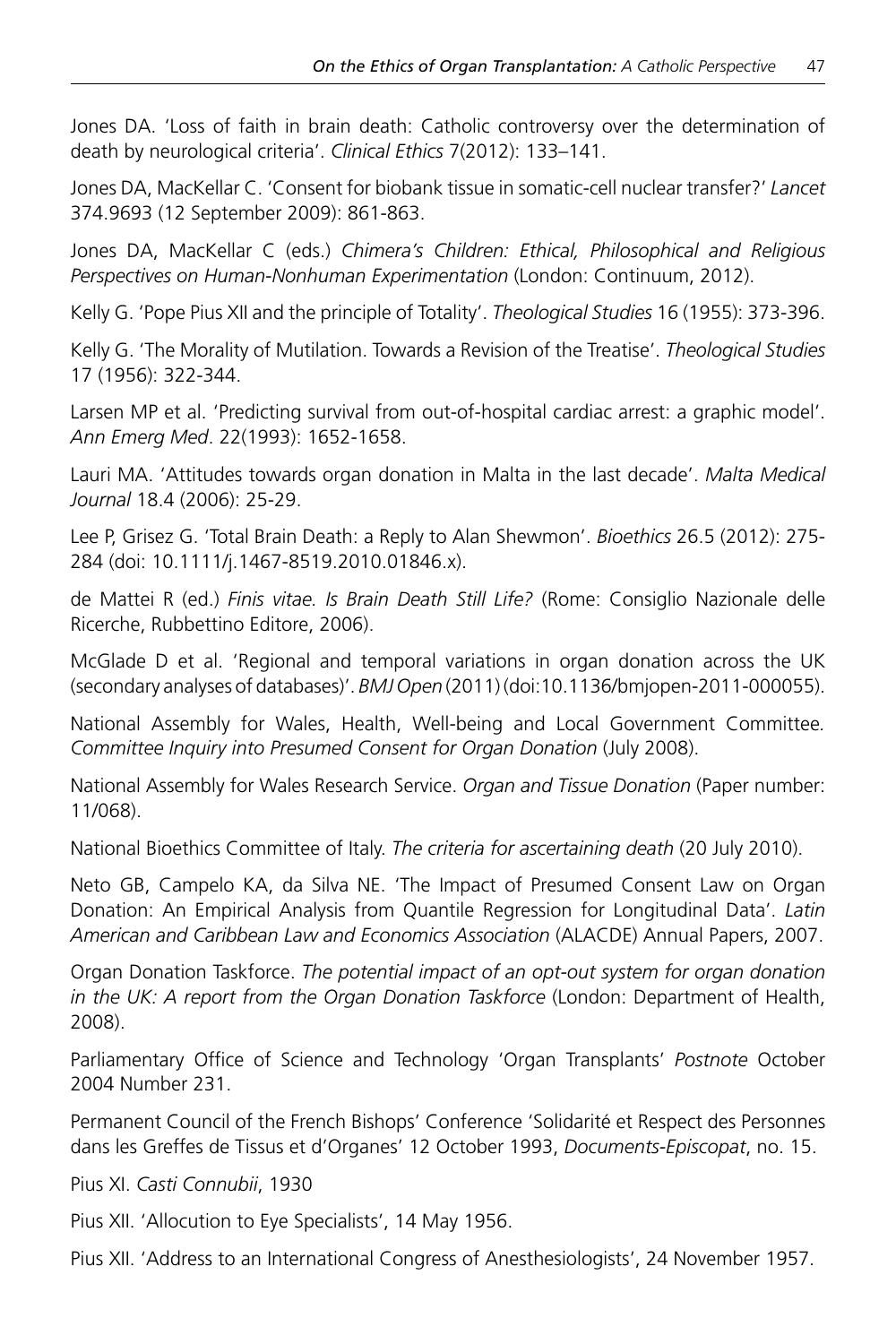Ríos A et al. 'Factors that influence the attitude of East European residents in Spain towards living kidney donation'. *Transplant International* 22 (2009): 707–716.

Saposnik G, Rizzo G, Vega A, Sabbatiello R and Deluca JL. 'Problems Associated with the Apnea Test in the Diagnosis of Brain Death'. *Neurology India* 52 (2004): 342-5.

Raper RF and Fisher MM. 'Brain Death and Organ Donation – A Point of View'. *Anaesthesia and Intensive Care* 23 (1995): 16-9.

Schwarz ER, Rosanio S. 'Religion and the Catholic Church's View on (Heart) Transplantation: A Recent Statement of Pope Benedict XVI and its Practical Impact'. *Journal of Religion and Health* 50.3 (2011): 564-574.

Shewmon DA. 'Recovery from 'brain death': a neurologist's apologia'. *Linacre Quarterly* 64 (1997): 30–96.

Shewmon DA. 'Brainstem death, brain death and death: a critical re-evaluation of the purported evidence'. *Issues in Law and Medicine* 14 (1998): 125–45.

Shewmon DA. 'Chronic brain death: meta-analysis and conceptual consequences'. *Neurology* 51 (1998): 1538–45.

Spaemann R. 'Is brain death the death of a human person?' *Communio* 38 (2011): 339.

Tibbals J. 'Non-Compliance of clinical guidelines for organ donation with Australian statute law'. *Journal of Law and Medicine* 16 (2008): 335-355.

Tonti-Filippini, N. et al. 'Ethics and Human-animal Transgenesis'. *National Catholic Bioethics Quarterly* 6.4 (Winter 2006): 689-704.

Tonti-Filippini N, Zeps N. 'Trade in Human Tissue Products'. *Medical Journal of Australia* 194.5 (7 March 2011): 263-5.

Tonti-Filippini N. *'Religious and secular death: a parting of the ways'*. *Bioethics* 26 (24 Mar 2011): 410-421 (doi: 10.1111/j.1467-8519.2011.01882.x).

Tonti-Filippini, N. About Bioethics volume III: Transplantation, *Biobanks and the Human Body* (Ballan: Connor Court, 2013).

UK Transplant *Bulletin* Issue 47 (Summer 2003).

UK Transplant *Christianity and organ donation*. http://www.uktransplant.org.uk/ukt/how\_ to\_become\_a\_donor/religious\_perspectives/leaflets/christianity\_and\_organ\_donation.jsp

Welsh Affairs Committee. *Sixth Special Report into Proposed Legislative Competence Orders relating to Organ Donation and Cycle Paths* (HC 896).

Welsh Government Consultation Document. *Proposals for Legislation on Organ and Tissue Donation: A Welsh Government White Paper* Number: WG13956).

White RJ, Angstwurm H, Carrasco de Paula I. *Working Group of the Pontifical Academy of Sciences, The Determination of Brain Death and Its Relationship to Human Death (10–14 Dec. 1989)* (Vatican City: Pontifical Academy of Sciences, 1992).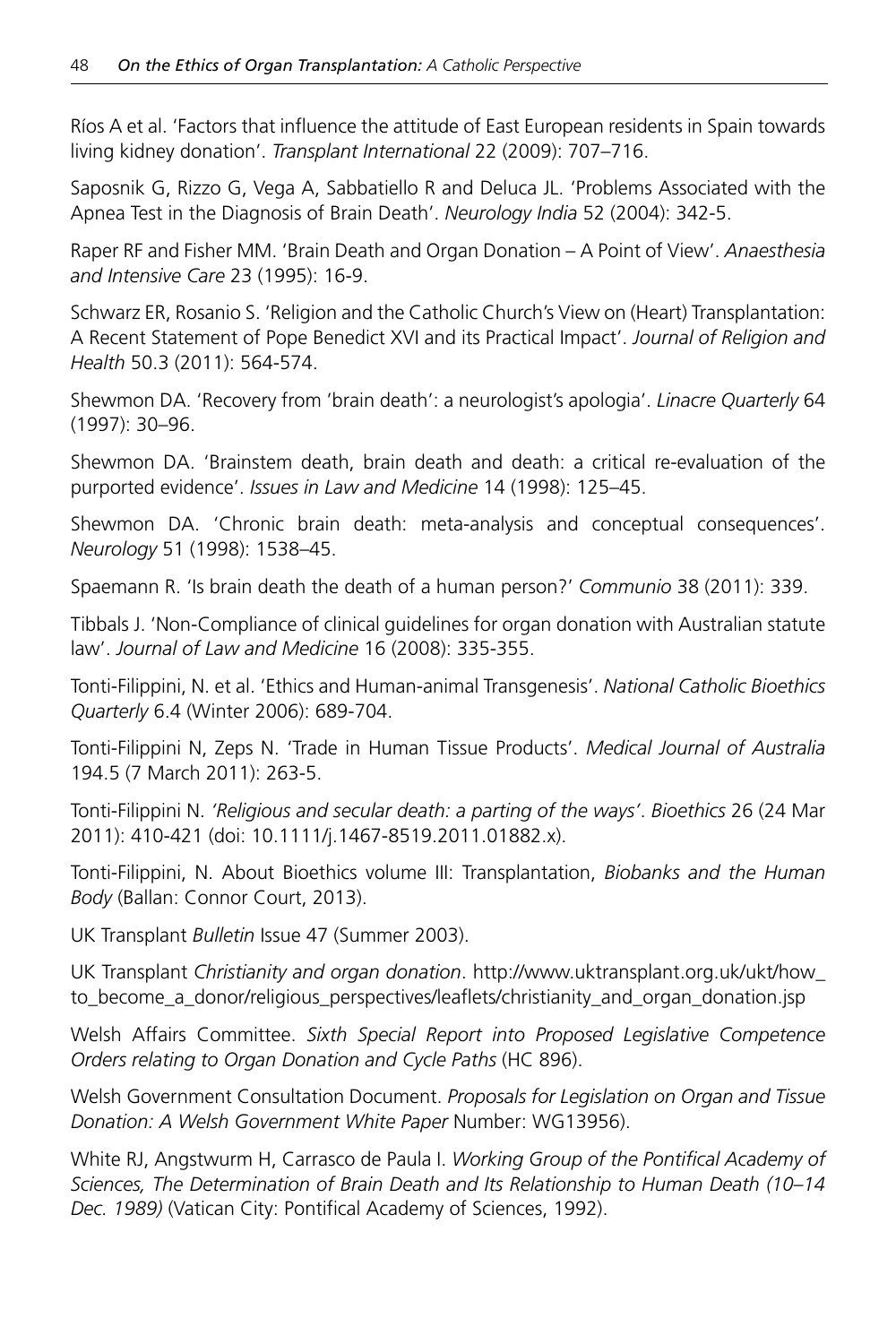# **Appendix I:** *On the Donation and Transplantation of Organs***<sup>67</sup>**

#### **Spanish Bishops' Conference: Pastoral Secretariat of the Bishops' Commission**

#### The Donation of Organs Pastoral Exhortation

It is often said that contemporary technological progress is making us increasingly selfish and closed off from others. Yet, this progress also opens up new and unexpected ways to be charitable. We are referring to this wonder of science by which, through transplantation, we can apparently achieve a greater form of fraternal solidarity; we are able to share our body's organs, and in this way, in death, find life.

This is a major issue that should seriously concern us as Christians: patients who until now could only be treated by haemodialysis, which prolonged their lives in an unstable condition, today have a more definitive solution through kidney transplants.

There are currently about 10,000 patients in Spain who are alive today because of dialysis, and the numbers are increasing. While this method allows them to live, and to some extent continue to work and lead a seemingly normal life, they face the slavery of being chained to a machine that purifies their blood for four hours, three times a week. They live, but on probation.

Apart from the price of treatment, which costs the State more than thirty billion pesetas a year, their existence remains seriously negatively affected with regard to their family, work and their own psychology. Many people watch years and years go by while waiting for what would be a definitive solution: a transplant that would allow them to return to a full and normal life. We are concerned about this situation, and equally about that of those who suffer from heart or liver conditions, diabetes, blindness, etc., whose solution may also come from transplantation.

However, the reality is that in Spain there are currently very few transplants, because there are very few donors. There are not many people who think that after their death they could still live on, somehow, and be useful to their brothers and sisters. At this time, when road traffic accidents cause dozens and dozens of deaths each week, it seems that we have failed to understand that even in this tragedy, a seed of life for others could be found.

It is surprising that one of the factors that hinders the generosity of many when it comes to the donation of organs is, it seems, certain religious reasons, or real or perceived religious prejudices. The respect that we owe to our bodies, which is rightly near-sacred, and on which we have preached so often from the perspective of the faith, has influenced some believers to resist organ donation.

Moreover, other factors, such as a lack of information and awareness, the traumatic and painful situation that families experience after the death of loved ones, human respect, fear of 'what people might say', and the funeral rites so rooted in our tradition, can hinder or prevent the donation of organs and lead to the idea that it is others who ought to help or that 'everyone should solve their own problems'.

<sup>67</sup> Unofficial translation by Stephen Barrie on behalf of the Anscombe Bioethics Centre with assistance from Amy Owens.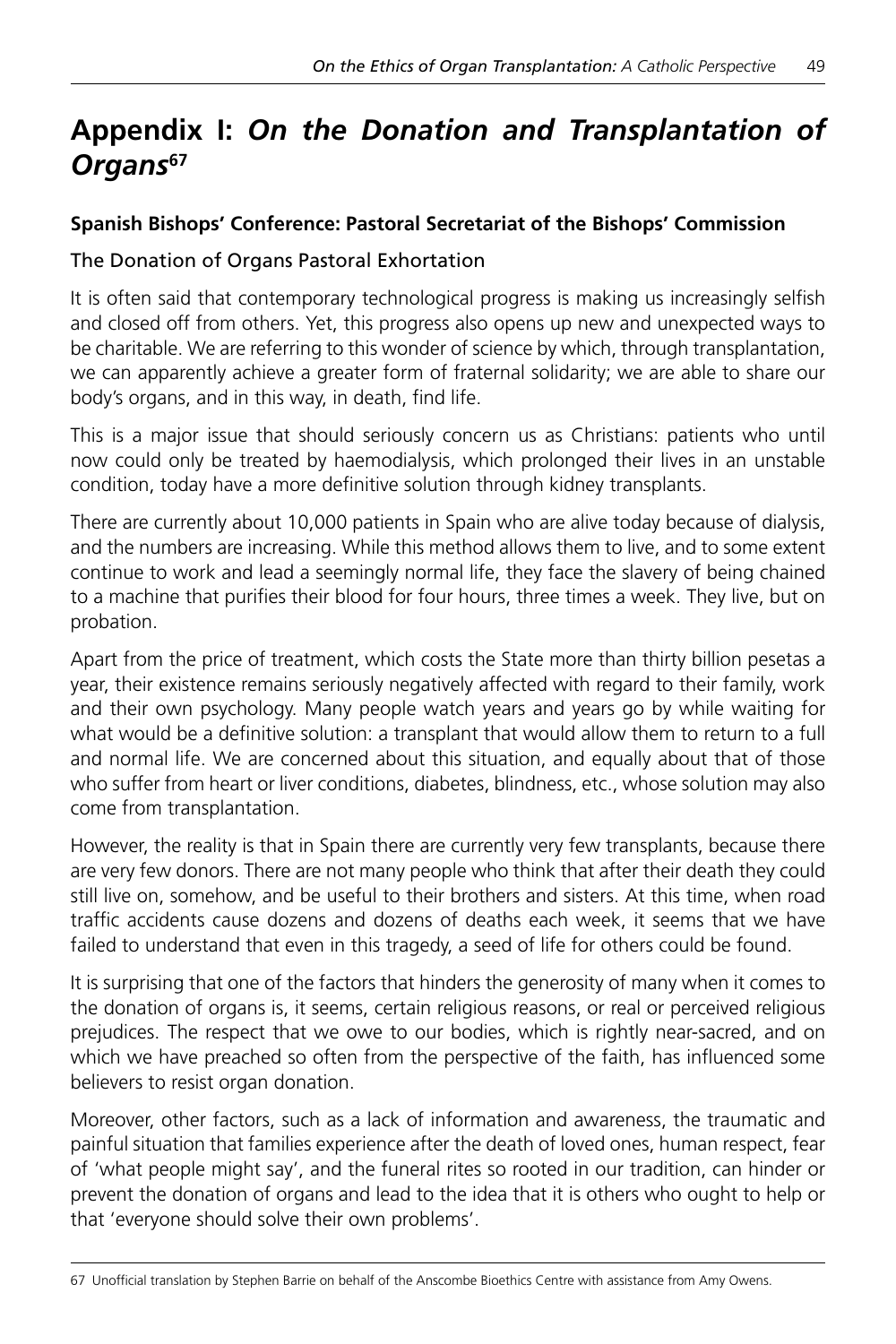We, as pastors of the Church, have an obligation to dispel these misgivings.

It is true that some conditions are required to ensure the moral acceptability of transplants from the dead to the living: that the donor or his family acts with freedom and without coercion; that it is done for altruistic reasons and not for recompense; that there is a reasonable expectation of success for the recipient; and that it is proven that the donor is really dead.

When these conditions are met, not only does the faith have nothing against such a donation, but the Church recognises that it, in a beautiful way, imitates Jesus who gave his life for others. Perhaps no other action reaches such levels of the practice of fraternity. In this, we approach the free and effective love God feels toward us. It is a living example of solidarity. It is visible proof that the body of man may die, but the love that sustains it will never die.

What we say today has already been expounded by other bishops; this is not new in the thought of the Church: Pius XII expressed it when the first transplants or transfusions were made, and it has been repeated by subsequent popes. Most recently John Paul II said that he sees in the gesture of donation not only the aid given to an individual patient but 'a gift to the Lord, who in his passion gave his whole self and shed his blood for the salvation of men'. It is, in truth, Christ himself to whom every donation is made, since He assured us that 'Truly, I say to you, as you did it to one of the least of these my brethren, you did it to me' (Matthew 25:40). And who is more like 'the least of these' than the sick?

We wish to express, in this pastoral exhortation, our encouragement: to patients and families who suffer and wait for our generosity; to associations of patients who earnestly carry out advocacy; to medical teams who with so much effort and commitment struggle to keep up and offer patients a better life; to the legislative bodies, administrators, and the media who have shown their sensitivity and concern for the problem. We also wish to show our appreciation to those who have decided to donate their organs after death.

Along with this encouragement and recognition, we ask that bureaucratic processes that can at times hinder the application of the law be expedited; that the effort to inform and raise awareness continue in order to find an effective solution to this issue. We hope that economic interests will never interfere with this delicate matter.

As we do not want our words just to remain as mere words: the signatories of this Exhortation declare our desire and intention to be donors, as far as possible, of any part of our body that might be useful, after our death, to any of our brothers and sisters. In this way we imitate Jesus who says 'no one has greater love than to lay down his life for his friends' (John 15:13) and who Himself gave His life for mankind.

October 25, 1984

Javier OSÉS FLAMARIQUE, Bishop of Huesca and President of the Commission Teodoro ÚBEDA WEIGHT, Bishop of Mallorca Joseph GEA ESCOLANO, Bishop of Ibiza Antonio deig CLOTET, Bishop of Menorca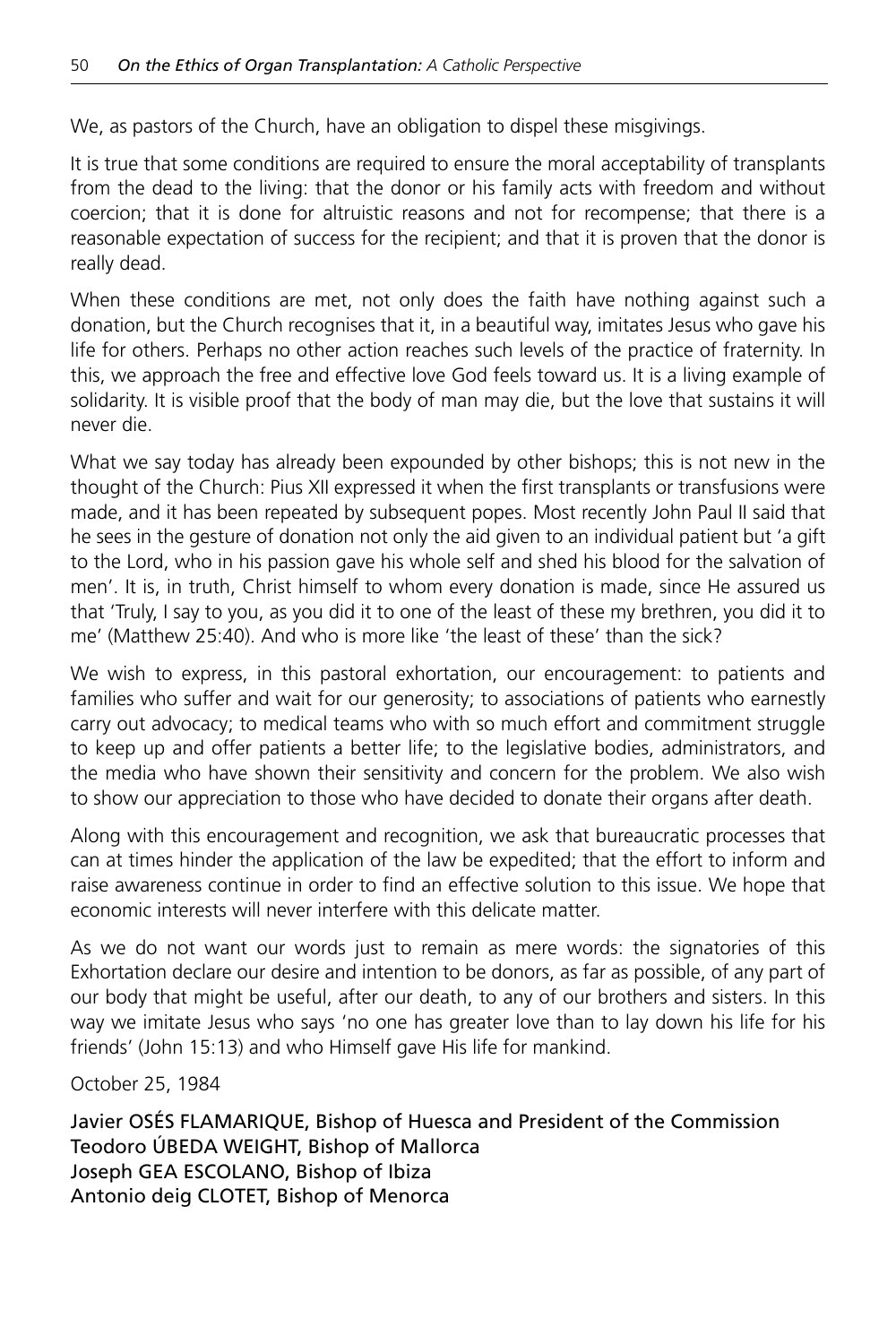#### **La donación de órganos: Exhortación Comisión Episcopal de Pastoral**

Suele decirse que el progreso técnico contemporáneo nos va haciendo a los hombres cada vez más egoístas y encerrados en nuestro propio corazón. Y, sin embargo, también ese progreso nos abre nuevos e insospechados caminos de caridad. Nos referimos a ese prodigio de la ciencia gracias al cual, a través de los trasplantes, parece lograrse una forma más alta de fraternidad, al poder compartir órganos de nuestro cuerpo y convertir así una muerte en algo de vida.

Es éste un problema que debe preocuparnos seriamente como cristianos: enfermos que hasta ahora sólo podían ser tratados en la hemodiálisis que prolonga la vida en condiciones precarias, hoy tienen una solución más definitiva gracias a los trasplantes de riñón.

En España hay en estos momentos unos 10.000 enfermos que siguen viviendo gracias a la diálisis. Y la cifra tiende a crecer. Y, aunque bendicen esta técnica curativa que les permite vivir y hasta, en alguna medida, seguir trabajando y hacer una vida normal en apariencia, conocen también la esclavitud de vivir, cuatro horas tres veces por semana, encadenados a la máquina que purifica la sangre. Viven, pero en libertad vigilada.

Y, aparte del costo de su tratamiento que supone para el país más de treinta mil millones de pesetas al año, sus existencias quedan, en lo familiar, en lo laboral, en su misma psicología, duramente condicionadas. Son muchos los que ven pasar y pasar los años en espera de lo que sería su solución definitiva: un trasplante que, éste sí, les permitiría regresar a su vida plena y normal. Nos preocupa esta situación e igualmente la de los enfermos cardíacos, hepáticos, diabéticos, con ceguera, etc. cuya solución puede estar en el trasplante.

Pero la realidad es que en España los trasplantes son por ahora muy escasos, porque son también muy raros los donantes. Son pocas las personas que piensan que después de su muerte aún pueden seguir viviendo, de algún modo, siendo útiles a sus hermanos. En este tiempo en el que el azote de la carretera produce cada semana docenas y docenas de muertos, no parece que hayamos comprendido que, aun de esa tragedia, podría extraerse una semilla de vida para otras personas.

Y lo asombroso es que uno de los motivos que frenan la generosidad de muchos en la donación de órganos es, al parecer, ciertas razones o prejuicios real o supuestamente religiosos. El respeto, justamente casi sagrado, que tantas veces hemos predicado desde la fe hacia nuestro propio cuerpo hace que algunos creyentes se resistan a la donación de órganos.

Por otra parte, la falta de información y mentalización previas, la situación traumática y dolorosa que los familiares experimentan ante la muerte de los seres queridos, los respetos humanos, el miedo al «qué dirán», los ritos funerarios tan anclados en nuestra tradición, dificultan o impiden la donación de órganos y pueden conducir a la idea de que son los otros los que deben ayudar o hacen pensar que «cada uno debe resolver sus problemas».

Nosotros, como pastores de la Iglesia, tenemos la obligación de disipar esos temores.

Es cierto que se exigen algunas condiciones que garanticen la moralidad de los trasplantes de muerto a vivo: que el donante, o su familiares, obren con toda libertad y sin coacción; que se haga por motivos altruistas y no por mercadería; que exista una razonable expectativa de éxito en el receptor; que se compruebe que el donante está realmente muerto.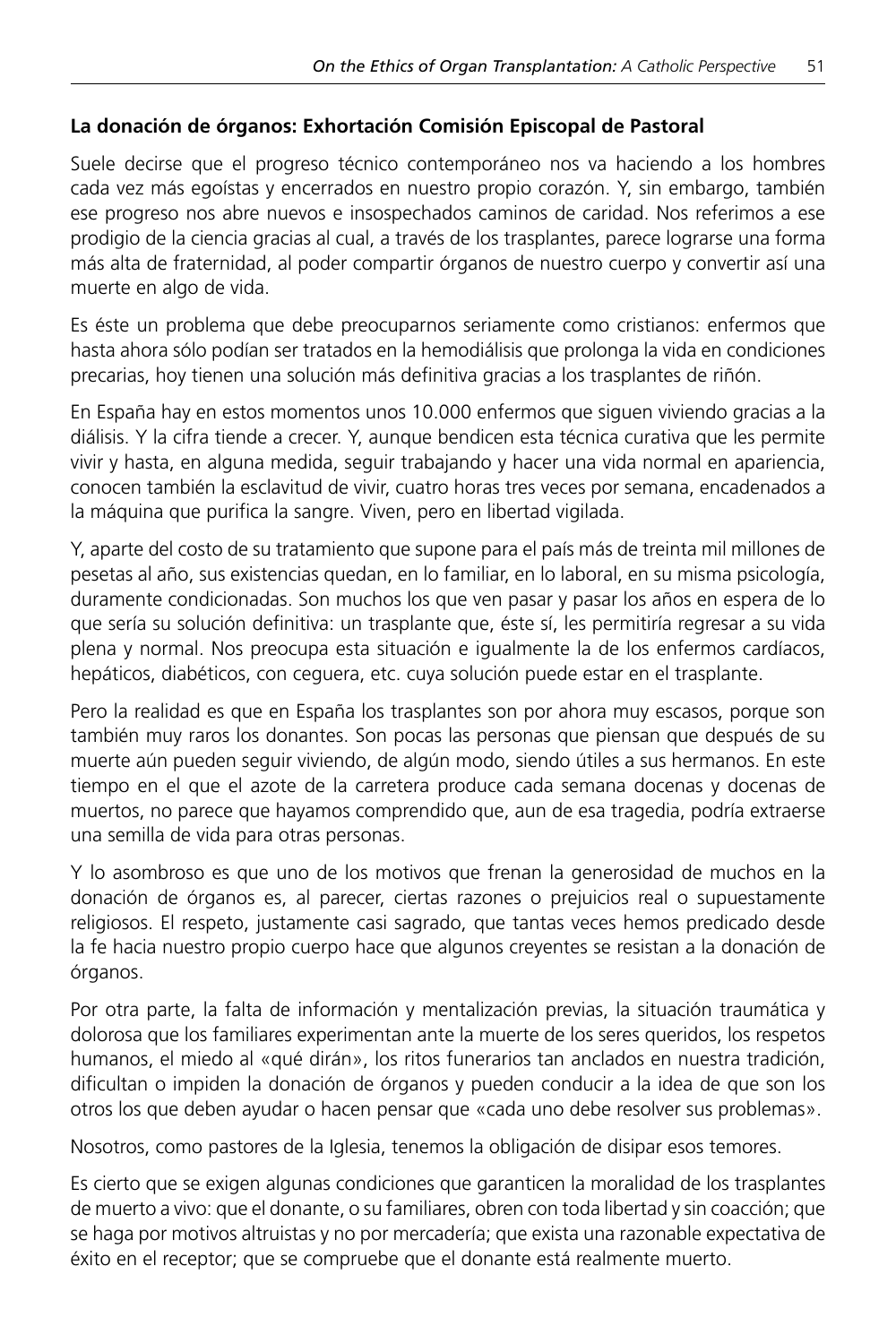Cumplidas estas condiciones, no sólo no tiene la fe nada contra tal donación, sino que la Iglesia ve en ella una preciosa forma de imitar a Jesús que dio la vida por los demás. Tal vez en ninguna otra acción se alcancen tales niveles de ejercicio de la fraternidad. En ella nos acercamos al amor gratuito y eficaz que Dios siente hacia nosotros. Es un ejemplo vivo de solidaridad. Es la prueba visible de que el cuerpo de los hombres puede morir, pero que el amor que lo sostiene no muere jamás.

Esto que decimos hoy, y que ya anteriormente otros obispos expusieron, no es ninguna novedad en el pensamiento de la Iglesia: lo expresó ya Pío XII en el momento en que los primeros trasplantes o transfusiones se hicieron. Lo han repetido los pontífices posteriores. Muy recientemente Juan Pablo II ha dicho que veía en ese gesto de la donación no sólo la ayuda a un paciente concreto sino «un regalo hecho al Señor paciente, que en su pasión se ha dado en su totalidad y ha derramado su sangre para la salvación de los hombres». Es, ciertamente, al mismo Cristo a quien toda donación se hace, ya que Él nos aseguró que «lo que hiciéramos a uno de estos mis pequeñuelos conmigo lo hacéis» (Mt 25,40). ¿Y quién más pequeñuelo que el enfermo?

Deseamos expresar, en esta exhortación pastoral, nuestro estímulo y aliento a los enfermos y familiares que sufren y esperan nuestra generosidad, a las asociaciones de enfermos que con empeño llevan a cabo una labor de sensibilización, a los equipos médicos que con tanto esfuerzo y entrega luchan por estar al día y ofrecer a los enfermos una vida mejor, a los órganos legislativos y administrativos y a los medios de comunicación social que han mostrado su sensibilidad y preocupación por el problema. Y queremos también mostrar nuestro reconocimiento a los que ya han decidido donar sus órganos en caso de muerte.

Junto a este estímulo y reconocimiento, pedimos que se agilicen los trámites burocráticos que, en ocasiones, pueden dificultar la aplicación de la ley; que se siga sensibilizando e informando en orden a una solución efectiva de esta problemática. Esperamos que nunca se interfieran en este delicado asunto los intereses económicos.

Y, como deseamos que nuestras palabras no se queden en simples palabras, cuantos firmamos estas líneas declaramos desde ellas nuestra voluntad de ser, en cuanto sea posible, donantes de cualquier parte de nuestro cuerpo que pudiera ser útil, tras nuestra muerte, a cualquiera de nuestros hermanos. Así creemos imitar a Jesús que dice «nadie tiene mayor amor que el que da la vida por sus amigos» (Jn 15,13) y que Él mismo dio su vida por los hombres.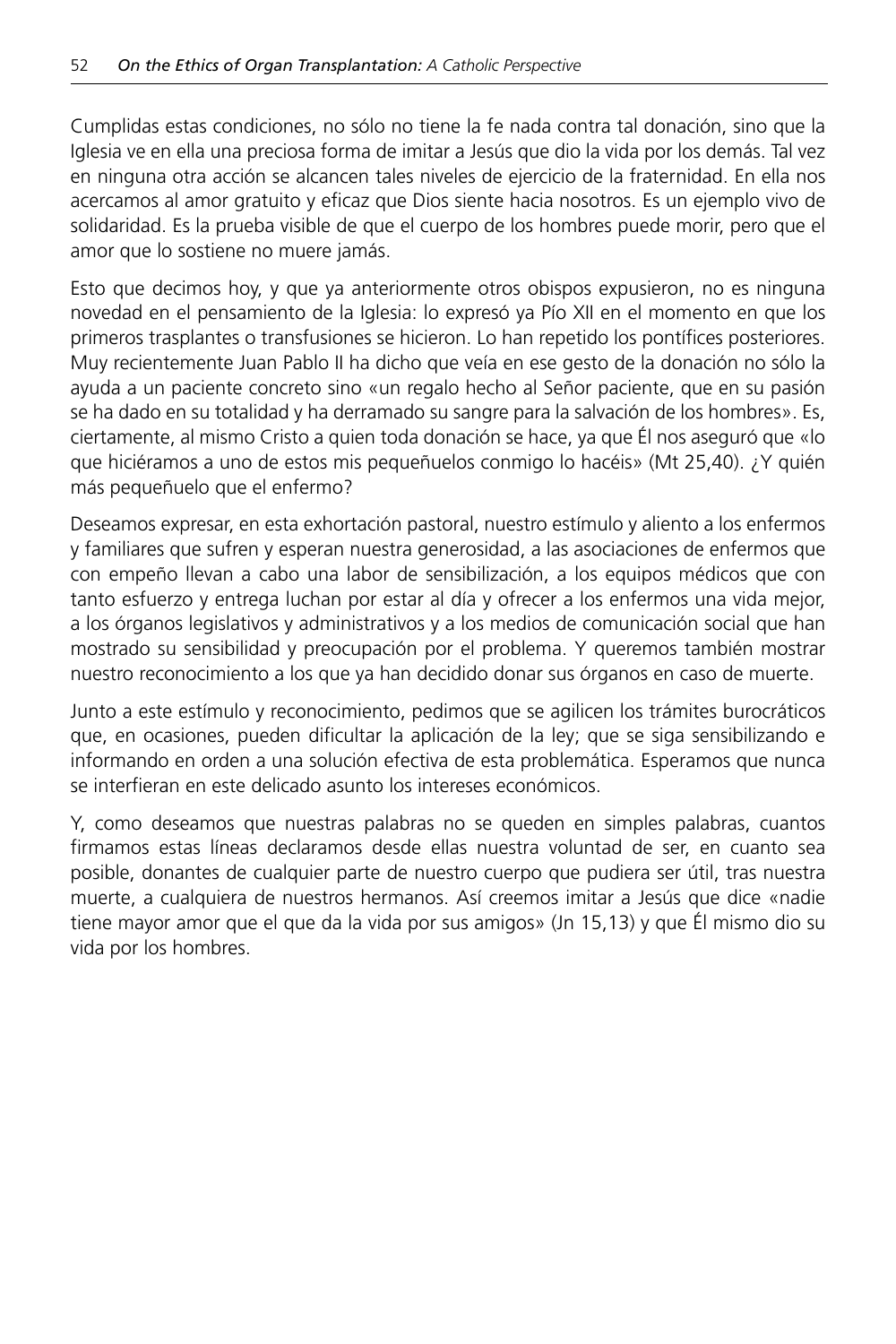## **Appendix II:** *Pope John Paul II Address to the 18th International Congress of the Transplantation Society (29 August 2000)*

#### *Distinguished Ladies and Gentlemen*

1. I am happy to greet all of you at this International Congress, which has brought you together for a reflection on the complex and delicate theme of transplants. I thank Professor Raffaello Cortesini and Professor Oscar Salvatierra for their kind words, and I extend a special greeting to the Italian Authorities present.

To all of you I express my gratitude for your kind invitation to take part in this meeting and I very much appreciate the serious consideration you are giving to the moral teaching of the Church. With respect for science and being attentive above all to the law of God, the Church has no other aim but the integral good of the human person.

Transplants are a great step forward in science's service of man, and not a few people today owe their lives to an organ transplant. Increasingly, the technique of transplants has proven to be a valid means of attaining the primary goal of all medicine – the service of human life. That is why in the Encyclical Letter *Evangelium Vitae* I suggested that one way of nurturing a genuine culture of life 'is the donation of organs, performed in an ethically acceptable manner, with a view to offering a chance of health and even of life itself to the sick who sometimes have no other hope' (No. 86).

2. As with all human advancement, this particular field of medical science, for all the hope of health and life it offers to many, also presents *certain critical issues* that need to be examined in the light of a discerning anthropological and ethical reflection.

In this area of medical science too the fundamental criterion must be *the defence and promotion of the integral good of the human person*, in keeping with that unique dignity which is ours by virtue of our humanity. Consequently, it is evident that every medical procedure performed on the human person is subject to limits: not just the limits of what it is technically possible, but also limits determined by respect for human nature itself, understood in its fullness: 'what is technically possible is not for that reason alone morally admissible' (Congregation for the Doctrine of the Faith, *Donum Vitae*, 4).

3. It must first be emphasized, as I observed on another occasion, that every organ transplant has its source in a decision of great ethical value: 'the decision to offer without reward a part of one's own body for the health and well-being of another person' (*Address to the Participants in a Congress on Organ Transplants,* 20 June 1991, No. 3). Here precisely lies the nobility of the gesture, a gesture which is a genuine act of love. It is not just a matter of giving away something that belongs to us but of giving something of ourselves, for 'by virtue of its substantial union with a spiritual soul, the human body cannot be considered as a mere complex of tissues, organs and functions … rather it is a constitutive part of the person who manifests and expresses himself through it' (Congregation for the Doctrine of the Faith, *Donum Vitae*, 3).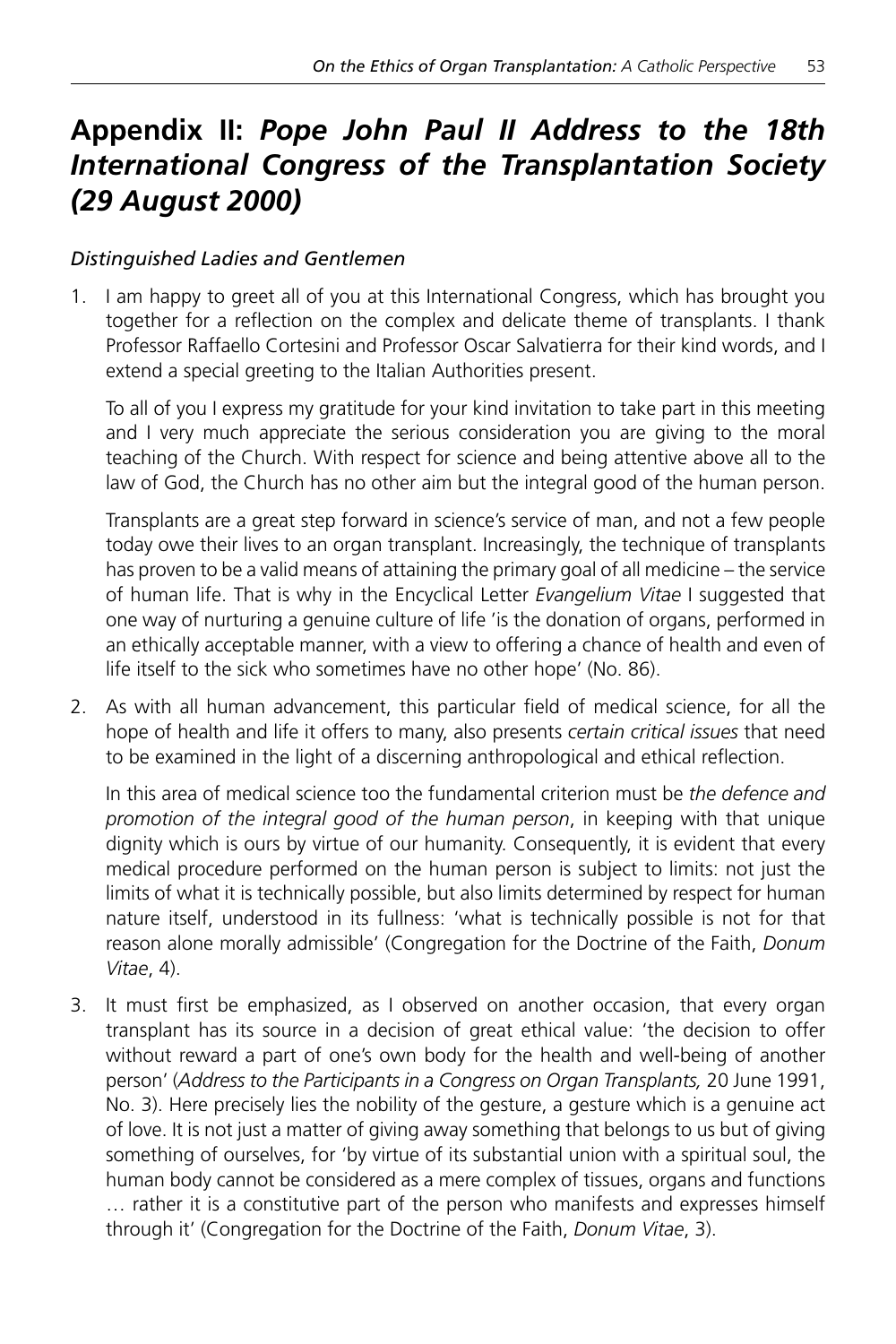Accordingly, any procedure which tends to commercialize human organs or to consider them as items of exchange or trade must be considered morally unacceptable, because to use the body as an 'object' is to violate the dignity of the human person.

This first point has an immediate consequence of great ethical import: *the need for informed consent*. The human 'authenticity' of such a decisive gesture requires that individuals be properly informed about the processes involved, in order to be in a position to consent or decline in a free and conscientious manner. The consent of relatives has its own ethical validity in the absence of a decision on the part of the donor. Naturally, an analogous consent should be given by the recipients of donated organs.

4. Acknowledgement of the unique dignity of the human person has a further underlying consequence: *vital organs which occur singly in the body can be removed only after death*, that is from the body of someone who is certainly dead. This requirement is self-evident, since to act otherwise would mean intentionally to cause the death of the donor in disposing of his organs. This gives rise to one of the most debated issues in contemporary bioethics, as well as to serious concerns in the minds of ordinary people. I refer to the problem of *ascertaining the fact of death*. When can a person be considered dead with complete certainty?

In this regard, it is helpful to recall that *the death of the person* is a single event, consisting in the total disintegration of that unitary and integrated whole that is the personal self. It results from the separation of the life-principle (or soul) from the corporal reality of the person. The death of the person, understood in this primary sense, is an event which *no scientific technique or empirical method can identify directly*.

Yet human experience shows that once death occurs *certain biological signs inevitably follow*, which medicine has learnt to recognize with increasing precision. In this sense, the 'criteria' for ascertaining death used by medicine today should not be understood as the technical-scientific determination of the *exact moment* of a person's death, but as a scientifically secure means of identifying *the biological signs that a person has indeed died*.

5. It is a well-known fact that for some time certain scientific approaches to ascertaining death have shifted the emphasis from the traditional cardio-respiratory signs to the so-called *'neurological' criterion*. Specifically, this consists in establishing, according to clearly determined parameters commonly held by the international scientific community, the complete and irreversible cessation of all brain activity (in the cerebrum, cerebellum and brain stem). This is then considered the sign that the individual organism has lost its integrative capacity.

With regard to the parameters used today for ascertaining death – whether the 'encephalic' signs or the more traditional cardio-respiratory signs – the Church does not make technical decisions. She limits herself to the Gospel duty of comparing the data offered by medical science with the Christian understanding of the unity of the person, bringing out the similarities and the possible conflicts capable of endangering respect for human dignity.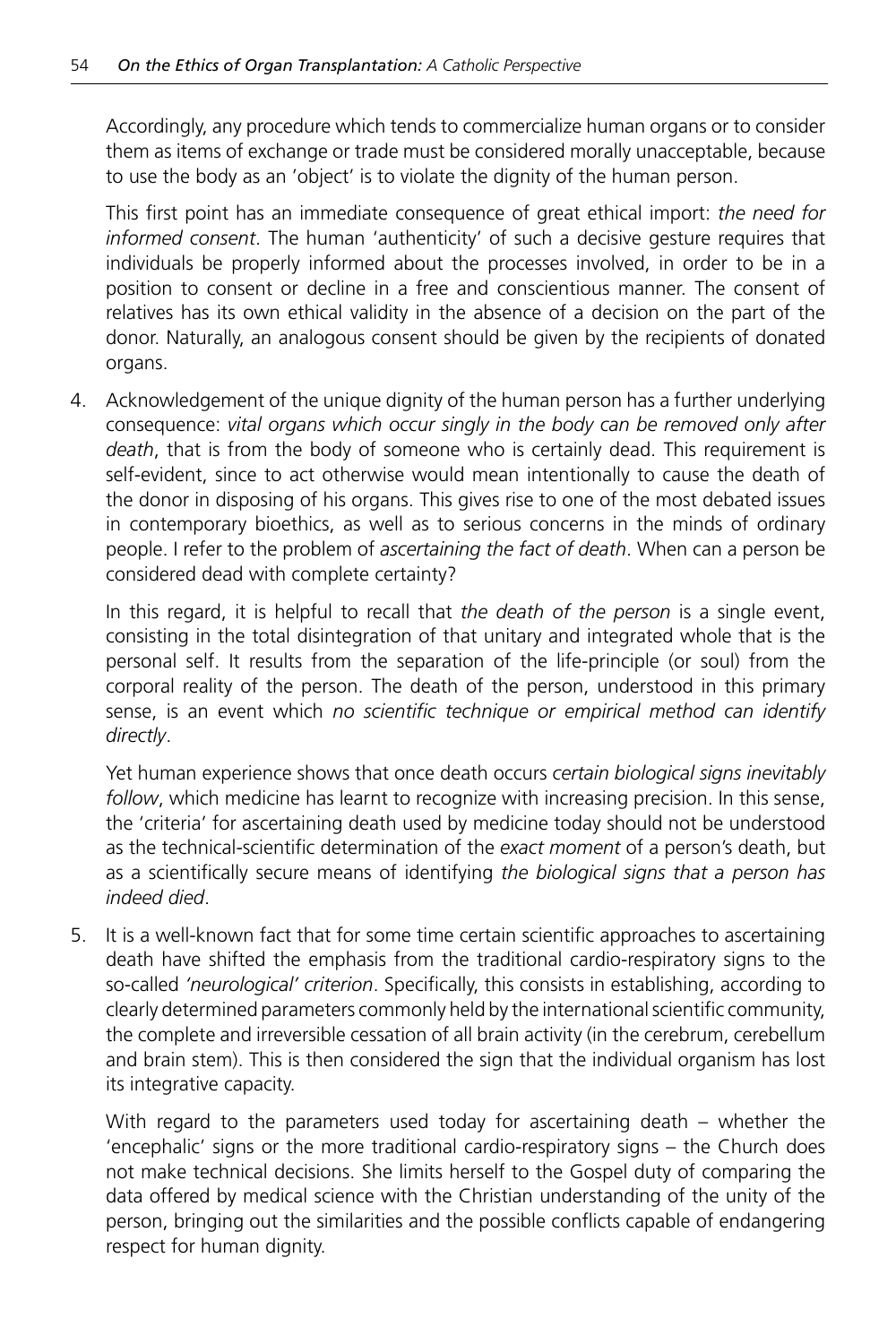Here it can be said that the criterion adopted in more recent times for ascertaining the fact of death, namely the *complete* and *irreversible* cessation of all brain activity, if rigorously applied, does not seem to conflict with the essential elements of a sound anthropology. Therefore a health-worker professionally responsible for ascertaining death can use these criteria in each individual case as the basis for arriving at that degree of assurance in ethical judgement which moral teaching describes as 'moral certainty'. This moral certainty is considered the necessary and sufficient basis for an ethically correct course of action. Only where such certainty exists, and where informed consent has already been given by the donor or the donor's legitimate representatives, is it morally right to initiate the technical procedures required for the removal of organs for transplant.

6. Another question of great ethical significance is that of *the allocation of donated organs* through waiting-lists and the assignment of priorities. Despite efforts to promote the practice of organ-donation, the resources available in many countries are currently insufficient to meet medical needs. Hence there is a need to compile waiting-lists for transplants on the basis of clear and properly reasoned criteria.

From the moral standpoint, an obvious principle of justice requires that the criteria for assigning donated organs should in no way be 'discriminatory' (i.e. based on age, sex, race, religion, social standing, etc.) or 'utilitarian' (i.e. based on work capacity, social usefulness, etc.). Instead, in determining who should have precedence in receiving an organ, *judgements should be made on the basis of immunological and clinical factors*. Any other criterion would prove wholly arbitrary and subjective, and would fail to recognize the intrinsic value of each human person as such, a value that is independent of any external circumstances.

7. A final issue concerns a possible alternative solution to the problem of finding human organs for transplantation, something still very much in the experimental stage, namely *xenotransplants*, that is, organ transplants from other animal species.

It is not my intention to explore in detail the problems connected with this form of intervention. I would merely recall that already in 1956 Pope Pius XII raised the question of their legitimacy. He did so when commenting on the scientific possibility, then being presaged, of transplanting animal corneas to humans. His response is still enlightening for us today: in principle, he stated, for a *xenotransplant* to be licit, the transplanted organ must not impair the integrity of the psychological or genetic identity of the person receiving it; and there must also be a proven biological possibility that the transplant will be successful and will not expose the recipient to inordinate risk (cf. *Address to the Italian Association of Cornea Donors and to Clinical Oculists and Legal Medical Practitioners*, 14 May 1956).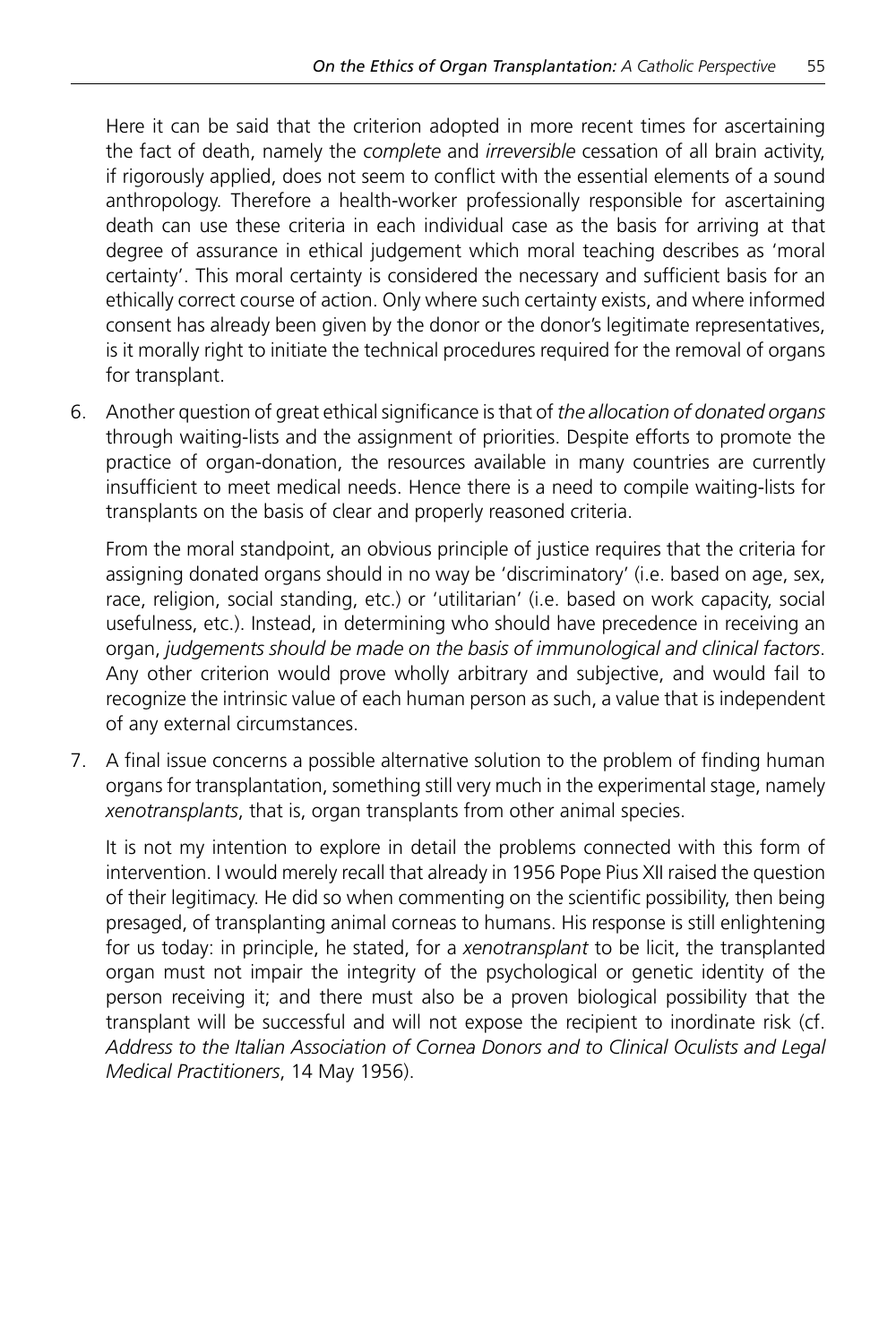8. In concluding, I express the hope that, thanks to the work of so many generous and highly-trained people, scientific and technological research in the field of transplants will continue to progress, and extend to *experimentation with new therapies which can replace organ transplants*, as some recent developments in prosthetics seem to promise. In any event, methods that fail to respect the dignity and value of the person must always be avoided. I am thinking in particular of attempts at human cloning with a view to obtaining organs for transplants: these techniques, insofar as they involve the manipulation and destruction of human embryos, are not morally acceptable, even when their proposed goal is good in itself. Science itself points to other forms of *therapeutic intervention* which would not involve cloning or the use of embryonic cells, but rather would make use of stem cells taken from adults. This is the direction that research must follow if it wishes to respect the dignity of each and every human being, even at the embryonic stage.

In addressing these varied issues, *the contribution of philosophers and theologians* is important. Their careful and competent reflection on the ethical problems associated with transplant therapy can help to clarify the criteria for assessing what kinds of transplants are morally acceptable and under what conditions, especially with regard to the protection of each individual's personal identity.

I am confident that social, political and educational leaders will renew their commitment to fostering a genuine culture of generosity and solidarity. There is a need to instil in people's hearts, especially in the hearts of the young, a genuine and deep appreciation of the need for brotherly love, a love that can find expression in the decision to become an organ donor.

May the Lord sustain each one of you in your work, and guide you in the service of authentic human progress. I accompany this wish with my Blessing.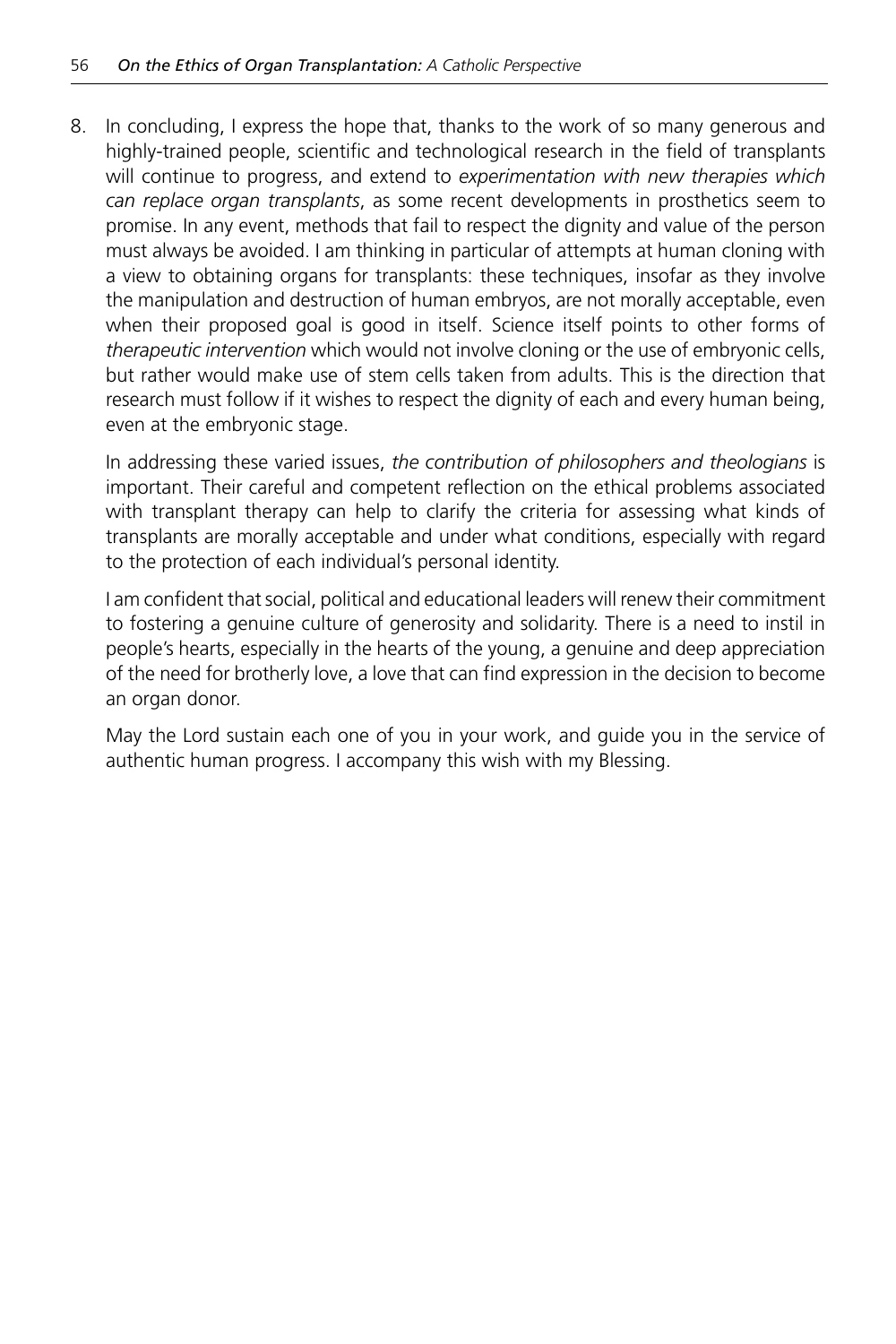## **Appendix III:** *Commission of the Bishops' Conferences of the European Community (COMECE) Ethical Aspects of Organ Donation (11 October 2007)68*

The Bioethics Discussion Group of the Secretariat of the Commission of the Bishops' Conferences of the European Community (COMECE) read with great interest the Communication from the European Commission to the European Parliament and the Council entitled 'Organ donation and transplantation: Policy actions at European Union level' dated 30 May 2007.<sup>69</sup> In it the European Commission explains a number of measures that it plans to take to guarantee the quality and safety of transplanted human organs, to fight organ trafficking and to 'increase organ availability' (§1). Nobody would deny the importance of the first two objectives and the Bioethics Discussion Group fully acknowledges them. In addition, the Group highly commends the third objective of increasing organ availability, provided that it is pursued in a spirit of solidarity with persons who are suffering and with absolute respect for the persons concerned – both for those from whom it is planned to remove the organs and for their families. Provided that these conditions are met, the European Commission's recommendation to set up an effective organisation in each country that will be able to pinpoint potential 'donors', organise organ procurement, allocate organs equitably on the basis of patient needs, implement transplants and facilitate cooperation among the various countries, cannot fail to be fully endorsed.

The Bioethics Discussion Group stresses that organ donation must always be a donation made free of charge in a spirit of solidarity, that organ procurement must never be decided on financial grounds and that a human organ must never be considered or treated as a commodity. Moreover, the language used should avoid any commercial connotation; on the contrary, rather, it should reflect the spirit of solidarity.70

#### **I. ORGAN PROCUREMENT FROM DECEASED PERSONS**

*'We should rejoice that medicine, in its service of life, has found in organ transplantation a new way of serving the human family.*' 71 Pope John Paul II reiterated this strong approval on a number of occasions, while emphasising that, even after death, 'the human body is always a personal body, the body of a person'.<sup>72</sup> This means that under no circumstances must a deceased person's body be considered as an object to be disposed of at will or simply as a source of organs and tissues to be ruthlessly exploited. $73$ 

<sup>68</sup> This Opinion of the Bioethics Discussion Group refers solely to organ procurement for transplantation purposes. It is not concerned with organ procurement for research purposes (which should be the subject of a special study). The subject of tissue harvesting is touched upon only in passing.

<sup>69</sup> COM (2007) 275 of 30 May 2007: www.europarl.europa.eu/oeil/file.jsp?id=5531962.

<sup>70</sup> The European Commission Communication makes several mentions of the term 'supply and demand' for organs, borrowed from business terminology. It would be better to use systematically the terms 'organ donation' and 'need for organs'.

<sup>71</sup> Pope John Paul II, Address to the Participants of the First International Congress of the *Society for Organ Sharing* on 20 June 1991, § 1.

<sup>72</sup> Ibid, § 4.

<sup>73</sup> See the address of Pope Pius XII to the Delegates of the Italian Association of Cornea Donors and to Clinical Oculists and Legal Medical Practitioners on 13 May 1956, and the addresses of Pope John Paul II on 14 December 1989 to a working group of the Pontifical Academy of Sciences, on 20 June 1991 (op. cit.) and on 29 August 2000 to the 18th International Congress of the Transplantation Society.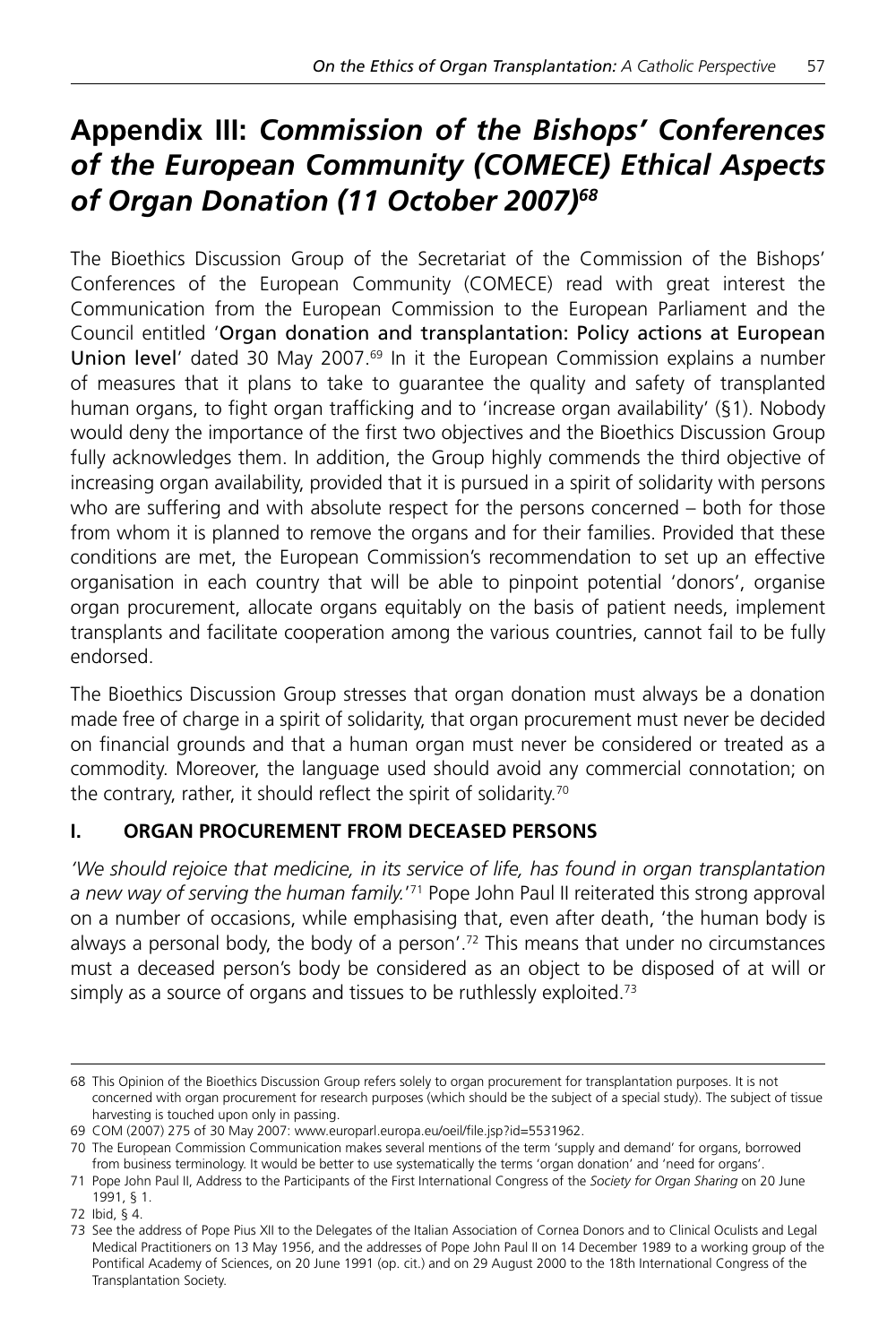#### *Consent*

It is common to use the term 'donor' to refer to a person from whom organs are procured. This reflects the currently widespread conviction that no organ should be removed without there being a prior act of donation or at least not without the prior consent of the deceased person, the consent of those responsible for representing that person or in charge of the custody of his or her body after death.

In Europe, the required form of consent varies according to the differing rationales of national legislation. In some countries, this consent must be given explicitly by the person from whom it is proposed to procure organs; failing that, the family is approached. Obviously it is important for consent to be given freely and knowingly. In other countries, consent is 'presumed' if the person did not oppose organ procurement during his or her lifetime. Should this 'presumed consent' principle be rigidly applied, it could permit the supposition that doctors are totally at liberty to procure organs as long as they are not aware of the deceased person's prior refusal to be a donor.

#### *Ambiguities of the 'presumed consent' system*

The potential inflexibility of the presumed consent (or 'opting out') system is corrected or averted in a number of countries by a common practice among doctors of entering into dialogue with the family in cases where they are not aware of the deceased person's prior wishes. Furthermore, this contact with the family is provided for by some national laws, if only to inquire what views the deceased person may have expressed to his or her relatives. This means that doctors frequently have to accept a family's possible refusal. In this way they take account of the trauma that may be caused to relatives by interference with the integrity of a loved one's body and they show respect for the bond between the deceased person and his or her family, treasured by immemorial tradition. Moreover, this is what led the French Bishops' Conference to state firmly: *'It would be inhumane to procure organs in cases where the family is opposed or has expressed strong aversion, acute distress, or has no prior knowledge.'74* This applies especially where children, or more generally young people under the age of majority are involved. Clearly, the explicit consent of the parents is required in such cases.

Conversely, any 'opting out' organ-procurement system which is applied so rigidly that it allows the medical profession to remove organs from deceased persons who have not previously made known their refusal – by such means as computerised national registers – would be profoundly questionable. For the notion of 'presumed consent' to be meaningful, the public must have been duly informed, as soon as persons reach the age of majority! However, in countries where surveys have been conducted, they have revealed that the public is either unaware or does not understand the rationale of 'silence gives consent'.<sup>75</sup> It is therefore fundamentally deceitful to rely solely on alleged 'presumed consent'.

#### **Raising public awareness**

However, respect for deceased persons from whom organs are procured and for their families is not incompatible with concern for those awaiting a transplant. In its Communication, the

<sup>74</sup> Statement by the Permanent Council of the French Bishops' Conference, *Solidarité et Respect des Personnes dans les Greffes de Tissus et d'Organes,* 12 October 1993, *Documents-Episcopat,* no. 15, October 1993, unofficial English translation.

<sup>75</sup> In Hungary, for example, the 'opting-out' system has been in force since 1998. However, in 2003, only 42% of the general public knew about the legal regulation. Cf. Szántó Zs et al: LAM 2004; 14(89):620-6 (article written in Hungarian, cited by Smudla A, Hegedüs K, Semmelweis University, Institute of Behavioural Studies, Budapest).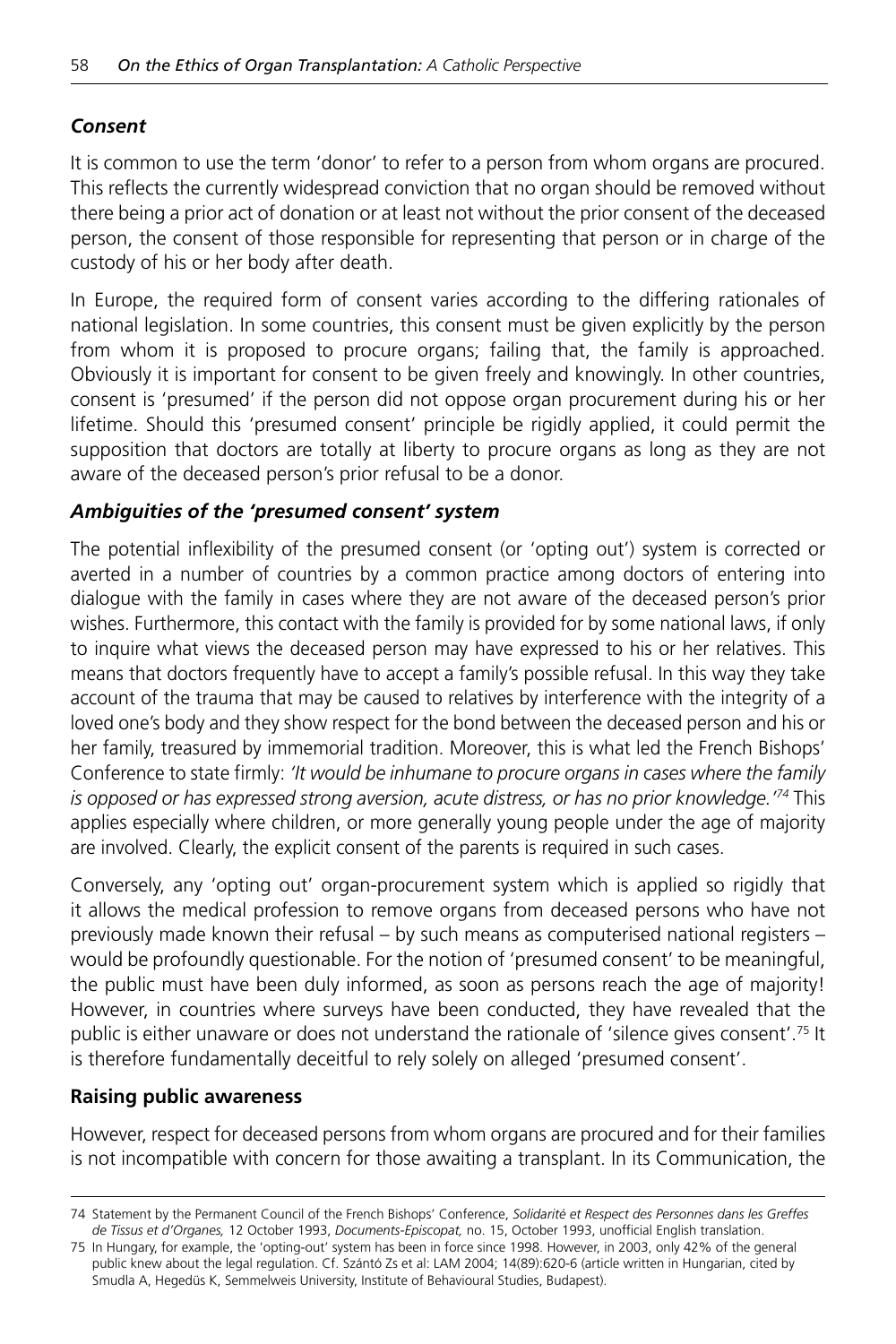European Commission calls for increased public awareness. It rightly states: '*Organ donation and transplantation are medical treatments that require the full participation of society for their development'* (§ 3.2.2.). Indeed, it will only be possible to increase organ procurement and to guarantee a high level of availability if doctors feel that they are supported by widespread agreement in society as well as by the agreement of the people directly concerned.

The Catholic Church is ready to participate in this effort to raise awareness of the needs of persons waiting for a transplant and to invite the public to agree to the *post mortem* removal of tissues and organs, from one's own or a relative's body, provided that this is carried out with absolute respect for human dignity and the rights of the persons concerned. Indeed, the Church has not waited to be approached by public authorities. As early as 1956, Pope Pius XII stated: *'The public needs to be educated, and people should be informed, in an intelligent and respectful manner, that explicit or tacit consent to an infringement of the integrity of a dead body, for the benefit of ill persons, does not offend the reverence due to the deceased person, provided that there are valid reasons for such interferences with the*  body. All the same, this consent may inflict suffering and involve sacrifice for the relatives, *but this sacrifice is blessed by compassion for our suffering brothers.'76* Pope John Paul II placed more emphasis on the consent of the 'donors' themselves when he stated in 1991: *'But to offer in life a part of one's body, an offering which will become effective only after death, is already in many cases an act of great love, the love which gives life to others.'77*

To facilitate the support that we wish to have in European societies and from citizens, the public must be informed honestly about the facts of organ procurement, the precautions taken to respect the body of the deceased and the importance of transplants for ill people. It is also important to invite people to discuss these issues. The European Commission's Communication states that *'continued education should form an essential element of any communication strategy. People should be encouraged to speak about organ donation and to communicate their wishes to their relatives'* (§3.2.2.). Indeed, a European Eurobarometer survey revealed a strong correlation between the fact of having discussed organ donation within the family and the acceptance of organ removal by potential donors themselves and by their families.<sup>78</sup>

A number of Bishops' Conferences have already made appeals for reflection and for discussions within families, parishes, movements, schools, universities and youth chaplaincies. Such initiatives could be multiplied, inviting every individual, irrespective of age, to consider their own death and the service which they could render to sick people by organ donation. Depending on different national legislations, this could mean completing a 'donor card' or stating before witnesses that one does not object to having organs removed.

For the Catholic Church, only such personal consent, or at least the tacit and legitimate acceptance by the duly-informed relatives, – and for exceptionally important purposes – justifies the infringement of the integrity of the body after death. As much as it is legitimate to 'invite' people to agree to such infringements, it would therefore be questionable to make it a civil or moral duty.

<sup>76</sup> Pope Pius XII, address of 13 May 1956, op. cit. (unofficial English translation).

<sup>77</sup> Pope John Paul II, address of 20 June 1991, op. cit., §3.

<sup>78</sup> Cf. *Europeans and Organ Donation*, Report commissioned by the European Commission, Special Eurobarometer 272, May 2007.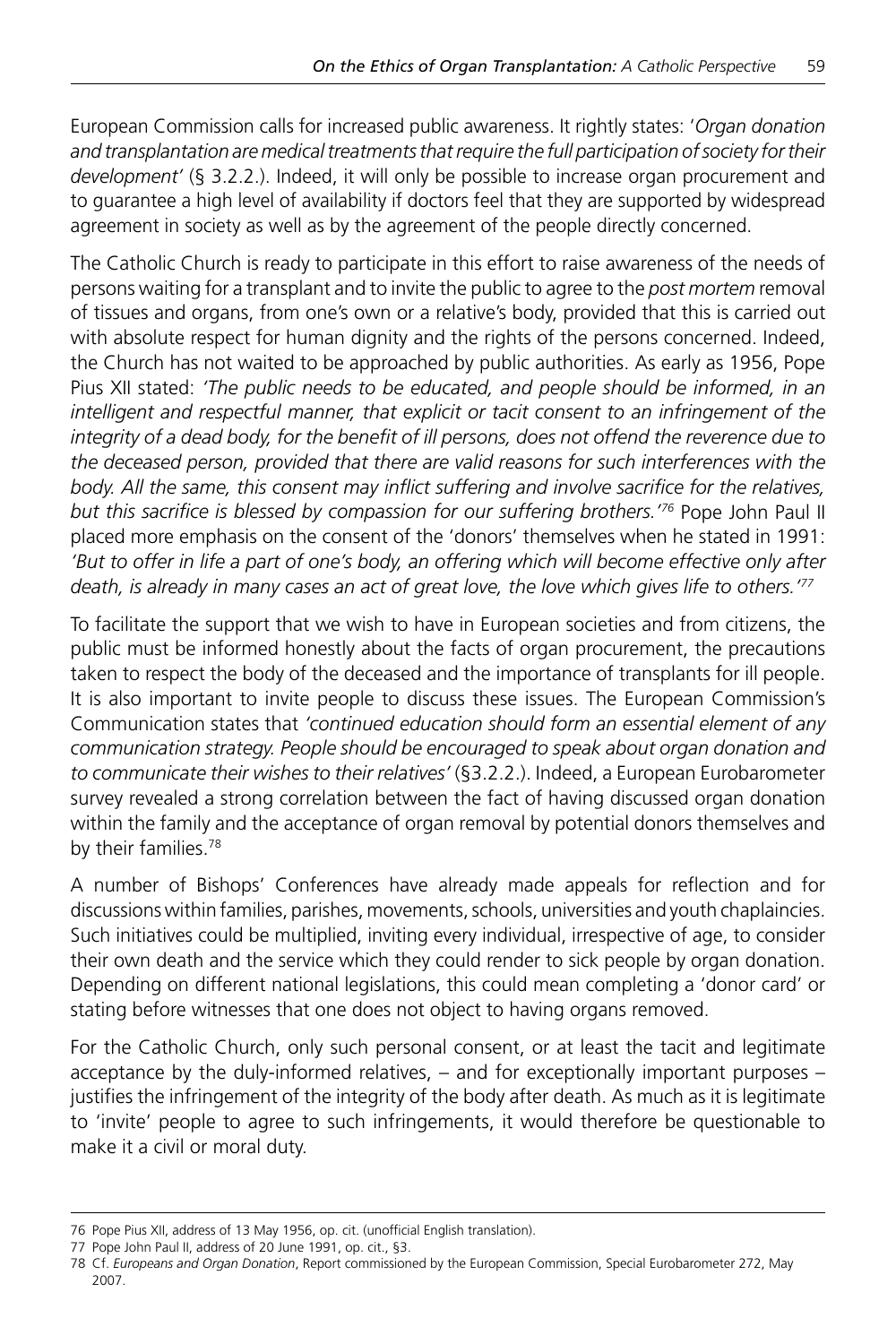## *Respect for the deceased person and for his or her family and offering the necessary support*

In most cases, vital organs can only be procured for transplantation purposes when death has occurred under specific circumstances that are particularly shattering for the family. In such cases, the death has usually been nasty and unexpected. The grieving family must therefore be listened to and relatives must be allowed to raise any questions that are troubling them. The family, should they so request, must be given the necessary information about the reality of the death and the conditions under which organs would be procured. They must therefore be given time. It would be inhumane to pressurise the family, force their consent and obtain the organs with inappropriate haste. Some countries fully understand this and have set up special services to coordinate organ procurement and family counselling. It is desirable to provide relatives with psychological, spiritual and religious support from trained personnel where necessary.

Obviously procurement procedures must respect the dignity of the human body, even after death. The body's visible appearance must be altered as little as possible and should be restored to its original state, as far as is possible. This also raises the issue of limiting the amount of tissues and organs procured from a single body. It is unacceptable to consider the human body as merely a source of tissues and organs to be exploited as required. Many countries facilitate organisational arrangements by procuring from a single body not only the vital organs but also tissues such as the skin and cornea. Families may well regard this as beyond the limits of what is bearable. The possibility of allowing donors or their families to limit the number of body parts to be removed should therefore be considered. In general, it would be wise to limit the number of organs taken from a single body. Except in cases where deceased people had announced their intention to donate most of their body parts while they were still alive, or in cases where the family gives its explicit agreement to such multiple procurement, it may be desirable to avoid removing tissues from bodies from which vital organs have already been taken.

#### *Confirmation of death*

Clearly it is essential for every country to take the necessary measures to ensure that organs are removed only when death has been duly confirmed in line with recognised criteria. Before organs are procured, it is normal for the declaration of death to be based, not on a cardio-respiratory criterion (the total and irreversible cessation of circulatory and respiratory functions) but on a neurological criterion (complete and irreversible cessation of all brain activity – referred to as 'brain-stem death' or 'whole-brain death'79). After wide-ranging debate, the Catholic Church pronounced its explicit opinion on this matter. On 14th December 1989, Pope John Paul II urged scientists, moralists, philosophers and theologians to continue their research.<sup>80</sup> On 29th August 2000, he affirmed that doctors could use the neurological criterion defined above to confirm that death had indeed occurred.<sup>81</sup> The German Bishops' Conference had already reached this conclusion in August 1990.<sup>82</sup>

<sup>79</sup> Although Great Britain recognises a different criterion, it doubtless arrives at the same conclusion of brain-stem death, or total and irreversible cessation of all activity in the brain stem.

<sup>80</sup> Cf. Pope John Paul II, address of 14 December 1989, op. cit.

<sup>81</sup> Cf. Pope John Paul II, address of 29 August 2000, op. cit.

<sup>82</sup> *Organ transplantations*, Joint Declaration by the German Bishops' Conference and the Council of the German Protestant Church, 31 August 1990.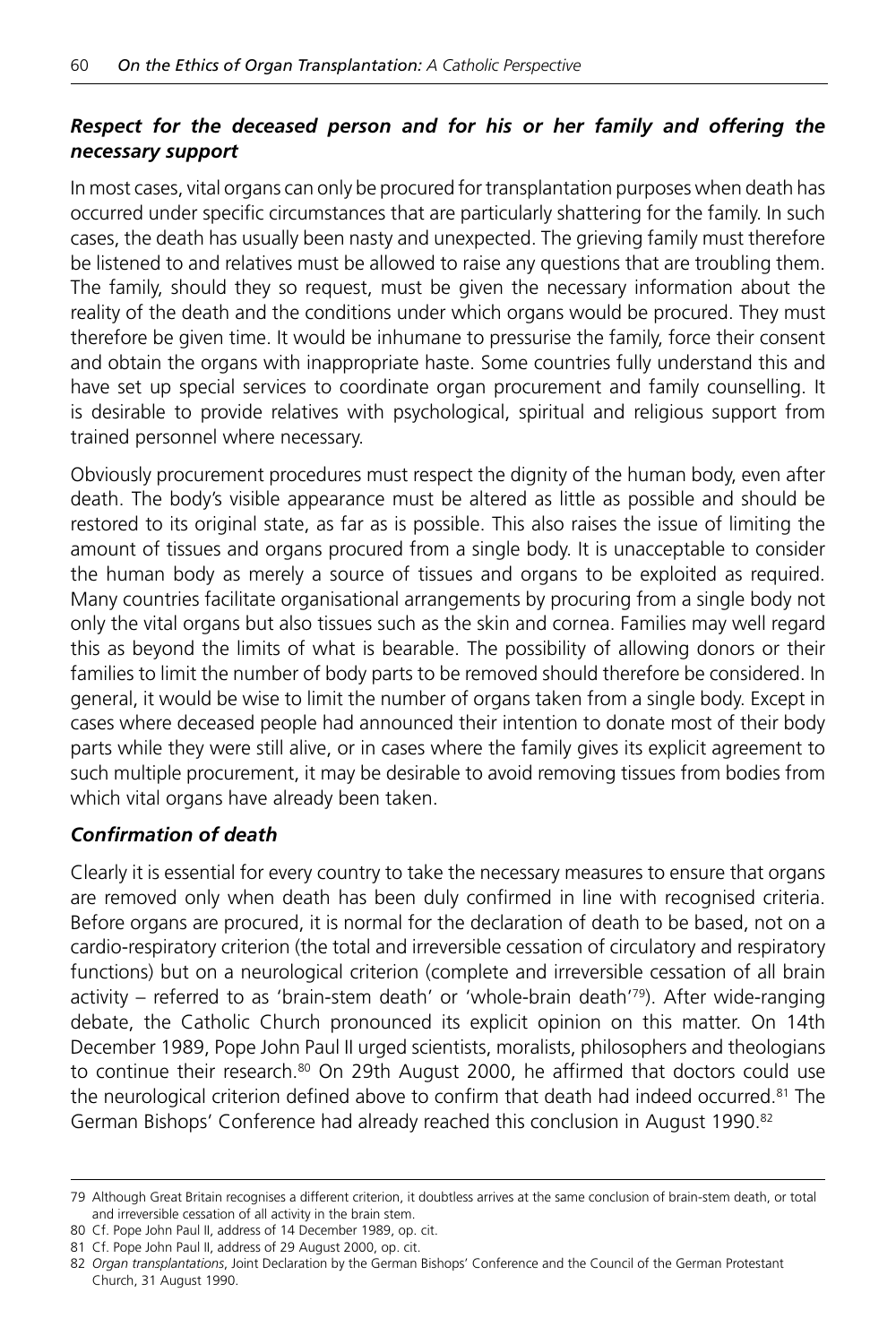There exists a range of indicators that prove that the neurological criterion has been met. Such signs may evolve in step with advances in knowledge and in research techniques. For instance, some countries have proposed replacing the recording of electrical impulses in the brain with an alternative examination. However, it is important for individual countries to determine and compel compliance with a coherent and adequate range of indicators that must be present before death can be confirmed, and for them to ensure strict compliance with such rules.

A deceased person's family may find it very difficult to believe that their close relative is really dead. Oftentimes their death occurred unexpectedly and, because they are on life support, they look as though they are still alive (their chest continues to rise and fall, their heart beats and their body heat is maintained etc). The family is therefore entitled to express their distress and to raise questions, to be listened to attentively, and to receive patient and appropriate replies.

#### **II. LIVING ORGAN DONATIONS**

It is also possible to procure organs or tissues from the living. Procurement is acceptable only where the risks to the donor are low and reasonably proportionate to the expected benefits for the recipient. It is also important to be able to guarantee the quality of the information which has been provided on organ procurement, its risks and its constraints, as well as the free consent of the donor. This rules out organ procurement from minors or from legally incompetent adults. However, the very fact that a close relative is suffering from a serious illness, or the attitude of family members, can also exert strong pressures on the person whose tissue is judged to be the most compatible with the person awaiting a transplant. It may be desirable to have the intervention of a judge or of a specially appointed expert committee in order to guarantee, as far as is possible, this freedom of consent.

Owing to the increase in medical conditions suitable for organ transplants and to the small number of deceased people from whom organ procurement can be considered, there is in a number of countries a trend towards the expansion of organ procurement from living people who generously donate a kidney, or even part of a unique organ, such as the liver.83 This raises the issue of expanding the circle of people entitled to act as donors. Countries that accept only an ill person's parents or grandparents, descendants, brothers and sisters as living donors have come to accept more distant relatives. It has even been suggested that unrelated living donors, known as 'altruistic' organ donors, be accepted. Such generous donations are only to be welcomed, provided that they are offered freely in an informed and disinterested manner. It is essential to ensure that such generosity does not mask a system of organ trafficking based on exploiting the destitute.

In 1990, the German Bishops' Conference declared: *'From a Christian standpoint, there is no fundamental objection to voluntary organ donation. Any hesitation stems solely from the possibility of abuse (such as trade in organs). According to Christian belief, life, and hence the body, is a gift from God which individuals may not dispose of as they please but which, after having carefully examined their consciences, they may use out of love for their fellow human beings.'84* In 1991, Pope John Paul II considered it an act of great generosity

<sup>83</sup> This is not concerned with the procurement of bone marrow or blood because such tissues are renewable and relatively easy to procure.

<sup>84</sup> *Organ transplantations*, Joint Declaration by the German Bishops' Conference and Council of the German Protestant Church (EKD), op. cit. (unofficial English translation).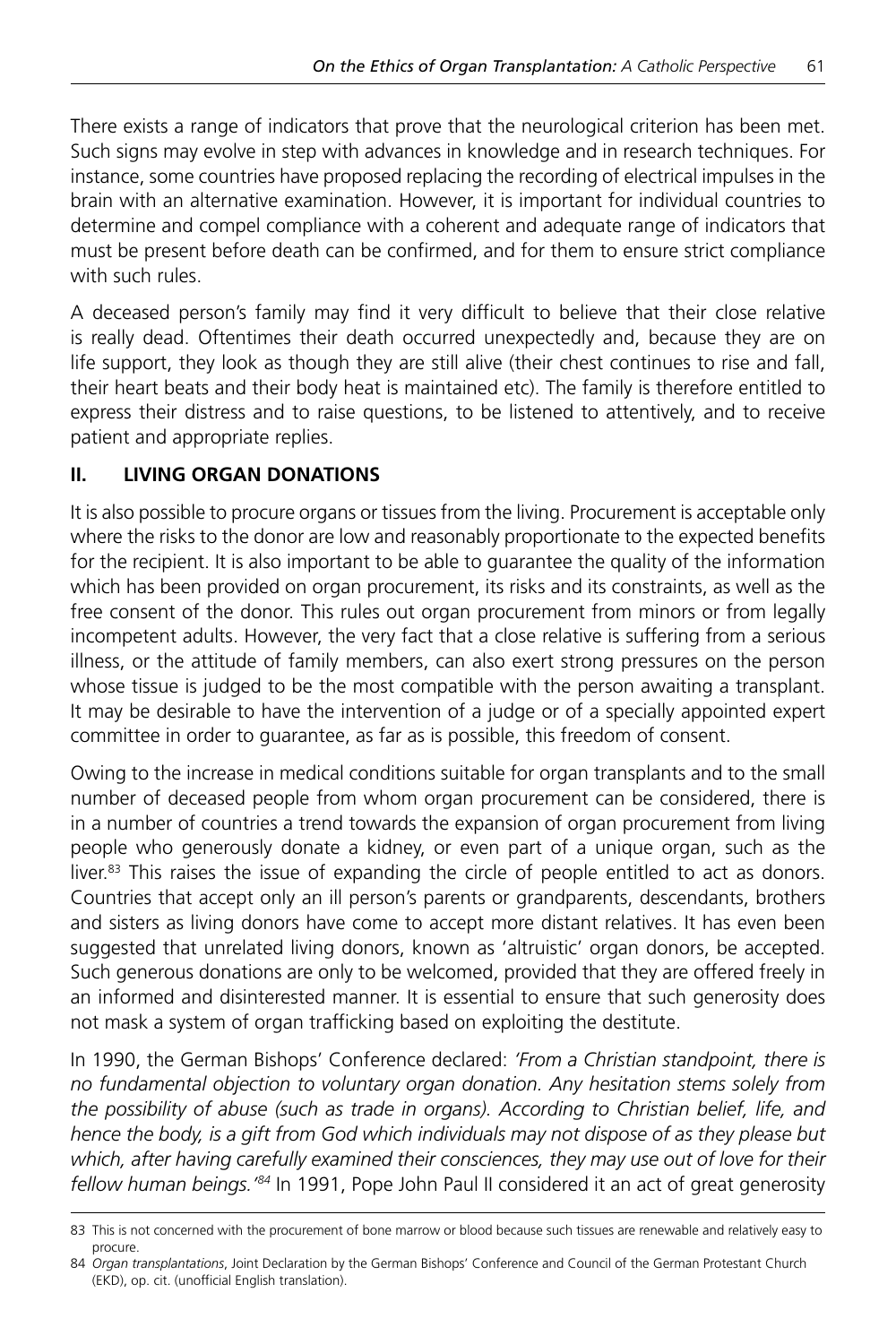if people decide *'freely and consciously (...) to give a part of themselves, a part of their own body, in order to save the life of another human being'.85* However, the Pope qualified this by saying: *'A person can only donate that of which he can deprive himself without serious harm to his own life or personal identity, and for a just and proportionate reason.'86*

Such endorsements for living donations are accompanied by reservations. Living donations are valid only for 'donations', which are, by definition, free of charge, freely given and made in full knowledge of all the issues involved: thus, after full information of the benefits for the recipient and of the constraints and risks for the donor. However, such apparent generosity may conceal a very different picture: in particular a lucrative trade in human body parts and the exploitation of the poverty of people who cannot find other means of providing for their own, and their family's needs. To prevent such trade in body parts, most national legislations recognise as potential donors only people in the organ recipient's family circle (defined more or less narrowly from country to country).

Indeed, it is this concept of organ 'donation' that many countries have accepted and organised and the Church has approved. The notion of donation implies that it is free of charge. It would be contrary to human dignity to turn body parts into a commodity that can be bought and sold. However, this does not rule out donors from receiving compensation for actual expenses that they have incurred.

### **III. CONCLUSIONS**

Seen from this standpoint, organ donation and transplantation<sup>87</sup> represent both a genuine medical success story and an eloquent form of the kind of solidarity so necessary in our societies in order to keep alive their sense of human kinship. There are many people awaiting transplants. Nevertheless, this does not give them the right to someone else's body. Even after death, the human body is not an object for ill people or society to use. However, society is fully entitled to organise organ procurement in a way that respects the spirit of 'donation' and raises public awareness of the needs of people with a failing body organ. It is legitimate for society to invite all individuals to demonstrate their generosity by consenting to an infringement of the bodily integrity of their relatives after death, or of their own body, either after death or perhaps during their lifetime.

The Catholic Church has on many occasions openly declared itself in favour of what can with honesty be termed organ 'donation'. It could doubtless make an even greater contribution by playing a more active role in raising public awareness within its numerous communities and institutions in the various European countries. It might be useful to study this issue within the Commission of the Bishops' Conferences itself.

#### *English translation from the original (French) version*

<sup>85</sup> Pope John Paul II, address of 20 June 1991, op. cit., §3.

<sup>86</sup> Ibidem, §4.

<sup>87</sup> The present Opinion deals essentially with questions related to the procurement of organs for transplantation. Many patients, for whom transplantation represents a real hope of staying alive or gaining a better quality of life, wait anxiously for an organ transplant. But, in most cases there remains the risk of rejection of the transplant; this requires immunosuppressive drug treatment which is itself not without secondary effects. Hence, transplantation has little to do with genuine recovery. It is therefore essential to pursue research into getting better control over the phenomenon of rejection.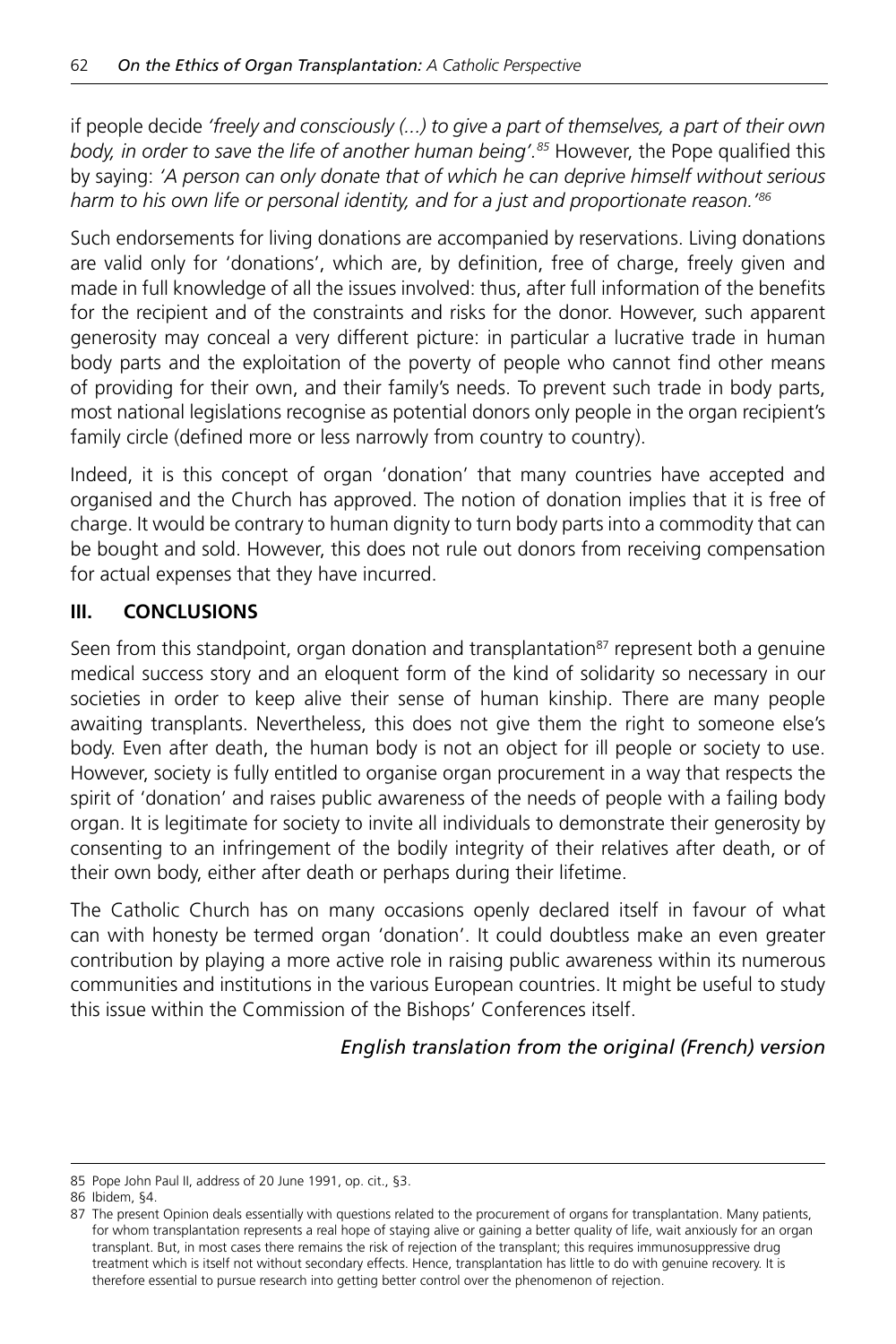# **Appendix IV:** *Proposals for Legislation on Organ and Tissue Donation: A Welsh Government White Paper: A joint response on behalf of The Roman Catholic Church in Wales, The Church in Wales, and the Wales Orthodox Mission (23 January 2012)*

#### **Summary**

1. *This response primarily addresses the proposals in the White Paper at the level of principle. It is based on the conviction that organ donation is a profoundly Christian positive act. Our main concern is that the positive ethos of donation as a free gift is being endangered by an ill-judged if well-intentioned proposal to move from voluntary donation to presumed consent. However, if organs may be taken without consent, this is no longer 'donation'. This is not just a health matter but concerns serious human rights issues such as personal autonomy, as well as questions about the relationship of the state and the citizen. At the same time the belief that presumed consent would itself increase the number of organs available for transplantation is not supported by the available evidence, as is shown below (paragraphs 16 – 25).*

*Organ transplantation enjoys a high level of public support but it also involves the sensitive issue of respect for the human body after death, people's human right to privacy and respect for personal beliefs and religion. These are areas that need to be negotiated with care and, as far as possible, by consensus legislation. We therefore urge the Welsh Government to revisit the process and establish a cross party committee that could consider all the evidence submitted to the previous enquiries of the last three years: the Organ Donation Task Force, the Welsh Assembly Committee, the U.K. Parliament's Welsh Affairs Committee and also the substantial research conducted by the Universities of Ulster and Johns Hopkins.*

#### **Response**

2. The Welsh Government has invited responses to the White Paper both *'on particular aspects of the policy proposals'* and *'on the proposals more generally'*. 88 This response will primarily address the proposals at the more general level, for it is important to resolve questions of principle before considering how to implement proposals in practice.

#### **The value of organ donation**

3. The basis of this response is a shared conviction that organ donation is essentially a profoundly Christian act that is positive both in its consequences for the recipient and as an expression of human solidarity across society. Nothing in this submission should be interpreted as a rejection of the practice of donation of organs after death where this is done with due sensitivity to medical, cultural and ethical considerations. On the contrary, the concerns that are raised here are precisely that ill-judged proposals might endanger the ethos of donation.

<sup>88</sup> Welsh Government *Consultation Document Proposals for Legislation on Organ and Tissue Donation: A Welsh Government White Paper* Number: WG13956, p. 18.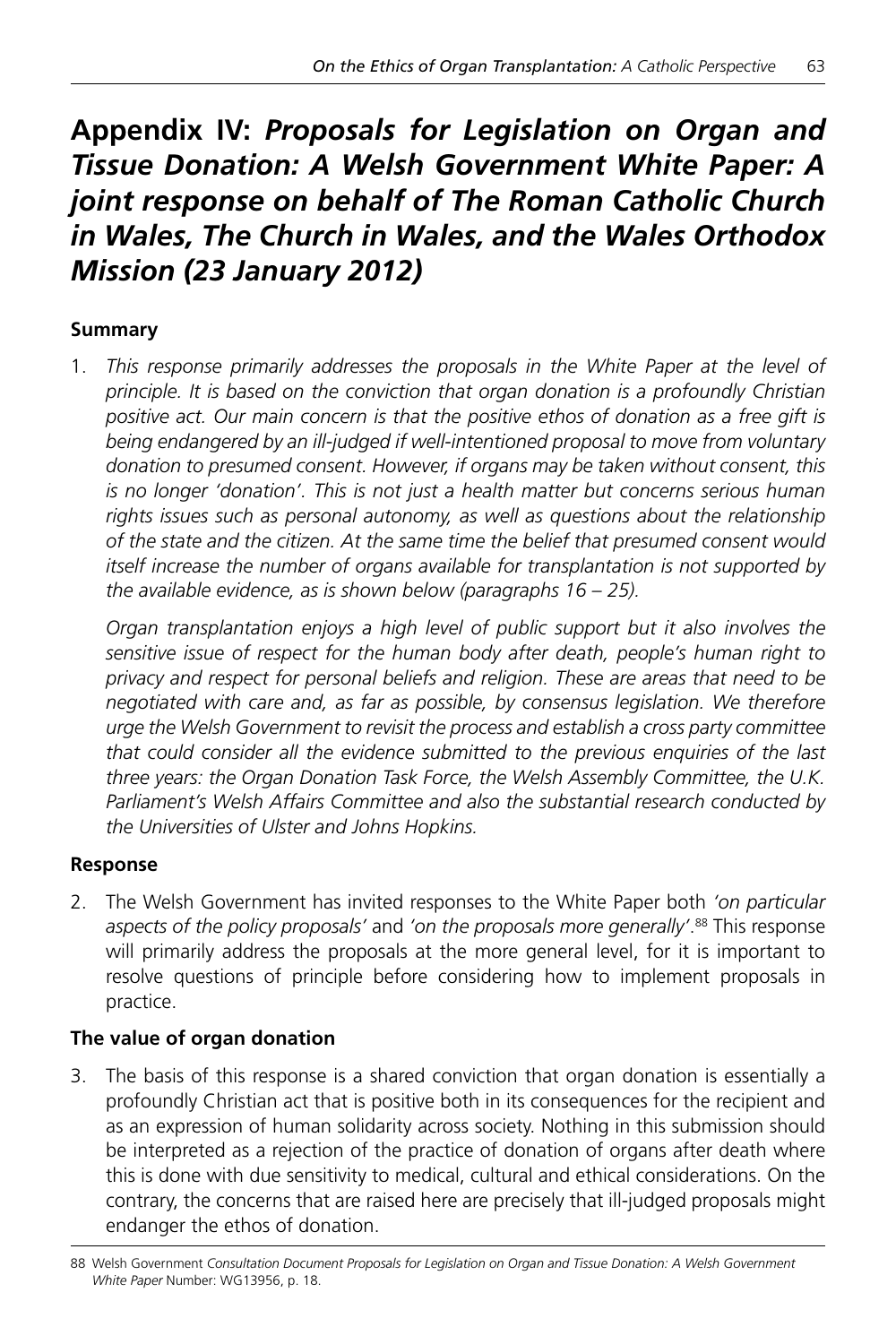- 4. Taking their starting point from Christ who healed the sick and who gave Himself for the good of others, Christians have welcomed the benefits that have come through organ transplantation. From the very first there have been strong authoritative voices that would encourage donation.<sup>89</sup> There is, of course, diversity between and within Christian communities as there is diversity in wider society. There are differences of education, of personal and family experience, and different levels of trust in the establishment. There are also differences of view both about the practice of transplantation and about whether, and if so, how the law should change. This submission therefore cannot and does not presume to represent the views of every member of our respective communities. Nevertheless, precisely for this reason, the submission strongly urges that the law *should not presume that individuals or their families would consent to donate their organs*. While there is some evidence of a greater level of donation among Christians,  $90$  and this is an activity that all Churches have encouraged,  $91$  it cannot be presumed that all Christians have decided to donate their organs, and still less can this be presumed for the population as a whole.
- 5. This joint submission also expresses the concern that any change in the law should protect marginalised communities and individuals, especially those who are socially excluded or who have difficulty in making their views heard. As Christians we are particularly aware of the way that minorities, including religious minorities, can be endangered by the majority, as for example when the majority does not adequately respect the need for consent from someone who is a member of a minority community.

#### **The necessity of consent**

- 6. Pastors, theologians and Church leaders agree that offering organs for donation can be a significant act of charity, and a reflection of God's freely-given love and care for us, including the gift of life. A few examples should suffice:
- 7. 'Above all, this form of treatment is inseparable from a *human act of donation*. In effect, transplantation presupposes a prior, explicit, free and conscious decision on the part of the donor or of someone who legitimately represents the donor, generally the closest relatives. It is a decision to offer, without reward, a part of one's own body for the health and well-being of another person. In this sense, the medical action of transplantation makes possible the donor's act of self-giving, that sincere gift of self which expresses our constitutive calling to love and communion.<sup>'92</sup>

<sup>89</sup> For example, in 1956 when solid organ transplantation had yet to become common practice, Pope Pius XII argued that that would not be 'a violation of the reverence due to the dead'. Rather, organ donation from the dead was justified because of 'the merciful charity shown to some suffering brothers and sisters' (Allocution to Eye Specialists 14 May 1956).

<sup>90</sup> Researchers have shown a statistically significant correlation between Catholicism and rate of donation (Parliamentary Office of Science and Technology 'Organ Transplants' *Postnote* October 2004 Number 231, page 2, quoting Gimbel et al. *Progress in Transplantation* 13 (2003):15-23). http://www.parliament.uk/documents/post/postpn231.pdf, To date researchers have not investigated the relation between rate of donation and Christianity for other Churches, but there is no reason to think it any less.

<sup>91</sup> Pope John Paul II said that, 'We should rejoice that medicine, in its service of life, has found in organ transplantation a new way of serving humanity'. Hence the *Catechism of the Catholic Church* states that 'Organ donation after death is a noble and meritorious act and is to be encouraged as an expression of generous solidarity.' For further references see UK Transplant leaflet on *Christianity and organ donation* http://www.uktransplant.org.uk/ukt/how\_to\_become\_a\_donor/religious\_perspectives/ leaflets/christianity\_and\_organ\_donation.jsp

<sup>92</sup> John Paul II *Address to 18th International Congress of the Transplantation Society* (29 August 2000).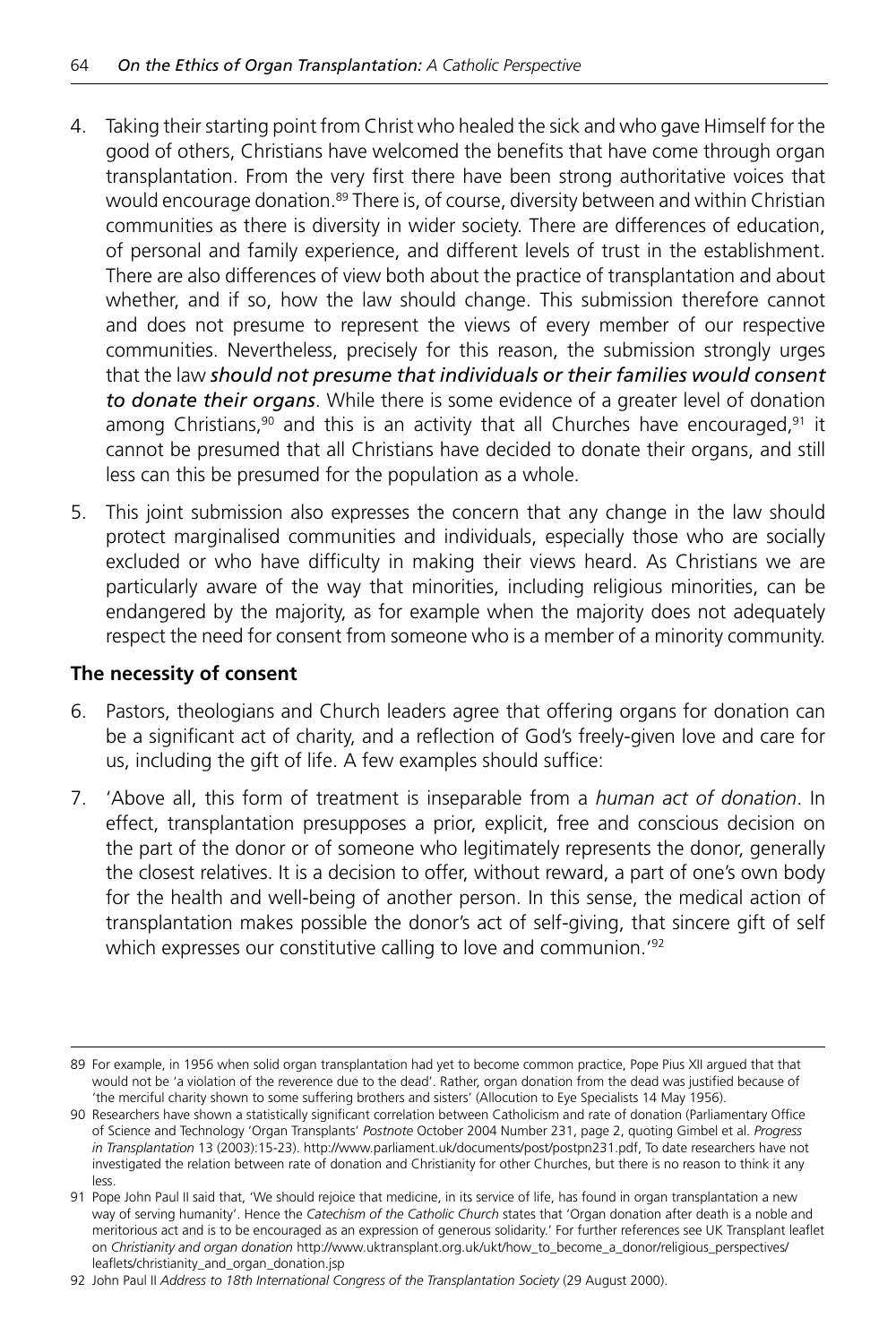- 8. 'Christian faith is a positive motivation for organ donation and a powerful incentive for many people to donate.<sup>'93</sup> Organ donation is 'an expression of the faith-based virtue of helping others; you might call it the 'generous gift' approach… agreeing yourself to donating your own organs is easily understood as one person's generosity towards others.'94
- 9. From the point of view of Orthodox Christian ethics, organ or tissue donation can be understood as a generous and virtuous act. Organ transplantation 'makes it possible to give effective aid to many patients who were earlier doomed to death or severe disability... The transplantation of organs from a living donor can be based only on the voluntary self-sacrifice for the sake of another's life. In this case, the consent to explantation becomes a manifestation of love and compassion'. The same principle applies to posthumous donation. 'The posthumous giving of organs and tissues can be a manifestation of love spreading also to the other side of death.'95

#### **What is wrong with 'presuming consent'?**

- 10. The fundamental Christian objection to presumed consent is that this contradicts the rationale and ethos of donation. 'Presumed consent' is not consent. Silence is not consent. If organs are taken for transplantation without consent there is no giving, there is only taking.
- 11. It is sometimes said that Christianity has no official position on 'opt-in' or 'opt-out' systems of organ retrieval.<sup>96</sup> However it is difficult to reconcile 'opt-out' systems with the clear Christian commitment to voluntary donation. If the organs are taken without the prior consent of the deceased, or permission of a relative or friend speaking on behalf of the deceased, then the deceased is no longer a *donor* and taking the organs is no longer an act of *donation*. It is taking without asking. From a Christian perspective this fails to respect the enduring human meaning of the body. Instead of transplantation being an act of donation, an expression of solidarity between people, it becomes merely the medical use of a body.
- 12. Pope John Paul II clearly stated that without consent 'organ transplantation and the grafting of tissue would no longer correspond to an act of donation but would amount to the dispossession or plundering of a body'. $97$  This understanding is also expressed in the Catechism of the Catholic Church which lays down that organ donation 'is not morally acceptable if the donor or his proxy has not given *explicit consent*'.98

<sup>93</sup> Church of England Mission and Public Affairs Division: Response to the House of Lords EU Social Policy and Consumer Affairs sub-committee call for evidence (Inquiry into the EU Commission's Communication on organ donation and transplantation: policy actions at EU level), October 2007, §2.

<sup>94</sup> John Davies, Bishop of Swansea and Brecon.

<sup>95</sup> Russian Orthodox Church's document *The Basis of the Social Concept*, XII.7 Problems of Bioethics.

<sup>96</sup> Edwards, S. *Discussion document Introduction of an opt-out (presumed consent) system in the context of Organ Transplantation* Welsh Assembly Government, 2008, Handout, http://wales.gov.uk/topics/health/publications/health/guidance/ discussion/?lang=en

<sup>97</sup> John Paul II *Address to The Society for Organ Sharing* (20 June 1991).

<sup>98</sup> *Catechism of the Catholic Church*, 2296, emphasis added.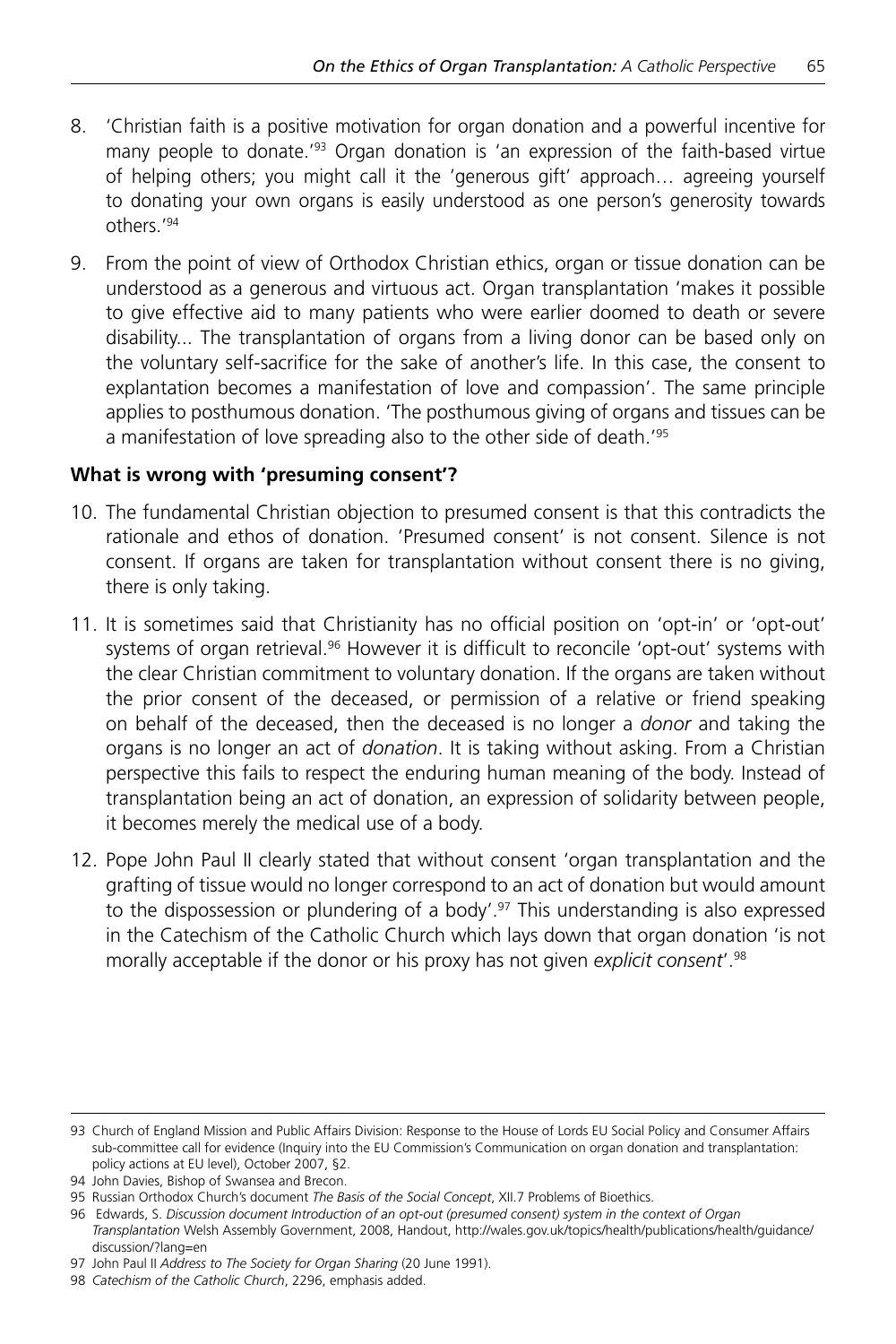- 13. From an Orthodox perspective, 'donation… cannot be considered a duty. Therefore, the voluntary consent of a donor in his lifetime is the condition on which explantation can be legitimate and ethically acceptable'.<sup>99</sup> Hence 'the so-called presumptive consent of a potential donor to the removal of his organs and tissues, sealed in the legislation of some countries, is considered by the Church to be an inadmissible violation of human freedom'.100
- 14. Within the context of the present debate, the Archbishop of Wales has given voice to this same shared Christian understanding of organ donation. 'There is another theological argument. Organ donation surely ought to be a matter of gift. If one takes organs without consent, on the assumption that by not opting out, a person is tacitly assenting, then that is no longer a free gift to others. An organ donation ought to be precisely that, a gift, an act of love and generosity. Giving organs is the most generous act of self-giving imaginable but it has to be a choice that is freely embraced, not something that the State assumes. Put more crudely, it turns volunteers into conscripts. Presumed consent is not really consent at all, merely the assumption that there are no objections.'101
- 15. The Christian tradition supports the idea that the state may require us to do (or refrain from doing) certain things with regard to our bodies, for our own good or that of others (for example, safety legislation; the smoking ban, even potentially applied to private cars where children are present; illegal drugs; in extreme cases, taking children into state care if parents are unable or unwilling to act in their best interests, or if they refuse essential medical treatment). Some Christians also argue that the state should be able to use organs from dead bodies without our explicit voluntary consent. However, those who argue in this way must acknowledge that taking organs without consent is not 'donation'. The call to use organs without consent is no more or less than a call to abandon donation as the basis for organ transplantation.

## **Would presumed consent increase rates of transplantation?**

- 16. It should not be taken for granted that changing the law to a system of opt-out/presumed consent would necessarily increase the availability of organs for transplantation. While some studies have shown a higher level of transplantation on average in countries with presumed consent laws,<sup>102</sup> it is very difficult to show that this is due to such laws or that a change in the law in itself would necessarily have a positive effect.
- 17. Changing to a system of presumed consent was rejected by the House of Commons in 2004. The Department of Health, having reviewed the evidence from different countries, stated that 'it considers changing legislation to be a high-risk strategy. Without clear public support, presumed consent may be counterproductive, leading to reduced donation rates.'103

<sup>99</sup> Russian Orthodox Church's document The Basis of the Social Concept, XII.7.

<sup>100</sup> Ibid.

<sup>101</sup> http://www.churchinwales.org.uk/structure/bishops/sermonsb/b43.php

<sup>102</sup> E.g. Abadie A, Gay S. 'The Impact of presumed consent legislation on cadaveric organ donation: a cross-country study,' *J. Health Econ* 25 (2006): 599-620 who suggested that presumed consent countries have roughly 25-30% higher donation rates than informed consent countries.

<sup>103</sup> Parliamentary Office of Science and Technology, p. 3.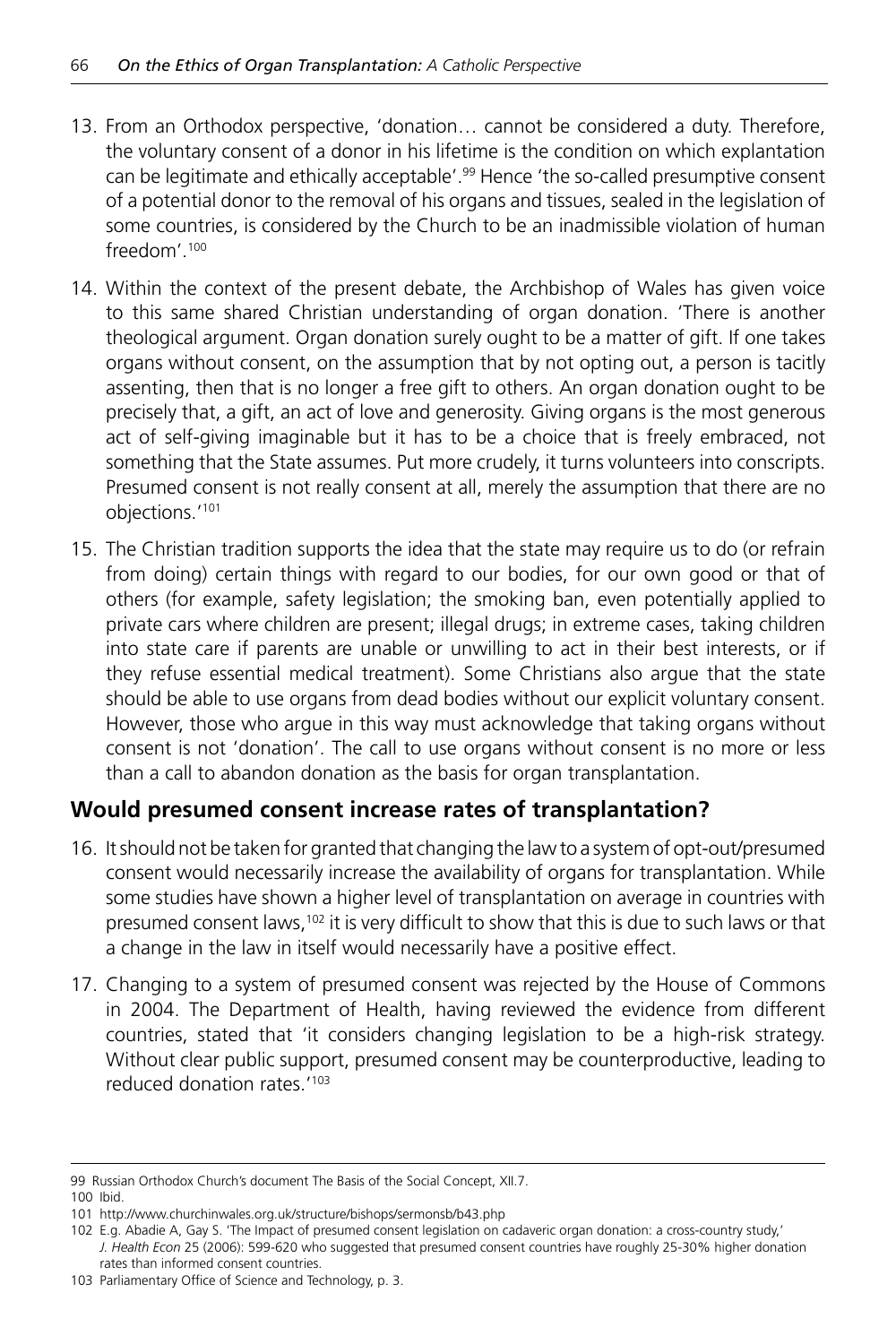- 18. In 2008 the Organ Donation Taskforce was asked to consider the case for a change in the law to presumed consent. They commissioned research from the University of York which concluded that 'The evidence identified and appraised is not robust enough to provide clear guidance for policy'.<sup>104</sup> After the comprehensive review (still perhaps the best to date) the Report concluded that it was 'not confident that the introduction of opt-out legislation would increase organ donor numbers, and there is evidence that donor numbers may go down.'105
- 19. The country with the highest rate of organ donation is Spain, which has a law which allows organs to be taken with presumed consent. However, when Dr Rafael Matesanz, President of the Spanish National Transplant Organisation, gave evidence to the Organ Donation Taskforce, he was explicit: presumed consent was not the reason for the success of the Spanish system. He reiterated this at a briefing on presumed consent reported in the *British Medical Journal*.<sup>106</sup> When asked if a presumed consent law was the reason for the success of the Spanish system, he said:

*'Is it because of the law? Not likely. We have always had the same law. The families are always approached. They always have the last decision, and there are great variations from region to region.'107*

- 20. In the light of this evidence it should not be surprising that the cross party committee of the Welsh Assembly which considered presumed consent in 2008 came to a similar conclusion. The majority of the Health, Wellbeing and Local Government Committee judged that 'organ donation rates can be improved significantly without introducing presumed consent. More than that, we feel there is a danger that moves to legislate in Wales ahead of the rest of the UK could be a distraction from more productive improvements and could alienate public support for organ donation if not handled properly.'108
- 21. The two most recent studies to look at presumed consent are from the University of Ulster and the Johns Hopkins University School of Medicine. In October 2011, a team from the University of Ulster compared donation rates for England, Wales, Scotland and Northern Ireland over two decades and also compared these rates with those of other European countries. They concluded that 'Further exploration of underlying regional differences and temporal variations in organ donation, as well as organisational issues, practices and attitudes that may affect organ donation, needs to be undertaken before considering legislation to admit presumed consent.'109

<sup>104</sup> Organ Donation Taskforce (2008) *The potential impact of an opt-out system for organ donation in the UK: A report from the Organ Donation Taskforce*, Department of Health, London, §11.2, http://www.ics.ac.uk/the\_potential\_impact\_of\_an\_opt\_ out\_system\_to\_organ\_donation\_in\_the\_uk

<sup>105</sup> Organ Donation Taskforce 11.5.

<sup>106</sup> *British Medical Journal* 2008; 337: a1614.

<sup>107</sup> Organ Donation Taskforce 11.3. The fact that in practice Spanish physicians do not take organs without permission has led some studies to characterise Spain as having 'presumed consent' legislation with 'informed consent' as actual practice, see Parliamentary Office of Science and Technology, p. 2 quoting Council of Europe; National Transplant Organisation.

<sup>108</sup> National Assembly for Wales, Health, Well-being and Local Government Committee, *Committee Inquiry into Presumed Consent for Organ Donation* (July 2008), p. 32, 10.3. http://www.assemblywales.org/cr-ld7192-e.pdf

<sup>109</sup> McGlade D, Rae G, McClenahan C, et al. 'Regional and temporal variations in organ donation across the UK (secondary analyses of databases)' *BMJ Open* (2011). doi:10.1136/bmjopen-2011-000055, p. 6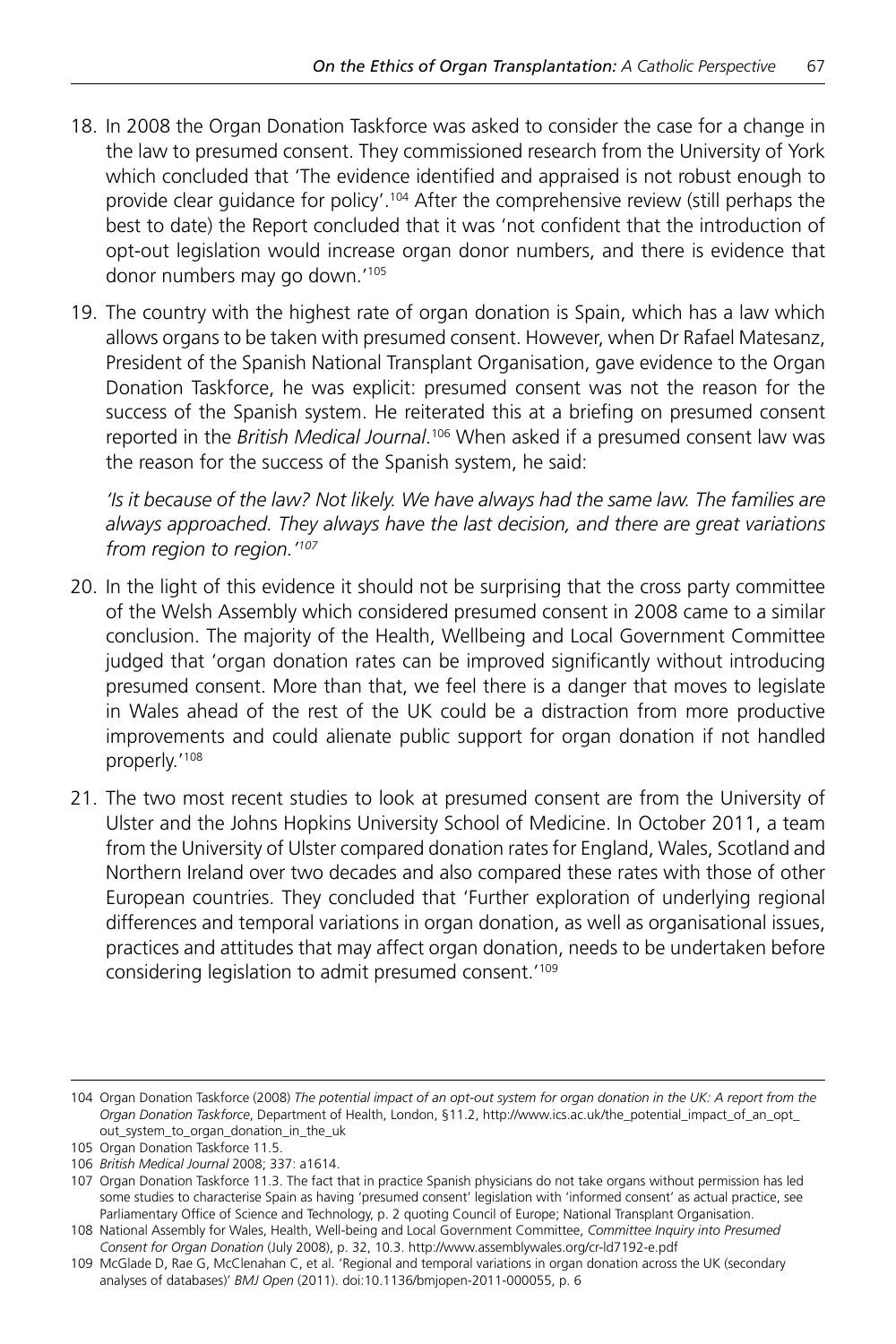22. The key paragraph from the Ulster study reviews the evidence from different countries. It is worth quoting in full:

'Hence, though Sweden applies presumed consent, its donation rate in 2009, at 13.8 deceased donors per million population (Scandiatransplant personal communication, 2011), was comparable with that of Germany (14.5 deceased donor per million population) and Denmark (14.0 deceased donors per million population); both of which require informed consent. The figures available for Ireland, where informed consent is needed, were 21.2 deceased donors per million population in 2009. The nation with the highest donor rate (34.4 deceased donors per million population in 2009), is Spain, which operates a 'soft' form of presumed consent where next of kin can object to organ donation. Yet, the impact of the legislation has been questioned and the high rate of donor activity attributed to the 'Spanish Model' that demands an integrated approach with dedicated transplant coordinators, mainly intensive care physicians, involved in procurement. This highly coordinated network and the respect for autonomy given to the individual and their relatives is credited with improving donation rates of 14.3 deceased donors per million population in 1989 to rates of 33- 35 deceased donors per million population in recent years.'110

23. In November 2011 John Hopkin's University published the results of in-depth interviews with transplant experts in 13 European nations with presumed consent legislation. They found that, despite the laws, the process of organ donation in those countries did not differ dramatically from the process in countries, such as the United States, that require explicit consent. 'Opt-out is not the magic bullet; it will not be the magic answer we have been looking for,' said Dorry L. Segev, an associate professor of surgery at the Johns Hopkins University School of Medicine and leader of the study published online in the journal Transplantation. Implementing presumed consent legislation, Segev argued, would take a huge amount of time and energy with minimal payoff. Many countries with presumed consent have much lower rates of organ donation than the United States, he noted.

'With opt-out the perception becomes: We will take your organs unless you take the time to fill out a form. That's a dangerous perception to have. We only want to use donated organs from people who intended to donate.'<sup>111</sup>

24. It is notable that the latest figures for 2010-11 show that Wales has already achieved a significant increase in its rate of donation. At 27.7 deceased donors per million<sup>112</sup> this is now higher than the United States and is among the highest in Europe. There is every reason to think that further increases can be made through building on this success in public education, communication with relatives and more effective systems of transplant coordination. This real improvement has occurred without changing the law on consent. With high levels of public support, and recent initiatives giving significant improvements in rates of donation, this is no time to abandon the principle of voluntary donation.

<sup>110</sup> Ibid, p. 6.

<sup>111</sup> Johns Hopkins Medicine, News Release 11/29/2011 http://www.hopkinsmedicine.org/news/media/releases/presumed\_ consent\_not\_answer\_to\_solving\_organ\_shortage\_in\_us\_researchers\_say citing Brian J Boyarsky, Erin C Hall, Neha A Deshpande, R Lorie Ros, Robert A Montgomery, Donald M Steinwachs, Dorry L Segev 'Potential Limitations of Presumed Consent Legislation' *Transplantation* 09/2011; DOI: 10.1097/TP.0b013e31823173e0.

<sup>112</sup> UK Transplant Organ Donation Activity 2011 http://www.uktransplant.org.uk/ukt/statistics/transplant\_activity\_report/current\_ activity\_reports/ukt/organ\_donation\_activity.pdf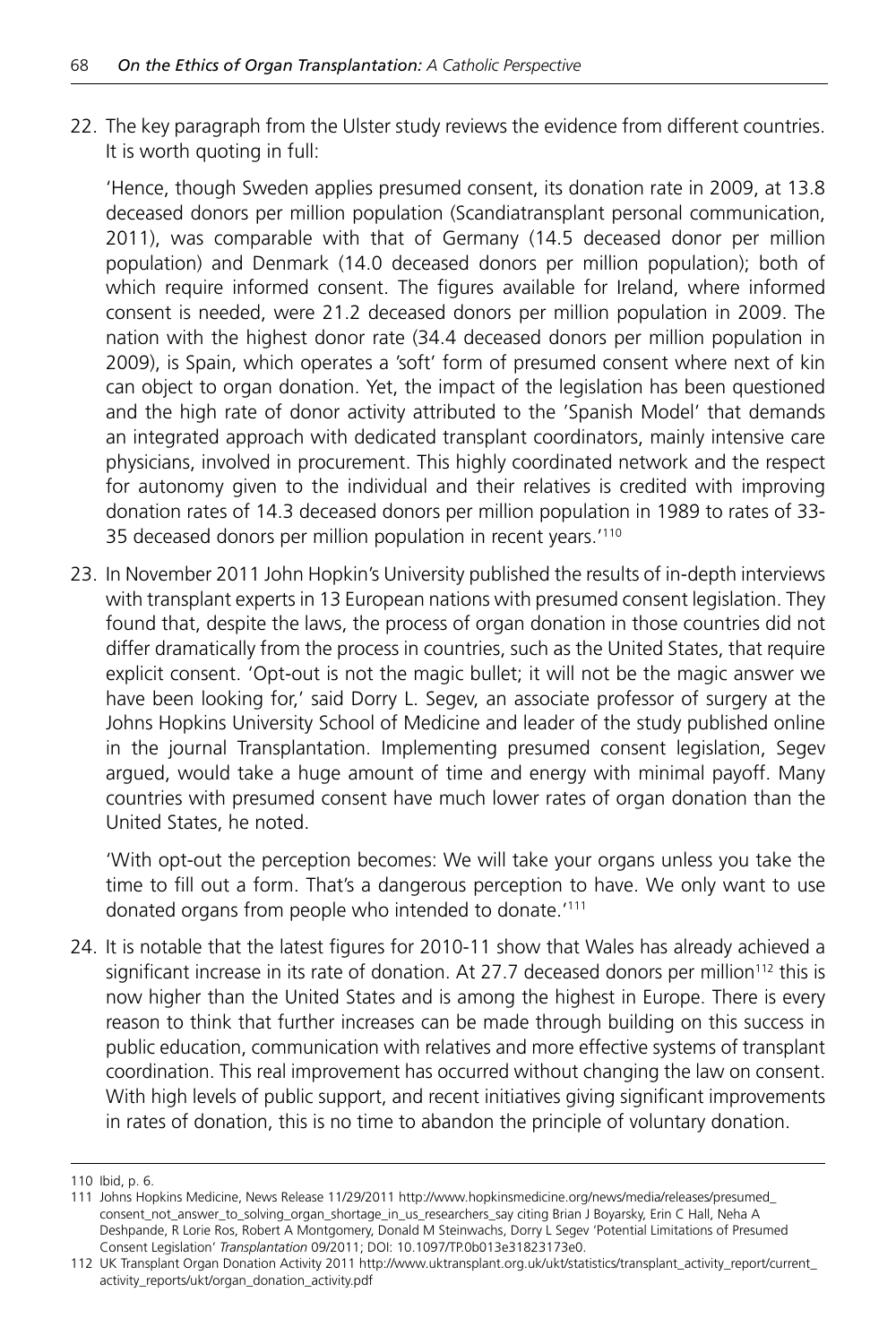25. Some people clearly believe that changing the law from opt-in to opt-out would itself improve the rate of transplantation, and this has been the basis of a very effective media campaign by some groups. However, this belief is simply not justified by the available evidence. It is a myth.

## **Can we reasonably presume that people have consented?**

- 26. It is frequently stated that '90 per cent of people in the UK say they support organ donation, but to date only 30 per cent have joined the NHS Organ Donor Register',113 in which case it might seem reasonable to presume that people would consent, if people are given ample opportunity to 'opt-out'. However, this 90% figure is from a survey by UK Transplant in 2003 which asked if people were 'in favour of organ donation in principle'.114 It was not a survey of how many people themselves wished to donate their organs. A more recent survey for Yougov in 2007 found that 62% of people were willing to donate.<sup>115</sup> This is a more realistic figure. There is evidence that people in Wales are more willing to donate,<sup>116</sup> but research carried out by the University of Swansea in 2008<sup>117</sup> found that, if an opt-out system were established in Wales only 60% would 'definitely not opt-out' with a further 16% saying they would be unlikely to opt-out. This leaves 24% who would opt-out, might opt-out, or who did not know. Interestingly, in the same poll, 24% of people said they strongly disagreed with presumed consent and a further 15% said they tended to disagree with presumed consent.118
- 27. These figures show that a significant percentage of people in Wales (between 24% and 39%) disagree with presumed consent and would not be willing for their organs to be taken without their prior consent or permission from those closest to them. As not everyone will get around to making their wishes known, it cannot reasonably be 'presumed' that people have not made their wishes clear would have wanted their organs to be used for transplantation. There is a fair chance (perhaps one in four) that they would not have wanted this.

## **Improving refusal rates**

28. In current practice (both in Wales and in most other countries), whether or not a person has signed the Organ Donation Register (or equivalent), specialist nurses and consultants also ask the relatives whether they would permit organs to be taken. In the United Kingdom around 43% of families refuse permission. This is far higher than in other countries, such as Spain, where the refusal rate is around 9%<sup>119</sup>. How can this issue be addressed?

<sup>113</sup> For example, National Assembly for Wales Research Service *Organ and Tissue Donation* Paper number: 11/068, p. 3 http://assemblywales.org/11-068.pdf quoting NHS Blood and Transplant, Organ Donation online.

<sup>114</sup> UK Transplant Bulletin Issue 47 Summer 2003, p. 11 http://www.uktransplant.org.uk/ukt/newsroom/bulletin/archive\_bulletins/ bulletin47\_summer2003/bulletin47.pdf

<sup>115</sup> UK Transplant 'Support grows for presumed consent' News release 19 October 2007 citing YouGov survey for BMA http://www.uktransplant.org.uk/ukt/newsroom/news\_releases/article.jsp?releaseId=190

<sup>116</sup> McGlade et al. 'Regional and temporal variations in organ donation', p. 1.

<sup>117</sup> Opinion Research Service from Swansea University conducted a telephone survey using structured questions directed at a representative sample of the Welsh population between 14 November and 8 December 2008.

<sup>118</sup> Welsh Assembly Government *Consultation Paper on Options for Changes to the Organ Donation System in Wales* (May 2009), p.27. http://www.wales.nhs.uk/sites3/Documents/773/Organ%20Donation%20consultation%201doc%20-%20 English.pdf

<sup>119</sup> Organ Donation Taskforce, 11.3.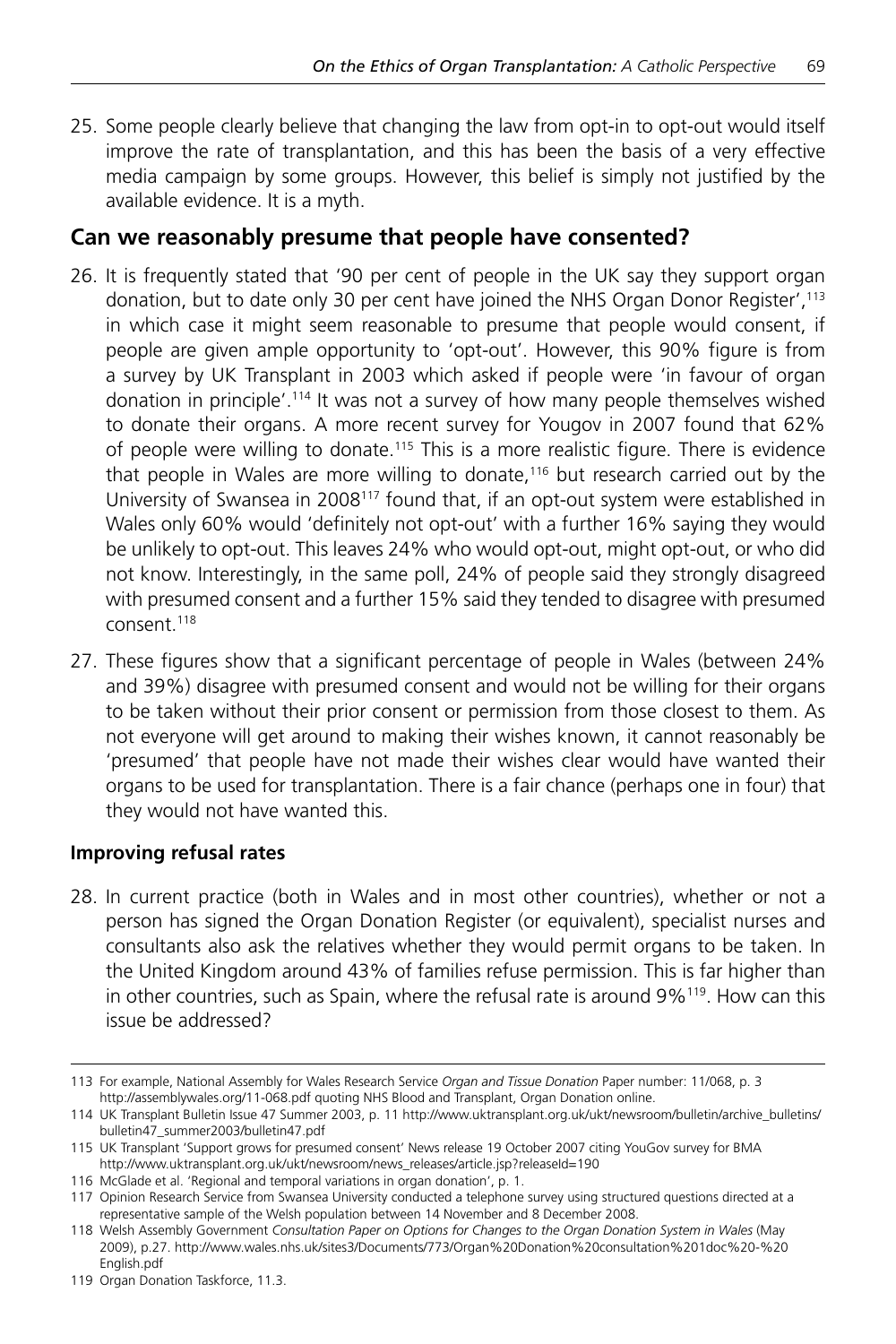- 29. The Organ Donation Task Force found that, whereas the overall family refusal rate is around 40%, if the person is on the Organ Donation Register then the refusal rate drops to 10%.120 This shows that families are generally supportive of the removal of the organs *when they know that this is what the person wanted*. The most effective way to increase rates of family permission for donation is therefore to encourage people to sign the Organ Donation Register and to encourage people to talk about the issue with relatives and those close to them. Any move that weakens the Organ Donation Register and leaves relatives unsure of what the deceased would have wanted is likely to increase refusal rates among relatives.
- 30. It should also be noticed that refusal rates in the United Kingdom are significantly higher now than they were in the 1990s. It is likely that there are many causes for this increase, including the Alder Hey scandal in 1999 where organs were kept without consent.121 A number of reports have emphasised the importance of maintaining public trust in the system and the importance of the principle of consent in maintaining this trust.122

## **Consultation with relatives**

- 31. The proposals in the White Paper call for a 'soft opt-out' system in which the relatives will always be consulted. It is clearly important for the relatives and those close to the deceased to be consulted. However, the idea of 'consultation' or of being 'involved in the process' is ambiguous. The law needs to state unambiguously whether, in the absence of an explicit statement of the wishes of the deceased, the relatives will be able to refuse permission for the removal of organs.
- 32. A duty to consult, as currently proposed in the White Paper, is much weaker than a right to refuse permission. However, if relatives have no right to refuse permission in law, this represents a move of power away from the relatives of the deceased and towards the state. This is not just a matter of health but is about the right of the state to dispose of a body in a certain way even in the face of objections from closest relatives.
- 33. In practice it seems doubtful that specialist nurses in organ donation in Wales would want the power to overrule relatives so that organs were taken from those who had not given consent in the face of opposition from those who were closest to them. However, if this would not happen in practice, why does the Welsh Government need to create a power that would not be used? *This power seems unnecessary while at the same time it threatens to undermine the very concept of free donation on which organ transplantation has hitherto relied*.

<sup>120</sup> Organ Donation Taskforce, 1.15.

<sup>121</sup> According to the Parliamentary Office of Science and Technology (p.3), in the 1990s the family refusal rate was 30% whereas by 2004 it had reached 42%.

<sup>122 &#</sup>x27;Trust, however, is key to the success of the organ donation system in the UK. If public trust is shaken, organ donor numbers are likely to fall rapidly and could take many years to recover' (Organ Donation Task Force 4.6); 'Comments provided highlighted concern that an opt-out system had the potential to damage the relationship of trust between clinicians caring for people at the end of their life.' (Welsh Assembly Government Consultation Paper, p. 10); '…and others believe due to the general public's mistrust for the Government they will resist this type of system being imposed on them.' (National Assembly for Wales Research Service, 4.1); 'Without clear public support, presumed consent may be counterproductive, leading to reduced donation rates.' (Parliamentary Office of Science and Technology, p.3).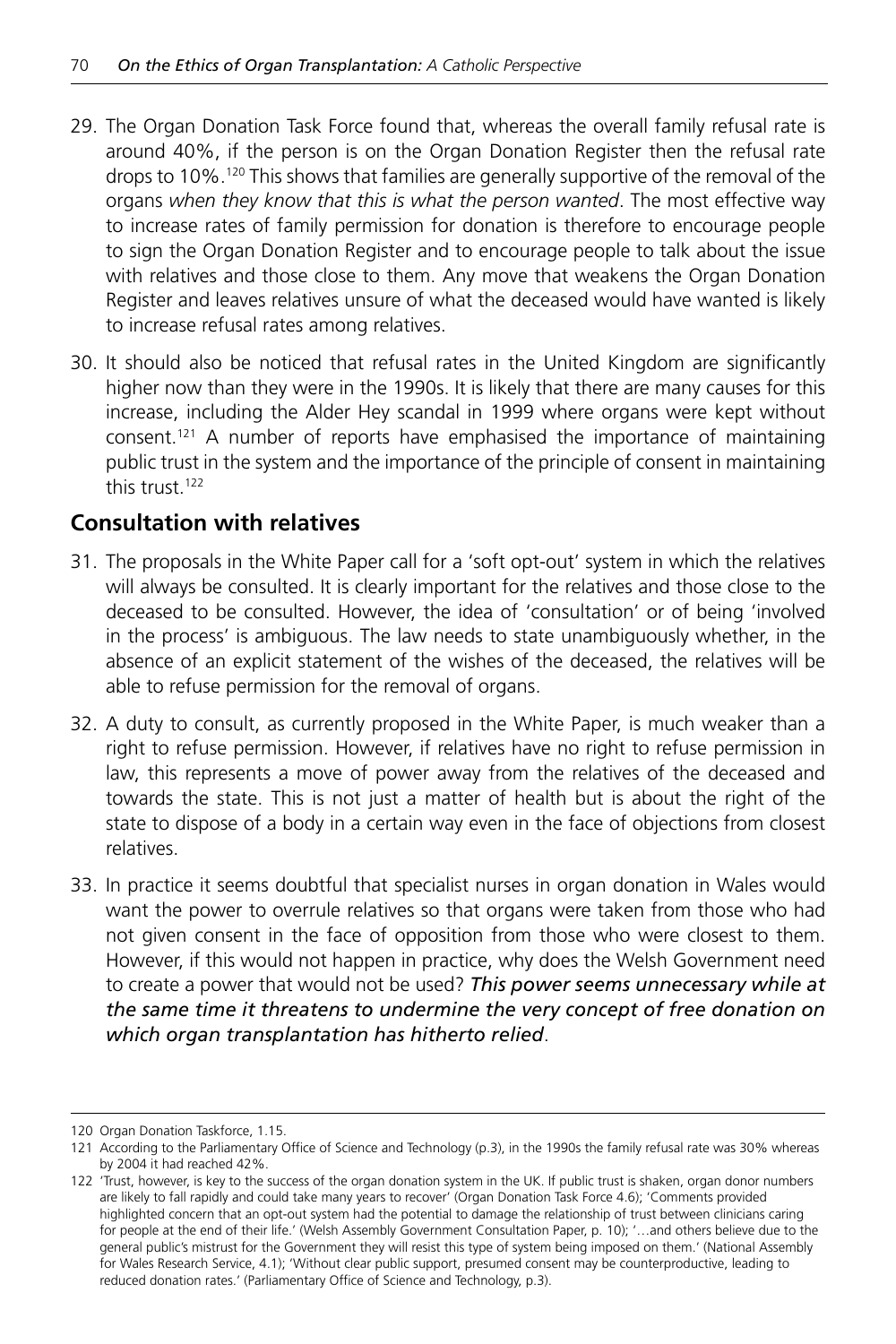## **The process of public consultation**

- 34. In addition to grave concerns about the central proposal in the White Paper, there are also problems with the way in which this proposal has been brought forward.
- 35. Organ transplantation enjoys a high level of public support but it also involves the sensitive issue of respect for the human body after death. It involves people's human right to privacy and respect for personal beliefs and religion.<sup>123</sup> This is an area that needs to be pursued with care and, as far as possible, by consensus legislation.
- 36. It is of extreme concern that while responses are being invited on the proposals in the White Paper, the central proposal, which is the shift from donation to presumed consent, is presented as a *fait accompli*. This approach threatens to polarise debate and to alienate those who have reasonable concerns about this proposal. Whatever the exact shape and scope of the eventual law, this is not the way to secure a broad consensus.
- 37. We therefore urge the Welsh Government to revisit not only the proposals but also the process. This issue is one that should be resolved as far as possible through open dialogue and consensus building and by a process that can secure the widest possible support. It should not be a party political issue. What is needed to rescue this process is for some independent, academic, or cross-party body to conduct a genuinely open consultation which would consider a range of possibilities without prior commitments to a particular legislative proposal. They might reasonably look at systems that include aspects of opt-in, opt-out and mandated choice. It would also helpfully consider the evidence submitted to the previous enquiries of the last three years: to the Organ Donation Task Force,<sup>124</sup> to the Welsh Assembly Committee<sup>125</sup> and to the U.K. Parliament's Welsh Affairs Committee<sup>126</sup> and to consider the research conducted by the Universities of Ulster<sup>127</sup> and John Hopkins.<sup>128</sup> For it is not at all clear that the present proposals have benefitted as much as they might from the evidence available.
- 38. If the proposals in the White Paper are not subject to independent scrutiny then there is a real danger that a change in the law would alienate a significant proportion of the public and undermine the positive image of organ donation and the reputation of Wales. For while a high rate of voluntary donation speaks of a culture of generosity, a system of presumed consent would 'turn donation into action by default'.129

125 National Assembly for Wales (July 2008).

<sup>123</sup> Some of these issues were raised in evidence submitted to the Welsh Affairs Committee when it considered Legislative Competence Consent for Organ Transplantation from a deceased adult. However, as the LCO was withdrawn, that Committee was not able to weigh this evidence or explore these human rights issues.

<sup>124</sup> Organ Donation TaskForce.

<sup>126</sup> Welsh Affairs Committee Sixth Special Report into Proposed Legislative Competence Orders relating to Organ Donation and Cycle Paths (HC 896) http://www.parliament.uk/business/committees/committees-a-z/commons-select/welsh-affairscommittee/inquiries/parliament-2010/organ-donation-lco/, see in particular Written Evidence submitted by the Anscombe Bioethics Centre (which presents a Roman Catholic view) and written evidence submitted by The Wales Orthodox Mission.

<sup>127</sup> McGlade et al. 'Regional and temporal variations in organ donation'.

<sup>128</sup> Boyarsky et al. 'Potential Limitations of Presumed Consent Legislation'.

<sup>129</sup> As argued by UK Transplant: National Assembly for Wales, Health, Well-being and Local Government Committee, Committee Inquiry into Presumed Consent for Organ Donation – Evidence from UK Transplant.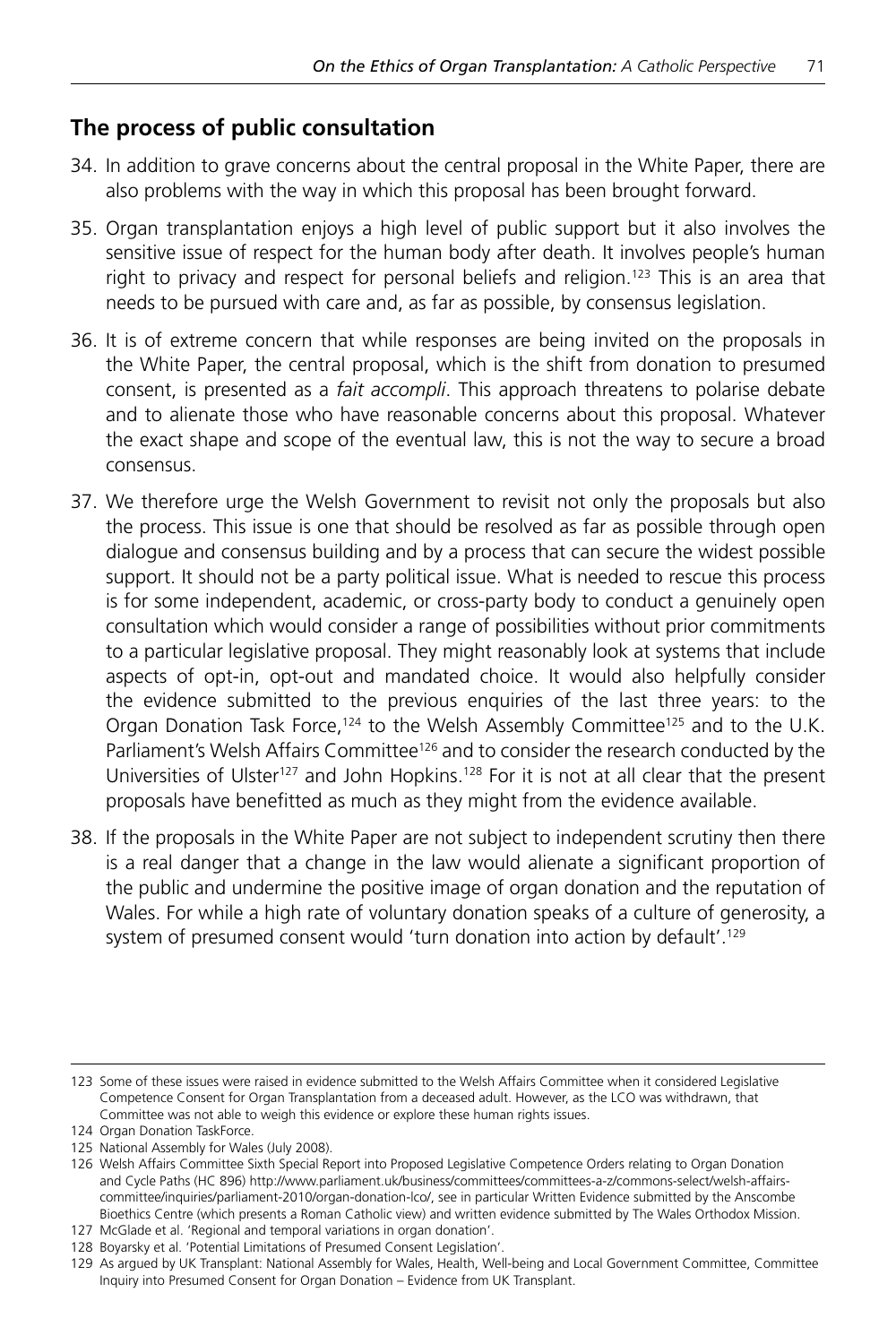The Most Rev George Stack, Archbishop of Cardiff (Roman Catholic)

The Most Revd Dr Barry Morgan, Bishop of Llandaff, Archbishop of Wales (Church in Wales)

The Very Revd Archimandrite Father Deiniol, Administrator, Wales Orthodox Mission (Eastern Orthodox)

The Rt Rev Thomas Burns, Bishop of Menevia (Roman Catholic)

The Rt Revd Gregory Cameron, Bishop of St Asaph (Church in Wales)

The Rt Revd John Davies, Bishop of Swansea and Brecon (Church in Wales)

The Rt Revd Wyn Evans, Bishop of St David's (Church in Wales)

The Rt Revd Andrew John, Bishop of Bangor (Church in Wales)

The Rt Rev Edwin Regan, Bishop of Wrexham (Roman Catholic)

The Rt Revd Dominic Walker, Bishop of Monmouth (Church in Wales)

The Rt Revd David Wilbourne, Assistant Bishop of Llandaff (Church in Wales)